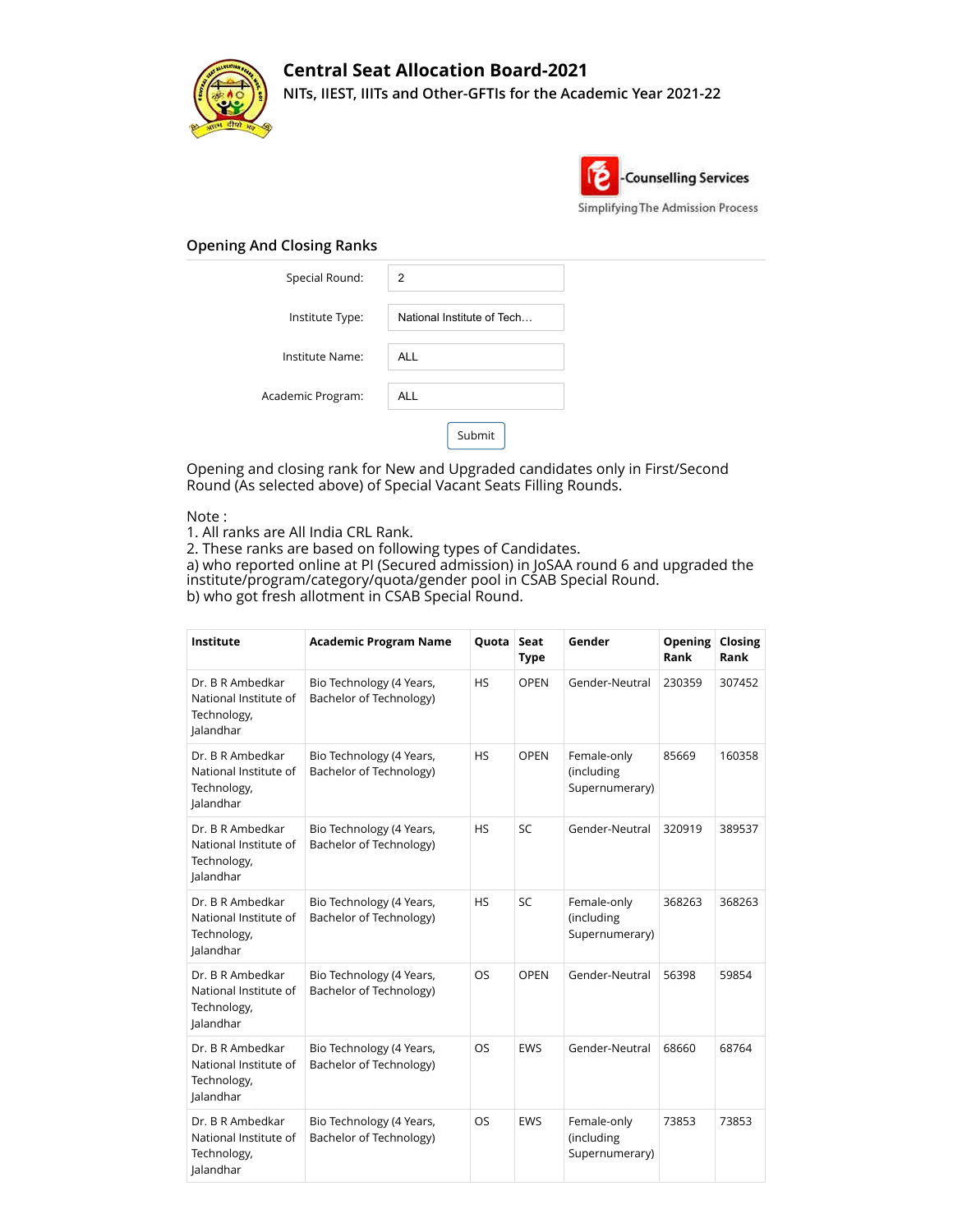| Dr. B R Ambedkar<br>National Institute of<br>Technology,<br>Jalandhar | Bio Technology (4 Years,<br>Bachelor of Technology)          | OS | OBC-<br><b>NCL</b> | Gender-Neutral                              | 64514  | 68288  |
|-----------------------------------------------------------------------|--------------------------------------------------------------|----|--------------------|---------------------------------------------|--------|--------|
| Dr. B R Ambedkar<br>National Institute of<br>Technology,<br>Jalandhar | Bio Technology (4 Years,<br>Bachelor of Technology)          | OS | SC                 | Gender-Neutral                              | 177901 | 177901 |
| Dr. B R Ambedkar<br>National Institute of<br>Technology,<br>Jalandhar | Bio Technology (4 Years,<br>Bachelor of Technology)          | OS | ST                 | Gender-Neutral                              | 245235 | 253336 |
| Dr. B R Ambedkar<br>National Institute of<br>Technology,<br>Jalandhar | Chemical Engineering (4<br>Years, Bachelor of<br>Technology) | HS | <b>OPEN</b>        | Gender-Neutral                              | 82147  | 90522  |
| Dr. B R Ambedkar<br>National Institute of<br>Technology,<br>Jalandhar | Chemical Engineering (4<br>Years, Bachelor of<br>Technology) | HS | <b>EWS</b>         | Gender-Neutral                              | 104913 | 127877 |
| Dr. B R Ambedkar<br>National Institute of<br>Technology,<br>Jalandhar | Chemical Engineering (4<br>Years, Bachelor of<br>Technology) | HS | <b>EWS</b>         | Female-only<br>(including<br>Supernumerary) | 98090  | 98090  |
| Dr. B R Ambedkar<br>National Institute of<br>Technology,<br>Jalandhar | Chemical Engineering (4<br>Years, Bachelor of<br>Technology) | OS | <b>OPEN</b>        | Gender-Neutral                              | 40459  | 45024  |
| Dr. B R Ambedkar<br>National Institute of<br>Technology,<br>Jalandhar | Chemical Engineering (4<br>Years, Bachelor of<br>Technology) | OS | <b>OPEN</b>        | Female-only<br>(including<br>Supernumerary) | 54668  | 58167  |
| Dr. B R Ambedkar<br>National Institute of<br>Technology,<br>Jalandhar | Chemical Engineering (4<br>Years, Bachelor of<br>Technology) | OS | <b>EWS</b>         | Gender-Neutral                              | 46291  | 47442  |
| Dr. B R Ambedkar<br>National Institute of<br>Technology,<br>Jalandhar | Chemical Engineering (4<br>Years, Bachelor of<br>Technology) | OS | EWS                | Female-only<br>(including<br>Supernumerary) | 68164  | 68164  |
| Dr. B R Ambedkar<br>National Institute of<br>Technology,<br>lalandhar | Chemical Engineering (4<br>Years, Bachelor of<br>Technology) | OS | OBC-<br><b>NCL</b> | Gender-Neutral                              | 47328  | 52396  |
| Dr. B R Ambedkar<br>National Institute of<br>Technology,<br>Jalandhar | Chemical Engineering (4<br>Years, Bachelor of<br>Technology) | OS | OBC-<br><b>NCL</b> | Female-only<br>(including<br>Supernumerary) | 80556  | 80556  |
| Dr. B R Ambedkar<br>National Institute of<br>Technology,<br>Jalandhar | Chemical Engineering (4<br>Years, Bachelor of<br>Technology) | OS | ST                 | Gender-Neutral                              | 230998 | 234990 |
| Dr. B R Ambedkar<br>National Institute of<br>Technology,<br>Jalandhar | Chemical Engineering (4<br>Years, Bachelor of<br>Technology) | OS | ST                 | Female-only<br>(including<br>Supernumerary) | 253043 | 253043 |
| Dr. B R Ambedkar<br>National Institute of<br>Technology,<br>Jalandhar | Civil Engineering (4 Years,<br>Bachelor of Technology)       | HS | OPEN               | Gender-Neutral                              | 75977  | 84997  |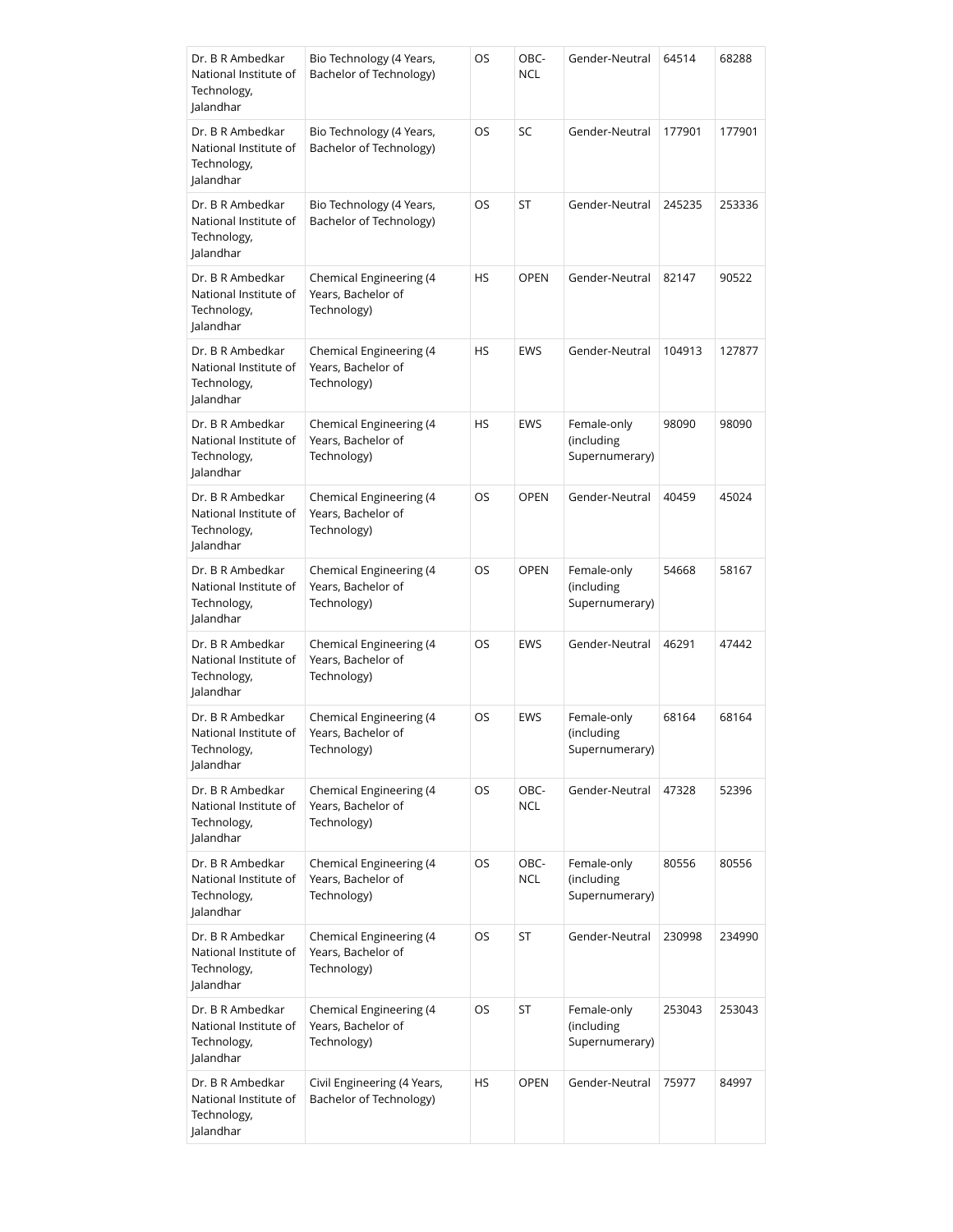| Dr. B R Ambedkar<br>National Institute of<br>Technology,<br>Jalandhar | Civil Engineering (4 Years,<br>Bachelor of Technology)                   | НS | EWS                | Gender-Neutral                              | 120125 | 134721 |
|-----------------------------------------------------------------------|--------------------------------------------------------------------------|----|--------------------|---------------------------------------------|--------|--------|
| Dr. B R Ambedkar<br>National Institute of<br>Technology,<br>Jalandhar | Civil Engineering (4 Years,<br>Bachelor of Technology)                   | HS | OBC-<br><b>NCL</b> | Gender-Neutral                              | 221871 | 221871 |
| Dr. B R Ambedkar<br>National Institute of<br>Technology,<br>Jalandhar | Civil Engineering (4 Years,<br>Bachelor of Technology)                   | OS | <b>OPEN</b>        | Gender-Neutral                              | 42050  | 42311  |
| Dr. B R Ambedkar<br>National Institute of<br>Technology,<br>Jalandhar | Civil Engineering (4 Years,<br>Bachelor of Technology)                   | OS | <b>OPEN</b>        | Female-only<br>(including<br>Supernumerary) | 57187  | 57187  |
| Dr. B R Ambedkar<br>National Institute of<br>Technology,<br>Jalandhar | Civil Engineering (4 Years,<br>Bachelor of Technology)                   | OS | EWS                | Gender-Neutral                              | 43807  | 46765  |
| Dr. B R Ambedkar<br>National Institute of<br>Technology,<br>Jalandhar | Civil Engineering (4 Years,<br>Bachelor of Technology)                   | OS | OBC-<br><b>NCL</b> | Gender-Neutral                              | 44696  | 47215  |
| Dr. B R Ambedkar<br>National Institute of<br>Technology,<br>Jalandhar | Computer Science and<br>Engineering (4 Years,<br>Bachelor of Technology) | OS | <b>OPEN</b>        | Gender-Neutral                              | 10016  | 10169  |
| Dr. B R Ambedkar<br>National Institute of<br>Technology,<br>Jalandhar | Computer Science and<br>Engineering (4 Years,<br>Bachelor of Technology) | OS | <b>EWS</b>         | Gender-Neutral                              | 10669  | 11756  |
| Dr. B R Ambedkar<br>National Institute of<br>Technology,<br>Jalandhar | Computer Science and<br>Engineering (4 Years,<br>Bachelor of Technology) | OS | OBC-<br><b>NCL</b> | Gender-Neutral                              | 14643  | 14659  |
| Dr. B R Ambedkar<br>National Institute of<br>Technology,<br>Jalandhar | Computer Science and<br>Engineering (4 Years,<br>Bachelor of Technology) | OS | ST                 | Gender-Neutral                              | 86192  | 86192  |
| Dr. B R Ambedkar<br>National Institute of<br>Technology,<br>Jalandhar | <b>Electrical Engineering (4</b><br>Years, Bachelor of<br>Technology)    | НS | <b>OPEN</b>        | Gender-Neutral                              | 28709  | 28839  |
| Dr. B R Ambedkar<br>National Institute of<br>Technology,<br>Jalandhar | Electrical Engineering (4<br>Years, Bachelor of<br>Technology)           | НS | <b>EWS</b>         | Gender-Neutral                              | 39352  | 39352  |
| Dr. B R Ambedkar<br>National Institute of<br>Technology,<br>Jalandhar | Electrical Engineering (4<br>Years, Bachelor of<br>Technology)           | НS | OBC-<br><b>NCL</b> | Female-only<br>(including<br>Supernumerary) | 284407 | 284407 |
| Dr. B R Ambedkar<br>National Institute of<br>Technology,<br>Jalandhar | Electrical Engineering (4<br>Years, Bachelor of<br>Technology)           | OS | <b>OPEN</b>        | Gender-Neutral                              | 23824  | 23963  |
| Dr. B R Ambedkar<br>National Institute of<br>Technology,<br>Jalandhar | Electrical Engineering (4<br>Years, Bachelor of<br>Technology)           | OS | OPEN               | Female-only<br>(including<br>Supernumerary) | 32935  | 34988  |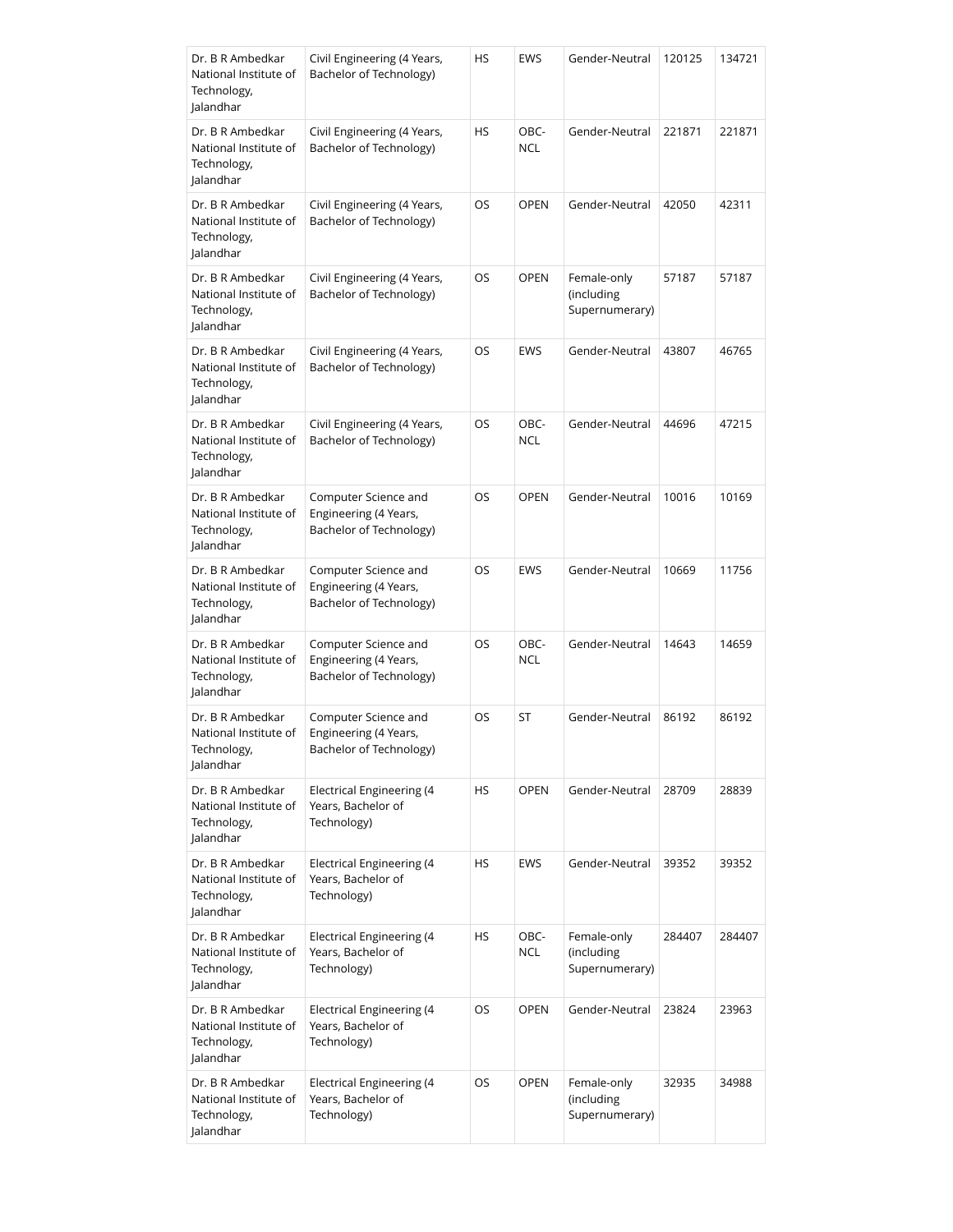| Dr. B R Ambedkar<br>National Institute of<br>Technology,<br>Jalandhar | Electrical Engineering (4<br>Years, Bachelor of<br>Technology)                              | OS  | <b>EWS</b>         | Gender-Neutral                              | 25374  | 25374  |
|-----------------------------------------------------------------------|---------------------------------------------------------------------------------------------|-----|--------------------|---------------------------------------------|--------|--------|
| Dr. B R Ambedkar<br>National Institute of<br>Technology,<br>Jalandhar | Electrical Engineering (4<br>Years, Bachelor of<br>Technology)                              | OS  | <b>EWS</b>         | Female-only<br>(including<br>Supernumerary) | 44496  | 44496  |
| Dr. B R Ambedkar<br>National Institute of<br>Technology,<br>Jalandhar | Electrical Engineering (4<br>Years, Bachelor of<br>Technology)                              | OS  | OBC-<br><b>NCL</b> | Gender-Neutral                              | 30613  | 30613  |
| Dr. B R Ambedkar<br>National Institute of<br>Technology,<br>Jalandhar | Electronics and<br>Communication Engineering<br>(4 Years, Bachelor of<br>Technology)        | HS  | <b>OPEN</b>        | Gender-Neutral                              | 21235  | 21311  |
| Dr. B R Ambedkar<br>National Institute of<br>Technology,<br>lalandhar | Electronics and<br>Communication Engineering<br>(4 Years, Bachelor of<br>Technology)        | OS  | <b>OPEN</b>        | Gender-Neutral                              | 15214  | 15759  |
| Dr. B R Ambedkar<br>National Institute of<br>Technology,<br>Jalandhar | Electronics and<br><b>Communication Engineering</b><br>(4 Years, Bachelor of<br>Technology) | OS  | <b>OPEN</b>        | Female-only<br>(including<br>Supernumerary) | 23518  | 24641  |
| Dr. B R Ambedkar<br>National Institute of<br>Technology,<br>Jalandhar | Electronics and<br>Communication Engineering<br>(4 Years, Bachelor of<br>Technology)        | OS  | <b>EWS</b>         | Gender-Neutral                              | 16317  | 17787  |
| Dr. B R Ambedkar<br>National Institute of<br>Technology,<br>Jalandhar | Electronics and<br>Communication Engineering<br>(4 Years, Bachelor of<br>Technology)        | OS  | OBC-<br><b>NCL</b> | Gender-Neutral                              | 23549  | 23738  |
| Dr. B R Ambedkar<br>National Institute of<br>Technology,<br>Jalandhar | Electronics and<br><b>Communication Engineering</b><br>(4 Years, Bachelor of<br>Technology) | OS  | ST                 | Gender-Neutral                              | 146168 | 146168 |
| Dr. B R Ambedkar<br>National Institute of<br>Technology,<br>Jalandhar | Industrial and Production<br>Engineering (4 Years,<br>Bachelor of Technology)               | Al  | ST                 | Gender-Neutral                              | 253828 | 253828 |
| Dr. B R Ambedkar<br>National Institute of<br>Technology,<br>Jalandhar | Industrial and Production<br>Engineering (4 Years,<br>Bachelor of Technology)               | HS. | <b>OPEN</b>        | Gender-Neutral                              | 140816 | 166762 |
| Dr. B R Ambedkar<br>National Institute of<br>Technology,<br>Jalandhar | Industrial and Production<br>Engineering (4 Years,<br>Bachelor of Technology)               | HS. | <b>OPEN</b>        | Female-only<br>(including<br>Supernumerary) | 141287 | 141287 |
| Dr. B R Ambedkar<br>National Institute of<br>Technology,<br>Jalandhar | Industrial and Production<br>Engineering (4 Years,<br>Bachelor of Technology)               | НS  | <b>EWS</b>         | Gender-Neutral                              | 246421 | 246421 |
| Dr. B R Ambedkar<br>National Institute of<br>Technology,<br>Jalandhar | Industrial and Production<br>Engineering (4 Years,<br>Bachelor of Technology)               | OS  | <b>OPEN</b>        | Gender-Neutral                              | 51664  | 52918  |
| Dr. B R Ambedkar<br>National Institute of<br>Technology,<br>Jalandhar | Industrial and Production<br>Engineering (4 Years,<br>Bachelor of Technology)               | OS  | <b>OPEN</b>        | Female-only<br>(including<br>Supernumerary) | 79485  | 80830  |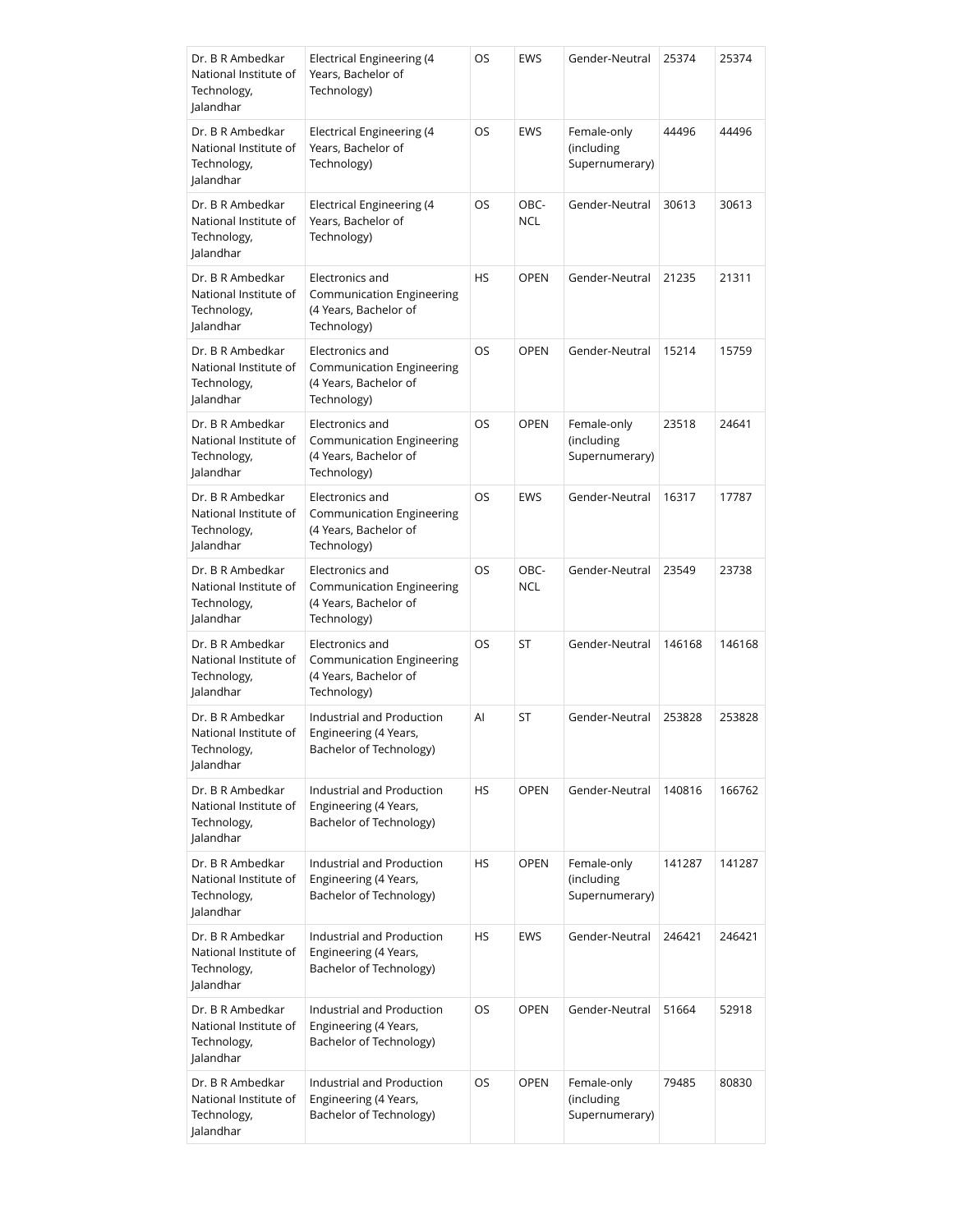| Dr. B R Ambedkar<br>National Institute of<br>Technology,<br>Jalandhar | Industrial and Production<br>Engineering (4 Years,<br>Bachelor of Technology)   | OS  | EWS                | Gender-Neutral                              | 52996  | 59157  |
|-----------------------------------------------------------------------|---------------------------------------------------------------------------------|-----|--------------------|---------------------------------------------|--------|--------|
| Dr. B R Ambedkar<br>National Institute of<br>Technology,<br>Jalandhar | Industrial and Production<br>Engineering (4 Years,<br>Bachelor of Technology)   | OS  | <b>EWS</b>         | Female-only<br>(including<br>Supernumerary) | 82968  | 82968  |
| Dr. B R Ambedkar<br>National Institute of<br>Technology,<br>Jalandhar | Industrial and Production<br>Engineering (4 Years,<br>Bachelor of Technology)   | OS  | OBC-<br><b>NCL</b> | Gender-Neutral                              | 55236  | 67642  |
| Dr. B R Ambedkar<br>National Institute of<br>Technology,<br>Jalandhar | Industrial and Production<br>Engineering (4 Years,<br>Bachelor of Technology)   | OS  | OBC-<br><b>NCL</b> | Female-only<br>(including<br>Supernumerary) | 88380  | 106647 |
| Dr. B R Ambedkar<br>National Institute of<br>Technology,<br>Jalandhar | Industrial and Production<br>Engineering (4 Years,<br>Bachelor of Technology)   | OS  | ST                 | Gender-Neutral                              | 267285 | 267285 |
| Dr. B R Ambedkar<br>National Institute of<br>Technology,<br>Jalandhar | Information Technology (4<br>Years, Bachelor of<br>Technology)                  | HS  | <b>OPEN</b>        | Gender-Neutral                              | 17763  | 17763  |
| Dr. B R Ambedkar<br>National Institute of<br>Technology,<br>Jalandhar | Information Technology (4<br>Years, Bachelor of<br>Technology)                  | OS  | <b>OPEN</b>        | Gender-Neutral                              | 12100  | 12384  |
| Dr. B R Ambedkar<br>National Institute of<br>Technology,<br>Jalandhar | Information Technology (4<br>Years, Bachelor of<br>Technology)                  | OS  | EWS                | Gender-Neutral                              | 13578  | 13633  |
| Dr. B R Ambedkar<br>National Institute of<br>Technology,<br>Jalandhar | Information Technology (4<br>Years, Bachelor of<br>Technology)                  | OS  | OBC-<br><b>NCL</b> | Gender-Neutral                              | 17272  | 17334  |
| Dr. B R Ambedkar<br>National Institute of<br>Technology,<br>Jalandhar | Information Technology (4<br>Years, Bachelor of<br>Technology)                  | OS  | SC                 | Female-only<br>(including<br>Supernumerary) | 92907  | 92907  |
| Dr. B R Ambedkar<br>National Institute of<br>Technology,<br>Jalandhar | Instrumentation and Control<br>Engineering (4 Years,<br>Bachelor of Technology) | AI  | ST                 | Gender-Neutral                              | 215517 | 215517 |
| Dr. B R Ambedkar<br>National Institute of<br>Technology,<br>Jalandhar | Instrumentation and Control<br>Engineering (4 Years,<br>Bachelor of Technology) | Al  | ST                 | Female-only<br>(including<br>Supernumerary) | 339786 | 339786 |
| Dr. B R Ambedkar<br>National Institute of<br>Technology,<br>Jalandhar | Instrumentation and Control<br>Engineering (4 Years,<br>Bachelor of Technology) | HS  | <b>OPEN</b>        | Gender-Neutral                              | 47331  | 47455  |
| Dr. B R Ambedkar<br>National Institute of<br>Technology,<br>Jalandhar | Instrumentation and Control<br>Engineering (4 Years,<br>Bachelor of Technology) | HS. | OBC-<br><b>NCL</b> | Gender-Neutral                              | 152819 | 152819 |
| Dr. B R Ambedkar<br>National Institute of<br>Technology,<br>Jalandhar | Instrumentation and Control<br>Engineering (4 Years,<br>Bachelor of Technology) | OS. | <b>OPEN</b>        | Gender-Neutral                              | 33880  | 34781  |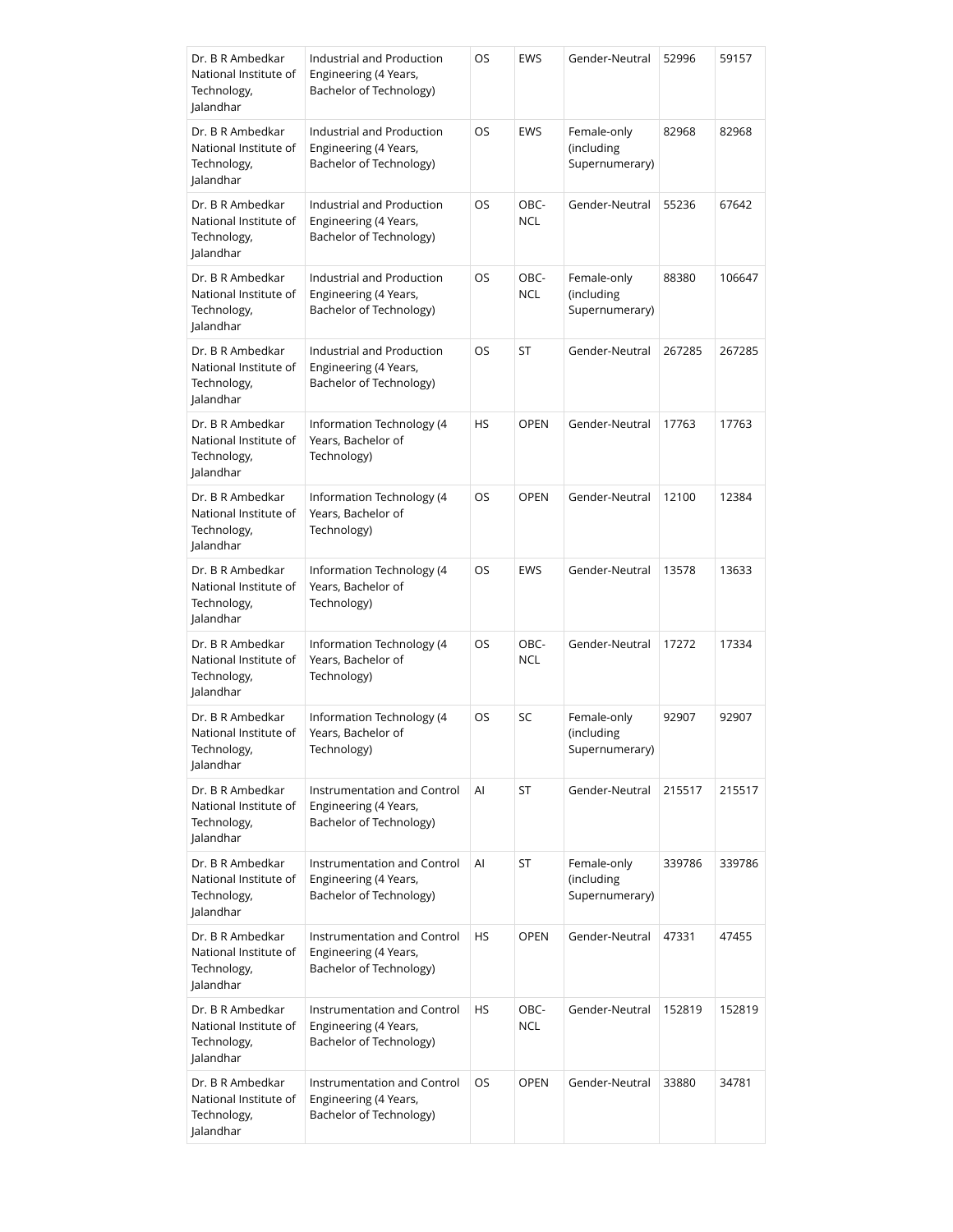| Dr. B R Ambedkar<br>National Institute of<br>Technology,<br>Jalandhar | Instrumentation and Control<br>Engineering (4 Years,<br>Bachelor of Technology) | OS  | ST                 | Gender-Neutral                              | 226056 | 226056 |
|-----------------------------------------------------------------------|---------------------------------------------------------------------------------|-----|--------------------|---------------------------------------------|--------|--------|
| Dr. B R Ambedkar<br>National Institute of<br>Technology,<br>Jalandhar | Mechanical Engineering (4<br>Years, Bachelor of<br>Technology)                  | HS. | <b>OPEN</b>        | Gender-Neutral                              | 45955  | 46351  |
| Dr. B R Ambedkar<br>National Institute of<br>Technology,<br>Jalandhar | Mechanical Engineering (4<br>Years, Bachelor of<br>Technology)                  | HS  | <b>EWS</b>         | Gender-Neutral                              | 73024  | 79490  |
| Dr. B R Ambedkar<br>National Institute of<br>Technology,<br>Jalandhar | Mechanical Engineering (4<br>Years, Bachelor of<br>Technology)                  | HS. | OBC-<br><b>NCL</b> | Gender-Neutral                              | 154065 | 164048 |
| Dr. B R Ambedkar<br>National Institute of<br>Technology,<br>Jalandhar | Mechanical Engineering (4<br>Years, Bachelor of<br>Technology)                  | OS  | <b>OPEN</b>        | Gender-Neutral                              | 31457  | 34478  |
| Dr. B R Ambedkar<br>National Institute of<br>Technology,<br>Jalandhar | Mechanical Engineering (4<br>Years, Bachelor of<br>Technology)                  | OS  | <b>OPEN</b>        | Female-only<br>(including<br>Supernumerary) | 48581  | 49760  |
| Dr. B R Ambedkar<br>National Institute of<br>Technology,<br>Jalandhar | Mechanical Engineering (4<br>Years, Bachelor of<br>Technology)                  | OS  | <b>EWS</b>         | Gender-Neutral                              | 35292  | 39739  |
| Dr. B R Ambedkar<br>National Institute of<br>Technology,<br>Jalandhar | Mechanical Engineering (4<br>Years, Bachelor of<br>Technology)                  | OS  | EWS                | Female-only<br>(including<br>Supernumerary) | 73407  | 73407  |
| Dr. B R Ambedkar<br>National Institute of<br>Technology,<br>Jalandhar | Mechanical Engineering (4<br>Years, Bachelor of<br>Technology)                  | OS  | OBC-<br><b>NCL</b> | Gender-Neutral                              | 40405  | 43044  |
| Dr. B R Ambedkar<br>National Institute of<br>Technology,<br>Jalandhar | Mechanical Engineering (4<br>Years, Bachelor of<br>Technology)                  | OS  | ST                 | Female-only<br>(including<br>Supernumerary) | 244895 | 244895 |
| Dr. B R Ambedkar<br>National Institute of<br>Technology,<br>Jalandhar | Textile Technology (4 Years,<br>Bachelor of Technology)                         | Al  | SC                 | Gender-Neutral                              | 157215 | 174450 |
| Dr. B R Ambedkar<br>National Institute of<br>Technology,<br>Jalandhar | Textile Technology (4 Years,<br>Bachelor of Technology)                         | Al  | SC                 | Female-only<br>(including<br>Supernumerary) | 167260 | 167260 |
| Dr. B R Ambedkar<br>National Institute of<br>Technology,<br>Jalandhar | Textile Technology (4 Years,<br>Bachelor of Technology)                         | Al  | ST                 | Female-only<br>(including<br>Supernumerary) | 306958 | 306958 |
| Dr. B R Ambedkar<br>National Institute of<br>Technology,<br>Jalandhar | Textile Technology (4 Years,<br>Bachelor of Technology)                         | НS  | <b>OPEN</b>        | Gender-Neutral                              | 332487 | 795303 |
| Dr. B R Ambedkar<br>National Institute of<br>Technology,<br>Jalandhar | Textile Technology (4 Years,<br>Bachelor of Technology)                         | HS  | <b>OPEN</b>        | Female-only<br>(including<br>Supernumerary) | 249850 | 332567 |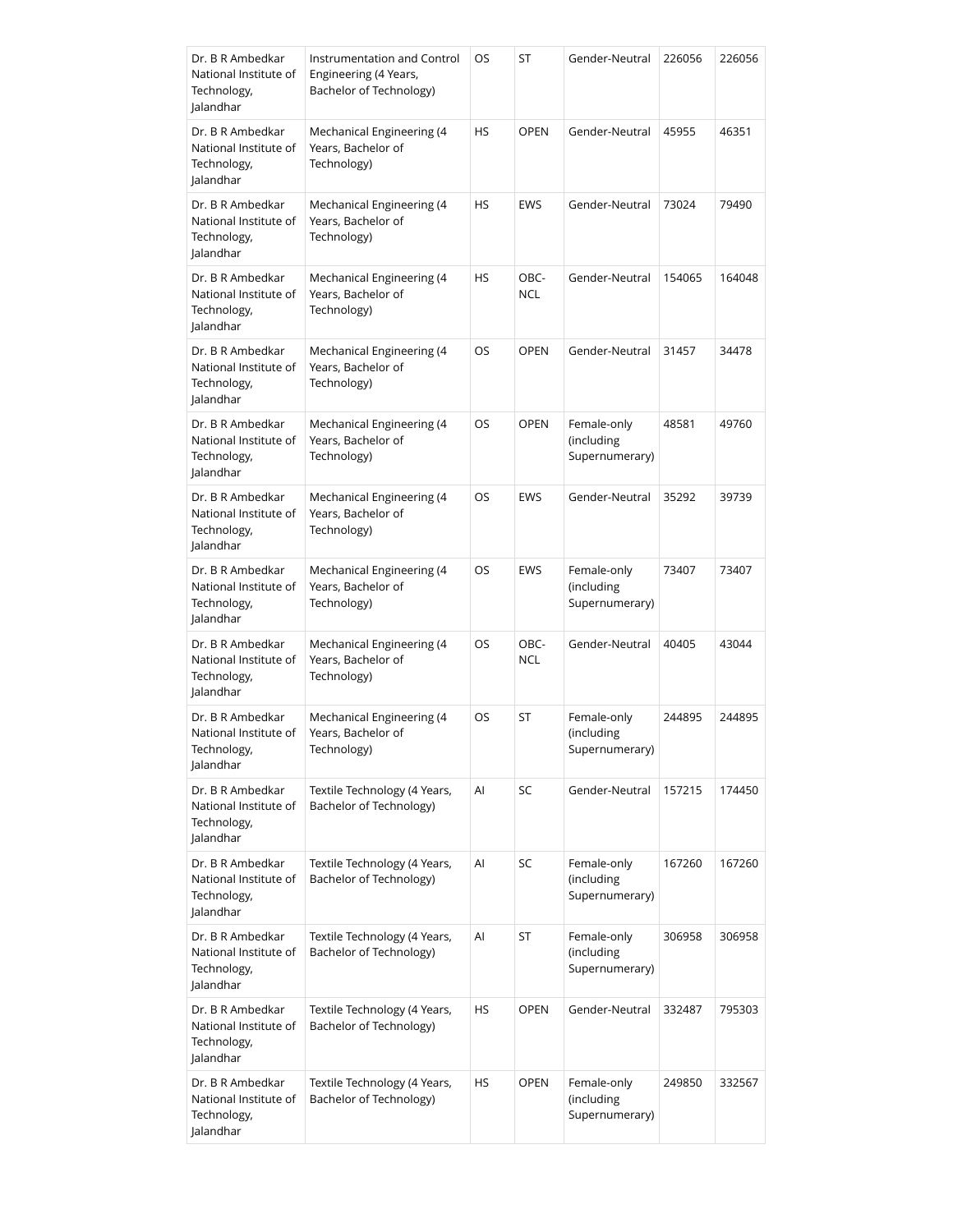| Dr. B R Ambedkar<br>National Institute of<br>Technology,<br>Jalandhar | Textile Technology (4 Years,<br>Bachelor of Technology)      | OS | <b>OPEN</b>        | Gender-Neutral                              | 58656  | 64531  |
|-----------------------------------------------------------------------|--------------------------------------------------------------|----|--------------------|---------------------------------------------|--------|--------|
| Dr. B R Ambedkar<br>National Institute of<br>Technology,<br>Jalandhar | Textile Technology (4 Years,<br>Bachelor of Technology)      | OS | <b>OPEN</b>        | Female-only<br>(including<br>Supernumerary) | 67854  | 67854  |
| Dr. B R Ambedkar<br>National Institute of<br>Technology,<br>Jalandhar | Textile Technology (4 Years,<br>Bachelor of Technology)      | OS | <b>EWS</b>         | Gender-Neutral                              | 66547  | 76222  |
| Dr. B R Ambedkar<br>National Institute of<br>Technology,<br>Jalandhar | Textile Technology (4 Years,<br>Bachelor of Technology)      | OS | EWS                | Female-only<br>(including<br>Supernumerary) | 87506  | 87506  |
| Dr. B R Ambedkar<br>National Institute of<br>Technology,<br>Jalandhar | Textile Technology (4 Years,<br>Bachelor of Technology)      | OS | OBC-<br><b>NCL</b> | Gender-Neutral                              | 68564  | 82804  |
| Dr. B R Ambedkar<br>National Institute of<br>Technology,<br>Jalandhar | Textile Technology (4 Years,<br>Bachelor of Technology)      | OS | OBC-<br><b>NCL</b> | Female-only<br>(including<br>Supernumerary) | 107549 | 132145 |
| Dr. B R Ambedkar<br>National Institute of<br>Technology,<br>Jalandhar | Textile Technology (4 Years,<br>Bachelor of Technology)      | OS | SC                 | Gender-Neutral                              | 185472 | 190568 |
| Dr. B R Ambedkar<br>National Institute of<br>Technology,<br>Jalandhar | Textile Technology (4 Years,<br>Bachelor of Technology)      | OS | SC                 | Female-only<br>(including<br>Supernumerary) | 197677 | 197677 |
| Dr. B R Ambedkar<br>National Institute of<br>Technology,<br>Jalandhar | Textile Technology (4 Years,<br>Bachelor of Technology)      | OS | ST                 | Gender-Neutral                              | 270825 | 270825 |
| Dr. B R Ambedkar<br>National Institute of<br>Technology,<br>lalandhar | Textile Technology (4 Years,<br>Bachelor of Technology)      | OS | ST                 | Female-only<br>(including<br>Supernumerary) | 350074 | 350074 |
| Malaviya National<br>Institute of<br>Technology Jaipur                | Architecture (5 Years,<br>Bachelor of Architecture)          | НS | <b>OPEN</b>        | Gender-Neutral                              | 2662   | 2662   |
| Malaviya National<br>Institute of<br>Technology Jaipur                | Architecture (5 Years,<br>Bachelor of Architecture)          | HS | <b>OPEN</b>        | Female-only<br>(including<br>Supernumerary) | 827    | 827    |
| Malaviya National<br>Institute of<br>Technology Jaipur                | Architecture (5 Years,<br>Bachelor of Architecture)          | OS | <b>OPEN</b>        | Gender-Neutral                              | 875    | 976    |
| Malaviya National<br>Institute of<br>Technology Jaipur                | Architecture (5 Years,<br>Bachelor of Architecture)          | OS | <b>OPEN</b>        | Female-only<br>(including<br>Supernumerary) | 732    | 732    |
| Malaviya National<br>Institute of<br>Technology Jaipur                | Chemical Engineering (4<br>Years, Bachelor of<br>Technology) | НS | <b>OPEN</b>        | Gender-Neutral                              | 27411  | 27411  |
| Malaviya National<br>Institute of<br>Technology Jaipur                | Chemical Engineering (4<br>Years, Bachelor of<br>Technology) | НS | OBC-<br><b>NCL</b> | Gender-Neutral                              | 40457  | 40457  |
| Malaviya National<br>Institute of<br>Technology Jaipur                | Chemical Engineering (4<br>Years, Bachelor of<br>Technology) | OS | <b>OPEN</b>        | Gender-Neutral                              | 24511  | 24818  |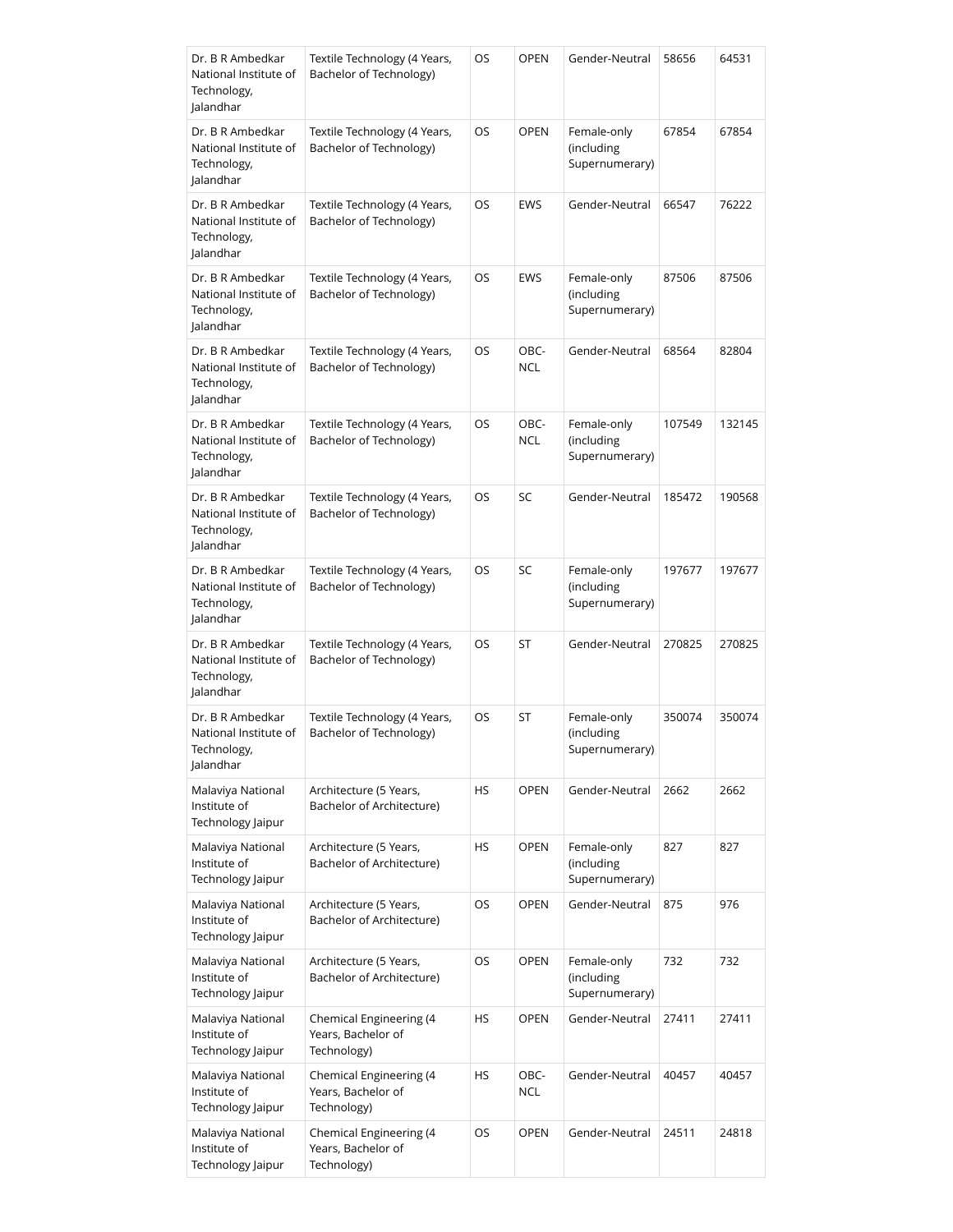| Malaviya National<br>Institute of<br>Technology Jaipur | Chemical Engineering (4<br>Years, Bachelor of<br>Technology)                         | OS | EWS                | Gender-Neutral                              | 26760  | 27107  |
|--------------------------------------------------------|--------------------------------------------------------------------------------------|----|--------------------|---------------------------------------------|--------|--------|
| Malaviya National<br>Institute of<br>Technology Jaipur | Chemical Engineering (4<br>Years, Bachelor of<br>Technology)                         | OS | ST                 | Female-only<br>(including<br>Supernumerary) | 246904 | 246904 |
| Malaviya National<br>Institute of<br>Technology Jaipur | Civil Engineering (4 Years,<br>Bachelor of Technology)                               | HS | <b>OPEN</b>        | Gender-Neutral                              | 20030  | 20030  |
| Malaviya National<br>Institute of<br>Technology Jaipur | Civil Engineering (4 Years,<br>Bachelor of Technology)                               | HS | <b>OPEN</b>        | Female-only<br>(including<br>Supernumerary) | 37356  | 37356  |
| Malaviya National<br>Institute of<br>Technology Jaipur | Civil Engineering (4 Years,<br>Bachelor of Technology)                               | HS | EWS                | Female-only<br>(including<br>Supernumerary) | 39433  | 39433  |
| Malaviya National<br>Institute of<br>Technology Jaipur | Civil Engineering (4 Years,<br>Bachelor of Technology)                               | HS | OBC-<br><b>NCL</b> | Gender-Neutral                              | 32731  | 32731  |
| Malaviya National<br>Institute of<br>Technology Jaipur | Civil Engineering (4 Years,<br>Bachelor of Technology)                               | OS | <b>OPEN</b>        | Gender-Neutral                              | 26372  | 26374  |
| Malaviya National<br>Institute of<br>Technology Jaipur | Civil Engineering (4 Years,<br>Bachelor of Technology)                               | OS | <b>OPEN</b>        | Female-only<br>(including<br>Supernumerary) | 45997  | 46245  |
| Malaviya National<br>Institute of<br>Technology Jaipur | Civil Engineering (4 Years,<br>Bachelor of Technology)                               | OS | EWS                | Gender-Neutral                              | 31205  | 31205  |
| Malaviya National<br>Institute of<br>Technology Jaipur | Civil Engineering (4 Years,<br>Bachelor of Technology)                               | OS | <b>EWS</b>         | Female-only<br>(including<br>Supernumerary) | 56127  | 56127  |
| Malaviya National<br>Institute of<br>Technology Jaipur | Civil Engineering (4 Years,<br>Bachelor of Technology)                               | OS | OBC-<br><b>NCL</b> | Gender-Neutral                              | 37145  | 38891  |
| Malaviya National<br>Institute of<br>Technology Jaipur | Civil Engineering (4 Years,<br>Bachelor of Technology)                               | OS | OBC-<br><b>NCL</b> | Female-only<br>(including<br>Supernumerary) | 78964  | 80476  |
| Malaviya National<br>Institute of<br>Technology Jaipur | <b>Electrical Engineering (4</b><br>Years, Bachelor of<br>Technology)                | OS | <b>OPEN</b>        | Gender-Neutral                              | 14785  | 14785  |
| Malaviya National<br>Institute of<br>Technology Jaipur | Electrical Engineering (4<br>Years, Bachelor of<br>Technology)                       | OS | <b>OPEN</b>        | Female-only<br>(including<br>Supernumerary) | 21983  | 21983  |
| Malaviya National<br>Institute of<br>Technology Jaipur | Electrical Engineering (4<br>Years, Bachelor of<br>Technology)                       | OS | EWS                | Gender-Neutral                              | 18096  | 18096  |
| Malaviya National<br>Institute of<br>Technology Jaipur | Electrical Engineering (4<br>Years, Bachelor of<br>Technology)                       | OS | OBC-<br><b>NCL</b> | Gender-Neutral                              | 23737  | 24012  |
| Malaviya National<br>Institute of<br>Technology Jaipur | Electronics and<br>Communication Engineering<br>(4 Years, Bachelor of<br>Technology) | HS | EWS                | Gender-Neutral                              | 11249  | 11249  |
| Malaviya National<br>Institute of<br>Technology Jaipur | Electronics and<br>Communication Engineering<br>(4 Years, Bachelor of<br>Technology) | OS | <b>OPEN</b>        | Gender-Neutral                              | 10286  | 10398  |
| Malaviya National<br>Institute of<br>Technology Jaipur | Electronics and<br>Communication Engineering<br>(4 Years, Bachelor of<br>Technology) | OS | EWS                | Gender-Neutral                              | 11440  | 11440  |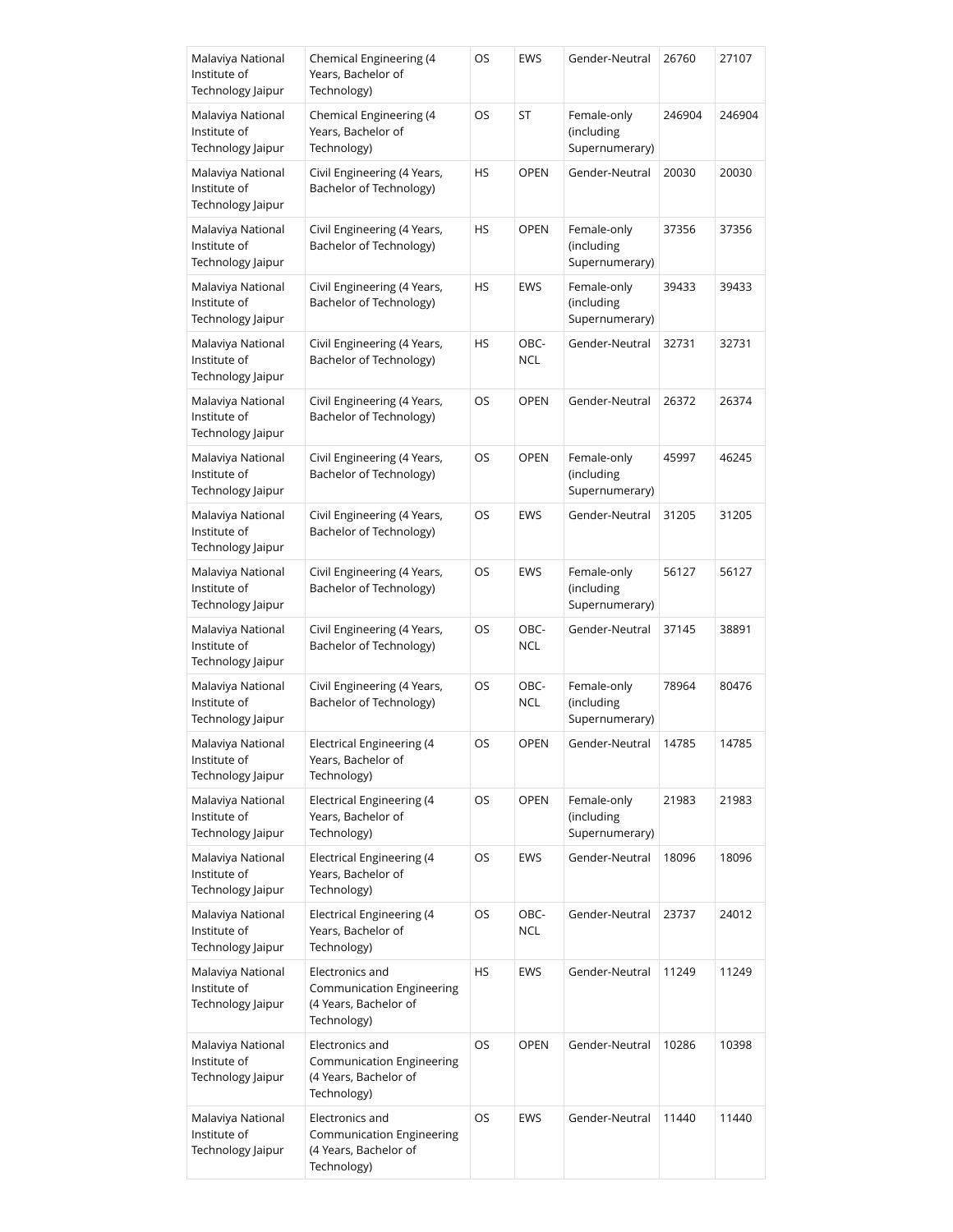| Malaviya National<br>Institute of<br>Technology Jaipur            | Mechanical Engineering (4<br>Years, Bachelor of<br>Technology)                  | НS | <b>OPEN</b>        | Gender-Neutral                              | 20582  | 20582  |
|-------------------------------------------------------------------|---------------------------------------------------------------------------------|----|--------------------|---------------------------------------------|--------|--------|
| Malaviya National<br>Institute of<br>Technology Jaipur            | Mechanical Engineering (4<br>Years, Bachelor of<br>Technology)                  | НS | EWS                | Gender-Neutral                              | 25805  | 25805  |
| Malaviya National<br>Institute of<br>Technology Jaipur            | Mechanical Engineering (4<br>Years, Bachelor of<br>Technology)                  | НS | OBC-<br><b>NCL</b> | Gender-Neutral                              | 30204  | 30204  |
| Malaviya National<br>Institute of<br>Technology Jaipur            | Mechanical Engineering (4<br>Years, Bachelor of<br>Technology)                  | OS | <b>OPEN</b>        | Gender-Neutral                              | 20074  | 20342  |
| Malaviya National<br>Institute of<br>Technology Jaipur            | Mechanical Engineering (4<br>Years, Bachelor of<br>Technology)                  | OS | EWS                | Gender-Neutral                              | 21757  | 21757  |
| Malaviya National<br>Institute of<br>Technology Jaipur            | Mechanical Engineering (4<br>Years, Bachelor of<br>Technology)                  | OS | OBC-<br><b>NCL</b> | Gender-Neutral                              | 31465  | 32083  |
| Malaviya National<br>Institute of<br>Technology Jaipur            | Metallurgical and Materials<br>Engineering (4 Years,<br>Bachelor of Technology) | НS | <b>OPEN</b>        | Gender-Neutral                              | 41410  | 41629  |
| Malaviya National<br>Institute of<br>Technology Jaipur            | Metallurgical and Materials<br>Engineering (4 Years,<br>Bachelor of Technology) | HS | EWS                | Female-only<br>(including<br>Supernumerary) | 65145  | 65145  |
| Malaviya National<br>Institute of<br>Technology Jaipur            | Metallurgical and Materials<br>Engineering (4 Years,<br>Bachelor of Technology) | HS | OBC-<br><b>NCL</b> | Gender-Neutral                              | 49823  | 50335  |
| Malaviya National<br>Institute of<br>Technology Jaipur            | Metallurgical and Materials<br>Engineering (4 Years,<br>Bachelor of Technology) | OS | <b>OPEN</b>        | Gender-Neutral                              | 39463  | 39545  |
| Malaviya National<br>Institute of<br>Technology Jaipur            | Metallurgical and Materials<br>Engineering (4 Years,<br>Bachelor of Technology) | OS | EWS                | Gender-Neutral                              | 48226  | 48407  |
| Malaviya National<br>Institute of<br>Technology Jaipur            | Metallurgical and Materials<br>Engineering (4 Years,<br>Bachelor of Technology) | OS | EWS                | Female-only<br>(including<br>Supernumerary) | 71212  | 71212  |
| Malaviya National<br>Institute of<br>Technology Jaipur            | Metallurgical and Materials<br>Engineering (4 Years,<br>Bachelor of Technology) | OS | OBC-<br>NCL        | Gender-Neutral                              | 49038  | 52562  |
| Malaviya National<br>Institute of<br>Technology Jaipur            | Metallurgical and Materials<br>Engineering (4 Years,<br>Bachelor of Technology) | OS | OBC-<br><b>NCL</b> | Female-only<br>(including<br>Supernumerary) | 80453  | 80453  |
| Malaviya National<br>Institute of<br>Technology Jaipur            | Metallurgical and Materials<br>Engineering (4 Years,<br>Bachelor of Technology) | OS | ST                 | Female-only<br>(including<br>Supernumerary) | 253488 | 253488 |
| Maulana Azad<br>National Institute of<br><b>Technology Bhopal</b> | Architecture (5 Years,<br>Bachelor of Architecture)                             | НS | <b>OPEN</b>        | Gender-Neutral                              | 3029   | 3029   |
| Maulana Azad<br>National Institute of<br><b>Technology Bhopal</b> | Architecture (5 Years,<br>Bachelor of Architecture)                             | НS | OBC-<br><b>NCL</b> | Gender-Neutral                              | 9691   | 9691   |
| Maulana Azad<br>National Institute of<br><b>Technology Bhopal</b> | Architecture (5 Years,<br>Bachelor of Architecture)                             | HS | OBC-<br><b>NCL</b> | Female-only<br>(including<br>Supernumerary) | 4174   | 4174   |
| Maulana Azad<br>National Institute of<br><b>Technology Bhopal</b> | Architecture (5 Years,<br>Bachelor of Architecture)                             | OS | <b>OPEN</b>        | Gender-Neutral                              | 1093   | 1196   |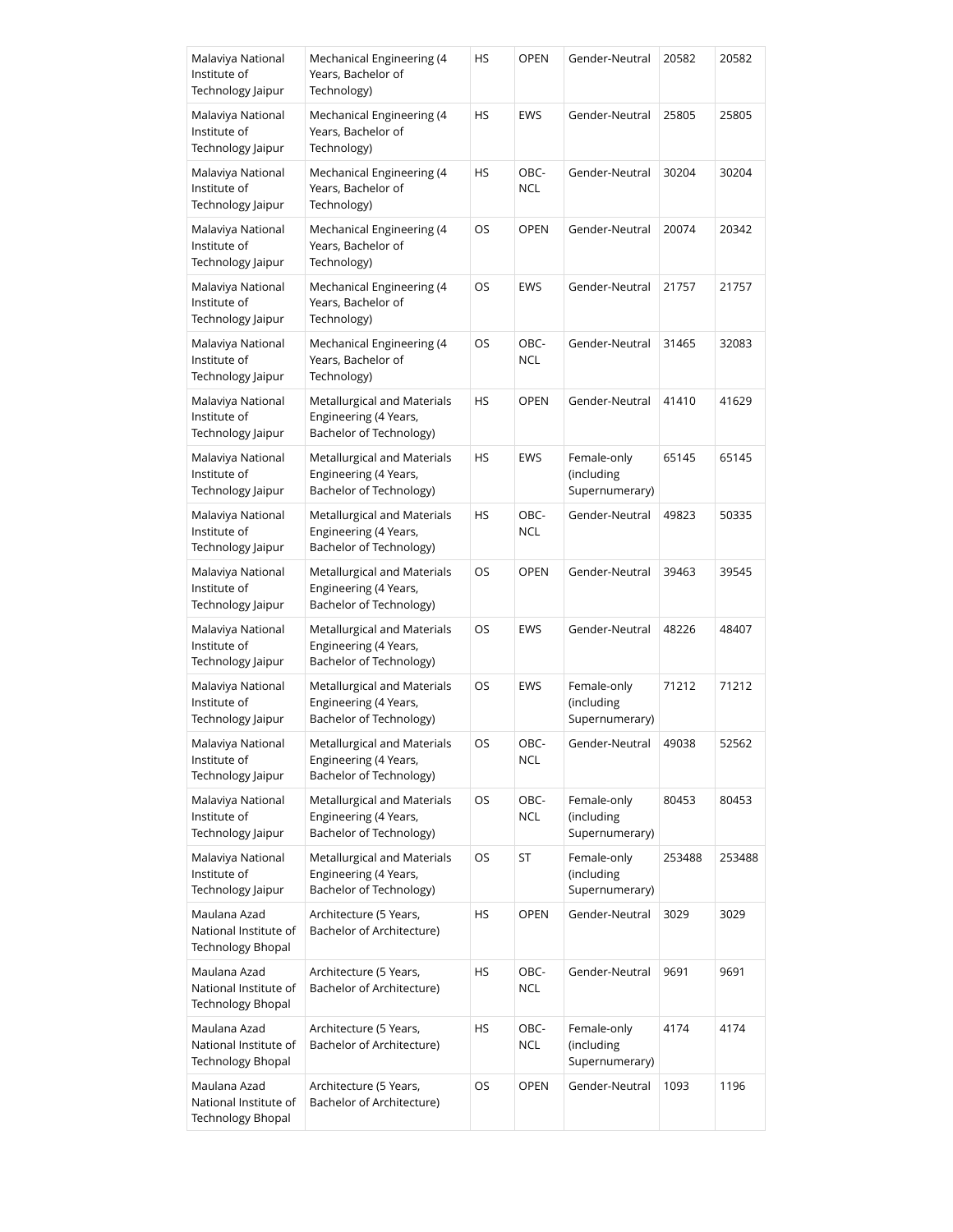| Maulana Azad<br>National Institute of<br><b>Technology Bhopal</b> | Architecture (5 Years,<br>Bachelor of Architecture)          | OS | EWS                  | Gender-Neutral                              | 7170   | 7170   |
|-------------------------------------------------------------------|--------------------------------------------------------------|----|----------------------|---------------------------------------------|--------|--------|
| Maulana Azad<br>National Institute of<br><b>Technology Bhopal</b> | Chemical Engineering (4<br>Years, Bachelor of<br>Technology) | НS | <b>OPEN</b>          | Gender-Neutral                              | 36581  | 38601  |
| Maulana Azad<br>National Institute of<br>Technology Bhopal        | Chemical Engineering (4<br>Years, Bachelor of<br>Technology) | HS | EWS                  | Gender-Neutral                              | 43474  | 44855  |
| Maulana Azad<br>National Institute of<br><b>Technology Bhopal</b> | Chemical Engineering (4<br>Years, Bachelor of<br>Technology) | НS | OBC-<br><b>NCL</b>   | Gender-Neutral                              | 46602  | 46602  |
| Maulana Azad<br>National Institute of<br>Technology Bhopal        | Chemical Engineering (4<br>Years, Bachelor of<br>Technology) | OS | <b>OPEN</b>          | Gender-Neutral                              | 34499  | 35805  |
| Maulana Azad<br>National Institute of<br><b>Technology Bhopal</b> | Chemical Engineering (4<br>Years, Bachelor of<br>Technology) | OS | <b>OPEN</b><br>(PwD) | Gender-Neutral                              | 725585 | 725585 |
| Maulana Azad<br>National Institute of<br>Technology Bhopal        | Chemical Engineering (4<br>Years, Bachelor of<br>Technology) | OS | EWS                  | Gender-Neutral                              | 38807  | 39952  |
| Maulana Azad<br>National Institute of<br>Technology Bhopal        | Chemical Engineering (4<br>Years, Bachelor of<br>Technology) | OS | EWS                  | Female-only<br>(including<br>Supernumerary) | 65257  | 65257  |
| Maulana Azad<br>National Institute of<br>Technology Bhopal        | Chemical Engineering (4<br>Years, Bachelor of<br>Technology) | OS | OBC-<br><b>NCL</b>   | Female-only<br>(including<br>Supernumerary) | 64775  | 71863  |
| Maulana Azad<br>National Institute of<br>Technology Bhopal        | Chemical Engineering (4<br>Years, Bachelor of<br>Technology) | OS | SC                   | Gender-Neutral                              | 134847 | 134847 |
| Maulana Azad<br>National Institute of<br>Technology Bhopal        | Civil Engineering (4 Years,<br>Bachelor of Technology)       | НS | <b>OPEN</b>          | Gender-Neutral                              | 46792  | 47367  |
| Maulana Azad<br>National Institute of<br>Technology Bhopal        | Civil Engineering (4 Years,<br>Bachelor of Technology)       | НS | <b>OPEN</b>          | Female-only<br>(including<br>Supernumerary) | 55093  | 55093  |
| Maulana Azad<br>National Institute of<br><b>Technology Bhopal</b> | Civil Engineering (4 Years,<br>Bachelor of Technology)       | HS | EWS                  | Gender-Neutral                              | 62082  | 62082  |
| Maulana Azad<br>National Institute of<br><b>Technology Bhopal</b> | Civil Engineering (4 Years,<br>Bachelor of Technology)       | НS | OBC-<br>NCL          | Gender-Neutral                              | 59036  | 59414  |
| Maulana Azad<br>National Institute of<br><b>Technology Bhopal</b> | Civil Engineering (4 Years,<br>Bachelor of Technology)       | НS | SC                   | Gender-Neutral                              | 164422 | 164422 |
| Maulana Azad<br>National Institute of<br><b>Technology Bhopal</b> | Civil Engineering (4 Years,<br>Bachelor of Technology)       | OS | <b>OPEN</b>          | Gender-Neutral                              | 38087  | 39833  |
| Maulana Azad<br>National Institute of<br><b>Technology Bhopal</b> | Civil Engineering (4 Years,<br>Bachelor of Technology)       | OS | <b>OPEN</b>          | Female-only<br>(including<br>Supernumerary) | 53180  | 60090  |
| Maulana Azad<br>National Institute of<br><b>Technology Bhopal</b> | Civil Engineering (4 Years,<br>Bachelor of Technology)       | OS | EWS                  | Gender-Neutral                              | 42167  | 42167  |
| Maulana Azad<br>National Institute of<br><b>Technology Bhopal</b> | Civil Engineering (4 Years,<br>Bachelor of Technology)       | OS | EWS                  | Female-only<br>(including<br>Supernumerary) | 74796  | 74796  |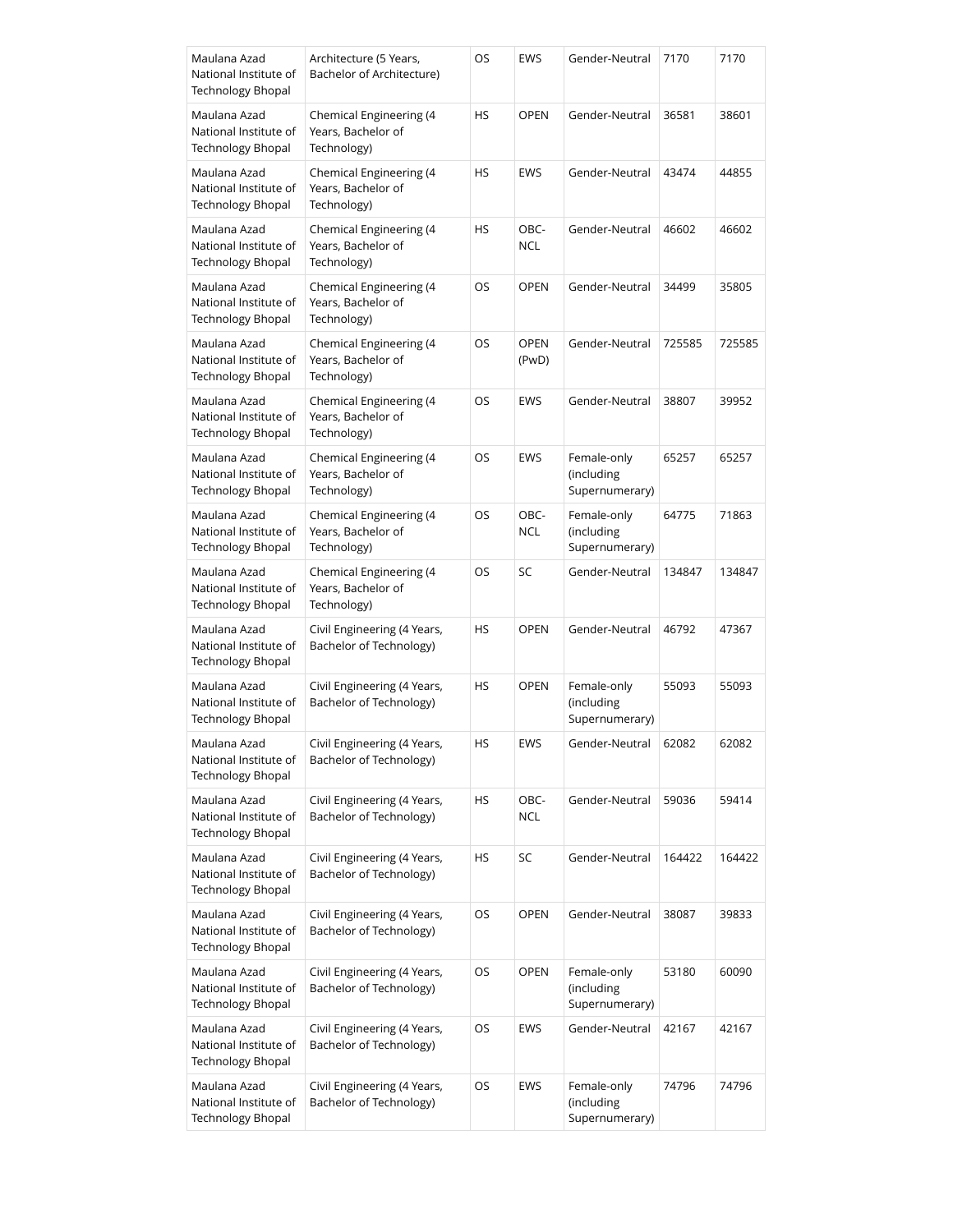| Maulana Azad<br>National Institute of<br><b>Technology Bhopal</b> | Civil Engineering (4 Years,<br>Bachelor of Technology)                                      | OS | OBC-<br><b>NCL</b> | Gender-Neutral                              | 44500 | 47195 |
|-------------------------------------------------------------------|---------------------------------------------------------------------------------------------|----|--------------------|---------------------------------------------|-------|-------|
| Maulana Azad<br>National Institute of<br>Technology Bhopal        | Civil Engineering (4 Years,<br>Bachelor of Technology)                                      | OS | OBC-<br><b>NCL</b> | Female-only<br>(including<br>Supernumerary) | 82861 | 85130 |
| Maulana Azad<br>National Institute of<br><b>Technology Bhopal</b> | Computer Science and<br>Engineering (4 Years,<br>Bachelor of Technology)                    | OS | <b>OPEN</b>        | Gender-Neutral                              | 7508  | 7686  |
| Maulana Azad<br>National Institute of<br><b>Technology Bhopal</b> | Computer Science and<br>Engineering (4 Years,<br>Bachelor of Technology)                    | OS | OPEN               | Female-only<br>(including<br>Supernumerary) | 12247 | 12247 |
| Maulana Azad<br>National Institute of<br>Technology Bhopal        | Computer Science and<br>Engineering (4 Years,<br>Bachelor of Technology)                    | OS | EWS                | Gender-Neutral                              | 8569  | 8569  |
| Maulana Azad<br>National Institute of<br>Technology Bhopal        | Computer Science and<br>Engineering (4 Years,<br>Bachelor of Technology)                    | OS | OBC-<br><b>NCL</b> | Gender-Neutral                              | 12208 | 12208 |
| Maulana Azad<br>National Institute of<br>Technology Bhopal        | Computer Science and<br>Engineering (4 Years,<br>Bachelor of Technology)                    | OS | SC                 | Gender-Neutral                              | 58067 | 58067 |
| Maulana Azad<br>National Institute of<br>Technology Bhopal        | <b>Electrical Engineering (4</b><br>Years, Bachelor of<br>Technology)                       | HS | <b>OPEN</b>        | Gender-Neutral                              | 22091 | 23157 |
| Maulana Azad<br>National Institute of<br>Technology Bhopal        | Electrical Engineering (4<br>Years, Bachelor of<br>Technology)                              | HS | EWS                | Gender-Neutral                              | 27841 | 28550 |
| Maulana Azad<br>National Institute of<br>Technology Bhopal        | <b>Electrical Engineering (4</b><br>Years, Bachelor of<br>Technology)                       | OS | <b>OPEN</b>        | Gender-Neutral                              | 20923 | 21225 |
| Maulana Azad<br>National Institute of<br><b>Technology Bhopal</b> | <b>Electrical Engineering (4</b><br>Years, Bachelor of<br>Technology)                       | OS | <b>OPEN</b>        | Female-only<br>(including<br>Supernumerary) | 29217 | 29217 |
| Maulana Azad<br>National Institute of<br>Technology Bhopal        | <b>Electrical Engineering (4</b><br>Years, Bachelor of<br>Technology)                       | OS | EWS                | Gender-Neutral                              | 22790 | 23863 |
| Maulana Azad<br>National Institute of<br><b>Technology Bhopal</b> | <b>Electrical Engineering (4</b><br>Years, Bachelor of<br>Technology)                       | OS | EWS                | Female-only<br>(including<br>Supernumerary) | 45298 | 45298 |
| Maulana Azad<br>National Institute of<br><b>Technology Bhopal</b> | Electrical Engineering (4<br>Years, Bachelor of<br>Technology)                              | OS | OBC-<br><b>NCL</b> | Gender-Neutral                              | 27733 | 28756 |
| Maulana Azad<br>National Institute of<br><b>Technology Bhopal</b> | Electronics and<br><b>Communication Engineering</b><br>(4 Years, Bachelor of<br>Technology) | HS | <b>OPEN</b>        | Gender-Neutral                              | 16097 | 16235 |
| Maulana Azad<br>National Institute of<br><b>Technology Bhopal</b> | Electronics and<br>Communication Engineering<br>(4 Years, Bachelor of<br>Technology)        | HS | EWS                | Gender-Neutral                              | 19009 | 19009 |
| Maulana Azad<br>National Institute of<br><b>Technology Bhopal</b> | Electronics and<br><b>Communication Engineering</b><br>(4 Years, Bachelor of<br>Technology) | OS | <b>OPEN</b>        | Gender-Neutral                              | 14263 | 14989 |
| Maulana Azad<br>National Institute of<br><b>Technology Bhopal</b> | Electronics and<br>Communication Engineering<br>(4 Years, Bachelor of<br>Technology)        | OS | EWS                | Gender-Neutral                              | 16263 | 17417 |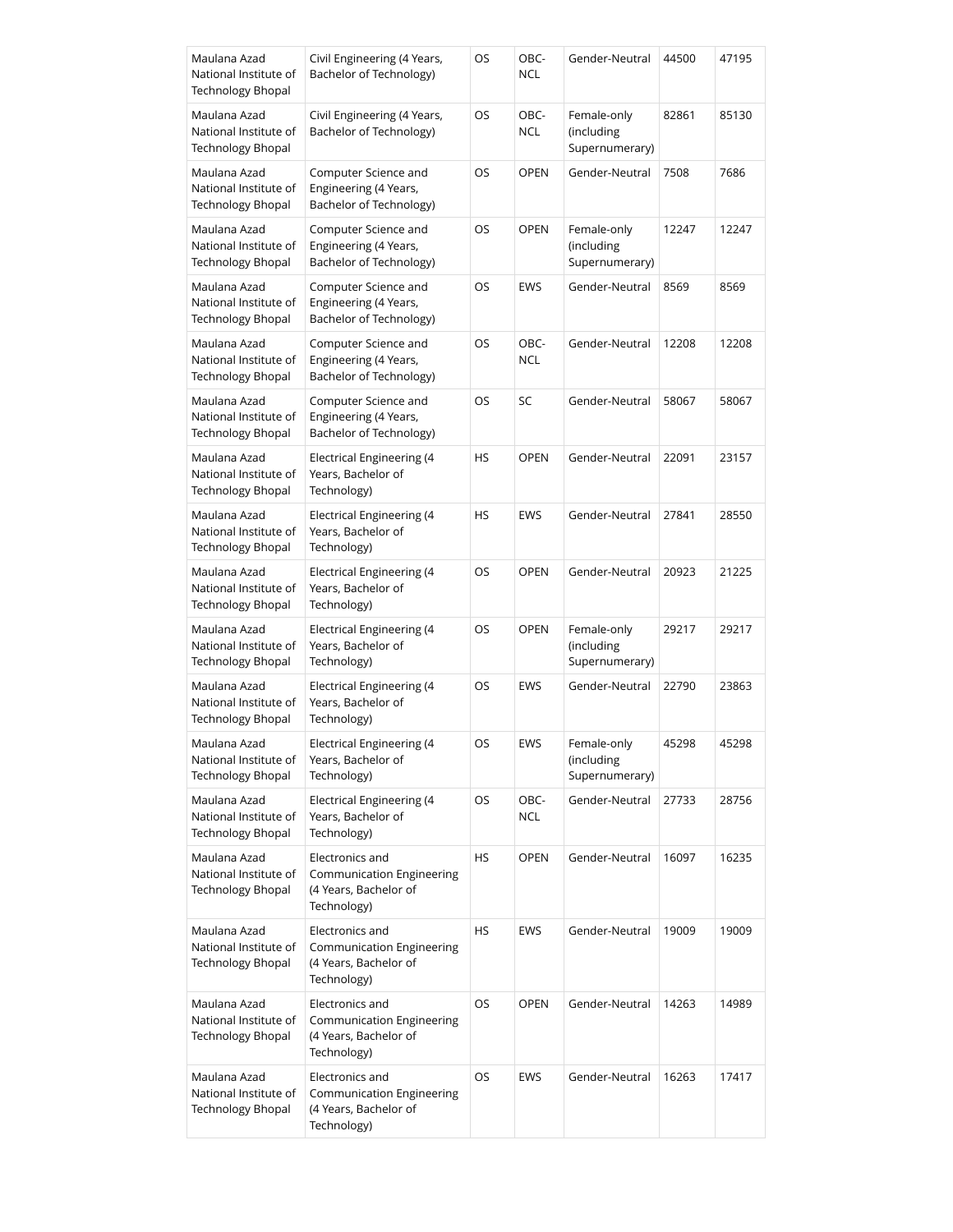| Maulana Azad<br>National Institute of<br><b>Technology Bhopal</b> | Electronics and<br>Communication Engineering<br>(4 Years, Bachelor of<br>Technology)             | OS        | OBC-<br><b>NCL</b> | Gender-Neutral                              | 22971  | 23194  |
|-------------------------------------------------------------------|--------------------------------------------------------------------------------------------------|-----------|--------------------|---------------------------------------------|--------|--------|
| Maulana Azad<br>National Institute of<br><b>Technology Bhopal</b> | Electronics and<br>Communication Engineering<br>(4 Years, Bachelor of<br>Technology)             | OS        | ST                 | Gender-Neutral                              | 131668 | 131668 |
| Maulana Azad<br>National Institute of<br><b>Technology Bhopal</b> | Materials Science and<br>Metallurgical Engineering (4<br>Years, Bachelor of<br>Technology)       | <b>HS</b> | <b>OPEN</b>        | Gender-Neutral                              | 54145  | 57782  |
| Maulana Azad<br>National Institute of<br>Technology Bhopal        | Materials Science and<br>Metallurgical Engineering (4<br>Years, Bachelor of<br>Technology)       | <b>HS</b> | <b>OPEN</b>        | Female-only<br>(including<br>Supernumerary) | 54218  | 54218  |
| Maulana Azad<br>National Institute of<br><b>Technology Bhopal</b> | Materials Science and<br>Metallurgical Engineering (4<br>Years, Bachelor of<br>Technology)       | <b>HS</b> | EWS                | Female-only<br>(including<br>Supernumerary) | 89481  | 89481  |
| Maulana Azad<br>National Institute of<br><b>Technology Bhopal</b> | Materials Science and<br>Metallurgical Engineering (4<br>Years, Bachelor of<br>Technology)       | <b>HS</b> | OBC-<br><b>NCL</b> | Gender-Neutral                              | 63888  | 64670  |
| Maulana Azad<br>National Institute of<br><b>Technology Bhopal</b> | Materials Science and<br>Metallurgical Engineering (4<br>Years, Bachelor of<br>Technology)       | <b>HS</b> | SC                 | Gender-Neutral                              | 174400 | 174400 |
| Maulana Azad<br>National Institute of<br>Technology Bhopal        | Materials Science and<br>Metallurgical Engineering (4<br>Years, Bachelor of<br>Technology)       | OS        | <b>OPEN</b>        | Gender-Neutral                              | 47967  | 48298  |
| Maulana Azad<br>National Institute of<br>Technology Bhopal        | Materials Science and<br>Metallurgical Engineering (4<br>Years, Bachelor of<br>Technology)       | OS        | <b>OPEN</b>        | Female-only<br>(including<br>Supernumerary) | 69957  | 77001  |
| Maulana Azad<br>National Institute of<br>Technology Bhopal        | Materials Science and<br>Metallurgical Engineering (4<br>Years, Bachelor of<br>Technology)       | OS        | <b>EWS</b>         | Gender-Neutral                              | 53790  | 58190  |
| Maulana Azad<br>National Institute of<br><b>Technology Bhopal</b> | Materials Science and<br>Metallurgical Engineering (4<br>Years, Bachelor of<br>Technology)       | OS        | EWS                | Female-only<br>(including<br>Supernumerary) | 100463 | 100463 |
| Maulana Azad<br>National Institute of<br><b>Technology Bhopal</b> | Materials Science and<br>Metallurgical Engineering (4<br>Years, Bachelor of<br>Technology)       | OS        | OBC-<br><b>NCL</b> | Gender-Neutral                              | 58464  | 59772  |
| Maulana Azad<br>National Institute of<br><b>Technology Bhopal</b> | Materials Science and<br>Metallurgical Engineering (4<br>Years, Bachelor of<br>Technology)       | OS        | OBC-<br><b>NCL</b> | Female-only<br>(including<br>Supernumerary) | 85698  | 86374  |
| Maulana Azad<br>National Institute of<br><b>Technology Bhopal</b> | Mathematics and Data<br>Science (5 Years, Bachelor<br>and Master of Technology<br>(Dual Degree)) | OS        | <b>OPEN</b>        | Gender-Neutral                              | 15700  | 15700  |
| Maulana Azad<br>National Institute of<br><b>Technology Bhopal</b> | Mathematics and Data<br>Science (5 Years, Bachelor<br>and Master of Technology<br>(Dual Degree)) | OS        | EWS                | Gender-Neutral                              | 19817  | 19817  |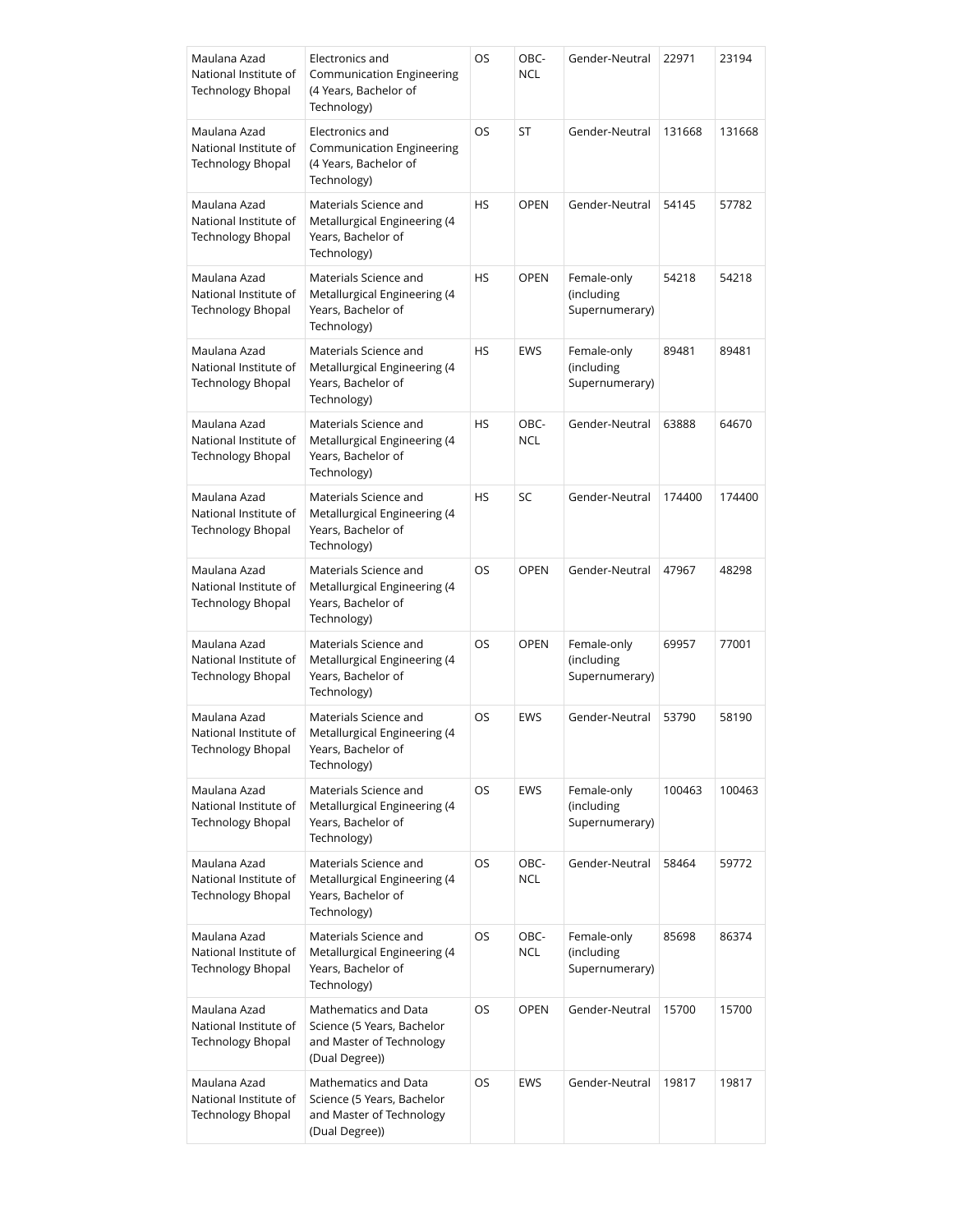| Maulana Azad<br>National Institute of<br><b>Technology Bhopal</b>        | Mechanical Engineering (4<br>Years, Bachelor of<br>Technology) | HS        | <b>OPEN</b>        | Gender-Neutral                              | 31285  | 31545  |
|--------------------------------------------------------------------------|----------------------------------------------------------------|-----------|--------------------|---------------------------------------------|--------|--------|
| Maulana Azad<br>National Institute of<br>Technology Bhopal               | Mechanical Engineering (4<br>Years, Bachelor of<br>Technology) | <b>HS</b> | <b>OPEN</b>        | Female-only<br>(including<br>Supernumerary) | 42788  | 42788  |
| Maulana Azad<br>National Institute of<br><b>Technology Bhopal</b>        | Mechanical Engineering (4<br>Years, Bachelor of<br>Technology) | <b>HS</b> | EWS                | Gender-Neutral                              | 40099  | 45003  |
| Maulana Azad<br>National Institute of<br><b>Technology Bhopal</b>        | Mechanical Engineering (4<br>Years, Bachelor of<br>Technology) | HS        | OBC-<br><b>NCL</b> | Gender-Neutral                              | 40517  | 41821  |
| Maulana Azad<br>National Institute of<br><b>Technology Bhopal</b>        | Mechanical Engineering (4<br>Years, Bachelor of<br>Technology) | OS        | <b>OPEN</b>        | Gender-Neutral                              | 28851  | 30367  |
| Maulana Azad<br>National Institute of<br><b>Technology Bhopal</b>        | Mechanical Engineering (4<br>Years, Bachelor of<br>Technology) | OS        | <b>OPEN</b>        | Female-only<br>(including<br>Supernumerary) | 44644  | 47027  |
| Maulana Azad<br>National Institute of<br><b>Technology Bhopal</b>        | Mechanical Engineering (4<br>Years, Bachelor of<br>Technology) | OS        | <b>EWS</b>         | Gender-Neutral                              | 31629  | 34547  |
| Maulana Azad<br>National Institute of<br><b>Technology Bhopal</b>        | Mechanical Engineering (4<br>Years, Bachelor of<br>Technology) | OS        | <b>EWS</b>         | Female-only<br>(including<br>Supernumerary) | 56573  | 56573  |
| Maulana Azad<br>National Institute of<br>Technology Bhopal               | Mechanical Engineering (4<br>Years, Bachelor of<br>Technology) | OS        | OBC-<br><b>NCL</b> | Gender-Neutral                              | 38299  | 41436  |
| Maulana Azad<br>National Institute of<br>Technology Bhopal               | Mechanical Engineering (4<br>Years, Bachelor of<br>Technology) | OS        | SC                 | Female-only<br>(including<br>Supernumerary) | 178747 | 183978 |
| Maulana Azad<br>National Institute of<br>Technology Bhopal               | Planning (4 Years, Bachelor of<br>Planning)                    | AI        | SC                 | Gender-Neutral                              | 2303   | 2303   |
| Maulana Azad<br>National Institute of<br>Technology Bhopal               | Planning (4 Years, Bachelor of<br>Planning)                    | OS        | <b>OPEN</b>        | Gender-Neutral                              | 881    | 881    |
| Maulana Azad<br>National Institute of<br><b>Technology Bhopal</b>        | Planning (4 Years, Bachelor of   OS<br>Planning)               |           | EWS                | Gender-Neutral                              | 1821   | 1821   |
| Maulana Azad<br>National Institute of<br><b>Technology Bhopal</b>        | Planning (4 Years, Bachelor of<br>Planning)                    | OS.       | OBC-<br><b>NCL</b> | Gender-Neutral                              | 2034   | 2034   |
| Maulana Azad<br>National Institute of<br><b>Technology Bhopal</b>        | Planning (4 Years, Bachelor of<br>Planning)                    | OS        | SC                 | Gender-Neutral                              | 4359   | 4359   |
| Maulana Azad<br>National Institute of<br><b>Technology Bhopal</b>        | Planning (4 Years, Bachelor of<br>Planning)                    | OS        | SC                 | Female-only<br>(including<br>Supernumerary) | 2597   | 2597   |
| <b>Motilal Nehru</b><br>National Institute of<br>Technology<br>Allahabad | Bio Technology (4 Years,<br>Bachelor of Technology)            | HS        | <b>OPEN</b>        | Gender-Neutral                              | 28389  | 28389  |
| Motilal Nehru<br>National Institute of<br>Technology<br>Allahabad        | Bio Technology (4 Years,<br>Bachelor of Technology)            | HS        | OBC-<br><b>NCL</b> | Gender-Neutral                              | 47228  | 47228  |
| Motilal Nehru<br>National Institute of<br>Technology<br>Allahabad        | Bio Technology (4 Years,<br>Bachelor of Technology)            | OS        | <b>EWS</b>         | Female-only<br>(including<br>Supernumerary) | 63461  | 63461  |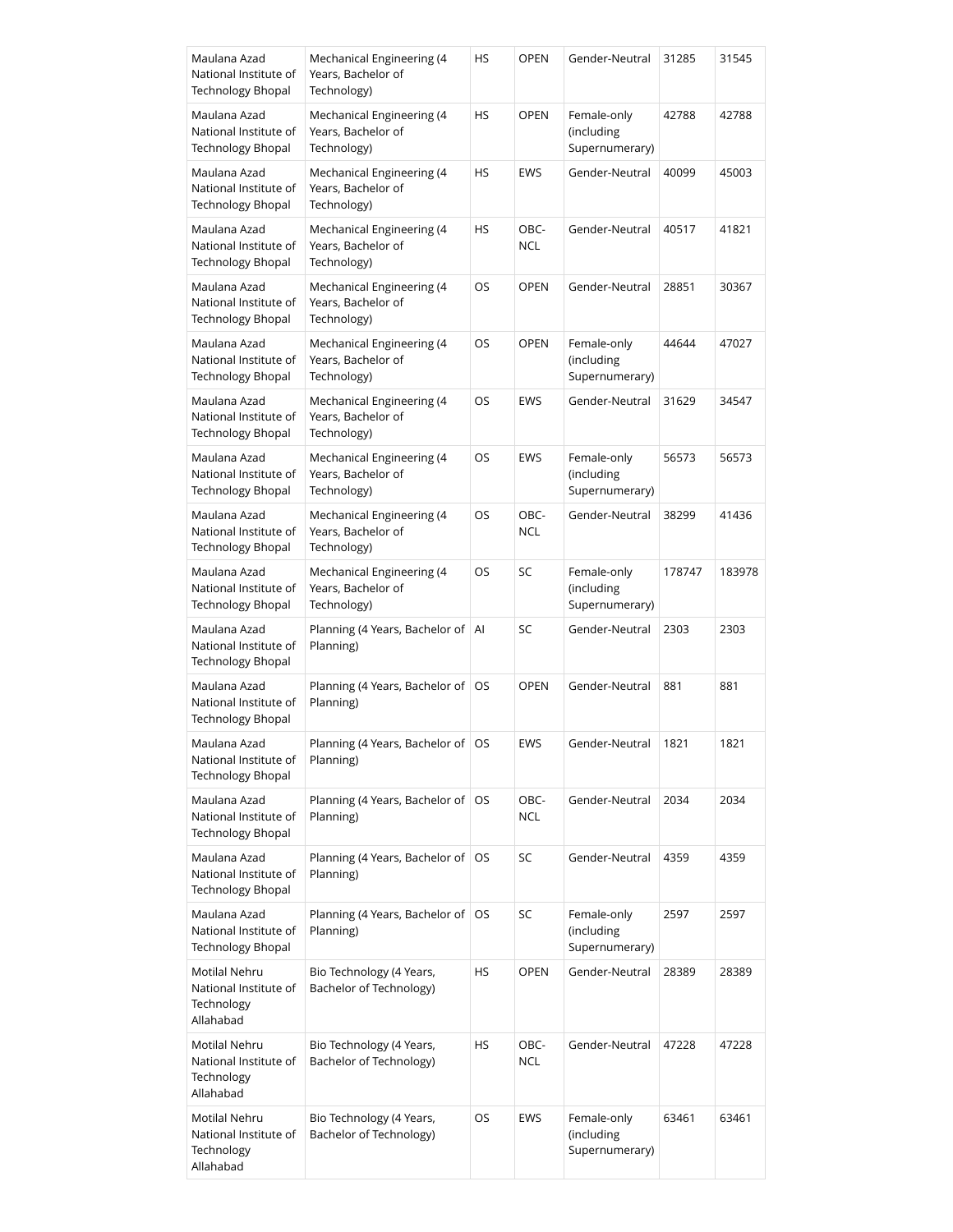| Motilal Nehru<br>National Institute of<br>Technology<br>Allahabad        | Bio Technology (4 Years,<br>Bachelor of Technology)                      | OS        | OBC-<br><b>NCL</b> | Gender-Neutral                              | 50493 | 50493 |
|--------------------------------------------------------------------------|--------------------------------------------------------------------------|-----------|--------------------|---------------------------------------------|-------|-------|
| Motilal Nehru<br>National Institute of<br>Technology<br>Allahabad        | Chemical Engineering (4<br>Years, Bachelor of<br>Technology)             | OS        | <b>OPEN</b>        | Gender-Neutral                              | 22338 | 22338 |
| Motilal Nehru<br>National Institute of<br>Technology<br>Allahabad        | Chemical Engineering (4<br>Years, Bachelor of<br>Technology)             | OS        | <b>OPEN</b>        | Female-only<br>(including<br>Supernumerary) | 33382 | 33382 |
| Motilal Nehru<br>National Institute of<br>Technology<br>Allahabad        | Civil Engineering (4 Years,<br>Bachelor of Technology)                   | <b>HS</b> | <b>EWS</b>         | Gender-Neutral                              | 26254 | 26254 |
| Motilal Nehru<br>National Institute of<br>Technology<br>Allahabad        | Civil Engineering (4 Years,<br>Bachelor of Technology)                   | OS        | <b>OPEN</b>        | Gender-Neutral                              | 27635 | 28088 |
| Motilal Nehru<br>National Institute of<br>Technology<br>Allahabad        | Civil Engineering (4 Years,<br>Bachelor of Technology)                   | OS        | <b>OPEN</b>        | Female-only<br>(including<br>Supernumerary) | 40232 | 43151 |
| Motilal Nehru<br>National Institute of<br>Technology<br>Allahabad        | Civil Engineering (4 Years,<br>Bachelor of Technology)                   | OS        | <b>EWS</b>         | Gender-Neutral                              | 32627 | 33114 |
| Motilal Nehru<br>National Institute of<br>Technology<br>Allahabad        | Civil Engineering (4 Years,<br>Bachelor of Technology)                   | OS        | OBC-<br><b>NCL</b> | Gender-Neutral                              | 34509 | 34704 |
| Motilal Nehru<br>National Institute of<br>Technology<br>Allahabad        | Computer Science and<br>Engineering (4 Years,<br>Bachelor of Technology) | <b>HS</b> | <b>OPEN</b>        | Gender-Neutral                              | 4761  | 4761  |
| Motilal Nehru<br>National Institute of<br>Technology<br>Allahabad        | Computer Science and<br>Engineering (4 Years,<br>Bachelor of Technology) | HS        | OBC-<br><b>NCL</b> | Gender-Neutral                              | 8424  | 8424  |
| Motilal Nehru<br>National Institute of<br>Technology<br>Allahabad        | Computer Science and<br>Engineering (4 Years,<br>Bachelor of Technology) | <b>OS</b> | <b>OPEN</b>        | Gender-Neutral                              | 3063  | 3100  |
| <b>Motilal Nehru</b><br>National Institute of<br>Technology<br>Allahabad | Computer Science and<br>Engineering (4 Years,<br>Bachelor of Technology) | OS        | OBC-<br><b>NCL</b> | Gender-Neutral                              | 3608  | 5802  |
| Motilal Nehru<br>National Institute of<br>Technology<br>Allahabad        | <b>Electrical Engineering (4</b><br>Years, Bachelor of<br>Technology)    | HS        | <b>OPEN</b>        | Gender-Neutral                              | 12140 | 12140 |
| Motilal Nehru<br>National Institute of<br>Technology<br>Allahabad        | Electrical Engineering (4<br>Years, Bachelor of<br>Technology)           | HS        | EWS                | Gender-Neutral                              | 13352 | 13352 |
| Motilal Nehru<br>National Institute of<br>Technology<br>Allahabad        | Electrical Engineering (4<br>Years, Bachelor of<br>Technology)           | HS        | OBC-<br><b>NCL</b> | Gender-Neutral                              | 19029 | 19029 |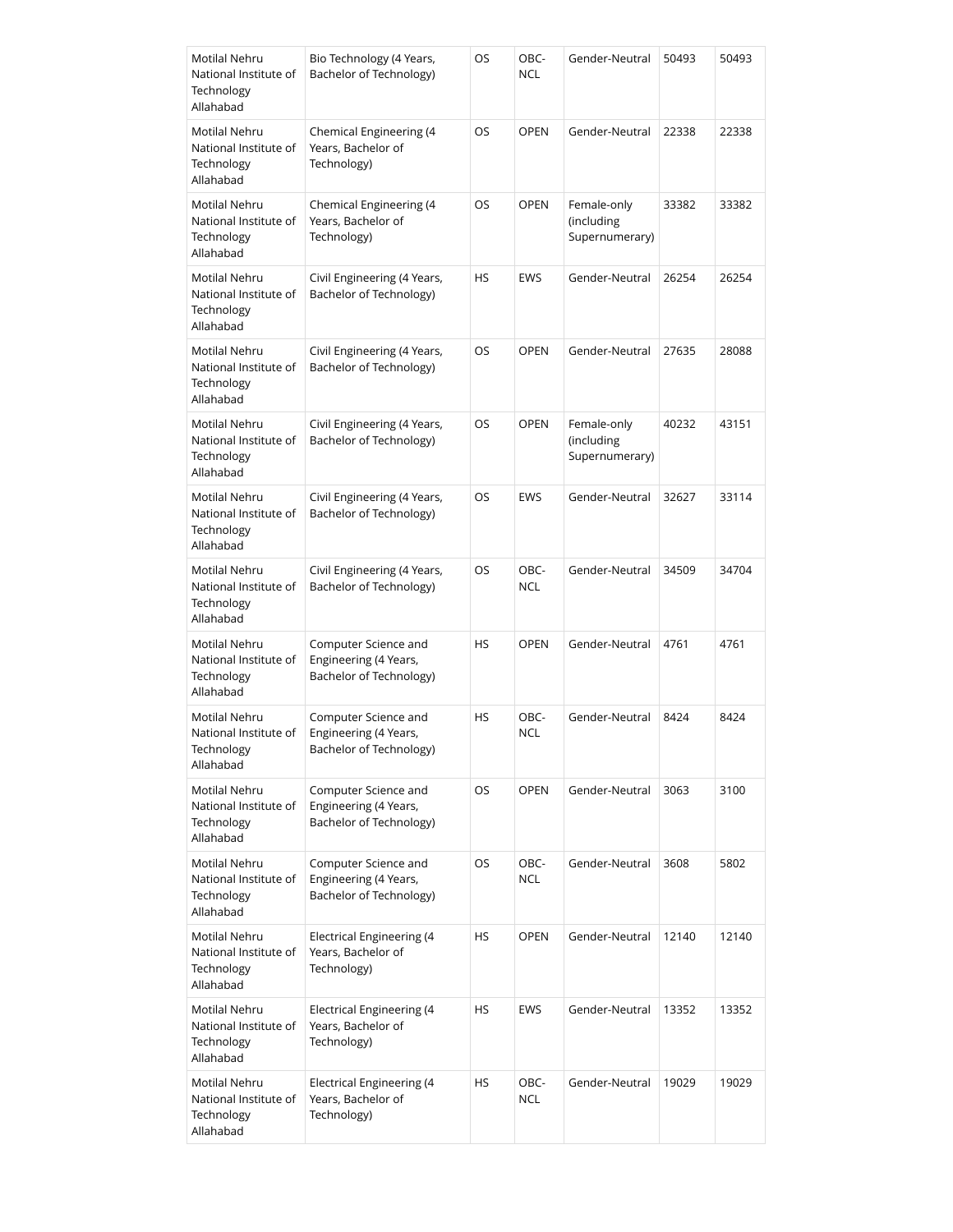| Motilal Nehru<br>National Institute of<br>Technology<br>Allahabad        | <b>Electrical Engineering (4</b><br>Years, Bachelor of<br>Technology)                | OS        | <b>OPEN</b>          | Gender-Neutral                              | 12713  | 12994  |
|--------------------------------------------------------------------------|--------------------------------------------------------------------------------------|-----------|----------------------|---------------------------------------------|--------|--------|
| Motilal Nehru<br>National Institute of<br>Technology<br>Allahabad        | Electrical Engineering (4<br>Years, Bachelor of<br>Technology)                       | OS        | <b>OPEN</b>          | Female-only<br>(including<br>Supernumerary) | 19326  | 19326  |
| Motilal Nehru<br>National Institute of<br>Technology<br>Allahabad        | Electrical Engineering (4<br>Years, Bachelor of<br>Technology)                       | OS        | <b>EWS</b>           | Gender-Neutral                              | 13934  | 13934  |
| Motilal Nehru<br>National Institute of<br>Technology<br>Allahabad        | Electronics and<br>Communication Engineering<br>(4 Years, Bachelor of<br>Technology) | <b>HS</b> | <b>EWS</b>           | Gender-Neutral                              | 10483  | 10483  |
| Motilal Nehru<br>National Institute of<br>Technology<br>Allahabad        | Electronics and<br>Communication Engineering<br>(4 Years, Bachelor of<br>Technology) | OS        | <b>OPEN</b>          | Gender-Neutral                              | 9387   | 9664   |
| Motilal Nehru<br>National Institute of<br>Technology<br>Allahabad        | Electronics and<br>Communication Engineering<br>(4 Years, Bachelor of<br>Technology) | <b>OS</b> | <b>OPEN</b>          | Female-only<br>(including<br>Supernumerary) | 15335  | 16248  |
| Motilal Nehru<br>National Institute of<br>Technology<br>Allahabad        | Electronics and<br>Communication Engineering<br>(4 Years, Bachelor of<br>Technology) | OS        | <b>EWS</b>           | Gender-Neutral                              | 11186  | 11250  |
| Motilal Nehru<br>National Institute of<br>Technology<br>Allahabad        | Electronics and<br>Communication Engineering<br>(4 Years, Bachelor of<br>Technology) | OS        | OBC-<br><b>NCL</b>   | Gender-Neutral                              | 15703  | 15850  |
| Motilal Nehru<br>National Institute of<br>Technology<br>Allahabad        | Electronics and<br>Communication Engineering<br>(4 Years, Bachelor of<br>Technology) | OS        | OBC-<br>NCL<br>(PwD) | Gender-Neutral                              | 298834 | 298834 |
| <b>Motilal Nehru</b><br>National Institute of<br>Technology<br>Allahabad | Mechanical Engineering (4<br>Years, Bachelor of<br>Technology)                       | HS        | OBC-<br><b>NCL</b>   | Gender-Neutral                              | 27349  | 27349  |
| Motilal Nehru<br>National Institute of<br>Technology<br>Allahabad        | Mechanical Engineering (4<br>Years, Bachelor of<br>Technology)                       | OS        | <b>OPEN</b>          | Gender-Neutral                              | 19494  | 21236  |
| <b>Motilal Nehru</b><br>National Institute of<br>Technology<br>Allahabad | Mechanical Engineering (4<br>Years, Bachelor of<br>Technology)                       | OS        | <b>EWS</b>           | Gender-Neutral                              | 24610  | 25442  |
| Motilal Nehru<br>National Institute of<br>Technology<br>Allahabad        | Mechanical Engineering (4<br>Years, Bachelor of<br>Technology)                       | OS        | <b>EWS</b>           | Female-only<br>(including<br>Supernumerary) | 46642  | 46642  |
| Motilal Nehru<br>National Institute of<br>Technology<br>Allahabad        | Mechanical Engineering (4<br>Years, Bachelor of<br>Technology)                       | OS        | OBC-<br>NCL          | Gender-Neutral                              | 27467  | 29036  |
| Motilal Nehru<br>National Institute of<br>Technology<br>Allahabad        | Production and Industrial<br>Engineering (4 Years,<br>Bachelor of Technology)        | HS        | <b>OPEN</b>          | Gender-Neutral                              | 25379  | 25379  |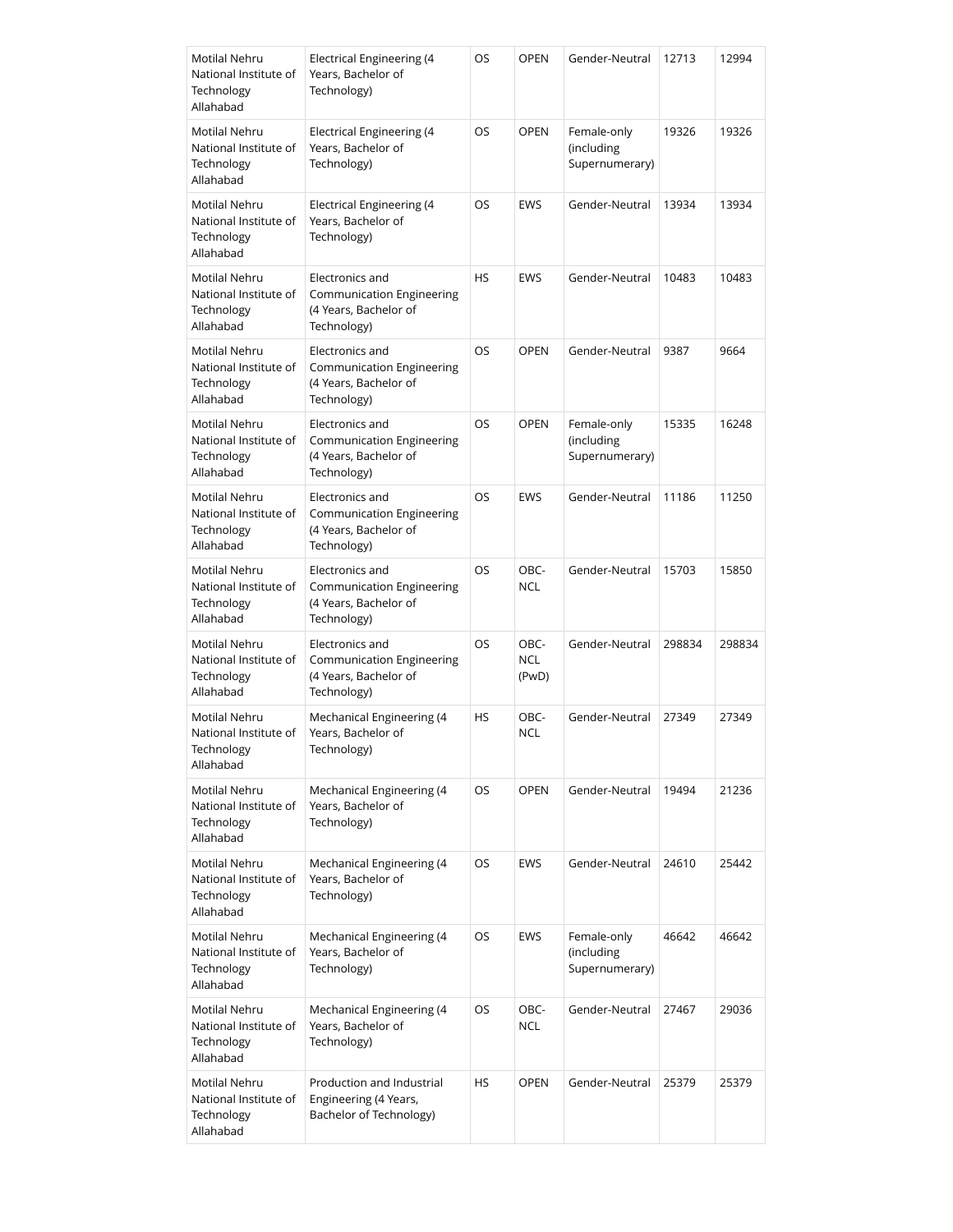| Motilal Nehru<br>National Institute of<br>Technology<br>Allahabad | Production and Industrial<br>Engineering (4 Years,<br>Bachelor of Technology)               | HS | <b>OPEN</b>        | Female-only<br>(including<br>Supernumerary) | 50330  | 50330  |
|-------------------------------------------------------------------|---------------------------------------------------------------------------------------------|----|--------------------|---------------------------------------------|--------|--------|
| Motilal Nehru<br>National Institute of<br>Technology<br>Allahabad | Production and Industrial<br>Engineering (4 Years,<br>Bachelor of Technology)               | HS | OBC-<br><b>NCL</b> | Gender-Neutral                              | 36535  | 36535  |
| Motilal Nehru<br>National Institute of<br>Technology<br>Allahabad | Production and Industrial<br>Engineering (4 Years,<br>Bachelor of Technology)               | OS | EWS                | Female-only<br>(including<br>Supernumerary) | 61449  | 61449  |
| Motilal Nehru<br>National Institute of<br>Technology<br>Allahabad | Production and Industrial<br>Engineering (4 Years,<br>Bachelor of Technology)               | OS | OBC-<br><b>NCL</b> | Gender-Neutral                              | 45930  | 46884  |
| Motilal Nehru<br>National Institute of<br>Technology<br>Allahabad | Production and Industrial<br>Engineering (4 Years,<br>Bachelor of Technology)               | OS | SC                 | Female-only<br>(including<br>Supernumerary) | 189327 | 189327 |
| National Institute of<br>Technology Agartala                      | Biotechnology and<br><b>Biochemical Engineering (4</b><br>Years, Bachelor of<br>Technology) | HS | <b>OPEN</b>        | Gender-Neutral                              | 230653 | 232232 |
| National Institute of<br>Technology Agartala                      | Biotechnology and<br><b>Biochemical Engineering (4</b><br>Years, Bachelor of<br>Technology) | OS | <b>OPEN</b>        | Gender-Neutral                              | 84505  | 104838 |
| National Institute of<br>Technology Agartala                      | Biotechnology and<br><b>Biochemical Engineering (4</b><br>Years, Bachelor of<br>Technology) | OS | <b>OPEN</b>        | Female-only<br>(including<br>Supernumerary) | 104199 | 115956 |
| National Institute of<br>Technology Agartala                      | Biotechnology and<br><b>Biochemical Engineering (4</b><br>Years, Bachelor of<br>Technology) | OS | <b>EWS</b>         | Gender-Neutral                              | 120874 | 135758 |
| National Institute of<br>Technology Agartala                      | Biotechnology and<br><b>Biochemical Engineering (4</b><br>Years, Bachelor of<br>Technology) | OS | OBC-<br><b>NCL</b> | Gender-Neutral                              | 105422 | 133578 |
| National Institute of<br>Technology Agartala                      | Biotechnology and<br><b>Biochemical Engineering (4</b><br>Years, Bachelor of<br>Technology) | OS | OBC-<br><b>NCL</b> | Female-only<br>(including<br>Supernumerary) | 157197 | 187992 |
| National Institute of<br>Technology Agartala                      | Biotechnology and<br><b>Biochemical Engineering (4</b><br>Years, Bachelor of<br>Technology) | OS | SC                 | Gender-Neutral                              | 197002 | 202205 |
| National Institute of<br>Technology Agartala                      | Biotechnology and<br><b>Biochemical Engineering (4</b><br>Years, Bachelor of<br>Technology) | OS | SC                 | Female-only<br>(including<br>Supernumerary) | 225966 | 225966 |
| National Institute of<br>Technology Agartala                      | Biotechnology and<br><b>Biochemical Engineering (4</b><br>Years, Bachelor of<br>Technology) | OS | ST                 | Gender-Neutral                              | 259100 | 259100 |
| National Institute of<br>Technology Agartala                      | Chemical Engineering (4<br>Years, Bachelor of<br>Technology)                                | AI | ST                 | Gender-Neutral                              | 201687 | 201687 |
| National Institute of<br>Technology Agartala                      | Chemical Engineering (4<br>Years, Bachelor of<br>Technology)                                | Al | ST                 | Female-only<br>(including<br>Supernumerary) | 285008 | 285008 |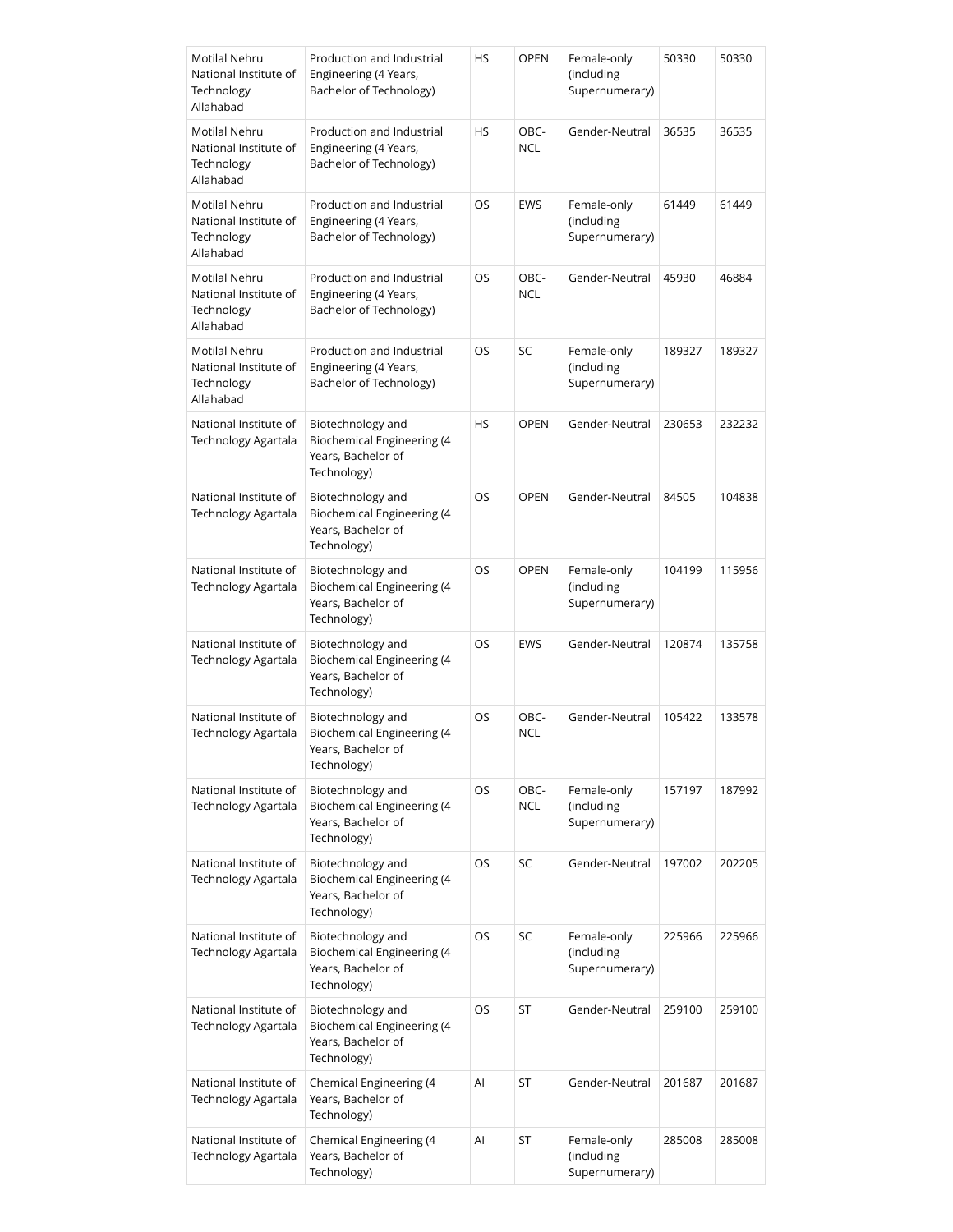| National Institute of<br><b>Technology Agartala</b> | Chemical Engineering (4<br>Years, Bachelor of<br>Technology)                       | HS        | OPEN        | Gender-Neutral                              | 190514 | 190514 |
|-----------------------------------------------------|------------------------------------------------------------------------------------|-----------|-------------|---------------------------------------------|--------|--------|
| National Institute of<br>Technology Agartala        | Chemical Engineering (4<br>Years, Bachelor of<br>Technology)                       | HS        | <b>OPEN</b> | Female-only<br>(including<br>Supernumerary) | 189166 | 189166 |
| National Institute of<br>Technology Agartala        | Chemical Engineering (4<br>Years, Bachelor of<br>Technology)                       | HS        | EWS         | Gender-Neutral                              | 516819 | 516819 |
| National Institute of<br>Technology Agartala        | Chemical Engineering (4<br>Years, Bachelor of<br>Technology)                       | <b>HS</b> | SC          | Gender-Neutral                              | 390247 | 390247 |
| National Institute of<br>Technology Agartala        | Chemical Engineering (4<br>Years, Bachelor of<br>Technology)                       | OS        | <b>OPEN</b> | Gender-Neutral                              | 64961  | 76323  |
| National Institute of<br>Technology Agartala        | Chemical Engineering (4<br>Years, Bachelor of<br>Technology)                       | OS        | <b>OPEN</b> | Female-only<br>(including<br>Supernumerary) | 77849  | 83216  |
| National Institute of<br>Technology Agartala        | Chemical Engineering (4<br>Years, Bachelor of<br>Technology)                       | OS        | EWS         | Gender-Neutral                              | 77785  | 79959  |
| National Institute of<br>Technology Agartala        | Chemical Engineering (4<br>Years, Bachelor of<br>Technology)                       | OS        | EWS         | Female-only<br>(including<br>Supernumerary) | 143914 | 143914 |
| National Institute of<br>Technology Agartala        | Chemical Engineering (4<br>Years, Bachelor of<br>Technology)                       | OS        | OBC-<br>NCL | Gender-Neutral                              | 76933  | 82938  |
| National Institute of<br>Technology Agartala        | Chemical Engineering (4<br>Years, Bachelor of<br>Technology)                       | OS        | OBC-<br>NCL | Female-only<br>(including<br>Supernumerary) | 98387  | 101144 |
| National Institute of<br>Technology Agartala        | Chemical Engineering (4<br>Years, Bachelor of<br>Technology)                       | OS        | SC          | Gender-Neutral                              | 174627 | 174627 |
| National Institute of<br>Technology Agartala        | Chemical Engineering (4<br>Years, Bachelor of<br>Technology)                       | OS        | ST          | Gender-Neutral                              | 237029 | 247661 |
| National Institute of<br>Technology Agartala        | Chemical Engineering (4<br>Years, Bachelor of<br>Technology)                       | OS        | <b>ST</b>   | Female-only<br>(including<br>Supernumerary) | 293953 | 293953 |
| National Institute of<br>Technology Agartala        | Chemistry (5 Years, Bachelor<br>of Science and Master of<br>Science (Dual Degree)) | OS        | <b>OPEN</b> | Gender-Neutral                              | 102268 | 122254 |
| National Institute of<br>Technology Agartala        | Chemistry (5 Years, Bachelor<br>of Science and Master of<br>Science (Dual Degree)) | OS        | EWS         | Gender-Neutral                              | 135195 | 190119 |
| National Institute of<br>Technology Agartala        | Chemistry (5 Years, Bachelor<br>of Science and Master of<br>Science (Dual Degree)) | OS        | OBC-<br>NCL | Gender-Neutral                              | 138305 | 154480 |
| National Institute of<br>Technology Agartala        | Chemistry (5 Years, Bachelor<br>of Science and Master of<br>Science (Dual Degree)) | OS        | SC          | Gender-Neutral                              | 227145 | 241223 |
| National Institute of<br>Technology Agartala        | Chemistry (5 Years, Bachelor<br>of Science and Master of<br>Science (Dual Degree)) | OS        | ST          | Gender-Neutral                              | 321621 | 321621 |
| National Institute of<br>Technology Agartala        | Civil Engineering (4 Years,<br>Bachelor of Technology)                             | НS        | OPEN        | Gender-Neutral                              | 184319 | 184319 |
| National Institute of<br>Technology Agartala        | Civil Engineering (4 Years,<br>Bachelor of Technology)                             | OS        | OPEN        | Gender-Neutral                              | 60327  | 69584  |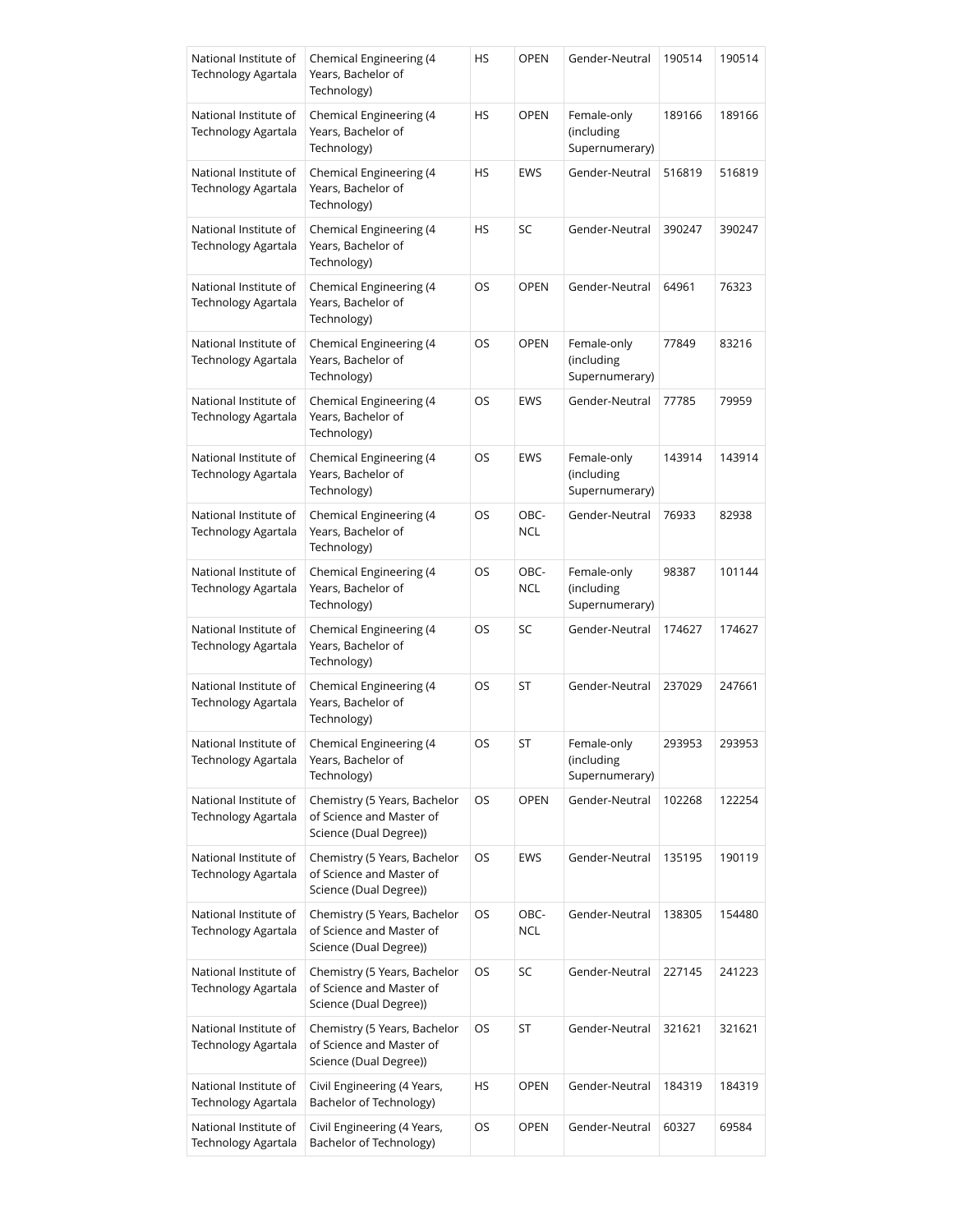| National Institute of<br>Technology Agartala        | Civil Engineering (4 Years,<br>Bachelor of Technology)                                            | OS | <b>OPEN</b>        | Female-only<br>(including<br>Supernumerary) | 85883  | 93494  |
|-----------------------------------------------------|---------------------------------------------------------------------------------------------------|----|--------------------|---------------------------------------------|--------|--------|
| National Institute of<br><b>Technology Agartala</b> | Civil Engineering (4 Years,<br>Bachelor of Technology)                                            | OS | EWS                | Gender-Neutral                              | 75252  | 80128  |
| National Institute of<br>Technology Agartala        | Civil Engineering (4 Years,<br>Bachelor of Technology)                                            | OS | EWS                | Female-only<br>(including<br>Supernumerary) | 129376 | 129376 |
| National Institute of<br>Technology Agartala        | Civil Engineering (4 Years,<br>Bachelor of Technology)                                            | OS | OBC-<br>NCL        | Gender-Neutral                              | 69688  | 75469  |
| National Institute of<br>Technology Agartala        | Civil Engineering (4 Years,<br>Bachelor of Technology)                                            | OS | OBC-<br><b>NCL</b> | Female-only<br>(including<br>Supernumerary) | 107774 | 113831 |
| National Institute of<br>Technology Agartala        | Civil Engineering (4 Years,<br>Bachelor of Technology)                                            | OS | SC                 | Female-only<br>(including<br>Supernumerary) | 201225 | 201225 |
| National Institute of<br>Technology Agartala        | <b>Computational Mathematics</b><br>(5 Years, Bachelor and Master<br>of Technology (Dual Degree)) | Al | ST                 | Gender-Neutral                              | 251576 | 251576 |
| National Institute of<br>Technology Agartala        | <b>Computational Mathematics</b><br>(5 Years, Bachelor and Master<br>of Technology (Dual Degree)) | OS | <b>OPEN</b>        | Gender-Neutral                              | 49496  | 53728  |
| National Institute of<br>Technology Agartala        | <b>Computational Mathematics</b><br>(5 Years, Bachelor and Master<br>of Technology (Dual Degree)) | OS | <b>EWS</b>         | Gender-Neutral                              | 55321  | 55321  |
| National Institute of<br>Technology Agartala        | <b>Computational Mathematics</b><br>(5 Years, Bachelor and Master<br>of Technology (Dual Degree)) | OS | OBC-<br>NCL        | Gender-Neutral                              | 60217  | 61743  |
| National Institute of<br>Technology Agartala        | <b>Computational Mathematics</b><br>(5 Years, Bachelor and Master<br>of Technology (Dual Degree)) | OS | SC                 | Gender-Neutral                              | 140539 | 140539 |
| National Institute of<br>Technology Agartala        | <b>Computational Mathematics</b><br>(5 Years, Bachelor and Master<br>of Technology (Dual Degree)) | OS | ST                 | Gender-Neutral                              | 253995 | 253995 |
| National Institute of<br>Technology Agartala        | Computer Science and<br>Engineering (4 Years,<br>Bachelor of Technology)                          | OS | <b>OPEN</b>        | Gender-Neutral                              | 20586  | 20628  |
| National Institute of<br>Technology Agartala        | Computer Science and<br>Engineering (4 Years,<br>Bachelor of Technology)                          | OS | <b>OPEN</b>        | Female-only<br>(including<br>Supernumerary) | 36405  | 36405  |
| National Institute of<br>Technology Agartala        | Computer Science and<br>Engineering (4 Years,<br>Bachelor of Technology)                          | OS | <b>EWS</b>         | Gender-Neutral                              | 23311  | 23311  |
| National Institute of<br>Technology Agartala        | Computer Science and<br>Engineering (4 Years,<br>Bachelor of Technology)                          | OS | <b>EWS</b>         | Female-only<br>(including<br>Supernumerary) | 39206  | 39206  |
| National Institute of<br>Technology Agartala        | Computer Science and<br>Engineering (4 Years,<br>Bachelor of Technology)                          | OS | OBC-<br><b>NCL</b> | Gender-Neutral                              | 26037  | 26037  |
| National Institute of<br>Technology Agartala        | Computer Science and<br>Engineering (4 Years,<br>Bachelor of Technology)                          | OS | OBC-<br>NCL        | Female-only<br>(including<br>Supernumerary) | 45796  | 45796  |
| National Institute of<br>Technology Agartala        | Computer Science and<br>Engineering (4 Years,<br>Bachelor of Technology)                          | OS | SC                 | Gender-Neutral                              | 101848 | 101963 |
| National Institute of<br>Technology Agartala        | Computer Science and<br>Engineering (4 Years,<br>Bachelor of Technology)                          | OS | SC                 | Female-only<br>(including<br>Supernumerary) | 123273 | 123273 |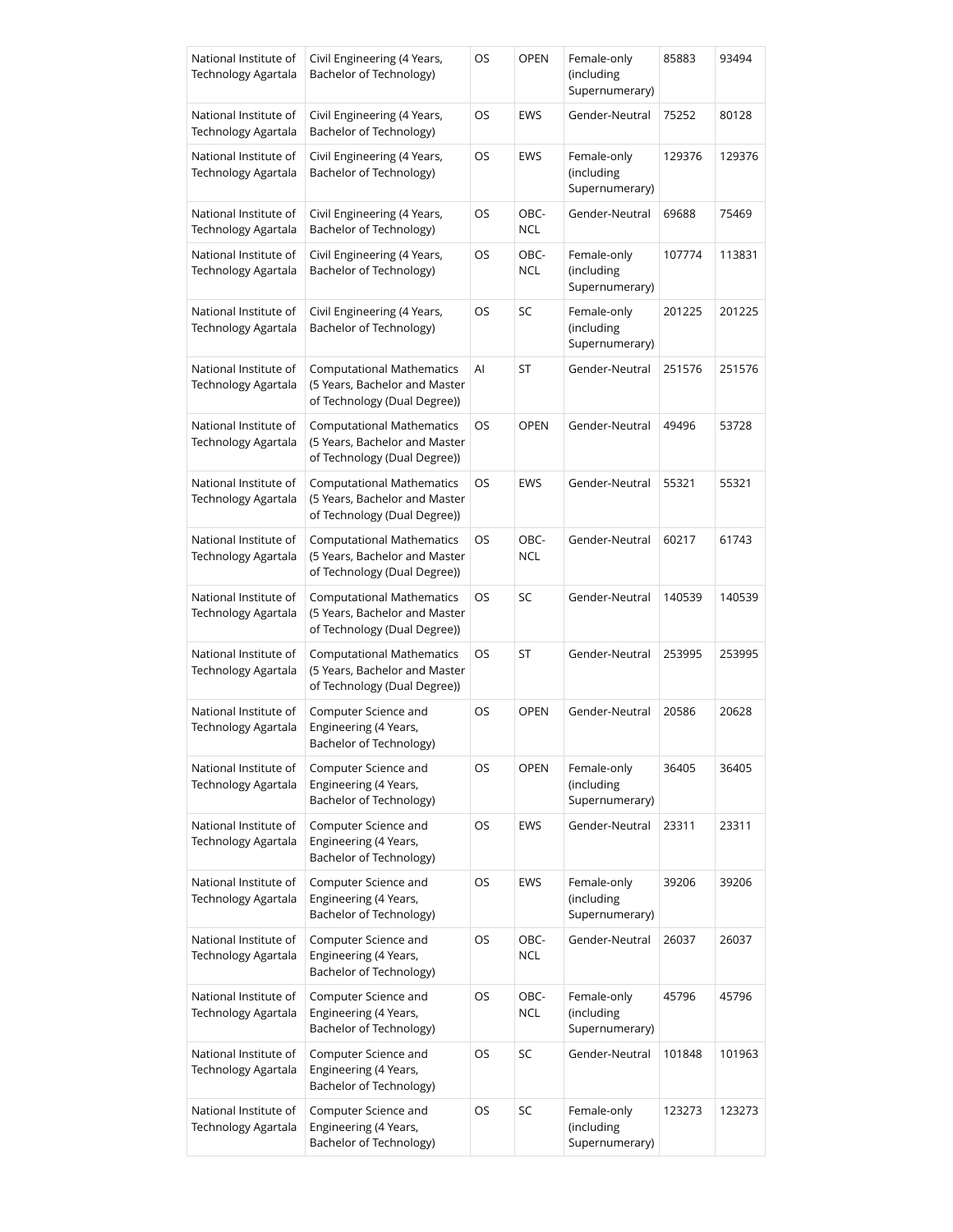| National Institute of<br>Technology Agartala | Electrical Engineering (4<br>Years, Bachelor of<br>Technology)                         | HS | <b>EWS</b>         | Gender-Neutral                              | 288450 | 288450 |
|----------------------------------------------|----------------------------------------------------------------------------------------|----|--------------------|---------------------------------------------|--------|--------|
| National Institute of<br>Technology Agartala | Electrical Engineering (4<br>Years, Bachelor of<br>Technology)                         | OS | <b>OPEN</b>        | Gender-Neutral                              | 41010  | 42627  |
| National Institute of<br>Technology Agartala | <b>Electrical Engineering (4</b><br>Years, Bachelor of<br>Technology)                  | OS | <b>OPEN</b>        | Female-only<br>(including<br>Supernumerary) | 62709  | 64954  |
| National Institute of<br>Technology Agartala | Electrical Engineering (4<br>Years, Bachelor of<br>Technology)                         | OS | <b>EWS</b>         | Gender-Neutral                              | 47089  | 47844  |
| National Institute of<br>Technology Agartala | Electrical Engineering (4<br>Years, Bachelor of<br>Technology)                         | OS | <b>EWS</b>         | Female-only<br>(including<br>Supernumerary) | 77107  | 77107  |
| National Institute of<br>Technology Agartala | Electrical Engineering (4<br>Years, Bachelor of<br>Technology)                         | OS | OBC-<br><b>NCL</b> | Gender-Neutral                              | 47623  | 49989  |
| National Institute of<br>Technology Agartala | Electrical Engineering (4<br>Years, Bachelor of<br>Technology)                         | OS | OBC-<br><b>NCL</b> | Female-only<br>(including<br>Supernumerary) | 68175  | 68175  |
| National Institute of<br>Technology Agartala | <b>Electrical Engineering (4</b><br>Years, Bachelor of<br>Technology)                  | OS | SC                 | Female-only<br>(including<br>Supernumerary) | 176207 | 176207 |
| National Institute of<br>Technology Agartala | Electronics and<br>Communication Engineering<br>(4 Years, Bachelor of<br>Technology)   | OS | <b>OPEN</b>        | Gender-Neutral                              | 31234  | 32517  |
| National Institute of<br>Technology Agartala | Electronics and<br>Communication Engineering<br>(4 Years, Bachelor of<br>Technology)   | OS | <b>OPEN</b>        | Female-only<br>(including<br>Supernumerary) | 45591  | 45591  |
| National Institute of<br>Technology Agartala | Electronics and<br>Communication Engineering<br>(4 Years, Bachelor of<br>Technology)   | OS | <b>EWS</b>         | Gender-Neutral                              | 34951  | 37451  |
| National Institute of<br>Technology Agartala | Electronics and<br>Communication Engineering<br>(4 Years, Bachelor of<br>Technology)   | OS | OBC-<br><b>NCL</b> | Gender-Neutral                              | 38178  | 39334  |
| National Institute of<br>Technology Agartala | Electronics and<br>Communication Engineering<br>(4 Years, Bachelor of<br>Technology)   | OS | <b>SC</b>          | Gender-Neutral                              | 107417 | 107417 |
| National Institute of<br>Technology Agartala | Electronics and<br>Instrumentation Engineering<br>(4 Years, Bachelor of<br>Technology) | HS | <b>OPEN</b>        | Gender-Neutral                              | 144359 | 144359 |
| National Institute of<br>Technology Agartala | Electronics and<br>Instrumentation Engineering<br>(4 Years, Bachelor of<br>Technology) | OS | <b>OPEN</b>        | Gender-Neutral                              | 48521  | 51037  |
| National Institute of<br>Technology Agartala | Electronics and<br>Instrumentation Engineering<br>(4 Years, Bachelor of<br>Technology) | OS | <b>OPEN</b>        | Female-only<br>(including<br>Supernumerary) | 67377  | 67377  |
| National Institute of<br>Technology Agartala | Electronics and<br>Instrumentation Engineering<br>(4 Years, Bachelor of<br>Technology) | OS | <b>EWS</b>         | Gender-Neutral                              | 52046  | 54365  |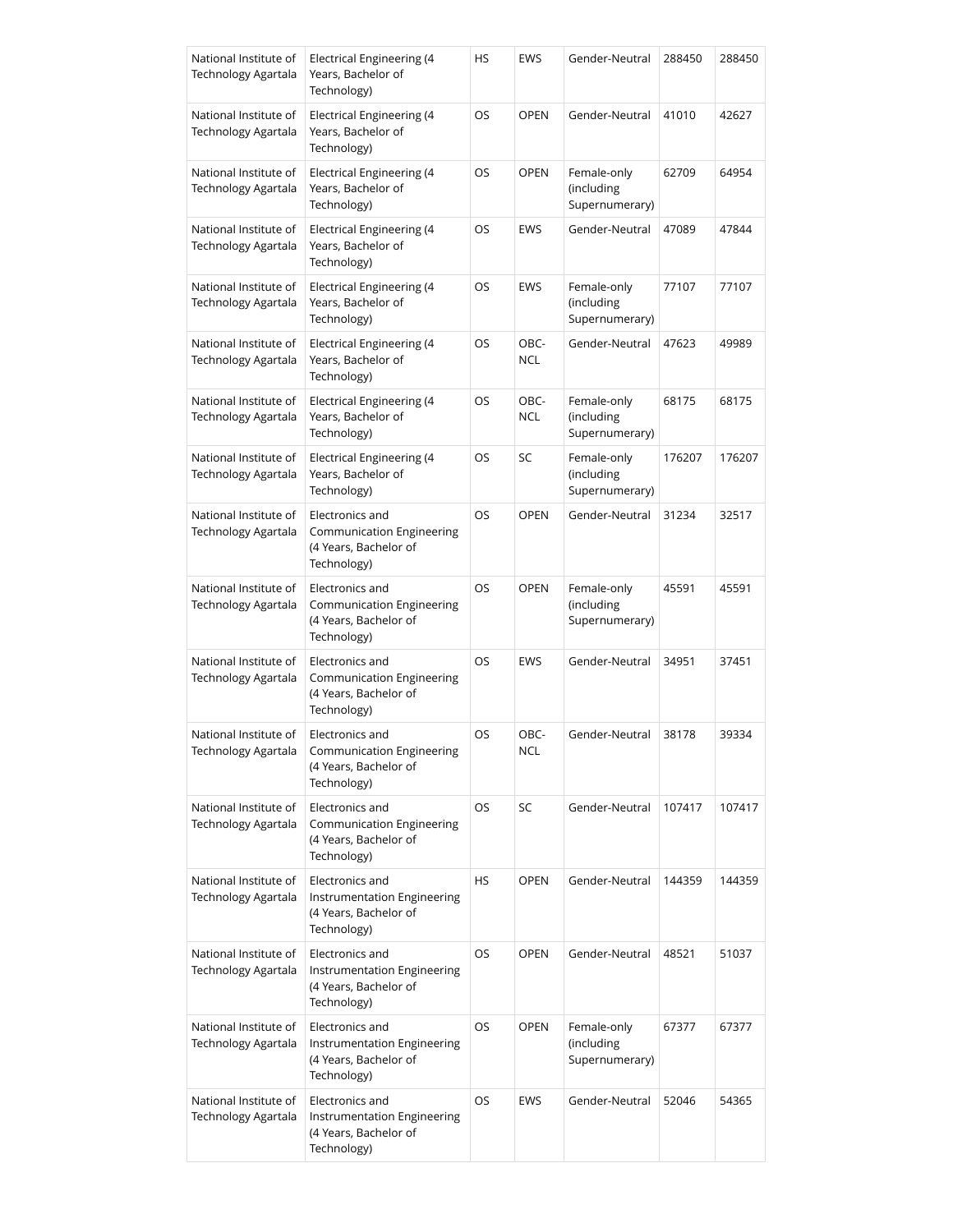| National Institute of<br>Technology Agartala        | Electronics and<br>Instrumentation Engineering<br>(4 Years, Bachelor of<br>Technology)               | OS | OBC-<br><b>NCL</b> | Gender-Neutral                              | 54748  | 59061  |
|-----------------------------------------------------|------------------------------------------------------------------------------------------------------|----|--------------------|---------------------------------------------|--------|--------|
| National Institute of<br>Technology Agartala        | Electronics and<br>Instrumentation Engineering<br>(4 Years, Bachelor of<br>Technology)               | OS | OBC-<br><b>NCL</b> | Female-only<br>(including<br>Supernumerary) | 80328  | 80328  |
| National Institute of<br>Technology Agartala        | Electronics and<br>Instrumentation Engineering<br>(4 Years, Bachelor of<br>Technology)               | OS | SC                 | Female-only<br>(including<br>Supernumerary) | 192762 | 192762 |
| National Institute of<br>Technology Agartala        | Electronics and<br>Instrumentation Engineering<br>(4 Years, Bachelor of<br>Technology)               | OS | ST                 | Gender-Neutral                              | 240297 | 241223 |
| National Institute of<br><b>Technology Agartala</b> | Engineering Physics (5 Years,<br>Bachelor and Master of<br>Technology (Dual Degree))                 | HS | SC                 | Gender-Neutral                              | 441658 | 441658 |
| National Institute of<br><b>Technology Agartala</b> | Engineering Physics (5 Years,<br>Bachelor and Master of<br>Technology (Dual Degree))                 | OS | OBC-<br><b>NCL</b> | Gender-Neutral                              | 82880  | 88372  |
| National Institute of<br>Technology Agartala        | Engineering Physics (5 Years,<br>Bachelor and Master of<br>Technology (Dual Degree))                 | OS | ST                 | Gender-Neutral                              | 317206 | 317206 |
| National Institute of<br>Technology Agartala        | Mathematics & Computing (5)<br>Years, Bachelor of Science<br>and Master of Science (Dual<br>Degree)) | HS | <b>OPEN</b>        | Gender-Neutral                              | 206703 | 206703 |
| National Institute of<br>Technology Agartala        | Mathematics & Computing (5<br>Years, Bachelor of Science<br>and Master of Science (Dual<br>Degree))  | OS | <b>OPEN</b>        | Gender-Neutral                              | 48016  | 51735  |
| National Institute of<br>Technology Agartala        | Mathematics & Computing (5)<br>Years, Bachelor of Science<br>and Master of Science (Dual<br>Degree)) | OS | EWS                | Gender-Neutral                              | 59211  | 59211  |
| National Institute of<br>Technology Agartala        | Mathematics & Computing (5<br>Years, Bachelor of Science<br>and Master of Science (Dual<br>Degree))  | OS | OBC-<br><b>NCL</b> | Gender-Neutral                              | 61511  | 62243  |
| National Institute of<br>Technology Agartala        | Mathematics & Computing (5<br>Years, Bachelor of Science<br>and Master of Science (Dual<br>Degree))  | OS | SC                 | Gender-Neutral                              | 175412 | 175412 |
| National Institute of<br>Technology Agartala        | Mechanical Engineering (4<br>Years, Bachelor of<br>Technology)                                       | HS | <b>OPEN</b>        | Gender-Neutral                              | 146598 | 146598 |
| National Institute of<br>Technology Agartala        | Mechanical Engineering (4<br>Years, Bachelor of<br>Technology)                                       | HS | EWS                | Gender-Neutral                              | 370564 | 370564 |
| National Institute of<br>Technology Agartala        | Mechanical Engineering (4<br>Years, Bachelor of<br>Technology)                                       | OS | <b>OPEN</b>        | Gender-Neutral                              | 49954  | 53675  |
| National Institute of<br>Technology Agartala        | Mechanical Engineering (4<br>Years, Bachelor of<br>Technology)                                       | OS | <b>OPEN</b>        | Female-only<br>(including<br>Supernumerary) | 77190  | 81640  |
| National Institute of<br>Technology Agartala        | Mechanical Engineering (4<br>Years, Bachelor of<br>Technology)                                       | OS | EWS                | Gender-Neutral                              | 55944  | 63191  |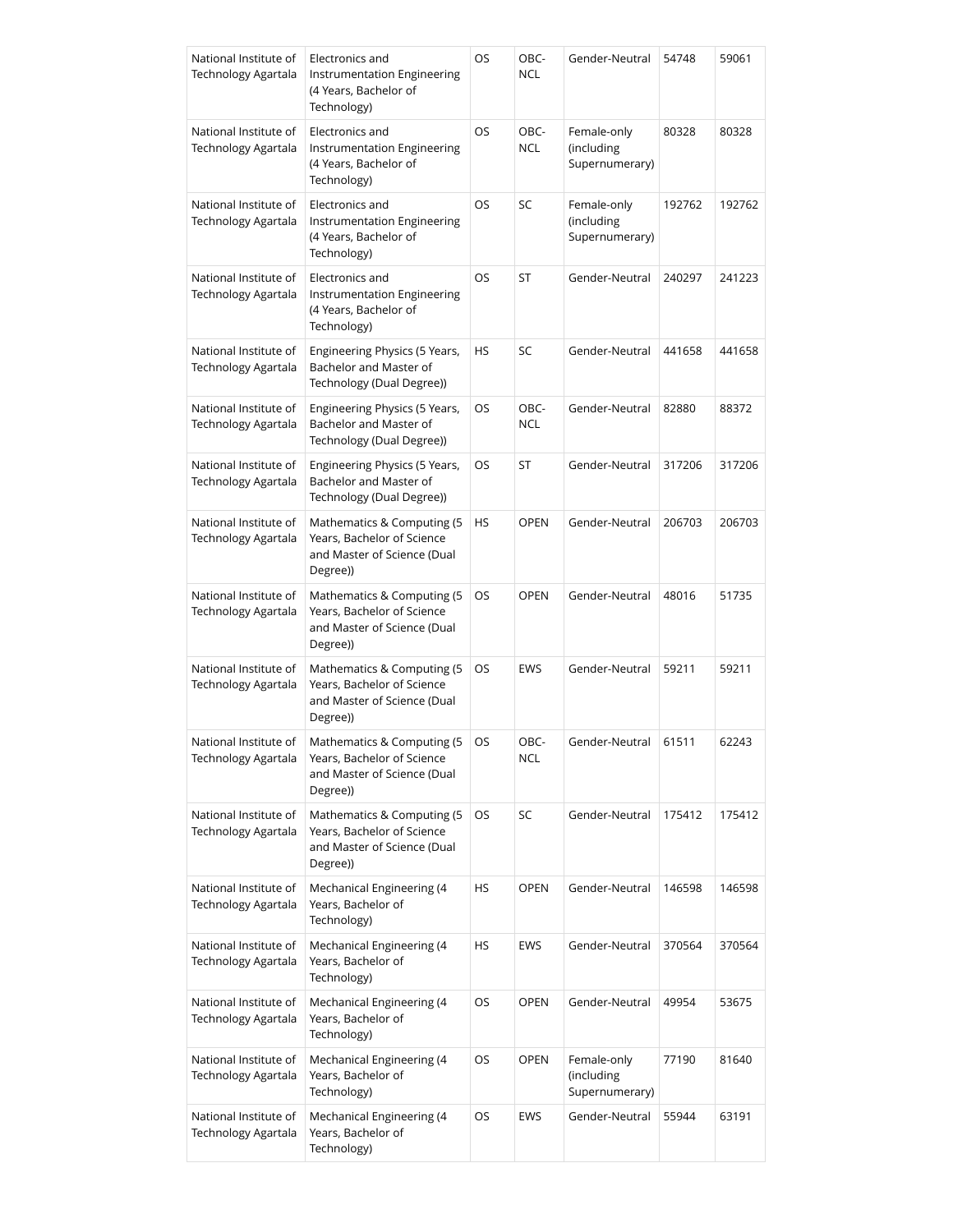| National Institute of<br>Technology Agartala        | Mechanical Engineering (4<br>Years, Bachelor of<br>Technology)                   | OS | EWS                | Female-only<br>(including<br>Supernumerary) | 95596  | 95596  |
|-----------------------------------------------------|----------------------------------------------------------------------------------|----|--------------------|---------------------------------------------|--------|--------|
| National Institute of<br><b>Technology Agartala</b> | Mechanical Engineering (4<br>Years, Bachelor of<br>Technology)                   | OS | OBC-<br>NCL        | Gender-Neutral                              | 59505  | 64834  |
| National Institute of<br>Technology Agartala        | Mechanical Engineering (4<br>Years, Bachelor of<br>Technology)                   | OS | OBC-<br><b>NCL</b> | Female-only<br>(including<br>Supernumerary) | 99298  | 103678 |
| National Institute of<br>Technology Agartala        | Mechanical Engineering (4<br>Years, Bachelor of<br>Technology)                   | OS | SC                 | Female-only<br>(including<br>Supernumerary) | 193884 | 193884 |
| National Institute of<br>Technology Agartala        | Physics (5 Years, Bachelor of<br>Science and Master of<br>Science (Dual Degree)) | OS | <b>OPEN</b>        | Gender-Neutral                              | 72568  | 80074  |
| National Institute of<br>Technology Agartala        | Physics (5 Years, Bachelor of<br>Science and Master of<br>Science (Dual Degree)) | OS | EWS                | Gender-Neutral                              | 115425 | 115425 |
| National Institute of<br>Technology Agartala        | Physics (5 Years, Bachelor of<br>Science and Master of<br>Science (Dual Degree)) | OS | OBC-<br><b>NCL</b> | Gender-Neutral                              | 107531 | 117018 |
| National Institute of<br>Technology Agartala        | Physics (5 Years, Bachelor of<br>Science and Master of<br>Science (Dual Degree)) | OS | SC                 | Gender-Neutral                              | 209484 | 237399 |
| National Institute of<br>Technology Agartala        | Physics (5 Years, Bachelor of<br>Science and Master of<br>Science (Dual Degree)) | OS | ST                 | Gender-Neutral                              | 306711 | 306711 |
| National Institute of<br>Technology Agartala        | Production Engineering (4<br>Years, Bachelor of<br>Technology)                   | Al | ST                 | Gender-Neutral                              | 295577 | 309136 |
| National Institute of<br>Technology Agartala        | Production Engineering (4<br>Years, Bachelor of<br>Technology)                   | Al | ST                 | Female-only<br>(including<br>Supernumerary) | 339967 | 339967 |
| National Institute of<br>Technology Agartala        | Production Engineering (4<br>Years, Bachelor of<br>Technology)                   | HS | <b>OPEN</b>        | Gender-Neutral                              | 251369 | 259580 |
| National Institute of<br>Technology Agartala        | Production Engineering (4<br>Years, Bachelor of<br>Technology)                   | HS | OPEN               | Female-only<br>(including<br>Supernumerary) | 240598 | 240598 |
| National Institute of<br>Technology Agartala        | Production Engineering (4<br>Years, Bachelor of<br>Technology)                   | OS | <b>OPEN</b>        | Gender-Neutral                              | 74588  | 93695  |
| National Institute of<br>Technology Agartala        | Production Engineering (4<br>Years, Bachelor of<br>Technology)                   | OS | <b>OPEN</b>        | Female-only<br>(including<br>Supernumerary) | 112953 | 143425 |
| National Institute of<br>Technology Agartala        | Production Engineering (4<br>Years, Bachelor of<br>Technology)                   | OS | EWS                | Gender-Neutral                              | 125527 | 155572 |
| National Institute of<br>Technology Agartala        | Production Engineering (4<br>Years, Bachelor of<br>Technology)                   | OS | EWS                | Female-only<br>(including<br>Supernumerary) | 162510 | 162510 |
| National Institute of<br>Technology Agartala        | Production Engineering (4<br>Years, Bachelor of<br>Technology)                   | OS | OBC-<br><b>NCL</b> | Gender-Neutral                              | 94612  | 128982 |
| National Institute of<br>Technology Agartala        | Production Engineering (4<br>Years, Bachelor of<br>Technology)                   | OS | OBC-<br><b>NCL</b> | Female-only<br>(including<br>Supernumerary) | 155129 | 169598 |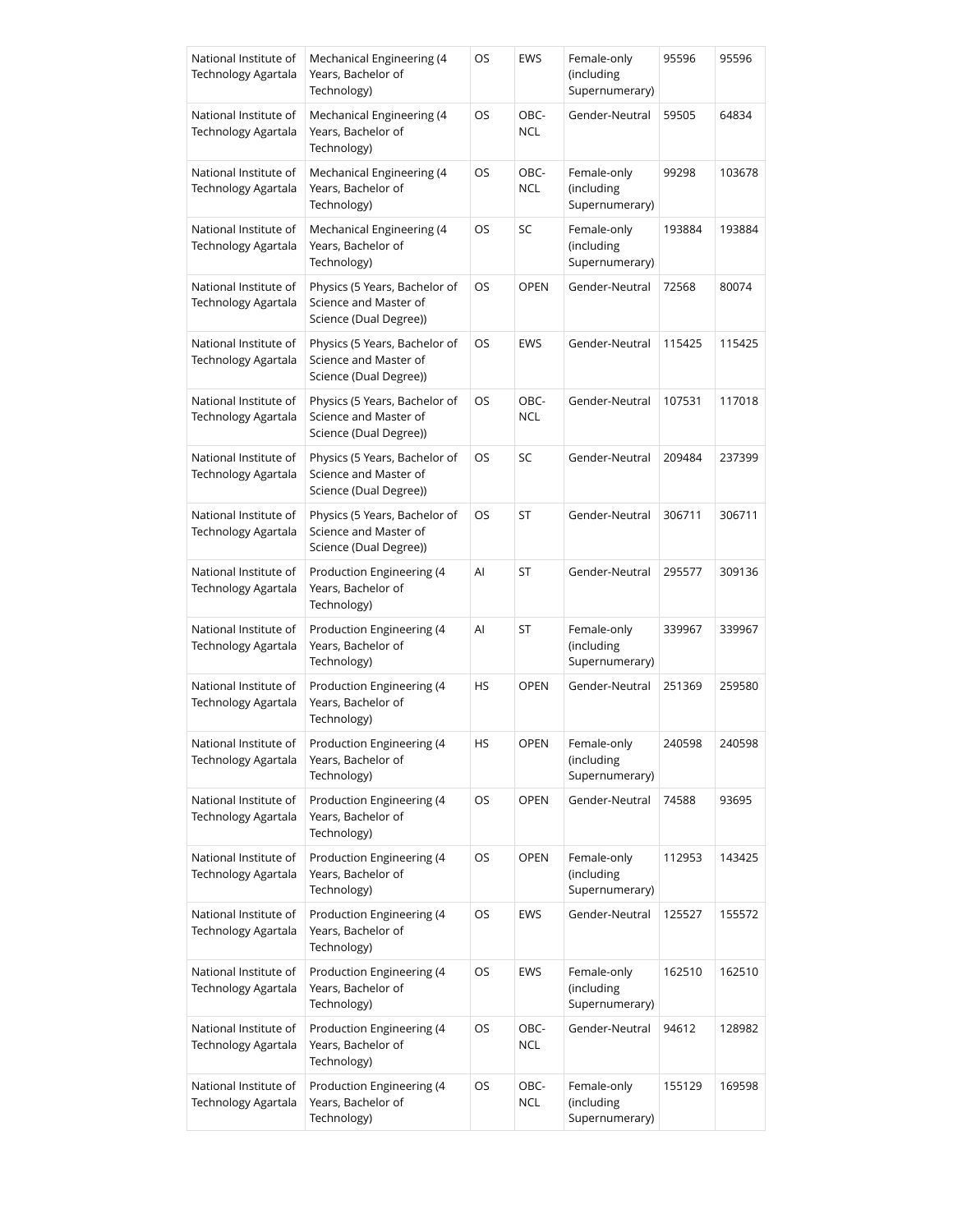| National Institute of<br>Technology Agartala        | Production Engineering (4<br>Years, Bachelor of<br>Technology) | OS        | SC                 | Gender-Neutral                              | 195987 | 202960 |
|-----------------------------------------------------|----------------------------------------------------------------|-----------|--------------------|---------------------------------------------|--------|--------|
| National Institute of<br>Technology Agartala        | Production Engineering (4<br>Years, Bachelor of<br>Technology) | OS        | SC                 | Female-only<br>(including<br>Supernumerary) | 226698 | 248958 |
| National Institute of<br>Technology Agartala        | Production Engineering (4<br>Years, Bachelor of<br>Technology) | OS        | ST                 | Gender-Neutral                              | 325945 | 328777 |
| National Institute of<br><b>Technology Agartala</b> | Production Engineering (4<br>Years, Bachelor of<br>Technology) | OS        | ST                 | Female-only<br>(including<br>Supernumerary) | 372052 | 372052 |
| National Institute of<br><b>Technology Calicut</b>  | Architecture (5 Years,<br>Bachelor of Architecture)            | OS        | <b>OPEN</b>        | Gender-Neutral                              | 479    | 479    |
| National Institute of<br><b>Technology Calicut</b>  | Architecture (5 Years,<br>Bachelor of Architecture)            | OS        | EWS                | Gender-Neutral                              | 2201   | 2201   |
| National Institute of<br><b>Technology Calicut</b>  | Bio Technology (4 Years,<br>Bachelor of Technology)            | HS        | <b>OPEN</b>        | Gender-Neutral                              | 80573  | 80573  |
| National Institute of<br><b>Technology Calicut</b>  | Bio Technology (4 Years,<br>Bachelor of Technology)            | HS        | OBC-<br><b>NCL</b> | Gender-Neutral                              | 267114 | 267114 |
| National Institute of<br><b>Technology Calicut</b>  | Bio Technology (4 Years,<br>Bachelor of Technology)            | OS        | <b>OPEN</b>        | Gender-Neutral                              | 45397  | 45397  |
| National Institute of<br><b>Technology Calicut</b>  | Bio Technology (4 Years,<br>Bachelor of Technology)            | OS        | <b>EWS</b>         | Gender-Neutral                              | 51430  | 56413  |
| National Institute of<br><b>Technology Calicut</b>  | Bio Technology (4 Years,<br>Bachelor of Technology)            | OS        | OBC-<br><b>NCL</b> | Gender-Neutral                              | 56347  | 58965  |
| National Institute of<br><b>Technology Calicut</b>  | Chemical Engineering (4<br>Years, Bachelor of<br>Technology)   | Al        | ST                 | Gender-Neutral                              | 162602 | 170081 |
| National Institute of<br>Technology Calicut         | Chemical Engineering (4<br>Years, Bachelor of<br>Technology)   | HS        | <b>OPEN</b>        | Gender-Neutral                              | 48091  | 49130  |
| National Institute of<br><b>Technology Calicut</b>  | Chemical Engineering (4<br>Years, Bachelor of<br>Technology)   | <b>HS</b> | OBC-<br><b>NCL</b> | Gender-Neutral                              | 65889  | 116356 |
| National Institute of<br><b>Technology Calicut</b>  | Chemical Engineering (4<br>Years, Bachelor of<br>Technology)   | OS        | OPEN               | Gender-Neutral                              | 29403  | 31547  |
| National Institute of<br><b>Technology Calicut</b>  | Chemical Engineering (4<br>Years, Bachelor of<br>Technology)   | OS        | <b>OPEN</b>        | Female-only<br>(including<br>Supernumerary) | 35111  | 35111  |
| National Institute of<br><b>Technology Calicut</b>  | Chemical Engineering (4<br>Years, Bachelor of<br>Technology)   | OS        | EWS                | Gender-Neutral                              | 34387  | 36373  |
| National Institute of<br><b>Technology Calicut</b>  | Chemical Engineering (4<br>Years, Bachelor of<br>Technology)   | OS        | OBC-<br><b>NCL</b> | Gender-Neutral                              | 37434  | 39498  |
| National Institute of<br><b>Technology Calicut</b>  | Chemical Engineering (4<br>Years, Bachelor of<br>Technology)   | OS        | ST                 | Gender-Neutral                              | 172571 | 178434 |
| National Institute of<br><b>Technology Calicut</b>  | Civil Engineering (4 Years,<br>Bachelor of Technology)         | HS        | <b>OPEN</b>        | Gender-Neutral                              | 67300  | 72220  |
| National Institute of<br><b>Technology Calicut</b>  | Civil Engineering (4 Years,<br>Bachelor of Technology)         | HS        | OBC-<br><b>NCL</b> | Gender-Neutral                              | 264143 | 287562 |
| National Institute of<br><b>Technology Calicut</b>  | Civil Engineering (4 Years,<br>Bachelor of Technology)         | HS        | OBC-<br><b>NCL</b> | Female-only<br>(including<br>Supernumerary) | 79965  | 114984 |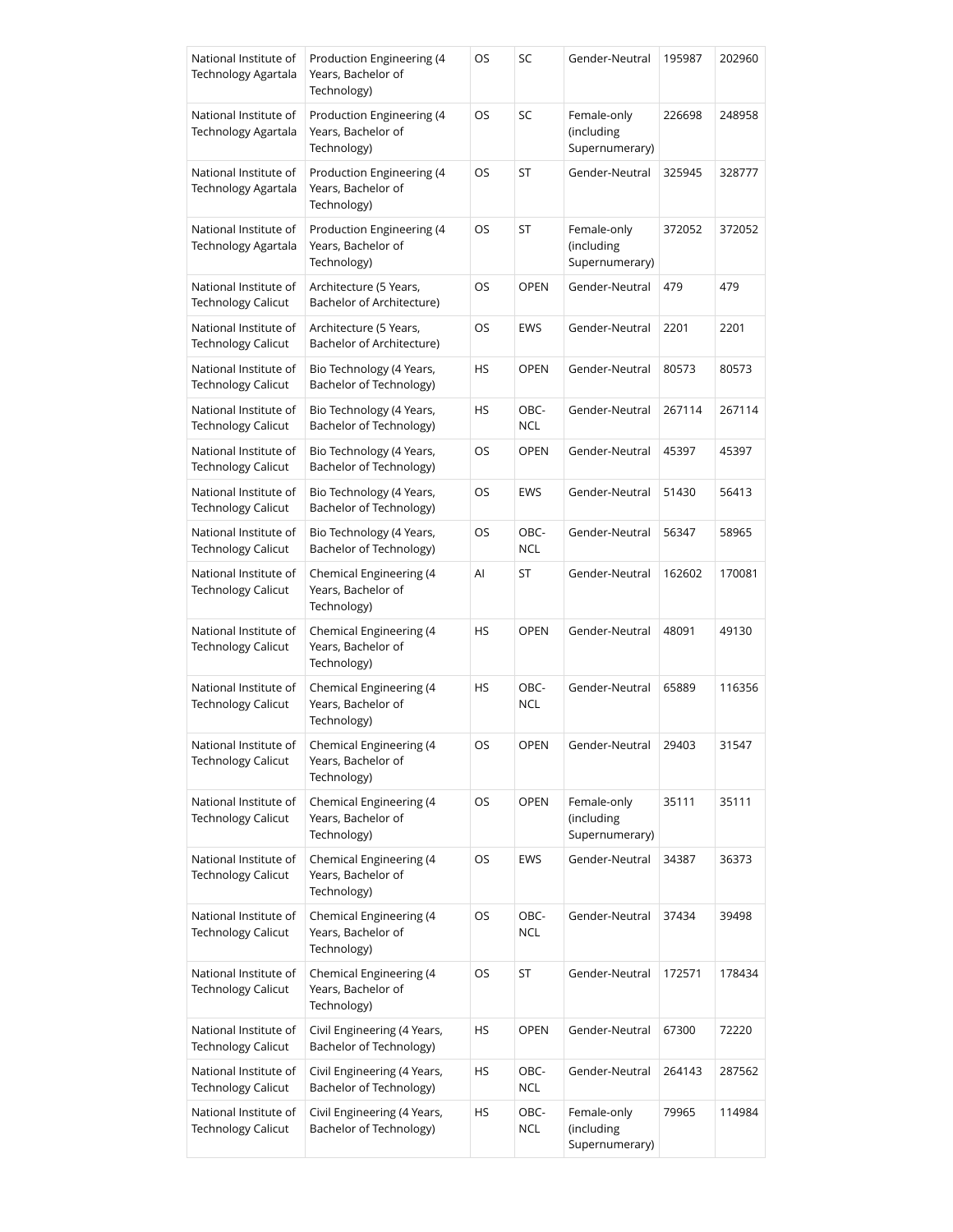| National Institute of<br><b>Technology Calicut</b> | Civil Engineering (4 Years,<br>Bachelor of Technology)                                      | OS        | <b>OPEN</b>                 | Gender-Neutral                              | 32371  | 34936  |
|----------------------------------------------------|---------------------------------------------------------------------------------------------|-----------|-----------------------------|---------------------------------------------|--------|--------|
| National Institute of<br><b>Technology Calicut</b> | Civil Engineering (4 Years,<br>Bachelor of Technology)                                      | OS        | <b>OPEN</b>                 | Female-only<br>(including<br>Supernumerary) | 44270  | 46637  |
| National Institute of<br><b>Technology Calicut</b> | Civil Engineering (4 Years,<br>Bachelor of Technology)                                      | OS        | <b>OPEN</b><br>(PwD)        | Female-only<br>(including<br>Supernumerary) | 601172 | 601172 |
| National Institute of<br><b>Technology Calicut</b> | Civil Engineering (4 Years,<br>Bachelor of Technology)                                      | OS        | <b>EWS</b>                  | Gender-Neutral                              | 36690  | 36838  |
| National Institute of<br><b>Technology Calicut</b> | Civil Engineering (4 Years,<br>Bachelor of Technology)                                      | <b>OS</b> | <b>EWS</b>                  | Female-only<br>(including<br>Supernumerary) | 51916  | 51916  |
| National Institute of<br><b>Technology Calicut</b> | Civil Engineering (4 Years,<br>Bachelor of Technology)                                      | OS        | OBC-<br><b>NCL</b>          | Gender-Neutral                              | 40284  | 42716  |
| National Institute of<br><b>Technology Calicut</b> | Civil Engineering (4 Years,<br>Bachelor of Technology)                                      | OS        | OBC-<br><b>NCL</b>          | Female-only<br>(including<br>Supernumerary) | 62728  | 62728  |
| National Institute of<br><b>Technology Calicut</b> | Computer Science and<br>Engineering (4 Years,<br>Bachelor of Technology)                    | HS        | <b>OPEN</b><br>(PwD)        | Gender-Neutral                              | 206538 | 206538 |
| National Institute of<br><b>Technology Calicut</b> | Computer Science and<br>Engineering (4 Years,<br>Bachelor of Technology)                    | <b>HS</b> | OBC-<br><b>NCL</b><br>(PwD) | Female-only<br>(including<br>Supernumerary) | 504563 | 504563 |
| National Institute of<br><b>Technology Calicut</b> | Computer Science and<br>Engineering (4 Years,<br>Bachelor of Technology)                    | OS        | <b>OPEN</b>                 | Gender-Neutral                              | 3561   | 3561   |
| National Institute of<br><b>Technology Calicut</b> | Computer Science and<br>Engineering (4 Years,<br>Bachelor of Technology)                    | OS        | OBC-<br><b>NCL</b>          | Gender-Neutral                              | 8484   | 8484   |
| National Institute of<br><b>Technology Calicut</b> | <b>Electrical and Electronics</b><br>Engineering (4 Years,<br>Bachelor of Technology)       | HS        | <b>OPEN</b>                 | Gender-Neutral                              | 21926  | 22290  |
| National Institute of<br><b>Technology Calicut</b> | <b>Electrical and Electronics</b><br>Engineering (4 Years,<br>Bachelor of Technology)       | OS.       | <b>OPEN</b>                 | Gender-Neutral                              | 14031  | 14577  |
| National Institute of<br><b>Technology Calicut</b> | <b>Electrical and Electronics</b><br>Engineering (4 Years,<br>Bachelor of Technology)       | OS        | <b>OPEN</b>                 | Female-only<br>(including<br>Supernumerary) | 21137  | 21289  |
| National Institute of<br><b>Technology Calicut</b> | <b>Electrical and Electronics</b><br>Engineering (4 Years,<br>Bachelor of Technology)       | OS        | EWS                         | Gender-Neutral                              | 15964  | 16513  |
| National Institute of<br><b>Technology Calicut</b> | <b>Electrical and Electronics</b><br>Engineering (4 Years,<br>Bachelor of Technology)       | OS        | OBC-<br><b>NCL</b>          | Gender-Neutral                              | 21278  | 22012  |
| National Institute of<br><b>Technology Calicut</b> | Electronics and<br><b>Communication Engineering</b><br>(4 Years, Bachelor of<br>Technology) | OS        | <b>OPEN</b>                 | Gender-Neutral                              | 9034   | 9347   |
| National Institute of<br><b>Technology Calicut</b> | Electronics and<br>Communication Engineering<br>(4 Years, Bachelor of<br>Technology)        | OS        | <b>OPEN</b>                 | Female-only<br>(including<br>Supernumerary) | 12173  | 12173  |
| National Institute of<br><b>Technology Calicut</b> | Electronics and<br>Communication Engineering<br>(4 Years, Bachelor of<br>Technology)        | OS        | EWS                         | Gender-Neutral                              | 10197  | 10197  |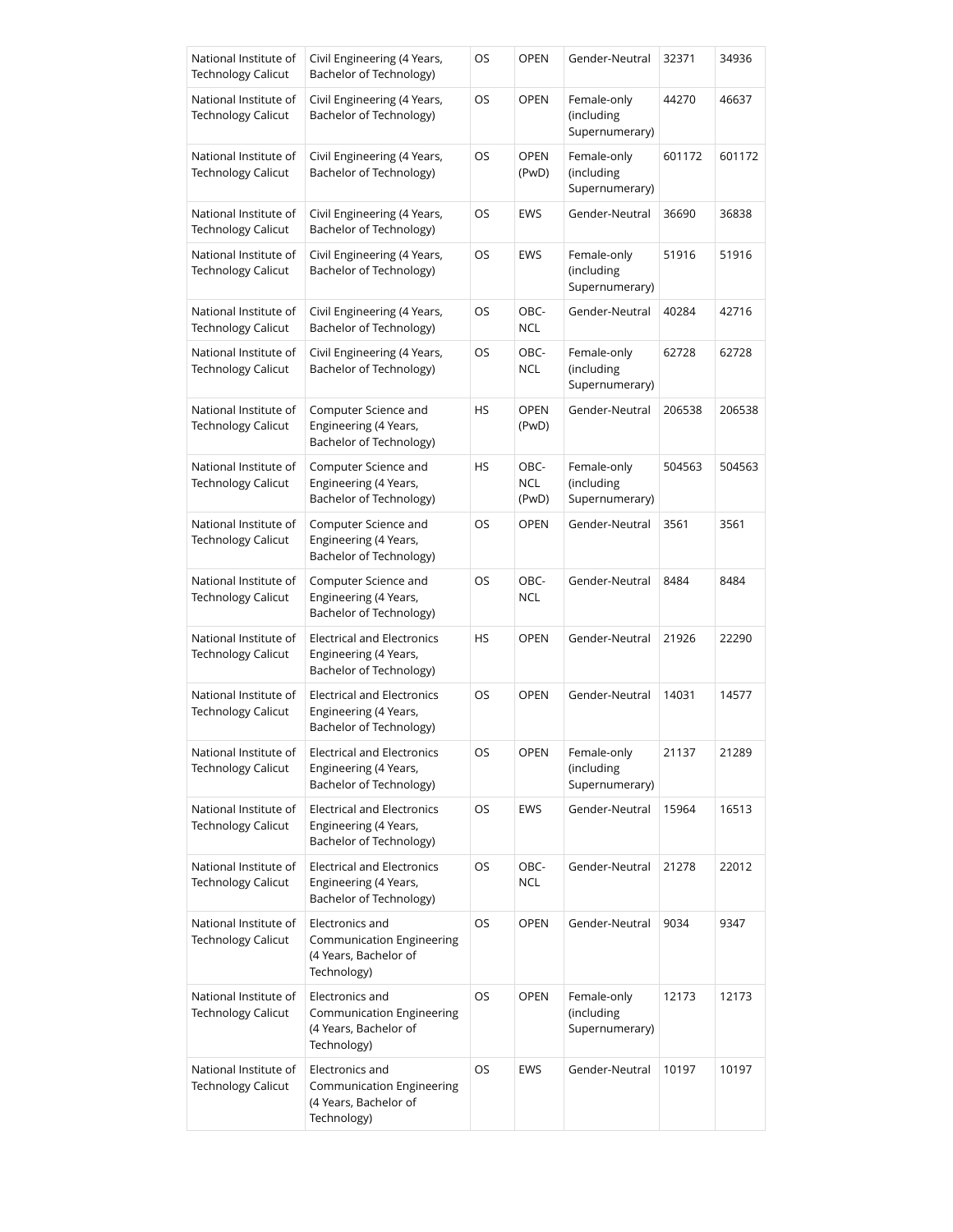| National Institute of<br><b>Technology Calicut</b> | Electronics and<br><b>Communication Engineering</b><br>(4 Years, Bachelor of<br>Technology) | OS | OBC-<br><b>NCL</b>   | Gender-Neutral                              | 14371  | 14371  |
|----------------------------------------------------|---------------------------------------------------------------------------------------------|----|----------------------|---------------------------------------------|--------|--------|
| National Institute of<br><b>Technology Calicut</b> | Engineering Physics (4 Years,<br>Bachelor of Technology)                                    | HS | <b>OPEN</b>          | Female-only<br>(including<br>Supernumerary) | 63772  | 63772  |
| National Institute of<br><b>Technology Calicut</b> | Engineering Physics (4 Years,<br>Bachelor of Technology)                                    | HS | OBC-<br><b>NCL</b>   | Gender-Neutral                              | 99581  | 121152 |
| National Institute of<br><b>Technology Calicut</b> | Engineering Physics (4 Years,<br>Bachelor of Technology)                                    | OS | <b>OPEN</b>          | Gender-Neutral                              | 21237  | 26575  |
| National Institute of<br><b>Technology Calicut</b> | Engineering Physics (4 Years,<br>Bachelor of Technology)                                    | OS | EWS                  | Gender-Neutral                              | 28260  | 28260  |
| National Institute of<br><b>Technology Calicut</b> | Engineering Physics (4 Years,<br>Bachelor of Technology)                                    | OS | OBC-<br><b>NCL</b>   | Gender-Neutral                              | 37212  | 39258  |
| National Institute of<br><b>Technology Calicut</b> | Engineering Physics (4 Years,<br>Bachelor of Technology)                                    | OS | OBC-<br><b>NCL</b>   | Female-only<br>(including<br>Supernumerary) | 75932  | 75932  |
| National Institute of<br><b>Technology Calicut</b> | Materials Science and<br>Engineering (4 Years,<br>Bachelor of Technology)                   | OS | <b>OPEN</b>          | Gender-Neutral                              | 44356  | 45946  |
| National Institute of<br><b>Technology Calicut</b> | Materials Science and<br>Engineering (4 Years,<br>Bachelor of Technology)                   | OS | <b>OPEN</b>          | Female-only<br>(including<br>Supernumerary) | 48928  | 48928  |
| National Institute of<br><b>Technology Calicut</b> | Materials Science and<br>Engineering (4 Years,<br>Bachelor of Technology)                   | OS | <b>EWS</b>           | Gender-Neutral                              | 48472  | 48472  |
| National Institute of<br><b>Technology Calicut</b> | Materials Science and<br>Engineering (4 Years,<br>Bachelor of Technology)                   | OS | SC                   | Female-only<br>(including<br>Supernumerary) | 202048 | 202048 |
| National Institute of<br><b>Technology Calicut</b> | Mechanical Engineering (4<br>Years, Bachelor of<br>Technology)                              | HS | <b>OPEN</b>          | Gender-Neutral                              | 29586  | 29945  |
| National Institute of<br><b>Technology Calicut</b> | Mechanical Engineering (4<br>Years, Bachelor of<br>Technology)                              | OS | <b>OPEN</b>          | Gender-Neutral                              | 22476  | 24151  |
| National Institute of<br><b>Technology Calicut</b> | Mechanical Engineering (4<br>Years, Bachelor of<br>Technology)                              | OS | <b>OPEN</b>          | Female-only<br>(including<br>Supernumerary) | 33675  | 34575  |
| National Institute of<br><b>Technology Calicut</b> | Mechanical Engineering (4<br>Years, Bachelor of<br>Technology)                              | OS | <b>OPEN</b><br>(PwD) | Female-only<br>(including<br>Supernumerary) | 682156 | 682156 |
| National Institute of<br><b>Technology Calicut</b> | Mechanical Engineering (4<br>Years, Bachelor of<br>Technology)                              | OS | EWS                  | Gender-Neutral                              | 25356  | 26692  |
| National Institute of<br><b>Technology Calicut</b> | Mechanical Engineering (4<br>Years, Bachelor of<br>Technology)                              | OS | OBC-<br><b>NCL</b>   | Gender-Neutral                              | 28330  | 30482  |
| National Institute of<br><b>Technology Calicut</b> | Mechanical Engineering (4<br>Years, Bachelor of<br>Technology)                              | OS | SC                   | Female-only<br>(including<br>Supernumerary) | 176142 | 176142 |
| National Institute of<br><b>Technology Calicut</b> | Production Engineering (4<br>Years, Bachelor of<br>Technology)                              | Al | <b>OPEN</b>          | Gender-Neutral                              | 32753  | 39603  |
| National Institute of<br><b>Technology Calicut</b> | Production Engineering (4<br>Years, Bachelor of<br>Technology)                              | Al | SC                   | Gender-Neutral                              | 154220 | 154220 |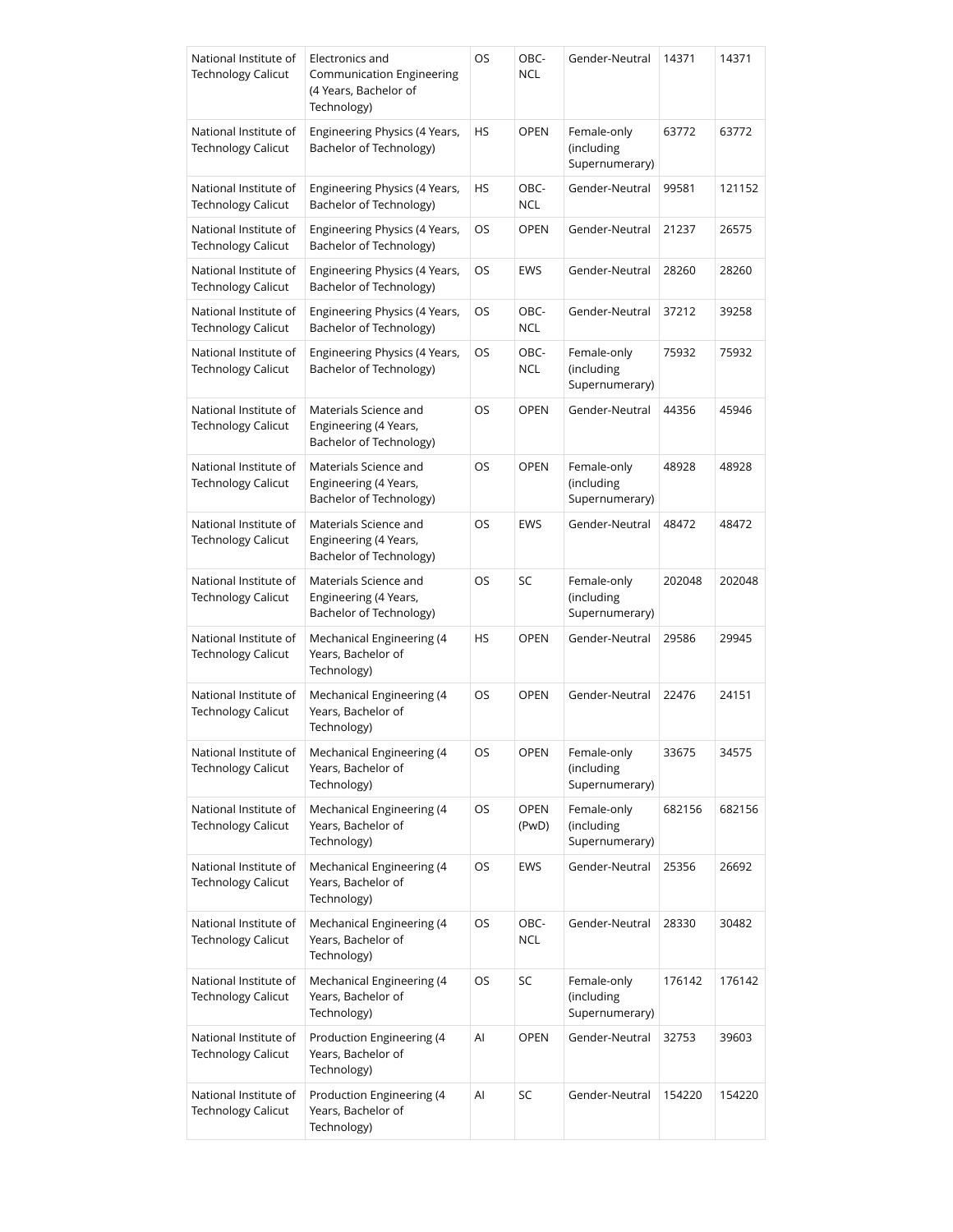| National Institute of<br><b>Technology Calicut</b> | Production Engineering (4<br>Years, Bachelor of<br>Technology)                        | Al | ST                 | Gender-Neutral                              | 184109 | 184109 |
|----------------------------------------------------|---------------------------------------------------------------------------------------|----|--------------------|---------------------------------------------|--------|--------|
| National Institute of<br><b>Technology Calicut</b> | Production Engineering (4<br>Years, Bachelor of<br>Technology)                        | HS | <b>OPEN</b>        | Gender-Neutral                              | 491709 | 491709 |
| National Institute of<br><b>Technology Calicut</b> | Production Engineering (4<br>Years, Bachelor of<br>Technology)                        | HS | <b>OPEN</b>        | Female-only<br>(including<br>Supernumerary) | 285912 | 285912 |
| National Institute of<br><b>Technology Calicut</b> | Production Engineering (4<br>Years, Bachelor of<br>Technology)                        | OS | <b>OPEN</b>        | Gender-Neutral                              | 39624  | 43693  |
| National Institute of<br><b>Technology Calicut</b> | Production Engineering (4<br>Years, Bachelor of<br>Technology)                        | OS | <b>OPEN</b>        | Female-only<br>(including<br>Supernumerary) | 49701  | 53487  |
| National Institute of<br><b>Technology Calicut</b> | Production Engineering (4<br>Years, Bachelor of<br>Technology)                        | OS | EWS                | Gender-Neutral                              | 44085  | 47359  |
| National Institute of<br>Technology Calicut        | Production Engineering (4<br>Years, Bachelor of<br>Technology)                        | OS | OBC-<br><b>NCL</b> | Gender-Neutral                              | 47303  | 52188  |
| National Institute of<br><b>Technology Calicut</b> | Production Engineering (4<br>Years, Bachelor of<br>Technology)                        | OS | OBC-<br><b>NCL</b> | Female-only<br>(including<br>Supernumerary) | 71010  | 71010  |
| National Institute of<br><b>Technology Calicut</b> | Production Engineering (4<br>Years, Bachelor of<br>Technology)                        | OS | SC                 | Gender-Neutral                              | 159978 | 159978 |
| National Institute of<br>Technology Calicut        | Production Engineering (4<br>Years, Bachelor of<br>Technology)                        | OS | ST                 | Gender-Neutral                              | 216708 | 219800 |
| National Institute of<br>Technology Delhi          | Computer Science and<br>Engineering (4 Years,<br>Bachelor of Technology)              | HS | <b>OPEN</b>        | Gender-Neutral                              | 12467  | 13846  |
| National Institute of<br>Technology Delhi          | Computer Science and<br>Engineering (4 Years,<br>Bachelor of Technology)              | HS | <b>EWS</b>         | Gender-Neutral                              | 43099  | 43099  |
| National Institute of<br>Technology Delhi          | Computer Science and<br>Engineering (4 Years,<br>Bachelor of Technology)              | OS | OPEN               | Gender-Neutral                              | 7951   | 7951   |
| National Institute of<br>Technology Delhi          | Computer Science and<br>Engineering (4 Years,<br>Bachelor of Technology)              | OS | SC                 | Gender-Neutral                              | 66145  | 66145  |
| National Institute of<br>Technology Delhi          | <b>Electrical and Electronics</b><br>Engineering (4 Years,<br>Bachelor of Technology) | HS | <b>OPEN</b>        | Gender-Neutral                              | 33693  | 37777  |
| National Institute of<br>Technology Delhi          | <b>Electrical and Electronics</b><br>Engineering (4 Years,<br>Bachelor of Technology) | HS | <b>OPEN</b>        | Female-only<br>(including<br>Supernumerary) | 38711  | 41822  |
| National Institute of<br>Technology Delhi          | <b>Electrical and Electronics</b><br>Engineering (4 Years,<br>Bachelor of Technology) | HS | EWS                | Gender-Neutral                              | 134278 | 134278 |
| National Institute of<br>Technology Delhi          | <b>Electrical and Electronics</b><br>Engineering (4 Years,<br>Bachelor of Technology) | HS | OBC-<br><b>NCL</b> | Gender-Neutral                              | 80506  | 80506  |
| National Institute of<br>Technology Delhi          | <b>Electrical and Electronics</b><br>Engineering (4 Years,<br>Bachelor of Technology) | HS | OBC-<br><b>NCL</b> | Female-only<br>(including<br>Supernumerary) | 109292 | 109292 |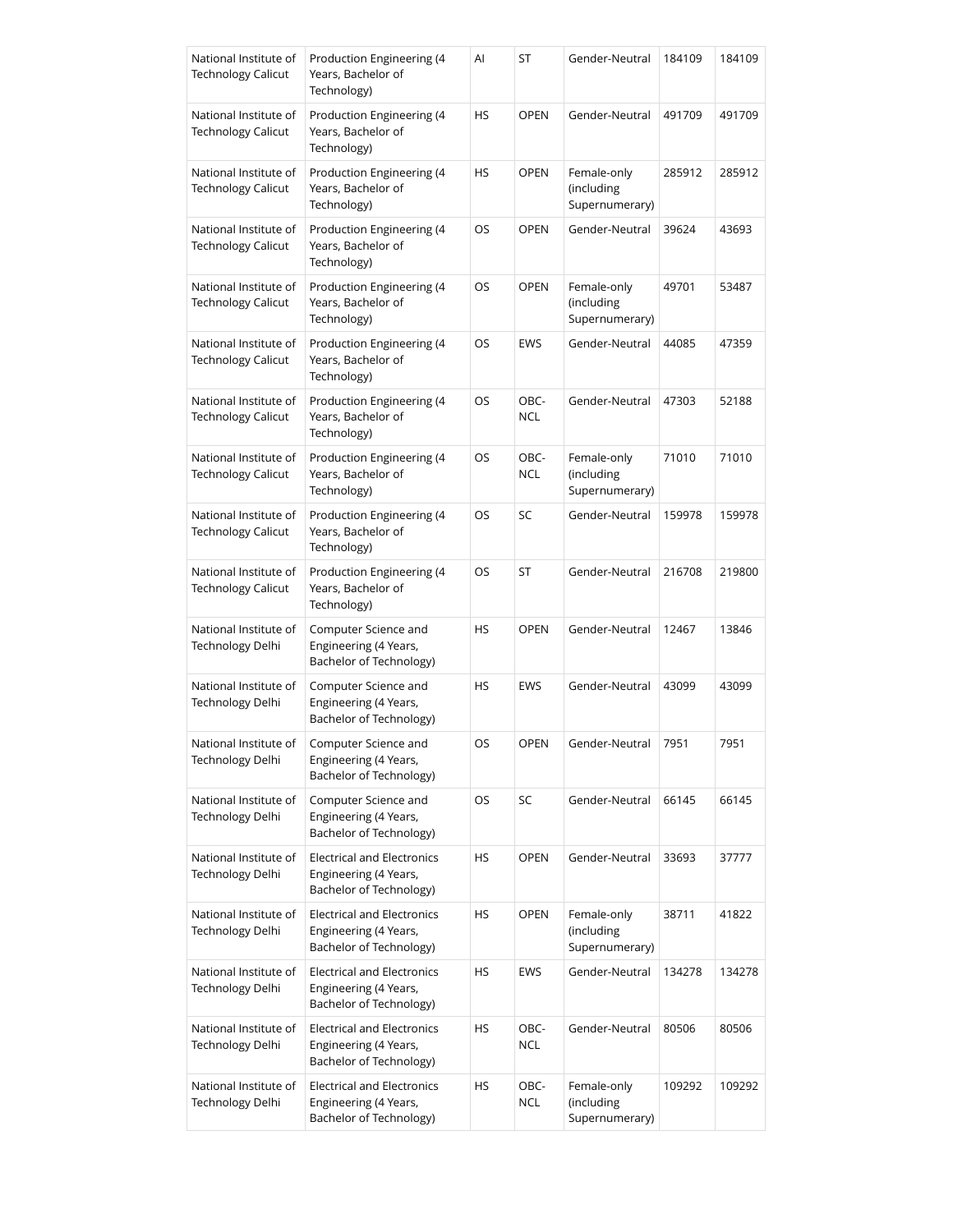| National Institute of<br>Technology Delhi       | <b>Electrical and Electronics</b><br>Engineering (4 Years,<br>Bachelor of Technology)       | HS        | SC                 | Gender-Neutral                              | 144736 | 144736 |
|-------------------------------------------------|---------------------------------------------------------------------------------------------|-----------|--------------------|---------------------------------------------|--------|--------|
| National Institute of<br>Technology Delhi       | <b>Electrical and Electronics</b><br>Engineering (4 Years,<br>Bachelor of Technology)       | OS        | <b>OPEN</b>        | Gender-Neutral                              | 22118  | 22118  |
| National Institute of<br>Technology Delhi       | <b>Electrical and Electronics</b><br>Engineering (4 Years,<br>Bachelor of Technology)       | OS.       | <b>EWS</b>         | Gender-Neutral                              | 24227  | 25193  |
| National Institute of<br>Technology Delhi       | <b>Electrical and Electronics</b><br>Engineering (4 Years,<br>Bachelor of Technology)       | OS        | OBC-<br><b>NCL</b> | Gender-Neutral                              | 26839  | 26839  |
| National Institute of<br>Technology Delhi       | Electronics and<br>Communication Engineering<br>(4 Years, Bachelor of<br>Technology)        | <b>HS</b> | <b>OPEN</b>        | Gender-Neutral                              | 23150  | 25078  |
| National Institute of<br>Technology Delhi       | Electronics and<br><b>Communication Engineering</b><br>(4 Years, Bachelor of<br>Technology) | HS        | <b>OPEN</b>        | Female-only<br>(including<br>Supernumerary) | 33323  | 33323  |
| National Institute of<br>Technology Delhi       | Electronics and<br>Communication Engineering<br>(4 Years, Bachelor of<br>Technology)        | <b>HS</b> | <b>EWS</b>         | Gender-Neutral                              | 55129  | 55129  |
| National Institute of<br>Technology Delhi       | Electronics and<br>Communication Engineering<br>(4 Years, Bachelor of<br>Technology)        | HS        | OBC-<br><b>NCL</b> | Gender-Neutral                              | 38849  | 38849  |
| National Institute of<br>Technology Delhi       | Electronics and<br><b>Communication Engineering</b><br>(4 Years, Bachelor of<br>Technology) | HS        | SC                 | Gender-Neutral                              | 109876 | 109876 |
| National Institute of<br>Technology Delhi       | Electronics and<br>Communication Engineering<br>(4 Years, Bachelor of<br>Technology)        | <b>HS</b> | ST                 | Gender-Neutral                              | 375097 | 375097 |
| National Institute of<br>Technology Delhi       | Electronics and<br>Communication Engineering<br>(4 Years, Bachelor of<br>Technology)        | OS        | <b>OPEN</b>        | Gender-Neutral                              | 16304  | 16841  |
| National Institute of<br>Technology Delhi       | Electronics and<br>Communication Engineering<br>(4 Years, Bachelor of<br>Technology)        | OS        | <b>EWS</b>         | Gender-Neutral                              | 17737  | 17853  |
| National Institute of<br>Technology Delhi       | Electronics and<br><b>Communication Engineering</b><br>(4 Years, Bachelor of<br>Technology) | OS        | OBC-<br><b>NCL</b> | Gender-Neutral                              | 24236  | 24315  |
| National Institute of<br>Technology<br>Durgapur | Bio Technology (4 Years,<br>Bachelor of Technology)                                         | HS        | <b>OPEN</b>        | Gender-Neutral                              | 65911  | 68523  |
| National Institute of<br>Technology<br>Durgapur | Bio Technology (4 Years,<br>Bachelor of Technology)                                         | HS        | <b>EWS</b>         | Gender-Neutral                              | 87914  | 87914  |
| National Institute of<br>Technology<br>Durgapur | Bio Technology (4 Years,<br>Bachelor of Technology)                                         | HS        | OBC-<br><b>NCL</b> | Gender-Neutral                              | 147151 | 147344 |
| National Institute of<br>Technology<br>Durgapur | Bio Technology (4 Years,<br>Bachelor of Technology)                                         | HS        | OBC-<br><b>NCL</b> | Female-only<br>(including<br>Supernumerary) | 148015 | 148015 |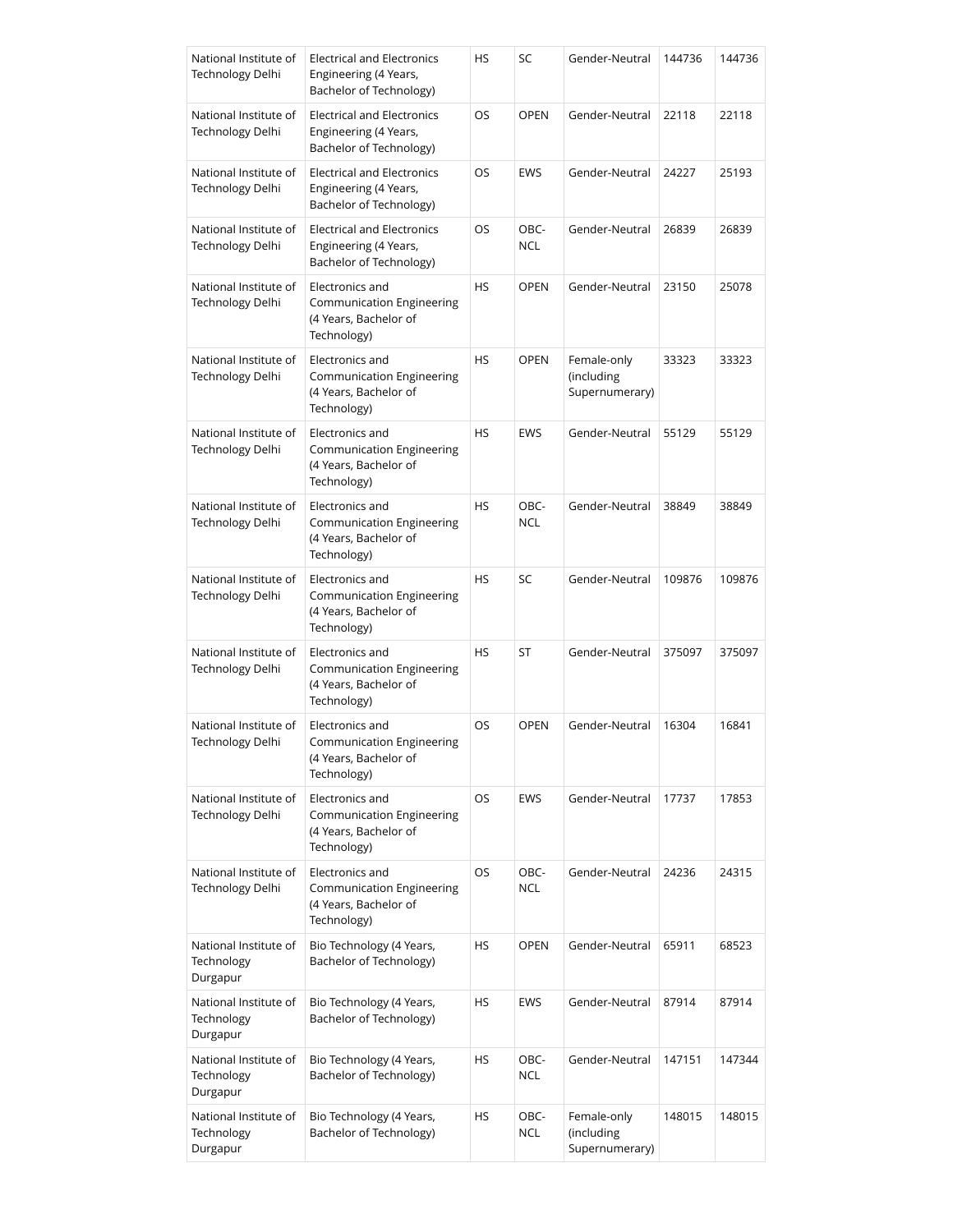| National Institute of<br>Technology<br>Durgapur | Bio Technology (4 Years,<br>Bachelor of Technology)                                   | OS        | <b>OPEN</b>        | Gender-Neutral                              | 51766  | 55745  |
|-------------------------------------------------|---------------------------------------------------------------------------------------|-----------|--------------------|---------------------------------------------|--------|--------|
| National Institute of<br>Technology<br>Durgapur | Bio Technology (4 Years,<br>Bachelor of Technology)                                   | OS        | <b>OPEN</b>        | Female-only<br>(including<br>Supernumerary) | 63252  | 63252  |
| National Institute of<br>Technology<br>Durgapur | Bio Technology (4 Years,<br>Bachelor of Technology)                                   | OS        | EWS                | Gender-Neutral                              | 56642  | 61879  |
| National Institute of<br>Technology<br>Durgapur | Bio Technology (4 Years,<br>Bachelor of Technology)                                   | OS        | EWS                | Female-only<br>(including<br>Supernumerary) | 88590  | 88590  |
| National Institute of<br>Technology<br>Durgapur | Bio Technology (4 Years,<br>Bachelor of Technology)                                   | OS        | OBC-<br><b>NCL</b> | Gender-Neutral                              | 63962  | 70694  |
| National Institute of<br>Technology<br>Durgapur | Bio Technology (4 Years,<br>Bachelor of Technology)                                   | OS        | OBC-<br><b>NCL</b> | Female-only<br>(including<br>Supernumerary) | 100671 | 100671 |
| National Institute of<br>Technology<br>Durgapur | Bio Technology (4 Years,<br>Bachelor of Technology)                                   | OS        | SC                 | Gender-Neutral                              | 151615 | 151615 |
| National Institute of<br>Technology<br>Durgapur | Bio Technology (4 Years,<br>Bachelor of Technology)                                   | OS        | ST                 | Gender-Neutral                              | 228972 | 228972 |
| National Institute of<br>Technology<br>Durgapur | Biotechnology (5 Years,<br>Bachelor and Master of<br>Technology (Dual Degree))        | HS        | <b>OPEN</b>        | Gender-Neutral                              | 69476  | 69476  |
| National Institute of<br>Technology<br>Durgapur | Biotechnology (5 Years,<br>Bachelor and Master of<br>Technology (Dual Degree))        | OS        | <b>OPEN</b>        | Gender-Neutral                              | 59510  | 59510  |
| National Institute of<br>Technology<br>Durgapur | Biotechnology (5 Years,<br>Bachelor and Master of<br>Technology (Dual Degree))        | OS        | OBC-<br><b>NCL</b> | Gender-Neutral                              | 72465  | 72465  |
| National Institute of<br>Technology<br>Durgapur | Chemical Engineering (4<br>Years, Bachelor of<br>Technology)                          | HS        | <b>OPEN</b>        | Gender-Neutral                              | 38100  | 38700  |
| National Institute of<br>Technology<br>Durgapur | Chemical Engineering (4<br>Years, Bachelor of<br>Technology)                          | OS        | OPEN               | Gender-Neutral                              | 38616  | 41648  |
| National Institute of<br>Technology<br>Durgapur | Chemical Engineering (4<br>Years, Bachelor of<br>Technology)                          | OS        | <b>OPEN</b>        | Female-only<br>(including<br>Supernumerary) | 53935  | 53935  |
| National Institute of<br>Technology<br>Durgapur | Chemical Engineering (4<br>Years, Bachelor of<br>Technology)                          | OS        | EWS                | Gender-Neutral                              | 43858  | 46401  |
| National Institute of<br>Technology<br>Durgapur | Chemical Engineering (4<br>Years, Bachelor of<br>Technology)                          | OS        | OBC-<br><b>NCL</b> | Gender-Neutral                              | 45945  | 46217  |
| National Institute of<br>Technology<br>Durgapur | Chemical Engineering (4<br>Years, Bachelor of<br>Technology)                          | OS        | OBC-<br><b>NCL</b> | Female-only<br>(including<br>Supernumerary) | 64786  | 64786  |
| National Institute of<br>Technology<br>Durgapur | Chemical Engineering (5<br>Years, Bachelor and Master<br>of Technology (Dual Degree)) | OS        | <b>OPEN</b>        | Gender-Neutral                              | 41981  | 41981  |
| National Institute of<br>Technology<br>Durgapur | Chemical Engineering (5<br>Years, Bachelor and Master<br>of Technology (Dual Degree)) | <b>OS</b> | OBC-<br><b>NCL</b> | Gender-Neutral                              | 48641  | 48641  |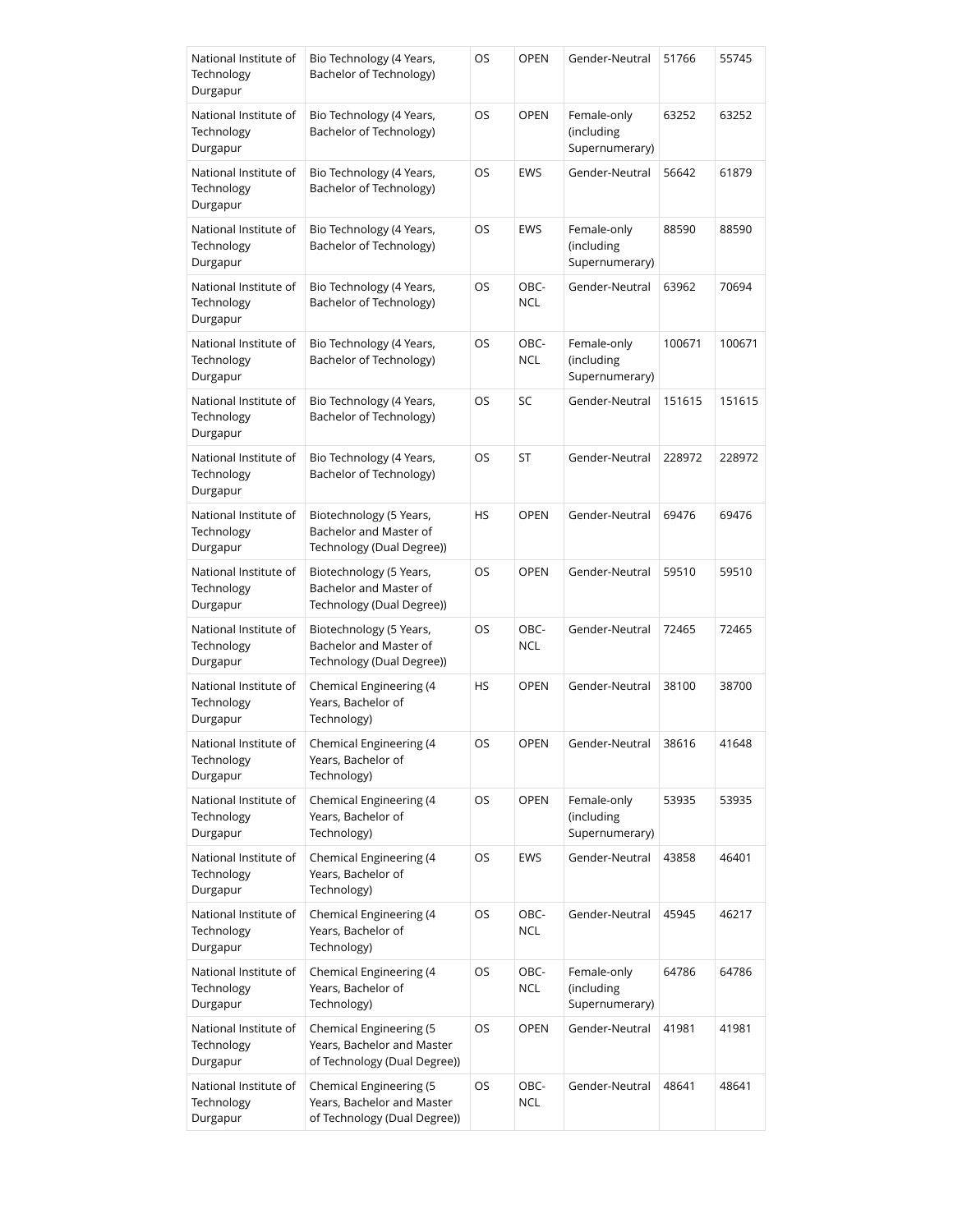| National Institute of<br>Technology<br>Durgapur | Chemistry (5 Years,<br>Integrated Master of Science)   | Al        | SC                 | Female-only<br>(including<br>Supernumerary) | 224373 | 224373 |
|-------------------------------------------------|--------------------------------------------------------|-----------|--------------------|---------------------------------------------|--------|--------|
| National Institute of<br>Technology<br>Durgapur | Chemistry (5 Years,<br>Integrated Master of Science)   | HS        | <b>OPEN</b>        | Gender-Neutral                              | 78217  | 78217  |
| National Institute of<br>Technology<br>Durgapur | Chemistry (5 Years,<br>Integrated Master of Science)   | <b>HS</b> | <b>OPEN</b>        | Female-only<br>(including<br>Supernumerary) | 113349 | 113349 |
| National Institute of<br>Technology<br>Durgapur | Chemistry (5 Years,<br>Integrated Master of Science)   | HS        | EWS                | Gender-Neutral                              | 298640 | 298640 |
| National Institute of<br>Technology<br>Durgapur | Chemistry (5 Years,<br>Integrated Master of Science)   | HS        | OBC-<br><b>NCL</b> | Gender-Neutral                              | 160736 | 165890 |
| National Institute of<br>Technology<br>Durgapur | Chemistry (5 Years,<br>Integrated Master of Science)   | OS        | <b>OPEN</b>        | Gender-Neutral                              | 63897  | 75373  |
| National Institute of<br>Technology<br>Durgapur | Chemistry (5 Years,<br>Integrated Master of Science)   | OS        | <b>OPEN</b>        | Female-only<br>(including<br>Supernumerary) | 107573 | 107573 |
| National Institute of<br>Technology<br>Durgapur | Chemistry (5 Years,<br>Integrated Master of Science)   | OS        | EWS                | Gender-Neutral                              | 108545 | 108545 |
| National Institute of<br>Technology<br>Durgapur | Chemistry (5 Years,<br>Integrated Master of Science)   | OS        | OBC-<br><b>NCL</b> | Gender-Neutral                              | 81988  | 83369  |
| National Institute of<br>Technology<br>Durgapur | Chemistry (5 Years,<br>Integrated Master of Science)   | OS        | OBC-<br><b>NCL</b> | Female-only<br>(including<br>Supernumerary) | 135076 | 135076 |
| National Institute of<br>Technology<br>Durgapur | Chemistry (5 Years,<br>Integrated Master of Science)   | <b>OS</b> | SC                 | Gender-Neutral                              | 204824 | 204824 |
| National Institute of<br>Technology<br>Durgapur | Chemistry (5 Years,<br>Integrated Master of Science)   | OS        | ST                 | Gender-Neutral                              | 295106 | 295106 |
| National Institute of<br>Technology<br>Durgapur | Civil Engineering (4 Years,<br>Bachelor of Technology) | HS        | OPEN               | Gender-Neutral                              | 48522  | 48522  |
| National Institute of<br>Technology<br>Durgapur | Civil Engineering (4 Years,<br>Bachelor of Technology) | HS        | <b>OPEN</b>        | Female-only<br>(including<br>Supernumerary) | 71765  | 71765  |
| National Institute of<br>Technology<br>Durgapur | Civil Engineering (4 Years,<br>Bachelor of Technology) | HS        | OBC-<br><b>NCL</b> | Gender-Neutral                              | 109129 | 109129 |
| National Institute of<br>Technology<br>Durgapur | Civil Engineering (4 Years,<br>Bachelor of Technology) | HS        | OBC-<br><b>NCL</b> | Female-only<br>(including<br>Supernumerary) | 147383 | 147383 |
| National Institute of<br>Technology<br>Durgapur | Civil Engineering (4 Years,<br>Bachelor of Technology) | HS        | SC                 | Gender-Neutral                              | 154753 | 154753 |
| National Institute of<br>Technology<br>Durgapur | Civil Engineering (4 Years,<br>Bachelor of Technology) | OS        | <b>OPEN</b>        | Gender-Neutral                              | 40937  | 42065  |
| National Institute of<br>Technology<br>Durgapur | Civil Engineering (4 Years,<br>Bachelor of Technology) | OS        | <b>OPEN</b>        | Female-only<br>(including<br>Supernumerary) | 52033  | 52033  |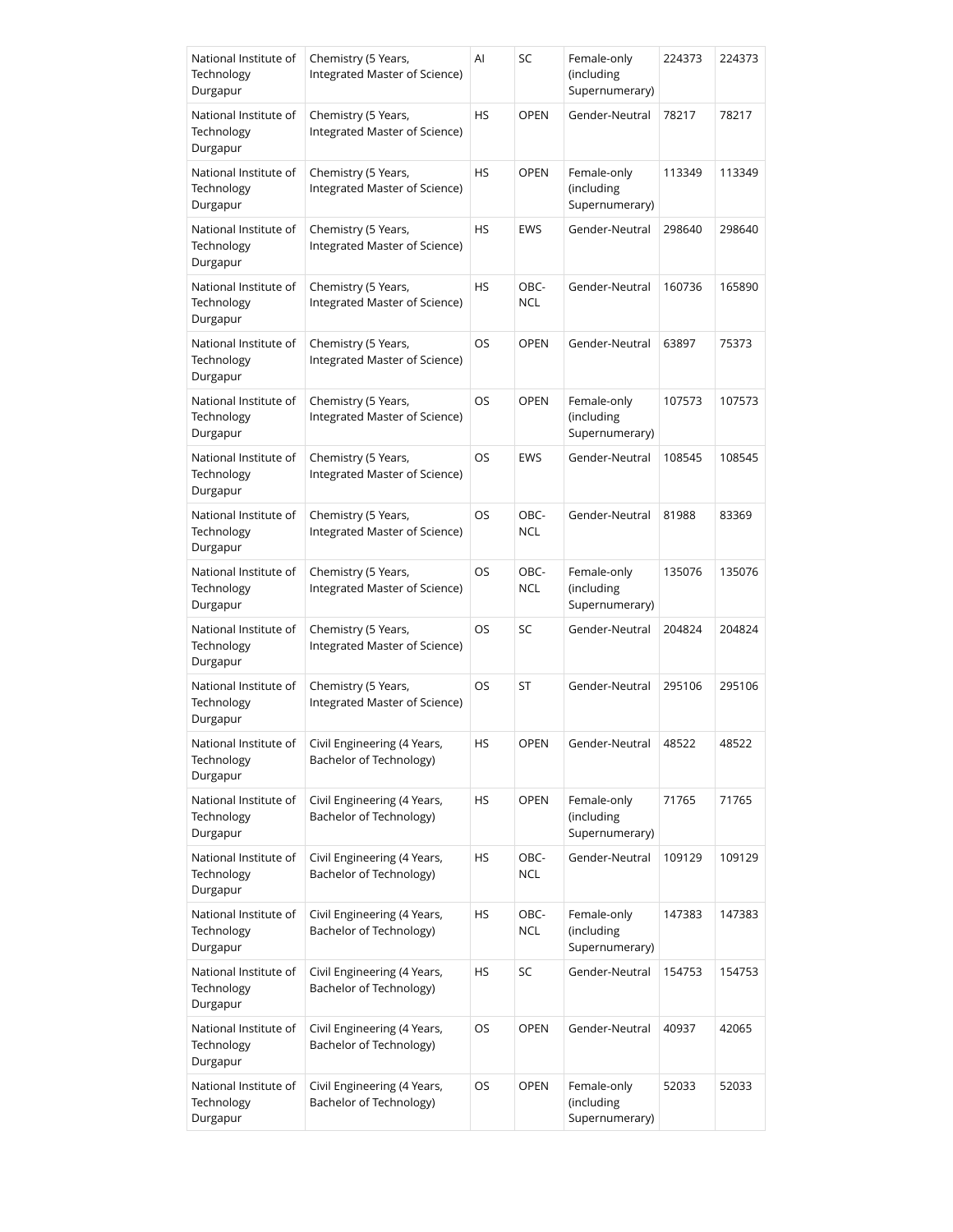| National Institute of<br>Technology<br>Durgapur | Civil Engineering (4 Years,<br>Bachelor of Technology)                                      | OS        | EWS                | Gender-Neutral                              | 42480  | 43627  |
|-------------------------------------------------|---------------------------------------------------------------------------------------------|-----------|--------------------|---------------------------------------------|--------|--------|
| National Institute of<br>Technology<br>Durgapur | Civil Engineering (4 Years,<br>Bachelor of Technology)                                      | OS        | <b>EWS</b>         | Female-only<br>(including<br>Supernumerary) | 76050  | 76050  |
| National Institute of<br>Technology<br>Durgapur | Civil Engineering (4 Years,<br>Bachelor of Technology)                                      | OS        | OBC-<br><b>NCL</b> | Gender-Neutral                              | 42955  | 48508  |
| National Institute of<br>Technology<br>Durgapur | Computer Science and<br>Engineering (4 Years,<br>Bachelor of Technology)                    | OS        | <b>OPEN</b>        | Gender-Neutral                              | 8884   | 9168   |
| National Institute of<br>Technology<br>Durgapur | Computer Science and<br>Engineering (4 Years,<br>Bachelor of Technology)                    | OS        | <b>EWS</b>         | Gender-Neutral                              | 9709   | 10220  |
| National Institute of<br>Technology<br>Durgapur | Computer Science and<br>Engineering (4 Years,<br>Bachelor of Technology)                    | OS        | OBC-<br><b>NCL</b> | Gender-Neutral                              | 13421  | 13602  |
| National Institute of<br>Technology<br>Durgapur | Electrical Engineering (4<br>Years, Bachelor of<br>Technology)                              | HS        | <b>OPEN</b>        | Gender-Neutral                              | 22019  | 22019  |
| National Institute of<br>Technology<br>Durgapur | <b>Electrical Engineering (4</b><br>Years, Bachelor of<br>Technology)                       | OS        | <b>OPEN</b>        | Gender-Neutral                              | 21864  | 22690  |
| National Institute of<br>Technology<br>Durgapur | Electrical Engineering (4<br>Years, Bachelor of<br>Technology)                              | OS        | <b>OPEN</b>        | Female-only<br>(including<br>Supernumerary) | 20454  | 20454  |
| National Institute of<br>Technology<br>Durgapur | <b>Electrical Engineering (4</b><br>Years, Bachelor of<br>Technology)                       | OS        | <b>EWS</b>         | Gender-Neutral                              | 23948  | 25550  |
| National Institute of<br>Technology<br>Durgapur | Electrical Engineering (4<br>Years, Bachelor of<br>Technology)                              | OS        | OBC-<br><b>NCL</b> | Gender-Neutral                              | 28581  | 28581  |
| National Institute of<br>Technology<br>Durgapur | Electronics and<br>Communication Engineering<br>(4 Years, Bachelor of<br>Technology)        | <b>HS</b> | <b>OPEN</b>        | Gender-Neutral                              | 16394  | 16407  |
| National Institute of<br>Technology<br>Durgapur | Electronics and<br><b>Communication Engineering</b><br>(4 Years, Bachelor of<br>Technology) | OS        | <b>OPEN</b>        | Gender-Neutral                              | 14777  | 15023  |
| National Institute of<br>Technology<br>Durgapur | Electronics and<br><b>Communication Engineering</b><br>(4 Years, Bachelor of<br>Technology) | OS        | <b>EWS</b>         | Gender-Neutral                              | 15625  | 15625  |
| National Institute of<br>Technology<br>Durgapur | Electronics and<br>Communication Engineering<br>(4 Years, Bachelor of<br>Technology)        | OS        | OBC-<br><b>NCL</b> | Gender-Neutral                              | 20503  | 20977  |
| National Institute of<br>Technology<br>Durgapur | Electronics and<br>Communication Engineering<br>(4 Years, Bachelor of<br>Technology)        | OS        | ST                 | Gender-Neutral                              | 107455 | 107455 |
| National Institute of<br>Technology<br>Durgapur | Mechanical Engineering (4<br>Years, Bachelor of<br>Technology)                              | НS        | OBC-<br><b>NCL</b> | Gender-Neutral                              | 51877  | 51877  |
| National Institute of<br>Technology<br>Durgapur | Mechanical Engineering (4<br>Years, Bachelor of<br>Technology)                              | OS        | <b>OPEN</b>        | Gender-Neutral                              | 29326  | 31489  |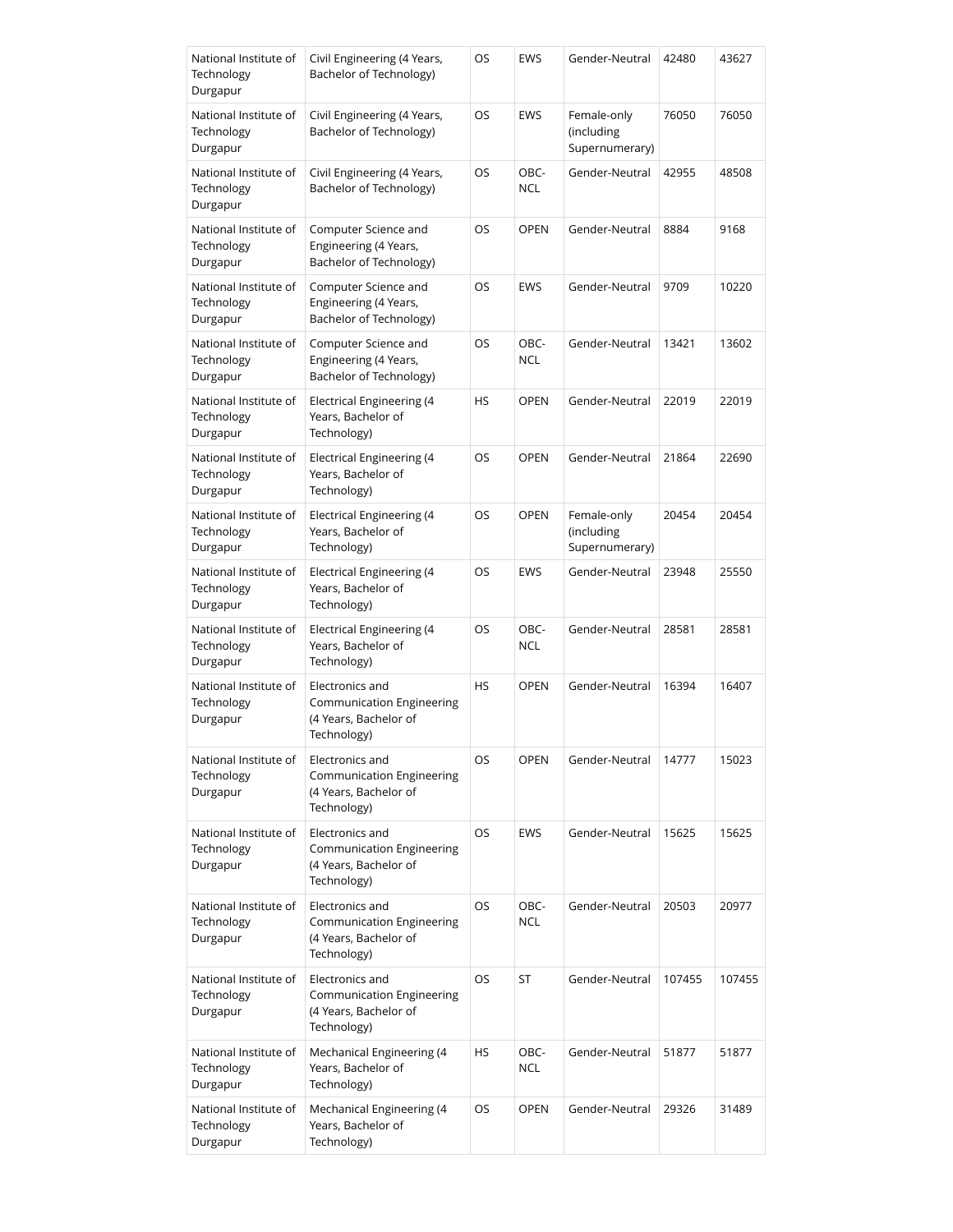| National Institute of<br>Technology<br>Durgapur | Mechanical Engineering (4<br>Years, Bachelor of<br>Technology)                  | OS | <b>OPEN</b>        | Female-only<br>(including<br>Supernumerary) | 47156  | 51319  |
|-------------------------------------------------|---------------------------------------------------------------------------------|----|--------------------|---------------------------------------------|--------|--------|
| National Institute of<br>Technology<br>Durgapur | Mechanical Engineering (4<br>Years, Bachelor of<br>Technology)                  | OS | <b>EWS</b>         | Gender-Neutral                              | 32833  | 34116  |
| National Institute of<br>Technology<br>Durgapur | Mechanical Engineering (4<br>Years, Bachelor of<br>Technology)                  | OS | EWS                | Female-only<br>(including<br>Supernumerary) | 60165  | 60165  |
| National Institute of<br>Technology<br>Durgapur | Mechanical Engineering (4<br>Years, Bachelor of<br>Technology)                  | OS | OBC-<br><b>NCL</b> | Gender-Neutral                              | 37009  | 39555  |
| National Institute of<br>Technology<br>Durgapur | Mechanical Engineering (4<br>Years, Bachelor of<br>Technology)                  | OS | OBC-<br><b>NCL</b> | Female-only<br>(including<br>Supernumerary) | 63512  | 64338  |
| National Institute of<br>Technology<br>Durgapur | Mechanical Engineering (4<br>Years, Bachelor of<br>Technology)                  | OS | SC                 | Gender-Neutral                              | 125842 | 128051 |
| National Institute of<br>Technology<br>Durgapur | Mechanical Engineering (4<br>Years, Bachelor of<br>Technology)                  | OS | SC                 | Female-only<br>(including<br>Supernumerary) | 182246 | 182246 |
| National Institute of<br>Technology<br>Durgapur | Mechanical Engineering (4<br>Years, Bachelor of<br>Technology)                  | OS | ST                 | Female-only<br>(including<br>Supernumerary) | 220920 | 220920 |
| National Institute of<br>Technology<br>Durgapur | Metallurgical and Materials<br>Engineering (4 Years,<br>Bachelor of Technology) | HS | <b>OPEN</b>        | Gender-Neutral                              | 49983  | 57692  |
| National Institute of<br>Technology<br>Durgapur | Metallurgical and Materials<br>Engineering (4 Years,<br>Bachelor of Technology) | HS | <b>OPEN</b>        | Female-only<br>(including<br>Supernumerary) | 61763  | 61763  |
| National Institute of<br>Technology<br>Durgapur | Metallurgical and Materials<br>Engineering (4 Years,<br>Bachelor of Technology) | HS | <b>EWS</b>         | Gender-Neutral                              | 75955  | 75955  |
| National Institute of<br>Technology<br>Durgapur | Metallurgical and Materials<br>Engineering (4 Years,<br>Bachelor of Technology) | HS | OBC-<br><b>NCL</b> | Gender-Neutral                              | 129225 | 129225 |
| National Institute of<br>Technology<br>Durgapur | Metallurgical and Materials<br>Engineering (4 Years,<br>Bachelor of Technology) | HS | <b>ST</b>          | Gender-Neutral                              | 320316 | 320316 |
| National Institute of<br>Technology<br>Durgapur | Metallurgical and Materials<br>Engineering (4 Years,<br>Bachelor of Technology) | OS | <b>OPEN</b>        | Gender-Neutral                              | 50006  | 50203  |
| National Institute of<br>Technology<br>Durgapur | Metallurgical and Materials<br>Engineering (4 Years,<br>Bachelor of Technology) | OS | <b>OPEN</b>        | Female-only<br>(including<br>Supernumerary) | 55419  | 55419  |
| National Institute of<br>Technology<br>Durgapur | Metallurgical and Materials<br>Engineering (4 Years,<br>Bachelor of Technology) | OS | <b>EWS</b>         | Female-only<br>(including<br>Supernumerary) | 82849  | 82849  |
| National Institute of<br>Technology<br>Durgapur | Metallurgical and Materials<br>Engineering (4 Years,<br>Bachelor of Technology) | OS | OBC-<br><b>NCL</b> | Gender-Neutral                              | 56632  | 61345  |
| National Institute of<br><b>Technology Goa</b>  | Civil Engineering (4 Years,<br>Bachelor of Technology)                          | Al | <b>OPEN</b>        | Gender-Neutral                              | 34299  | 34299  |
| National Institute of<br>Technology Goa         | Civil Engineering (4 Years,<br>Bachelor of Technology)                          | Al | <b>OPEN</b>        | Female-only<br>(including<br>Supernumerary) | 79602  | 79602  |
| National Institute of<br><b>Technology Goa</b>  | Civil Engineering (4 Years,<br>Bachelor of Technology)                          | OS | <b>OPEN</b>        | Gender-Neutral                              | 50168  | 54682  |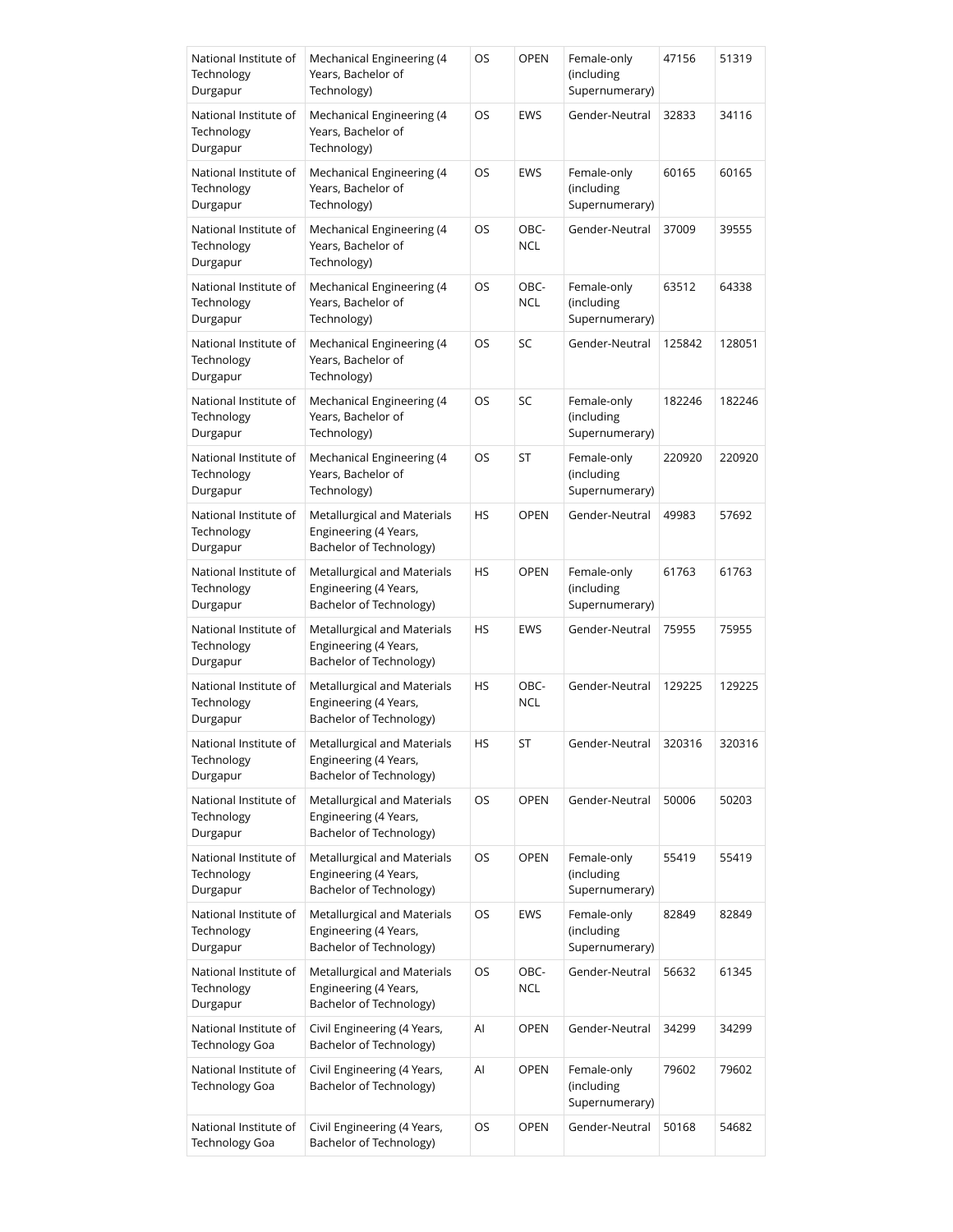| National Institute of<br>Technology Goa        | Civil Engineering (4 Years,<br>Bachelor of Technology)                                | OS | <b>OPEN</b>        | Female-only<br>(including<br>Supernumerary) | 80179  | 82318  |
|------------------------------------------------|---------------------------------------------------------------------------------------|----|--------------------|---------------------------------------------|--------|--------|
| National Institute of<br><b>Technology Goa</b> | Civil Engineering (4 Years,<br>Bachelor of Technology)                                | OS | <b>EWS</b>         | Gender-Neutral                              | 54826  | 54826  |
| National Institute of<br>Technology Goa        | Civil Engineering (4 Years,<br>Bachelor of Technology)                                | OS | OBC-<br><b>NCL</b> | Gender-Neutral                              | 57298  | 59075  |
| National Institute of<br>Technology Goa        | Civil Engineering (4 Years,<br>Bachelor of Technology)                                | OS | OBC-<br><b>NCL</b> | Female-only<br>(including<br>Supernumerary) | 84431  | 84431  |
| National Institute of<br><b>Technology Goa</b> | Computer Science and<br>Engineering (4 Years,<br>Bachelor of Technology)              | OS | <b>OPEN</b>        | Gender-Neutral                              | 12820  | 12820  |
| National Institute of<br>Technology Goa        | Computer Science and<br>Engineering (4 Years,<br>Bachelor of Technology)              | OS | <b>EWS</b>         | Gender-Neutral                              | 16771  | 16771  |
| National Institute of<br>Technology Goa        | <b>Electrical and Electronics</b><br>Engineering (4 Years,<br>Bachelor of Technology) | Al | SC                 | Gender-Neutral                              | 109908 | 109908 |
| National Institute of<br><b>Technology Goa</b> | <b>Electrical and Electronics</b><br>Engineering (4 Years,<br>Bachelor of Technology) | OS | <b>OPEN</b>        | Gender-Neutral                              | 26699  | 26699  |
| National Institute of<br>Technology Goa        | <b>Electrical and Electronics</b><br>Engineering (4 Years,<br>Bachelor of Technology) | OS | EWS                | Female-only<br>(including<br>Supernumerary) | 54023  | 54023  |
| National Institute of<br>Technology Goa        | <b>Electrical and Electronics</b><br>Engineering (4 Years,<br>Bachelor of Technology) | OS | OBC-<br><b>NCL</b> | Gender-Neutral                              | 37379  | 37379  |
| National Institute of<br>Technology Goa        | Electrical and Electronics<br>Engineering (4 Years,<br>Bachelor of Technology)        | OS | OBC-<br><b>NCL</b> | Female-only<br>(including<br>Supernumerary) | 57529  | 57529  |
| National Institute of<br><b>Technology Goa</b> | <b>Electrical and Electronics</b><br>Engineering (4 Years,<br>Bachelor of Technology) | OS | SC                 | Female-only<br>(including<br>Supernumerary) | 140002 | 140002 |
| National Institute of<br><b>Technology Goa</b> | Electronics and<br>Communication Engineering<br>(4 Years, Bachelor of<br>Technology)  | HS | <b>OPEN</b>        | Female-only<br>(including<br>Supernumerary) | 184925 | 184925 |
| National Institute of<br><b>Technology Goa</b> | Electronics and<br>Communication Engineering<br>(4 Years, Bachelor of<br>Technology)  | OS | <b>OPEN</b>        | Gender-Neutral                              | 21345  | 21345  |
| National Institute of<br><b>Technology Goa</b> | Electronics and<br>Communication Engineering<br>(4 Years, Bachelor of<br>Technology)  | OS | OBC-<br><b>NCL</b> | Gender-Neutral                              | 30120  | 30548  |
| National Institute of<br><b>Technology Goa</b> | Mechanical Engineering (4<br>Years, Bachelor of<br>Technology)                        | OS | <b>OPEN</b>        | Gender-Neutral                              | 37418  | 37977  |
| National Institute of<br><b>Technology Goa</b> | Mechanical Engineering (4<br>Years, Bachelor of<br>Technology)                        | OS | EWS                | Gender-Neutral                              | 38912  | 38912  |
| National Institute of<br><b>Technology Goa</b> | Mechanical Engineering (4<br>Years, Bachelor of<br>Technology)                        | OS | OBC-<br><b>NCL</b> | Gender-Neutral                              | 48652  | 48796  |
| National Institute of<br><b>Technology Goa</b> | Mechanical Engineering (4<br>Years, Bachelor of<br>Technology)                        | OS | OBC-<br><b>NCL</b> | Female-only<br>(including<br>Supernumerary) | 81442  | 81442  |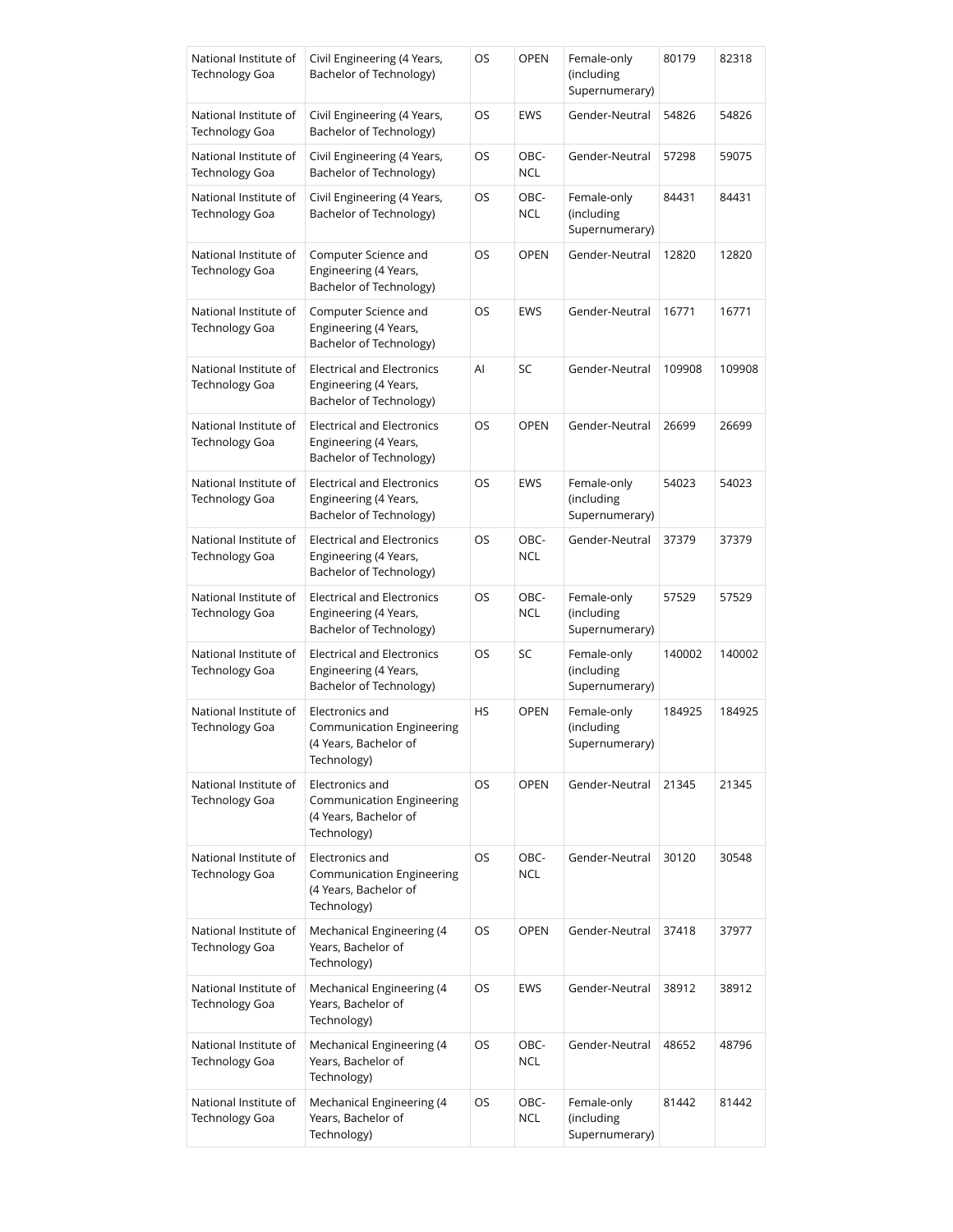| National Institute of<br><b>Technology Goa</b>  | Mechanical Engineering (4<br>Years, Bachelor of<br>Technology) | OS        | SC                 | Gender-Neutral                              | 145571 | 145571 |
|-------------------------------------------------|----------------------------------------------------------------|-----------|--------------------|---------------------------------------------|--------|--------|
| National Institute of<br>Technology<br>Hamirpur | Architecture (5 Years,<br>Bachelor of Architecture)            | HS        | <b>OPEN</b>        | Gender-Neutral                              | 11149  | 11149  |
| National Institute of<br>Technology<br>Hamirpur | Architecture (5 Years,<br>Bachelor of Architecture)            | <b>HS</b> | SC                 | Gender-Neutral                              | 38099  | 38099  |
| National Institute of<br>Technology<br>Hamirpur | Architecture (5 Years,<br>Bachelor of Architecture)            | OS        | <b>OPEN</b>        | Gender-Neutral                              | 1418   | 1418   |
| National Institute of<br>Technology<br>Hamirpur | Architecture (5 Years,<br>Bachelor of Architecture)            | OS        | OBC-<br><b>NCL</b> | Gender-Neutral                              | 2602   | 2609   |
| National Institute of<br>Technology<br>Hamirpur | Architecture (5 Years,<br>Bachelor of Architecture)            | OS        | SC                 | Gender-Neutral                              | 5813   | 5835   |
| National Institute of<br>Technology<br>Hamirpur | Chemical Engineering (4<br>Years, Bachelor of<br>Technology)   | <b>HS</b> | <b>OPEN</b>        | Gender-Neutral                              | 98486  | 98486  |
| National Institute of<br>Technology<br>Hamirpur | Chemical Engineering (4<br>Years, Bachelor of<br>Technology)   | HS        | <b>OPEN</b>        | Female-only<br>(including<br>Supernumerary) | 117597 | 117597 |
| National Institute of<br>Technology<br>Hamirpur | Chemical Engineering (4<br>Years, Bachelor of<br>Technology)   | HS        | SC                 | Gender-Neutral                              | 205813 | 205813 |
| National Institute of<br>Technology<br>Hamirpur | Chemical Engineering (4<br>Years, Bachelor of<br>Technology)   | OS        | <b>OPEN</b>        | Gender-Neutral                              | 43199  | 47707  |
| National Institute of<br>Technology<br>Hamirpur | Chemical Engineering (4<br>Years, Bachelor of<br>Technology)   | OS        | <b>OPEN</b>        | Female-only<br>(including<br>Supernumerary) | 59318  | 62567  |
| National Institute of<br>Technology<br>Hamirpur | Chemical Engineering (4<br>Years, Bachelor of<br>Technology)   | OS        | <b>EWS</b>         | Gender-Neutral                              | 48857  | 50699  |
| National Institute of<br>Technology<br>Hamirpur | Chemical Engineering (4<br>Years, Bachelor of<br>Technology)   | OS        | EWS                | Female-only<br>(including<br>Supernumerary) | 87794  | 87794  |
| National Institute of<br>Technology<br>Hamirpur | Chemical Engineering (4<br>Years, Bachelor of<br>Technology)   | OS        | OBC-<br><b>NCL</b> | Gender-Neutral                              | 56613  | 61644  |
| National Institute of<br>Technology<br>Hamirpur | Chemical Engineering (4<br>Years, Bachelor of<br>Technology)   | OS        | OBC-<br><b>NCL</b> | Female-only<br>(including<br>Supernumerary) | 91968  | 91968  |
| National Institute of<br>Technology<br>Hamirpur | Civil Engineering (4 Years,<br>Bachelor of Technology)         | HS        | <b>OPEN</b>        | Gender-Neutral                              | 88975  | 89635  |
| National Institute of<br>Technology<br>Hamirpur | Civil Engineering (4 Years,<br>Bachelor of Technology)         | HS        | <b>OPEN</b>        | Female-only<br>(including<br>Supernumerary) | 116030 | 116030 |
| National Institute of<br>Technology<br>Hamirpur | Civil Engineering (4 Years,<br>Bachelor of Technology)         | HS        | EWS                | Gender-Neutral                              | 111906 | 111906 |
| National Institute of<br>Technology<br>Hamirpur | Civil Engineering (4 Years,<br>Bachelor of Technology)         | OS        | <b>OPEN</b>        | Gender-Neutral                              | 44525  | 45050  |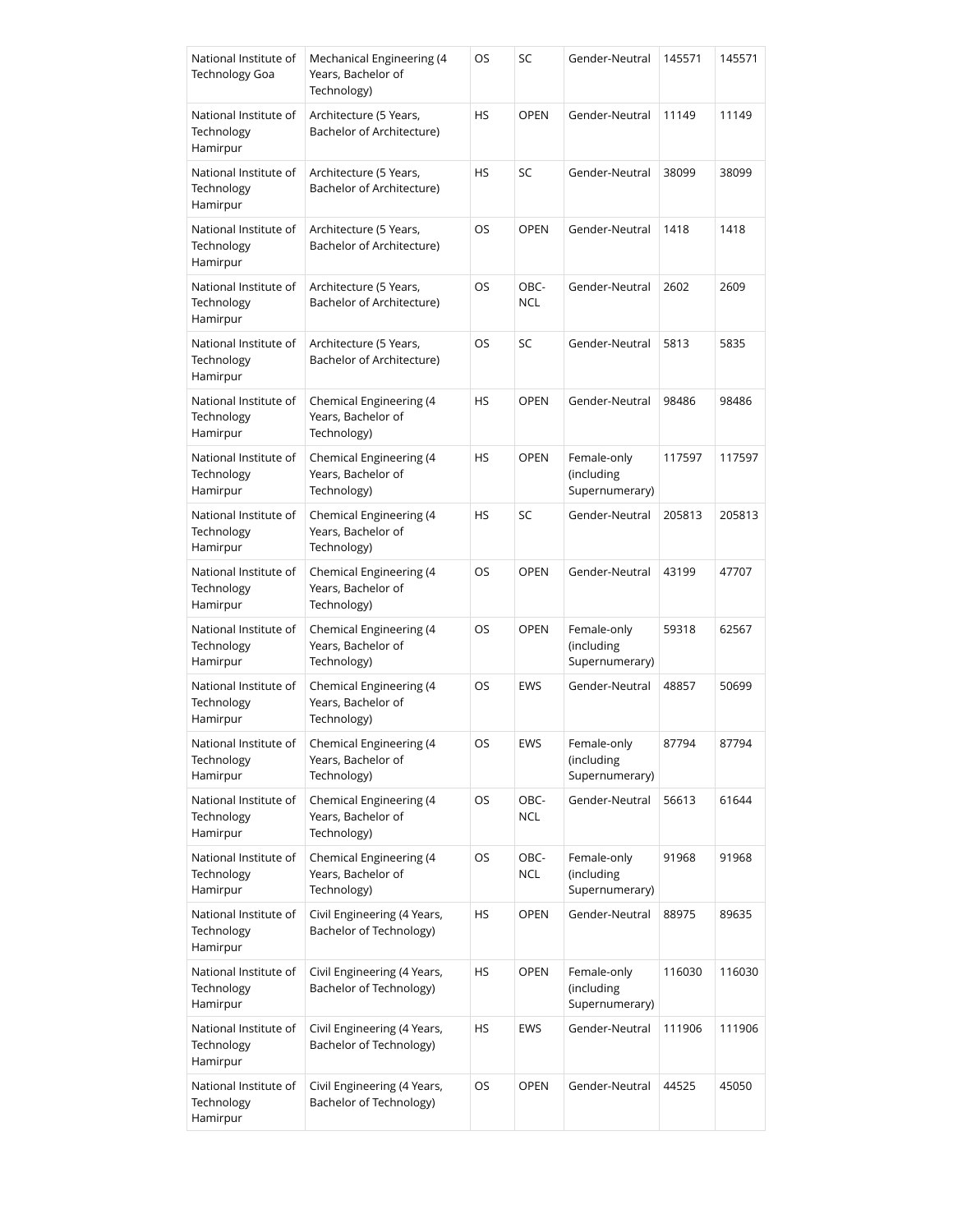| National Institute of<br>Technology<br>Hamirpur | Civil Engineering (4 Years,<br>Bachelor of Technology)                               | OS | <b>OPEN</b>        | Female-only<br>(including<br>Supernumerary) | 66488  | 75029  |
|-------------------------------------------------|--------------------------------------------------------------------------------------|----|--------------------|---------------------------------------------|--------|--------|
| National Institute of<br>Technology<br>Hamirpur | Civil Engineering (4 Years,<br>Bachelor of Technology)                               | OS | <b>EWS</b>         | Gender-Neutral                              | 48847  | 51140  |
| National Institute of<br>Technology<br>Hamirpur | Civil Engineering (4 Years,<br>Bachelor of Technology)                               | OS | <b>EWS</b>         | Female-only<br>(including<br>Supernumerary) | 90223  | 90223  |
| National Institute of<br>Technology<br>Hamirpur | Civil Engineering (4 Years,<br>Bachelor of Technology)                               | OS | OBC-<br><b>NCL</b> | Gender-Neutral                              | 50307  | 53870  |
| National Institute of<br>Technology<br>Hamirpur | Civil Engineering (4 Years,<br>Bachelor of Technology)                               | OS | OBC-<br><b>NCL</b> | Female-only<br>(including<br>Supernumerary) | 83422  | 94225  |
| National Institute of<br>Technology<br>Hamirpur | Civil Engineering (4 Years,<br>Bachelor of Technology)                               | OS | SC                 | Female-only<br>(including<br>Supernumerary) | 159321 | 159321 |
| National Institute of<br>Technology<br>Hamirpur | Civil Engineering (4 Years,<br>Bachelor of Technology)                               | OS | ST                 | Gender-Neutral                              | 183451 | 183451 |
| National Institute of<br>Technology<br>Hamirpur | Computer Science and<br>Engineering (4 Years,<br>Bachelor of Technology)             | OS | <b>OPEN</b>        | Gender-Neutral                              | 10790  | 11281  |
| National Institute of<br>Technology<br>Hamirpur | Computer Science and<br>Engineering (4 Years,<br>Bachelor of Technology)             | OS | <b>EWS</b>         | Gender-Neutral                              | 13229  | 13229  |
| National Institute of<br>Technology<br>Hamirpur | Computer Science and<br>Engineering (4 Years,<br>Bachelor of Technology)             | OS | OBC-<br><b>NCL</b> | Gender-Neutral                              | 15495  | 15495  |
| National Institute of<br>Technology<br>Hamirpur | Electrical Engineering (4<br>Years, Bachelor of<br>Technology)                       | OS | <b>OPEN</b>        | Gender-Neutral                              | 25388  | 26779  |
| National Institute of<br>Technology<br>Hamirpur | <b>Electrical Engineering (4</b><br>Years, Bachelor of<br>Technology)                | OS | <b>OPEN</b>        | Female-only<br>(including<br>Supernumerary) | 39065  | 39299  |
| National Institute of<br>Technology<br>Hamirpur | <b>Electrical Engineering (4</b><br>Years, Bachelor of<br>Technology)                | OS | <b>EWS</b>         | Gender-Neutral                              | 28135  | 30140  |
| National Institute of<br>Technology<br>Hamirpur | Electrical Engineering (4<br>Years, Bachelor of<br>Technology)                       | OS | <b>EWS</b>         | Female-only<br>(including<br>Supernumerary) | 45900  | 45900  |
| National Institute of<br>Technology<br>Hamirpur | <b>Electrical Engineering (4</b><br>Years, Bachelor of<br>Technology)                | OS | OBC-<br><b>NCL</b> | Gender-Neutral                              | 34106  | 34335  |
| National Institute of<br>Technology<br>Hamirpur | <b>Electrical Engineering (4</b><br>Years, Bachelor of<br>Technology)                | OS | OBC-<br><b>NCL</b> | Female-only<br>(including<br>Supernumerary) | 58380  | 58532  |
| National Institute of<br>Technology<br>Hamirpur | Electronics and<br>Communication Engineering<br>(4 Years, Bachelor of<br>Technology) | OS | <b>OPEN</b>        | Gender-Neutral                              | 18596  | 19233  |
| National Institute of<br>Technology<br>Hamirpur | Electronics and<br>Communication Engineering<br>(4 Years, Bachelor of<br>Technology) | OS | <b>OPEN</b>        | Female-only<br>(including<br>Supernumerary) | 25567  | 25567  |
| National Institute of<br>Technology<br>Hamirpur | Electronics and<br>Communication Engineering<br>(4 Years, Bachelor of<br>Technology) | OS | EWS                | Gender-Neutral                              | 19307  | 19643  |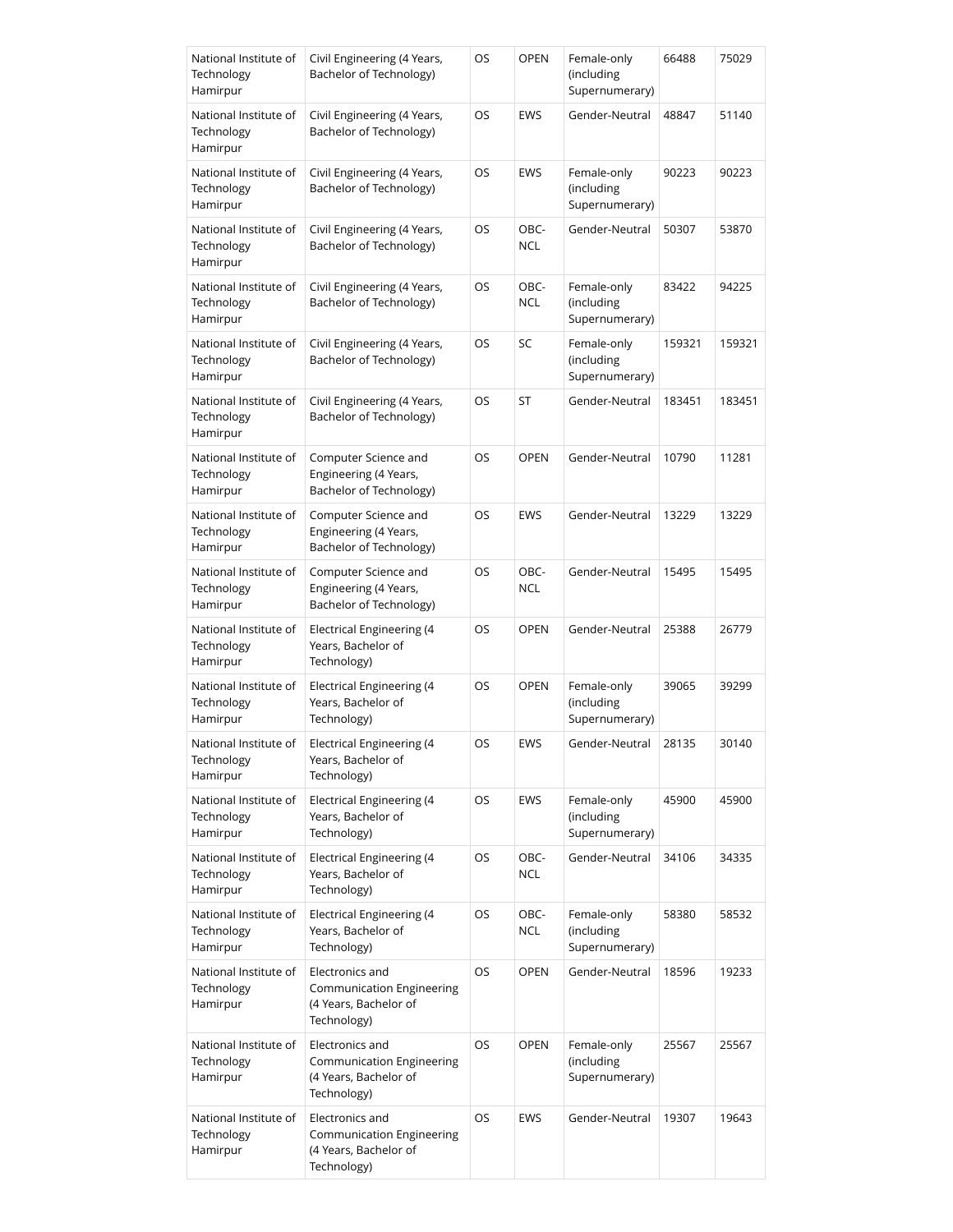| National Institute of<br>Technology<br>Hamirpur | Electronics and<br>Communication Engineering<br>(4 Years, Bachelor of<br>Technology)                                 | OS | <b>EWS</b>         | Female-only<br>(including<br>Supernumerary) | 25660  | 25660  |
|-------------------------------------------------|----------------------------------------------------------------------------------------------------------------------|----|--------------------|---------------------------------------------|--------|--------|
| National Institute of<br>Technology<br>Hamirpur | Electronics and<br><b>Communication Engineering</b><br>(4 Years, Bachelor of<br>Technology)                          | OS | OBC-<br><b>NCL</b> | Gender-Neutral                              | 25462  | 25462  |
| National Institute of<br>Technology<br>Hamirpur | Electronics and<br><b>Communication Engineering</b><br>(5 Years, Bachelor and Master<br>of Technology (Dual Degree)) | OS | <b>OPEN</b>        | Gender-Neutral                              | 22650  | 23426  |
| National Institute of<br>Technology<br>Hamirpur | Electronics and<br>Communication Engineering<br>(5 Years, Bachelor and Master<br>of Technology (Dual Degree))        | OS | EWS                | Gender-Neutral                              | 23993  | 23993  |
| National Institute of<br>Technology<br>Hamirpur | Electronics and<br>Communication Engineering<br>(5 Years, Bachelor and Master<br>of Technology (Dual Degree))        | OS | OBC-<br><b>NCL</b> | Gender-Neutral                              | 29349  | 29349  |
| National Institute of<br>Technology<br>Hamirpur | Electronics and<br>Communication Engineering<br>(5 Years, Bachelor and Master<br>of Technology (Dual Degree))        | OS | SC                 | Female-only<br>(including<br>Supernumerary) | 150798 | 150798 |
| National Institute of<br>Technology<br>Hamirpur | Engineering Physics (4 Years,<br>Bachelor of Technology)                                                             | HS | <b>OPEN</b>        | Gender-Neutral                              | 102046 | 102046 |
| National Institute of<br>Technology<br>Hamirpur | Engineering Physics (4 Years,<br>Bachelor of Technology)                                                             | HS | <b>EWS</b>         | Gender-Neutral                              | 155648 | 155648 |
| National Institute of<br>Technology<br>Hamirpur | Engineering Physics (4 Years,<br>Bachelor of Technology)                                                             | HS | OBC-<br><b>NCL</b> | Gender-Neutral                              | 448080 | 448080 |
| National Institute of<br>Technology<br>Hamirpur | Engineering Physics (4 Years,<br>Bachelor of Technology)                                                             | HS | OBC-<br><b>NCL</b> | Female-only<br>(including<br>Supernumerary) | 393887 | 393887 |
| National Institute of<br>Technology<br>Hamirpur | Engineering Physics (4 Years,<br>Bachelor of Technology)                                                             | OS | <b>OPEN</b>        | Gender-Neutral                              | 35256  | 35256  |
| National Institute of<br>Technology<br>Hamirpur | Engineering Physics (4 Years,<br>Bachelor of Technology)                                                             | OS | EWS                | Gender-Neutral                              | 43711  | 43711  |
| National Institute of<br>Technology<br>Hamirpur | Engineering Physics (4 Years,<br>Bachelor of Technology)                                                             | OS | SC                 | Gender-Neutral                              | 173858 | 173858 |
| National Institute of<br>Technology<br>Hamirpur | Materials Science and<br>Engineering (4 Years,<br>Bachelor of Technology)                                            | AI | ST                 | Female-only<br>(including<br>Supernumerary) | 335097 | 335097 |
| National Institute of<br>Technology<br>Hamirpur | Materials Science and<br>Engineering (4 Years,<br>Bachelor of Technology)                                            | HS | <b>OPEN</b>        | Gender-Neutral                              | 116570 | 116570 |
| National Institute of<br>Technology<br>Hamirpur | Materials Science and<br>Engineering (4 Years,<br>Bachelor of Technology)                                            | HS | SC                 | Gender-Neutral                              | 221806 | 221806 |
| National Institute of<br>Technology<br>Hamirpur | Materials Science and<br>Engineering (4 Years,<br>Bachelor of Technology)                                            | OS | <b>OPEN</b>        | Gender-Neutral                              | 52041  | 60884  |
| National Institute of<br>Technology<br>Hamirpur | Materials Science and<br>Engineering (4 Years,<br>Bachelor of Technology)                                            | OS | EWS                | Gender-Neutral                              | 62319  | 62365  |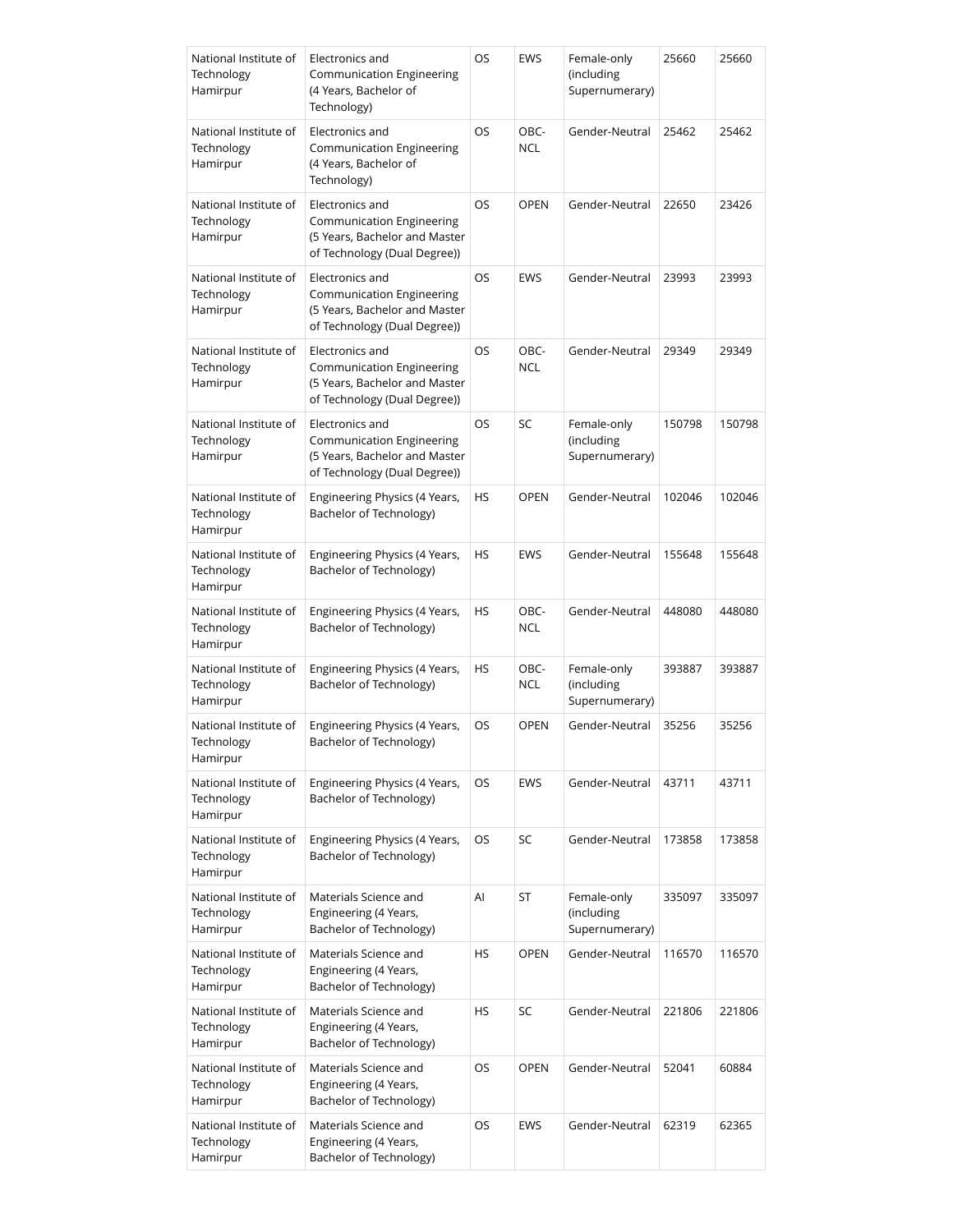| National Institute of<br>Technology<br>Hamirpur             | Materials Science and<br>Engineering (4 Years,<br>Bachelor of Technology) | OS        | OBC-<br><b>NCL</b> | Gender-Neutral                              | 63020 | 67545 |
|-------------------------------------------------------------|---------------------------------------------------------------------------|-----------|--------------------|---------------------------------------------|-------|-------|
| National Institute of<br>Technology<br>Hamirpur             | Mathematics and Computing<br>(4 Years, Bachelor of<br>Technology)         | OS        | <b>OPEN</b>        | Gender-Neutral                              | 15391 | 15736 |
| National Institute of<br>Technology<br>Hamirpur             | Mathematics and Computing<br>(4 Years, Bachelor of<br>Technology)         | OS        | SC                 | Gender-Neutral                              | 95572 | 95572 |
| National Institute of<br>Technology<br>Hamirpur             | Mechanical Engineering (4<br>Years, Bachelor of<br>Technology)            | HS        | <b>OPEN</b>        | Gender-Neutral                              | 68977 | 70522 |
| National Institute of<br>Technology<br>Hamirpur             | Mechanical Engineering (4<br>Years, Bachelor of<br>Technology)            | OS        | <b>OPEN</b>        | Gender-Neutral                              | 33227 | 34916 |
| National Institute of<br>Technology<br>Hamirpur             | Mechanical Engineering (4<br>Years, Bachelor of<br>Technology)            | OS        | <b>OPEN</b>        | Female-only<br>(including<br>Supernumerary) | 53325 | 53325 |
| National Institute of<br>Technology<br>Hamirpur             | Mechanical Engineering (4<br>Years, Bachelor of<br>Technology)            | OS        | EWS                | Gender-Neutral                              | 35479 | 38349 |
| National Institute of<br>Technology<br>Hamirpur             | Mechanical Engineering (4<br>Years, Bachelor of<br>Technology)            | OS        | EWS                | Female-only<br>(including<br>Supernumerary) | 80321 | 80321 |
| National Institute of<br>Technology<br>Hamirpur             | Mechanical Engineering (4<br>Years, Bachelor of<br>Technology)            | OS        | OBC-<br><b>NCL</b> | Gender-Neutral                              | 43542 | 44480 |
| National Institute of<br>Technology<br>Karnataka, Surathkal | Artificial Intelligence (4 Years,<br>Bachelor of Technology)              | HS        | OBC-<br><b>NCL</b> | Gender-Neutral                              | 14353 | 14353 |
| National Institute of<br>Technology<br>Karnataka, Surathkal | Chemical Engineering (4<br>Years, Bachelor of<br>Technology)              | HS        | <b>OPEN</b>        | Gender-Neutral                              | 27089 | 27089 |
| National Institute of<br>Technology<br>Karnataka, Surathkal | Chemical Engineering (4<br>Years, Bachelor of<br>Technology)              | <b>HS</b> | OBC-<br><b>NCL</b> | Gender-Neutral                              | 35554 | 35554 |
| National Institute of<br>Technology<br>Karnataka, Surathkal | Chemical Engineering (4<br>Years, Bachelor of<br>Technology)              | OS        | OPEN               | Gender-Neutral                              | 15114 | 15114 |
| National Institute of<br>Technology<br>Karnataka, Surathkal | Chemical Engineering (4<br>Years, Bachelor of<br>Technology)              | OS        | <b>OPEN</b>        | Female-only<br>(including<br>Supernumerary) | 26366 | 26801 |
| National Institute of<br>Technology<br>Karnataka, Surathkal | Chemical Engineering (4<br>Years, Bachelor of<br>Technology)              | OS        | EWS                | Gender-Neutral                              | 17838 | 17838 |
| National Institute of<br>Technology<br>Karnataka, Surathkal | Civil Engineering (4 Years,<br>Bachelor of Technology)                    | HS        | <b>OPEN</b>        | Gender-Neutral                              | 36372 | 36983 |
| National Institute of<br>Technology<br>Karnataka, Surathkal | Civil Engineering (4 Years,<br>Bachelor of Technology)                    | HS        | <b>OPEN</b>        | Female-only<br>(including<br>Supernumerary) | 38237 | 44731 |
| National Institute of<br>Technology<br>Karnataka, Surathkal | Civil Engineering (4 Years,<br>Bachelor of Technology)                    | HS        | EWS                | Gender-Neutral                              | 43442 | 43442 |
| National Institute of<br>Technology<br>Karnataka, Surathkal | Civil Engineering (4 Years,<br>Bachelor of Technology)                    | HS        | OBC-<br><b>NCL</b> | Gender-Neutral                              | 67584 | 75072 |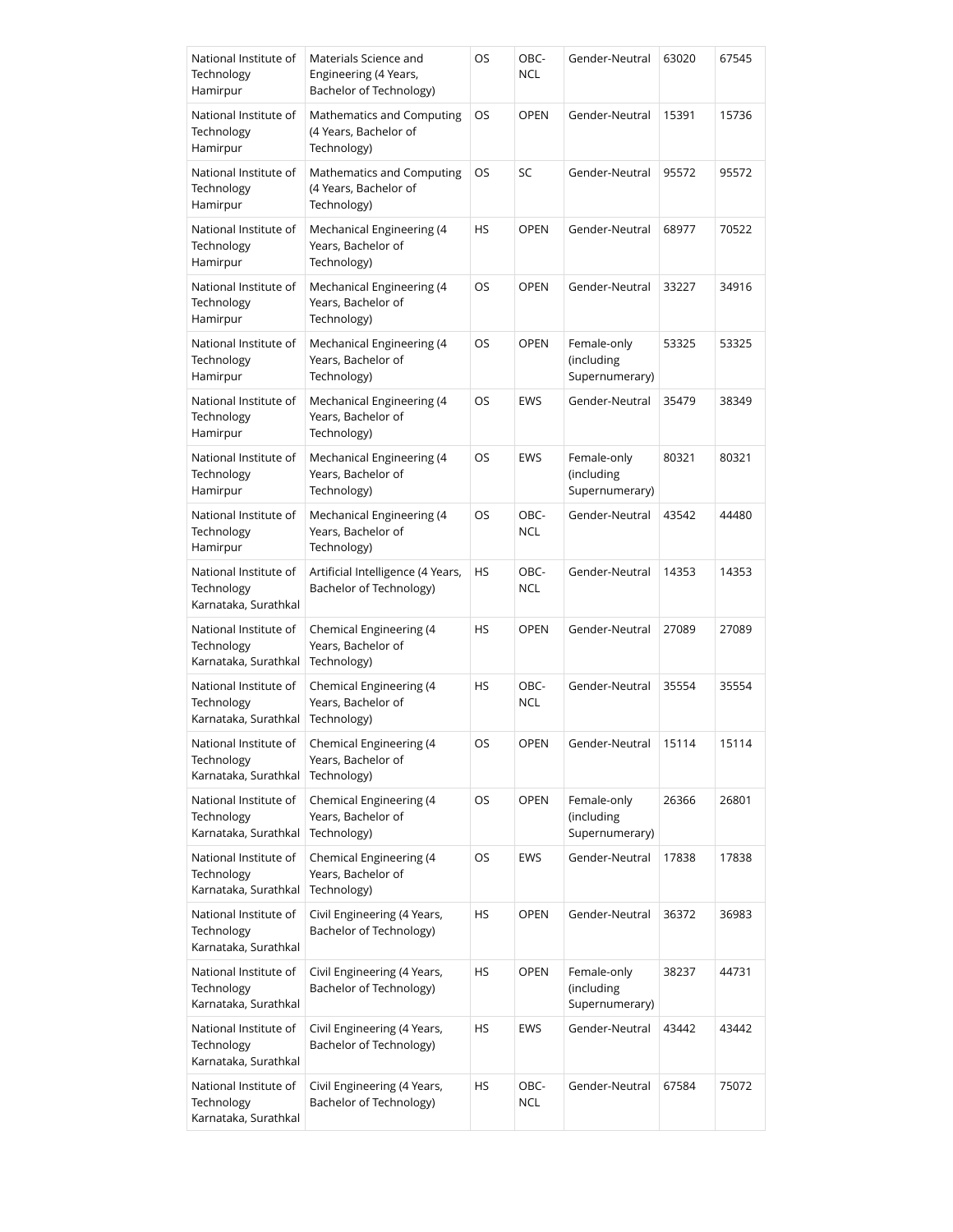| National Institute of<br>Technology<br>Karnataka, Surathkal | Civil Engineering (4 Years,<br>Bachelor of Technology)                                | HS        | SC                 | Gender-Neutral                              | 182147 | 182147 |
|-------------------------------------------------------------|---------------------------------------------------------------------------------------|-----------|--------------------|---------------------------------------------|--------|--------|
| National Institute of<br>Technology<br>Karnataka, Surathkal | Civil Engineering (4 Years,<br>Bachelor of Technology)                                | HS        | SC                 | Female-only<br>(including<br>Supernumerary) | 165208 | 165208 |
| National Institute of<br>Technology<br>Karnataka, Surathkal | Civil Engineering (4 Years,<br>Bachelor of Technology)                                | OS        | <b>OPEN</b>        | Gender-Neutral                              | 20359  | 20759  |
| National Institute of<br>Technology<br>Karnataka, Surathkal | Civil Engineering (4 Years,<br>Bachelor of Technology)                                | OS        | <b>OPEN</b>        | Female-only<br>(including<br>Supernumerary) | 34233  | 35091  |
| National Institute of<br>Technology<br>Karnataka, Surathkal | Civil Engineering (4 Years,<br>Bachelor of Technology)                                | OS        | EWS                | Gender-Neutral                              | 23131  | 23131  |
| National Institute of<br>Technology<br>Karnataka, Surathkal | Civil Engineering (4 Years,<br>Bachelor of Technology)                                | OS        | OBC-<br><b>NCL</b> | Gender-Neutral                              | 29186  | 30665  |
| National Institute of<br>Technology<br>Karnataka, Surathkal | Computer Science and<br>Engineering (4 Years,<br>Bachelor of Technology)              | HS        | OBC-<br><b>NCL</b> | Gender-Neutral                              | 8984   | 8984   |
| National Institute of<br>Technology<br>Karnataka, Surathkal | Computer Science and<br>Engineering (4 Years,<br>Bachelor of Technology)              | OS        | <b>OPEN</b>        | Female-only<br>(including<br>Supernumerary) | 2380   | 2380   |
| National Institute of<br>Technology<br>Karnataka, Surathkal | Computer Science and<br>Engineering (4 Years,<br>Bachelor of Technology)              | OS        | OBC-<br><b>NCL</b> | Female-only<br>(including<br>Supernumerary) | 5819   | 5819   |
| National Institute of<br>Technology<br>Karnataka, Surathkal | <b>Electrical and Electronics</b><br>Engineering (4 Years,<br>Bachelor of Technology) | <b>HS</b> | <b>OPEN</b>        | Gender-Neutral                              | 9856   | 10498  |
| National Institute of<br>Technology<br>Karnataka, Surathkal | <b>Electrical and Electronics</b><br>Engineering (4 Years,<br>Bachelor of Technology) | HS        | <b>OPEN</b>        | Female-only<br>(including<br>Supernumerary) | 13644  | 13644  |
| National Institute of<br>Technology<br>Karnataka, Surathkal | <b>Electrical and Electronics</b><br>Engineering (4 Years,<br>Bachelor of Technology) | HS        | OBC-<br><b>NCL</b> | Gender-Neutral                              | 22580  | 22580  |
| National Institute of<br>Technology<br>Karnataka, Surathkal | <b>Electrical and Electronics</b><br>Engineering (4 Years,<br>Bachelor of Technology) | OS        | OPEN               | Gender-Neutral                              | 7701   | 7807   |
| National Institute of<br>Technology<br>Karnataka, Surathkal | <b>Electrical and Electronics</b><br>Engineering (4 Years,<br>Bachelor of Technology) | OS        | <b>OPEN</b>        | Female-only<br>(including<br>Supernumerary) | 12944  | 12944  |
| National Institute of<br>Technology<br>Karnataka, Surathkal | <b>Electrical and Electronics</b><br>Engineering (4 Years,<br>Bachelor of Technology) | OS        | EWS                | Female-only<br>(including<br>Supernumerary) | 18219  | 18219  |
| National Institute of<br>Technology<br>Karnataka, Surathkal | Electronics and<br>Communication Engineering<br>(4 Years, Bachelor of<br>Technology)  | HS        | OBC-<br><b>NCL</b> | Gender-Neutral                              | 17815  | 18409  |
| National Institute of<br>Technology<br>Karnataka, Surathkal | Electronics and<br>Communication Engineering<br>(4 Years, Bachelor of<br>Technology)  | OS        | <b>OPEN</b>        | Gender-Neutral                              | 4445   | 4445   |
| National Institute of<br>Technology<br>Karnataka, Surathkal | Information Technology (4<br>Years, Bachelor of<br>Technology)                        | OS        | <b>OPEN</b>        | Gender-Neutral                              | 1977   | 2003   |
| National Institute of<br>Technology<br>Karnataka, Surathkal | Mechanical Engineering (4<br>Years, Bachelor of<br>Technology)                        | HS        | <b>OPEN</b>        | Gender-Neutral                              | 22657  | 23140  |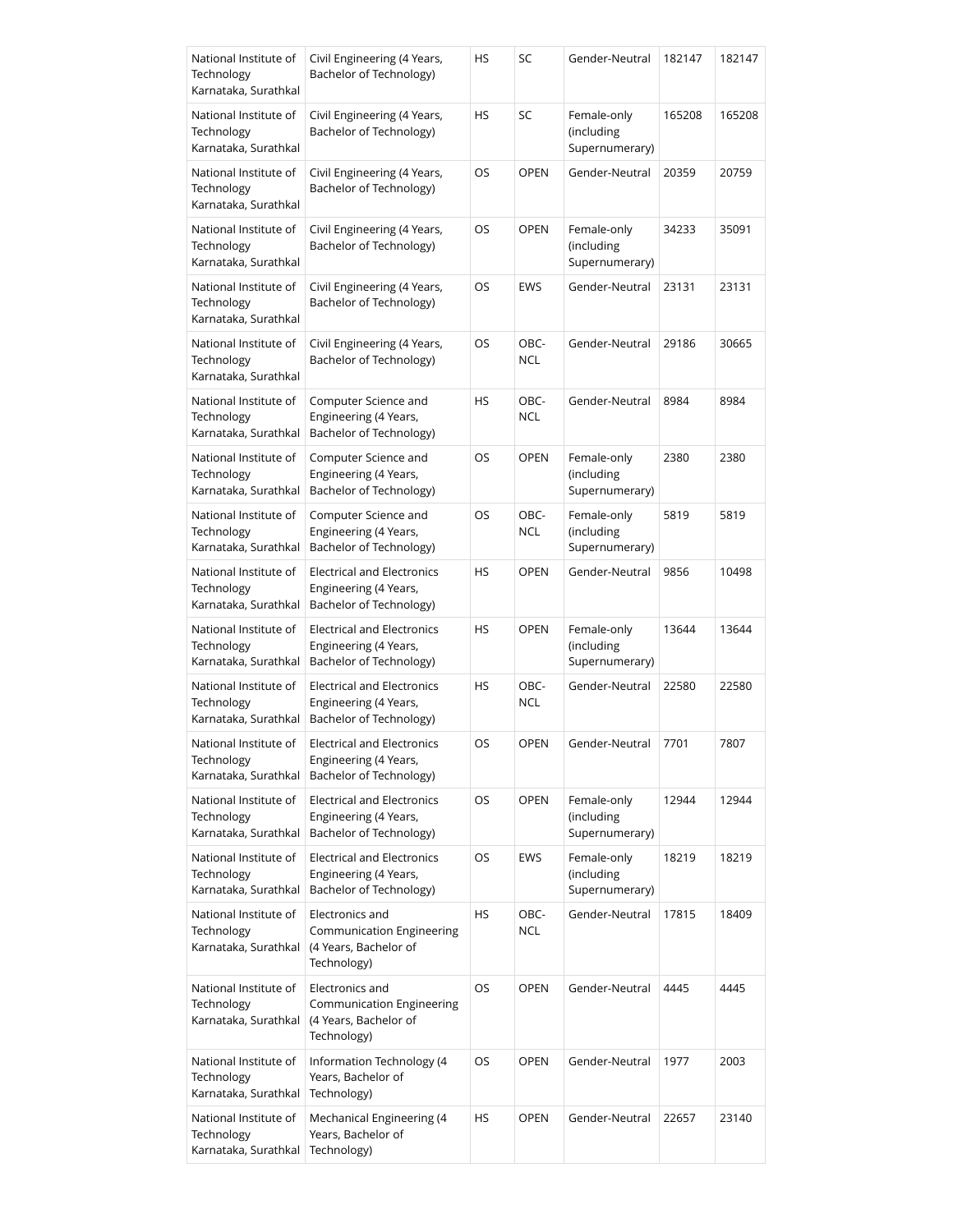| National Institute of<br>Technology<br>Karnataka, Surathkal | Mechanical Engineering (4<br>Years, Bachelor of<br>Technology)                  | HS        | <b>OPEN</b>        | Female-only<br>(including<br>Supernumerary) | 32270  | 32270  |
|-------------------------------------------------------------|---------------------------------------------------------------------------------|-----------|--------------------|---------------------------------------------|--------|--------|
| National Institute of<br>Technology<br>Karnataka, Surathkal | Mechanical Engineering (4<br>Years, Bachelor of<br>Technology)                  | HS        | EWS                | Gender-Neutral                              | 37067  | 37067  |
| National Institute of<br>Technology<br>Karnataka, Surathkal | Mechanical Engineering (4<br>Years, Bachelor of<br>Technology)                  | HS        | OBC-<br><b>NCL</b> | Gender-Neutral                              | 31786  | 32018  |
| National Institute of<br>Technology<br>Karnataka, Surathkal | Mechanical Engineering (4<br>Years, Bachelor of<br>Technology)                  | HS        | OBC-<br><b>NCL</b> | Female-only<br>(including<br>Supernumerary) | 82914  | 82914  |
| National Institute of<br>Technology<br>Karnataka, Surathkal | Mechanical Engineering (4<br>Years, Bachelor of<br>Technology)                  | OS        | <b>OPEN</b>        | Gender-Neutral                              | 12769  | 13365  |
| National Institute of<br>Technology<br>Karnataka, Surathkal | Mechanical Engineering (4<br>Years, Bachelor of<br>Technology)                  | OS        | EWS                | Gender-Neutral                              | 16710  | 17978  |
| National Institute of<br>Technology<br>Karnataka, Surathkal | Mechanical Engineering (4<br>Years, Bachelor of<br>Technology)                  | OS        | OBC-<br><b>NCL</b> | Gender-Neutral                              | 21589  | 21629  |
| National Institute of<br>Technology<br>Karnataka, Surathkal | Mechanical Engineering (4<br>Years, Bachelor of<br>Technology)                  | OS        | SC                 | Female-only<br>(including<br>Supernumerary) | 122769 | 122769 |
| National Institute of<br>Technology<br>Karnataka, Surathkal | Metallurgical and Materials<br>Engineering (4 Years,<br>Bachelor of Technology) | <b>HS</b> | <b>OPEN</b>        | Gender-Neutral                              | 38615  | 38615  |
| National Institute of<br>Technology<br>Karnataka, Surathkal | Metallurgical and Materials<br>Engineering (4 Years,<br>Bachelor of Technology) | HS        | <b>OPEN</b>        | Female-only<br>(including<br>Supernumerary) | 44822  | 44822  |
| National Institute of<br>Technology<br>Karnataka, Surathkal | Metallurgical and Materials<br>Engineering (4 Years,<br>Bachelor of Technology) | <b>HS</b> | <b>EWS</b>         | Gender-Neutral                              | 56087  | 56087  |
| National Institute of<br>Technology<br>Karnataka, Surathkal | Metallurgical and Materials<br>Engineering (4 Years,<br>Bachelor of Technology) | HS        | OBC-<br><b>NCL</b> | Gender-Neutral                              | 73057  | 73057  |
| National Institute of<br>Technology<br>Karnataka, Surathkal | Metallurgical and Materials<br>Engineering (4 Years,<br>Bachelor of Technology) | HS        | OBC-<br>NCL        | Female-only<br>(including<br>Supernumerary) | 133464 | 133464 |
| National Institute of<br>Technology<br>Karnataka, Surathkal | Metallurgical and Materials<br>Engineering (4 Years,<br>Bachelor of Technology) | OS        | <b>OPEN</b>        | Gender-Neutral                              | 21166  | 21166  |
| National Institute of<br>Technology<br>Karnataka, Surathkal | Metallurgical and Materials<br>Engineering (4 Years,<br>Bachelor of Technology) | OS        | OBC-<br>NCL        | Gender-Neutral                              | 32457  | 33055  |
| National Institute of<br>Technology<br>Karnataka, Surathkal | Metallurgical and Materials<br>Engineering (4 Years,<br>Bachelor of Technology) | OS        | SC                 | Gender-Neutral                              | 112851 | 112851 |
| National Institute of<br>Technology<br>Karnataka, Surathkal | Mining Engineering (4 Years,<br>Bachelor of Technology)                         | HS        | <b>OPEN</b>        | Gender-Neutral                              | 52948  | 54123  |
| National Institute of<br>Technology<br>Karnataka, Surathkal | Mining Engineering (4 Years,<br>Bachelor of Technology)                         | HS        | <b>OPEN</b>        | Female-only<br>(including<br>Supernumerary) | 46227  | 46227  |
| National Institute of<br>Technology<br>Karnataka, Surathkal | Mining Engineering (4 Years,<br>Bachelor of Technology)                         | HS        | EWS                | Gender-Neutral                              | 65054  | 65054  |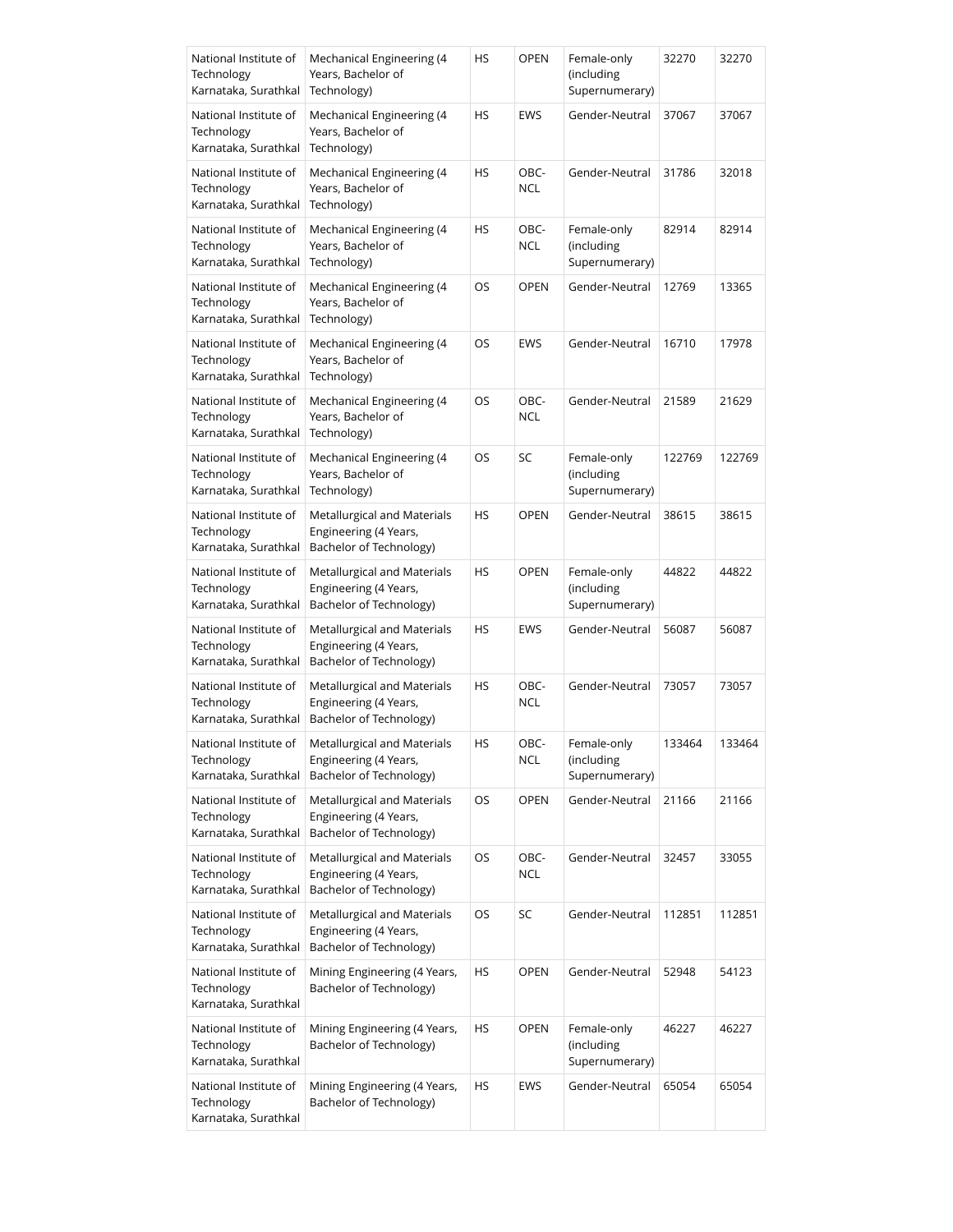| National Institute of<br>Technology<br>Karnataka, Surathkal | Mining Engineering (4 Years,<br>Bachelor of Technology)                               | HS        | EWS                | Female-only<br>(including<br>Supernumerary) | 181888 | 181888 |
|-------------------------------------------------------------|---------------------------------------------------------------------------------------|-----------|--------------------|---------------------------------------------|--------|--------|
| National Institute of<br>Technology<br>Karnataka, Surathkal | Mining Engineering (4 Years,<br>Bachelor of Technology)                               | HS        | OBC-<br><b>NCL</b> | Gender-Neutral                              | 77208  | 78997  |
| National Institute of<br>Technology<br>Karnataka, Surathkal | Mining Engineering (4 Years,<br>Bachelor of Technology)                               | HS        | SC                 | Gender-Neutral                              | 202520 | 202520 |
| National Institute of<br>Technology<br>Karnataka, Surathkal | Mining Engineering (4 Years,<br>Bachelor of Technology)                               | OS        | <b>OPEN</b>        | Gender-Neutral                              | 23801  | 23801  |
| National Institute of<br>Technology<br>Karnataka, Surathkal | Mining Engineering (4 Years,<br>Bachelor of Technology)                               | OS        | <b>OPEN</b>        | Female-only<br>(including<br>Supernumerary) | 52171  | 52816  |
| National Institute of<br>Technology<br>Karnataka, Surathkal | Mining Engineering (4 Years,<br>Bachelor of Technology)                               | OS        | EWS                | Gender-Neutral                              | 27670  | 27670  |
| National Institute of<br>Technology<br>Karnataka, Surathkal | Mining Engineering (4 Years,<br>Bachelor of Technology)                               | OS        | OBC-<br><b>NCL</b> | Gender-Neutral                              | 39711  | 44178  |
| National Institute of<br>Technology<br>Meghalaya            | Civil Engineering (4 Years,<br>Bachelor of Technology)                                | OS        | <b>OPEN</b>        | Gender-Neutral                              | 63723  | 73695  |
| National Institute of<br>Technology<br>Meghalaya            | Civil Engineering (4 Years,<br>Bachelor of Technology)                                | OS        | <b>OPEN</b>        | Female-only<br>(including<br>Supernumerary) | 100941 | 100941 |
| National Institute of<br>Technology<br>Meghalaya            | Civil Engineering (4 Years,<br>Bachelor of Technology)                                | OS        | EWS                | Gender-Neutral                              | 94272  | 94272  |
| National Institute of<br>Technology<br>Meghalaya            | Civil Engineering (4 Years,<br>Bachelor of Technology)                                | OS        | OBC-<br><b>NCL</b> | Gender-Neutral                              | 73835  | 75747  |
| National Institute of<br>Technology<br>Meghalaya            | Civil Engineering (4 Years,<br>Bachelor of Technology)                                | OS        | OBC-<br><b>NCL</b> | Female-only<br>(including<br>Supernumerary) | 120868 | 120868 |
| National Institute of<br>Technology<br>Meghalaya            | Computer Science and<br>Engineering (4 Years,<br>Bachelor of Technology)              | OS        | OPEN               | Gender-Neutral                              | 24041  | 24041  |
| National Institute of<br>Technology<br>Meghalaya            | Computer Science and<br>Engineering (4 Years,<br>Bachelor of Technology)              | OS        | OBC-<br><b>NCL</b> | Gender-Neutral                              | 27858  | 27858  |
| National Institute of<br>Technology<br>Meghalaya            | Computer Science and<br>Engineering (4 Years,<br>Bachelor of Technology)              | OS        | SC                 | Female-only<br>(including<br>Supernumerary) | 139165 | 139165 |
| National Institute of<br>Technology<br>Meghalaya            | <b>Electrical and Electronics</b><br>Engineering (4 Years,<br>Bachelor of Technology) | OS        | EWS                | Gender-Neutral                              | 49422  | 49422  |
| National Institute of<br>Technology<br>Meghalaya            | <b>Electrical and Electronics</b><br>Engineering (4 Years,<br>Bachelor of Technology) | OS        | OBC-<br><b>NCL</b> | Female-only<br>(including<br>Supernumerary) | 86813  | 86813  |
| National Institute of<br>Technology<br>Meghalaya            | Electronics and<br>Communication Engineering<br>(4 Years, Bachelor of<br>Technology)  | <b>HS</b> | ST                 | Gender-Neutral                              | 722804 | 722804 |
| National Institute of<br>Technology<br>Meghalaya            | Electronics and<br>Communication Engineering<br>(4 Years, Bachelor of<br>Technology)  | OS        | <b>OPEN</b>        | Gender-Neutral                              | 33745  | 33745  |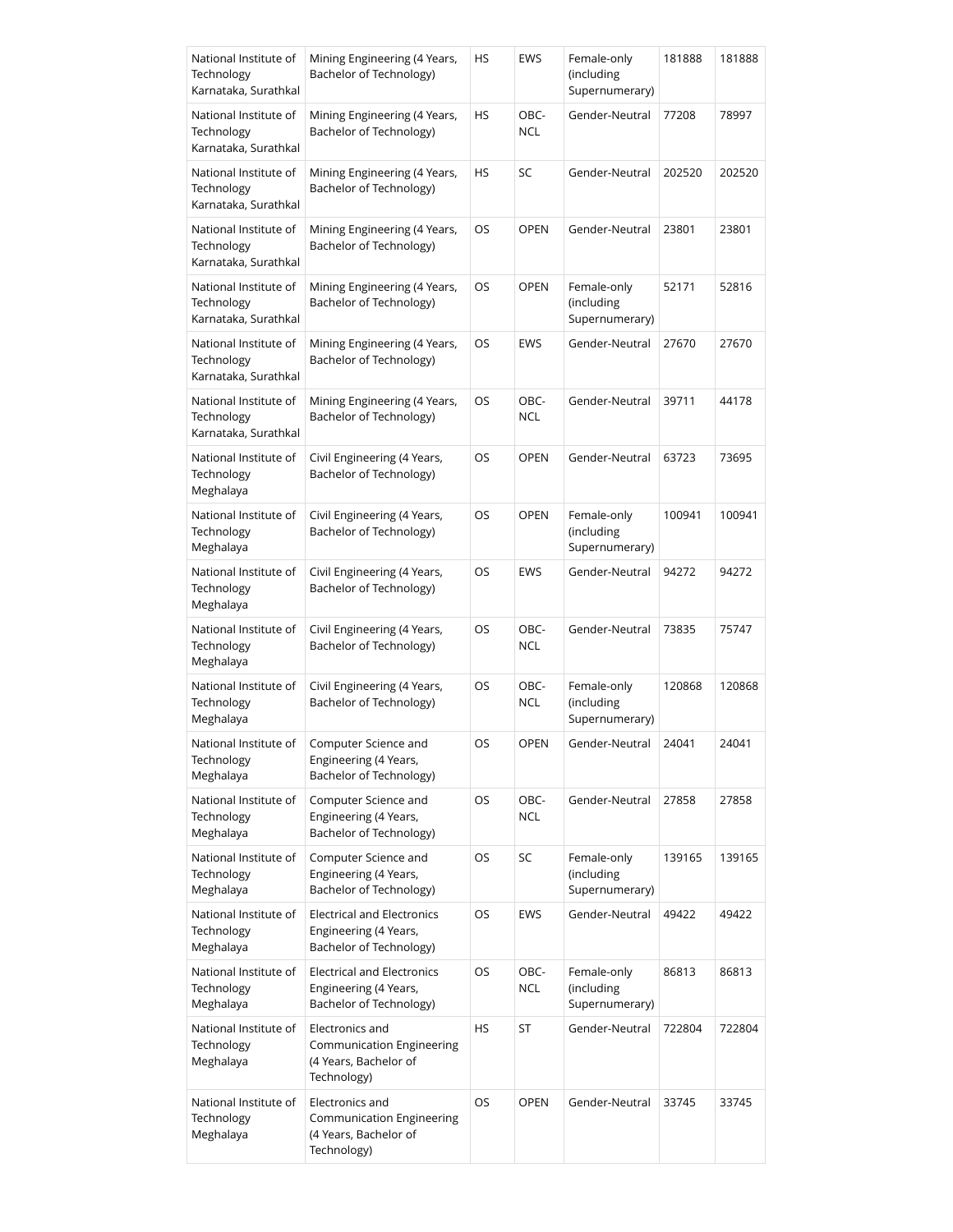| National Institute of<br>Technology<br>Meghalaya | Mechanical Engineering (4<br>Years, Bachelor of<br>Technology)                        | OS        | <b>OPEN</b>        | Gender-Neutral                              | 58937  | 62010  |
|--------------------------------------------------|---------------------------------------------------------------------------------------|-----------|--------------------|---------------------------------------------|--------|--------|
| National Institute of<br>Technology<br>Meghalaya | Mechanical Engineering (4<br>Years, Bachelor of<br>Technology)                        | OS        | EWS                | Gender-Neutral                              | 69722  | 69722  |
| National Institute of<br>Technology<br>Meghalaya | Mechanical Engineering (4<br>Years, Bachelor of<br>Technology)                        | OS        | OBC-<br><b>NCL</b> | Gender-Neutral                              | 63742  | 63742  |
| National Institute of<br>Technology<br>Meghalaya | Mechanical Engineering (4<br>Years, Bachelor of<br>Technology)                        | OS        | OBC-<br><b>NCL</b> | Female-only<br>(including<br>Supernumerary) | 110977 | 110977 |
| National Institute of<br>Technology<br>Nagaland  | Civil Engineering (4 Years,<br>Bachelor of Technology)                                | OS        | <b>OPEN</b>        | Gender-Neutral                              | 94626  | 112556 |
| National Institute of<br>Technology<br>Nagaland  | Civil Engineering (4 Years,<br>Bachelor of Technology)                                | OS        | <b>OPEN</b>        | Female-only<br>(including<br>Supernumerary) | 144399 | 168859 |
| National Institute of<br>Technology<br>Nagaland  | Civil Engineering (4 Years,<br>Bachelor of Technology)                                | OS        | <b>EWS</b>         | Gender-Neutral                              | 113597 | 151021 |
| National Institute of<br>Technology<br>Nagaland  | Civil Engineering (4 Years,<br>Bachelor of Technology)                                | OS        | OBC-<br><b>NCL</b> | Gender-Neutral                              | 114191 | 117933 |
| National Institute of<br>Technology<br>Nagaland  | Civil Engineering (4 Years,<br>Bachelor of Technology)                                | OS        | OBC-<br><b>NCL</b> | Female-only<br>(including<br>Supernumerary) | 205674 | 205674 |
| National Institute of<br>Technology<br>Nagaland  | Computer Science and<br>Engineering (4 Years,<br>Bachelor of Technology)              | OS        | <b>OPEN</b>        | Gender-Neutral                              | 37903  | 38041  |
| National Institute of<br>Technology<br>Nagaland  | Computer Science and<br>Engineering (4 Years,<br>Bachelor of Technology)              | <b>OS</b> | <b>EWS</b>         | Gender-Neutral                              | 38887  | 41578  |
| National Institute of<br>Technology<br>Nagaland  | Computer Science and<br>Engineering (4 Years,<br>Bachelor of Technology)              | OS        | SC                 | Gender-Neutral                              | 149195 | 149195 |
| National Institute of<br>Technology<br>Nagaland  | <b>Electrical and Electronics</b><br>Engineering (4 Years,<br>Bachelor of Technology) | HS        | ST                 | Gender-Neutral                              | 445615 | 445615 |
| National Institute of<br>Technology<br>Nagaland  | <b>Electrical and Electronics</b><br>Engineering (4 Years,<br>Bachelor of Technology) | HS        | ST                 | Female-only<br>(including<br>Supernumerary) | 368657 | 368657 |
| National Institute of<br>Technology<br>Nagaland  | <b>Electrical and Electronics</b><br>Engineering (4 Years,<br>Bachelor of Technology) | OS        | <b>OPEN</b>        | Gender-Neutral                              | 69628  | 73691  |
| National Institute of<br>Technology<br>Nagaland  | <b>Electrical and Electronics</b><br>Engineering (4 Years,<br>Bachelor of Technology) | OS        | <b>OPEN</b>        | Female-only<br>(including<br>Supernumerary) | 120170 | 120170 |
| National Institute of<br>Technology<br>Nagaland  | <b>Electrical and Electronics</b><br>Engineering (4 Years,<br>Bachelor of Technology) | OS        | EWS                | Gender-Neutral                              | 76445  | 82581  |
| National Institute of<br>Technology<br>Nagaland  | <b>Electrical and Electronics</b><br>Engineering (4 Years,<br>Bachelor of Technology) | OS        | EWS                | Female-only<br>(including<br>Supernumerary) | 194010 | 194010 |
| National Institute of<br>Technology<br>Nagaland  | <b>Electrical and Electronics</b><br>Engineering (4 Years,<br>Bachelor of Technology) | OS        | OBC-<br><b>NCL</b> | Gender-Neutral                              | 75726  | 77142  |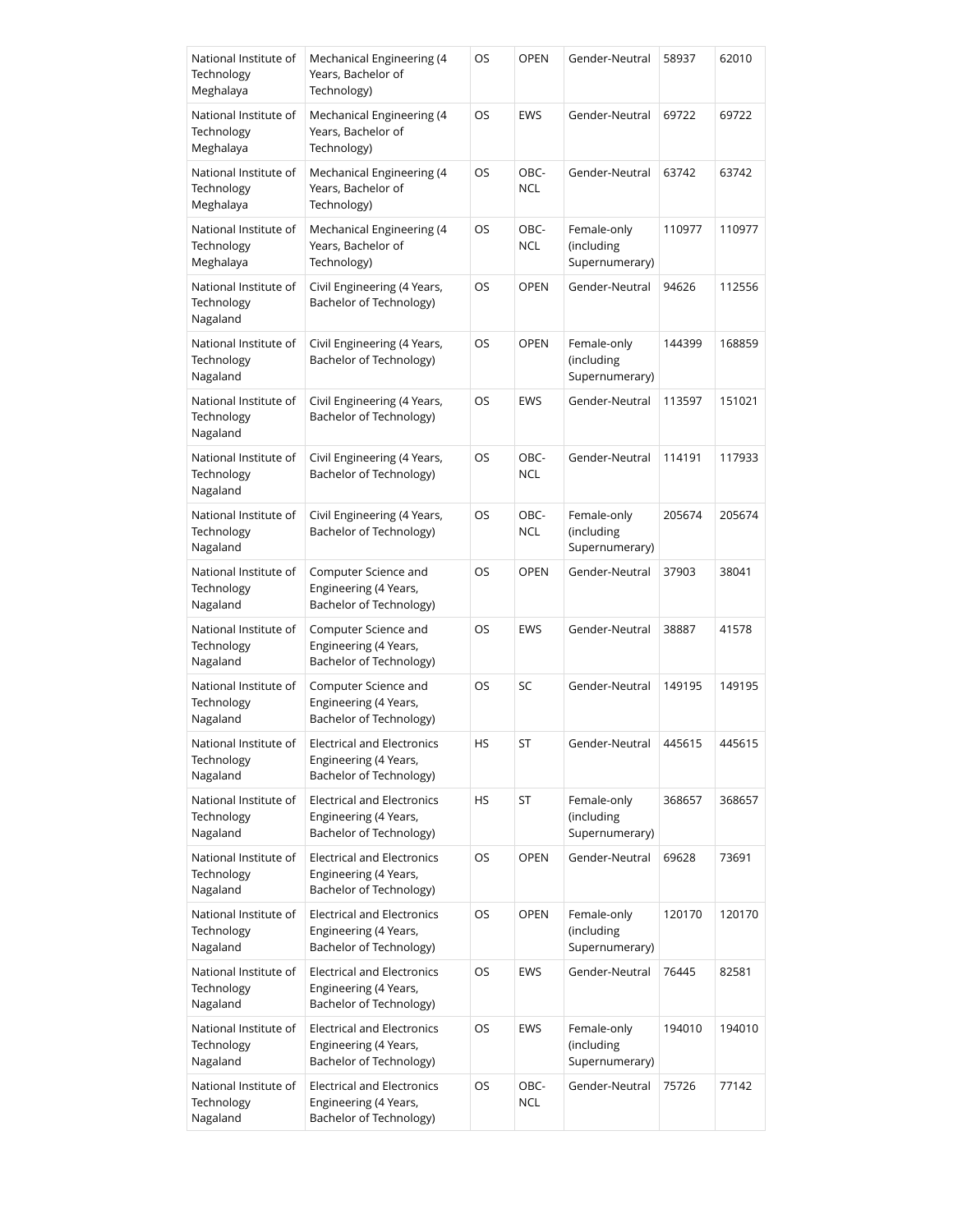| National Institute of<br>Technology<br>Nagaland | <b>Electrical and Electronics</b><br>Engineering (4 Years,<br>Bachelor of Technology)       | OS        | OBC-<br>NCL        | Female-only<br>(including<br>Supernumerary) | 127803 | 127803 |
|-------------------------------------------------|---------------------------------------------------------------------------------------------|-----------|--------------------|---------------------------------------------|--------|--------|
| National Institute of<br>Technology<br>Nagaland | <b>Electrical and Electronics</b><br>Engineering (4 Years,<br>Bachelor of Technology)       | OS        | SC                 | Gender-Neutral                              | 193831 | 195777 |
| National Institute of<br>Technology<br>Nagaland | Electronics and<br>Communication Engineering<br>(4 Years, Bachelor of<br>Technology)        | AI        | ST                 | Gender-Neutral                              | 228538 | 228538 |
| National Institute of<br>Technology<br>Nagaland | Electronics and<br><b>Communication Engineering</b><br>(4 Years, Bachelor of<br>Technology) | <b>OS</b> | <b>OPEN</b>        | Gender-Neutral                              | 45957  | 55187  |
| National Institute of<br>Technology<br>Nagaland | Electronics and<br><b>Communication Engineering</b><br>(4 Years, Bachelor of<br>Technology) | OS        | <b>OPEN</b>        | Female-only<br>(including<br>Supernumerary) | 86214  | 86214  |
| National Institute of<br>Technology<br>Nagaland | Electronics and<br><b>Communication Engineering</b><br>(4 Years, Bachelor of<br>Technology) | OS        | <b>EWS</b>         | Gender-Neutral                              | 62464  | 63436  |
| National Institute of<br>Technology<br>Nagaland | Electronics and<br>Communication Engineering<br>(4 Years, Bachelor of<br>Technology)        | OS        | OBC-<br><b>NCL</b> | Gender-Neutral                              | 60575  | 64093  |
| National Institute of<br>Technology<br>Nagaland | Electronics and<br>Communication Engineering<br>(4 Years, Bachelor of<br>Technology)        | OS        | OBC-<br><b>NCL</b> | Female-only<br>(including<br>Supernumerary) | 89198  | 89198  |
| National Institute of<br>Technology<br>Nagaland | Electronics and<br>Instrumentation Engineering<br>(4 Years, Bachelor of<br>Technology)      | AI        | ST                 | Gender-Neutral                              | 296745 | 314720 |
| National Institute of<br>Technology<br>Nagaland | Electronics and<br>Instrumentation Engineering<br>(4 Years, Bachelor of<br>Technology)      | Al        | ST                 | Female-only<br>(including<br>Supernumerary) | 415377 | 439100 |
| National Institute of<br>Technology<br>Nagaland | Electronics and<br>Instrumentation Engineering<br>(4 Years, Bachelor of<br>Technology)      | OS        | <b>OPEN</b>        | Gender-Neutral                              | 66875  | 85308  |
| National Institute of<br>Technology<br>Nagaland | Electronics and<br>Instrumentation Engineering<br>(4 Years, Bachelor of<br>Technology)      | OS        | <b>OPEN</b>        | Female-only<br>(including<br>Supernumerary) | 109338 | 114416 |
| National Institute of<br>Technology<br>Nagaland | Electronics and<br>Instrumentation Engineering<br>(4 Years, Bachelor of<br>Technology)      | OS        | EWS                | Gender-Neutral                              | 91534  | 99061  |
| National Institute of<br>Technology<br>Nagaland | Electronics and<br>Instrumentation Engineering<br>(4 Years, Bachelor of<br>Technology)      | OS        | OBC-<br><b>NCL</b> | Gender-Neutral                              | 88227  | 92540  |
| National Institute of<br>Technology<br>Nagaland | Electronics and<br>Instrumentation Engineering<br>(4 Years, Bachelor of<br>Technology)      | OS        | OBC-<br><b>NCL</b> | Female-only<br>(including<br>Supernumerary) | 156271 | 156271 |
| National Institute of<br>Technology<br>Nagaland | Electronics and<br>Instrumentation Engineering<br>(4 Years, Bachelor of<br>Technology)      | OS        | SC                 | Gender-Neutral                              | 196089 | 196089 |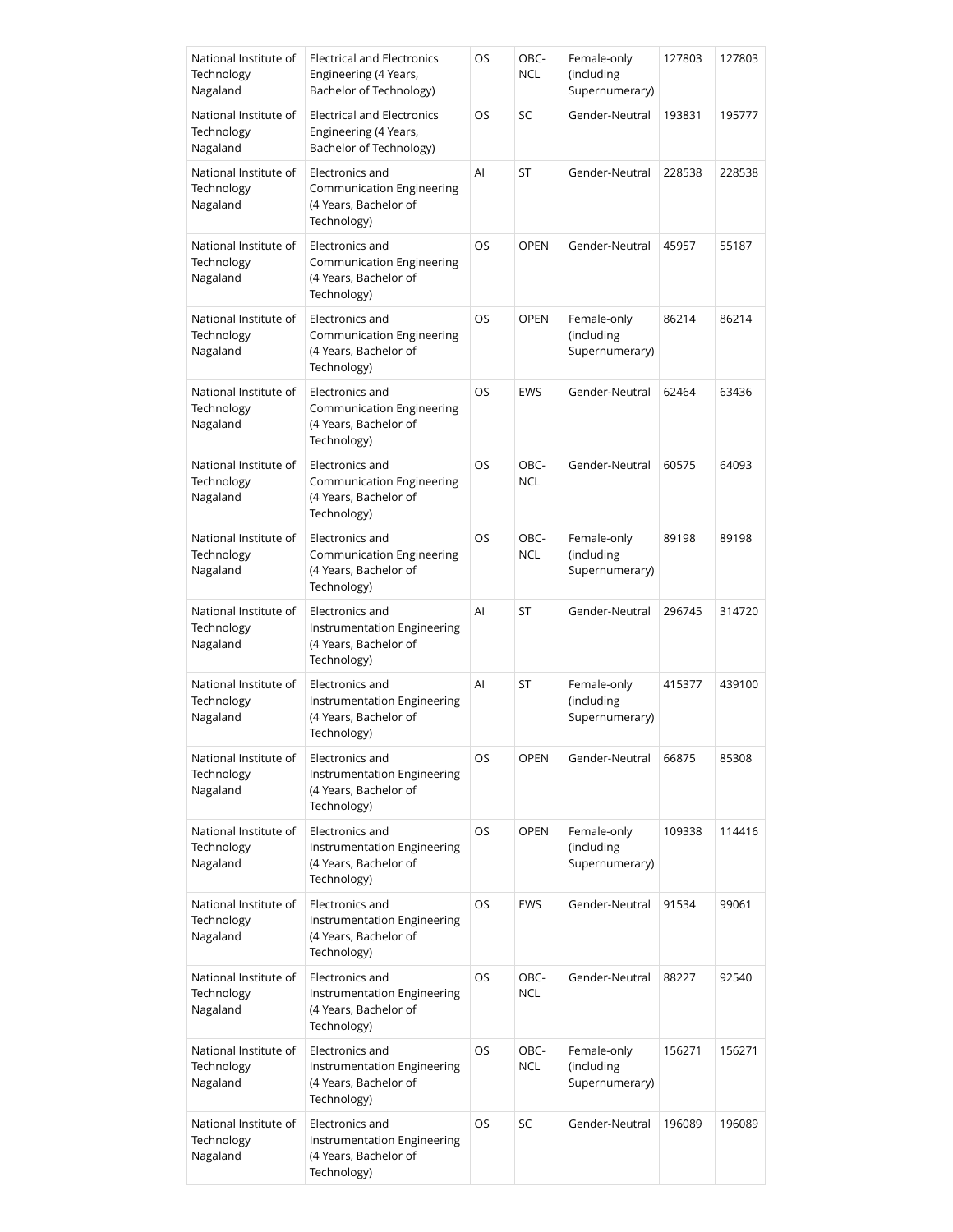| National Institute of<br>Technology<br>Nagaland | Mechanical Engineering (4<br>Years, Bachelor of<br>Technology) | Al        | ST                 | Gender-Neutral                              | 247110 | 276709 |
|-------------------------------------------------|----------------------------------------------------------------|-----------|--------------------|---------------------------------------------|--------|--------|
| National Institute of<br>Technology<br>Nagaland | Mechanical Engineering (4<br>Years, Bachelor of<br>Technology) | Al        | ST                 | Female-only<br>(including<br>Supernumerary) | 369178 | 369178 |
| National Institute of<br>Technology<br>Nagaland | Mechanical Engineering (4<br>Years, Bachelor of<br>Technology) | OS        | <b>OPEN</b>        | Gender-Neutral                              | 78730  | 82128  |
| National Institute of<br>Technology<br>Nagaland | Mechanical Engineering (4<br>Years, Bachelor of<br>Technology) | OS        | <b>OPEN</b>        | Female-only<br>(including<br>Supernumerary) | 132753 | 168996 |
| National Institute of<br>Technology<br>Nagaland | Mechanical Engineering (4<br>Years, Bachelor of<br>Technology) | OS        | <b>EWS</b>         | Gender-Neutral                              | 121068 | 130740 |
| National Institute of<br>Technology<br>Nagaland | Mechanical Engineering (4<br>Years, Bachelor of<br>Technology) | OS        | OBC-<br><b>NCL</b> | Gender-Neutral                              | 88906  | 93054  |
| National Institute of<br>Technology<br>Nagaland | Mechanical Engineering (4<br>Years, Bachelor of<br>Technology) | OS        | OBC-<br><b>NCL</b> | Female-only<br>(including<br>Supernumerary) | 184939 | 184939 |
| National Institute of<br>Technology<br>Nagaland | Mechanical Engineering (4<br>Years, Bachelor of<br>Technology) | OS        | SC                 | Gender-Neutral                              | 196421 | 201246 |
| National Institute of<br>Technology Patna       | Architecture (5 Years,<br>Bachelor of Architecture)            | <b>HS</b> | <b>OPEN</b>        | Gender-Neutral                              | 4378   | 4378   |
| National Institute of<br>Technology Patna       | Architecture (5 Years,<br>Bachelor of Architecture)            | HS        | <b>OPEN</b>        | Female-only<br>(including<br>Supernumerary) | 1812   | 1812   |
| National Institute of<br>Technology Patna       | Architecture (5 Years,<br>Bachelor of Architecture)            | <b>HS</b> | OBC-<br><b>NCL</b> | Gender-Neutral                              | 8210   | 8210   |
| National Institute of<br>Technology Patna       | Architecture (5 Years,<br>Bachelor of Architecture)            | HS        | OBC-<br><b>NCL</b> | Female-only<br>(including<br>Supernumerary) | 6632   | 6632   |
| National Institute of<br>Technology Patna       | Architecture (5 Years,<br>Bachelor of Architecture)            | OS        | <b>OPEN</b>        | Gender-Neutral                              | 1650   | 1825   |
| National Institute of<br>Technology Patna       | Architecture (5 Years,<br>Bachelor of Architecture)            | OS        | <b>OPEN</b>        | Female-only<br>(including<br>Supernumerary) | 1467   | 1467   |
| National Institute of<br>Technology Patna       | Architecture (5 Years,<br>Bachelor of Architecture)            | OS        | OBC-<br><b>NCL</b> | Gender-Neutral                              | 2725   | 2926   |
| National Institute of<br>Technology Patna       | Architecture (5 Years,<br>Bachelor of Architecture)            | OS        | OBC-<br><b>NCL</b> | Female-only<br>(including<br>Supernumerary) | 3936   | 3936   |
| National Institute of<br>Technology Patna       | Architecture (5 Years,<br>Bachelor of Architecture)            | OS        | SC                 | Gender-Neutral                              | 6445   | 7012   |
| National Institute of<br>Technology Patna       | Civil Engineering (4 Years,<br>Bachelor of Technology)         | HS        | EWS                | Gender-Neutral                              | 50735  | 50735  |
| National Institute of<br>Technology Patna       | Civil Engineering (4 Years,<br>Bachelor of Technology)         | HS        | OBC-<br><b>NCL</b> | Gender-Neutral                              | 47549  | 49298  |
| National Institute of<br>Technology Patna       | Civil Engineering (4 Years,<br>Bachelor of Technology)         | HS        | OBC-<br><b>NCL</b> | Female-only<br>(including<br>Supernumerary) | 63400  | 63400  |
| National Institute of<br>Technology Patna       | Civil Engineering (4 Years,<br>Bachelor of Technology)         | OS        | <b>OPEN</b>        | Gender-Neutral                              | 50062  | 51241  |
| National Institute of<br>Technology Patna       | Civil Engineering (4 Years,<br>Bachelor of Technology)         | OS        | <b>OPEN</b>        | Female-only<br>(including<br>Supernumerary) | 78074  | 81867  |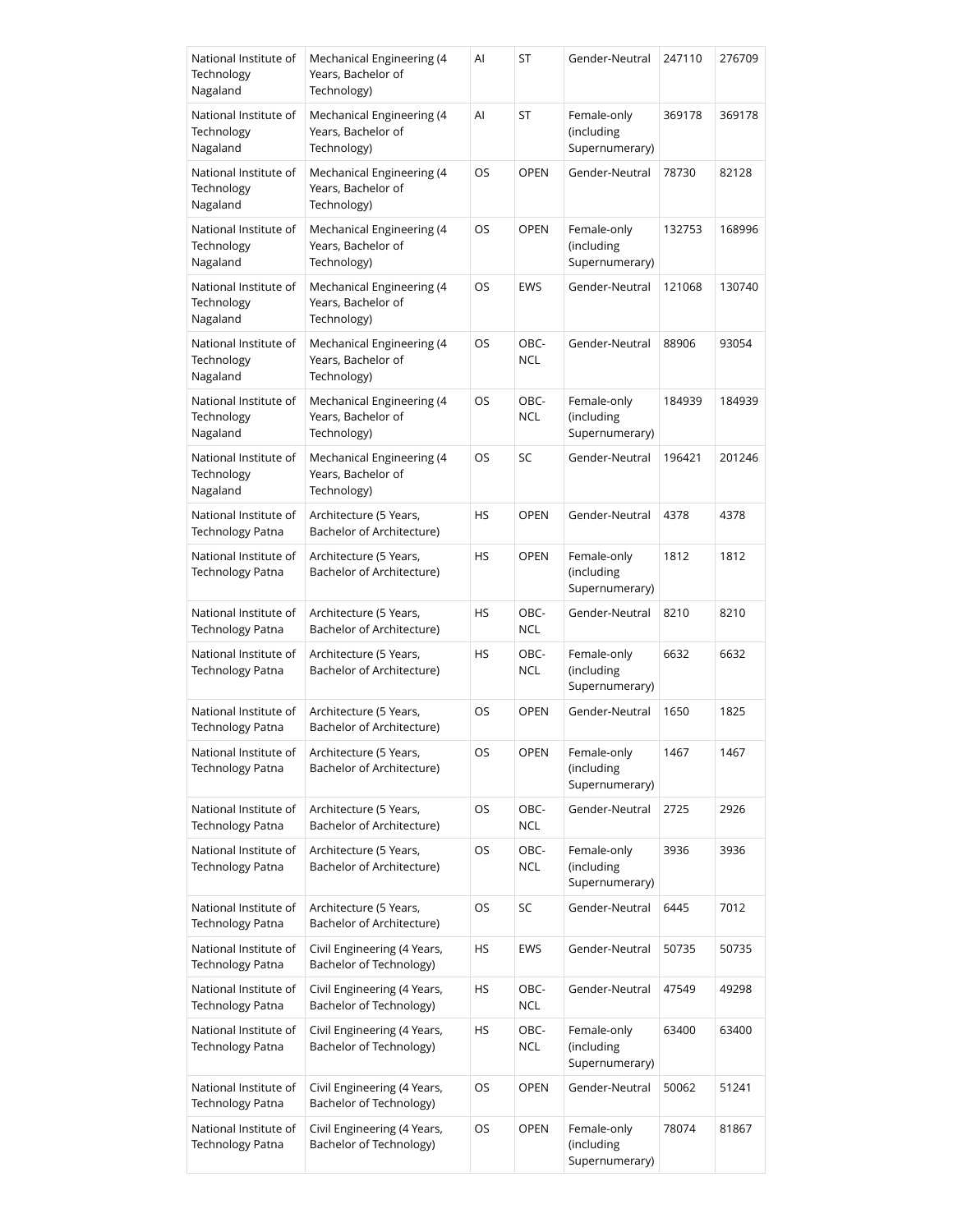| National Institute of<br>Technology Patna        | Civil Engineering (4 Years,<br>Bachelor of Technology)                               | OS        | EWS                | Gender-Neutral                              | 56565  | 59118  |
|--------------------------------------------------|--------------------------------------------------------------------------------------|-----------|--------------------|---------------------------------------------|--------|--------|
| National Institute of<br>Technology Patna        | Civil Engineering (4 Years,<br>Bachelor of Technology)                               | OS        | EWS                | Female-only<br>(including<br>Supernumerary) | 89365  | 89365  |
| National Institute of<br>Technology Patna        | Civil Engineering (4 Years,<br>Bachelor of Technology)                               | OS        | OBC-<br><b>NCL</b> | Gender-Neutral                              | 54886  | 61316  |
| National Institute of<br>Technology Patna        | Civil Engineering (4 Years,<br>Bachelor of Technology)                               | OS        | OBC-<br><b>NCL</b> | Female-only<br>(including<br>Supernumerary) | 85434  | 87001  |
| National Institute of<br>Technology Patna        | Civil Engineering (4 Years,<br>Bachelor of Technology)                               | OS        | ST                 | Female-only<br>(including<br>Supernumerary) | 261345 | 261345 |
| National Institute of<br>Technology Patna        | Computer Science and<br>Engineering (4 Years,<br>Bachelor of Technology)             | HS        | <b>OPEN</b>        | Female-only<br>(including<br>Supernumerary) | 24056  | 24056  |
| National Institute of<br>Technology Patna        | Computer Science and<br>Engineering (4 Years,<br>Bachelor of Technology)             | OS        | <b>OPEN</b>        | Gender-Neutral                              | 15052  | 15871  |
| National Institute of<br>Technology Patna        | Computer Science and<br>Engineering (4 Years,<br>Bachelor of Technology)             | OS        | EWS                | Gender-Neutral                              | 17393  | 18577  |
| National Institute of<br>Technology Patna        | Computer Science and<br>Engineering (4 Years,<br>Bachelor of Technology)             | OS        | OBC-<br><b>NCL</b> | Gender-Neutral                              | 22104  | 22266  |
| National Institute of<br>Technology Patna        | Electrical Engineering (4<br>Years, Bachelor of<br>Technology)                       | HS        | <b>OPEN</b>        | Gender-Neutral                              | 31112  | 31726  |
| National Institute of<br>Technology Patna        | <b>Electrical Engineering (4</b><br>Years, Bachelor of<br>Technology)                | <b>HS</b> | <b>OPEN</b>        | Female-only<br>(including<br>Supernumerary) | 35237  | 35237  |
| National Institute of<br><b>Technology Patna</b> | Electrical Engineering (4<br>Years, Bachelor of<br>Technology)                       | HS        | EWS                | Gender-Neutral                              | 33161  | 33505  |
| National Institute of<br>Technology Patna        | <b>Electrical Engineering (4</b><br>Years, Bachelor of<br>Technology)                | HS        | OBC-<br><b>NCL</b> | Gender-Neutral                              | 34900  | 38404  |
| National Institute of<br>Technology Patna        | Electrical Engineering (4<br>Years, Bachelor of<br>Technology)                       | OS        | <b>OPEN</b>        | Gender-Neutral                              | 31155  | 31413  |
| National Institute of<br>Technology Patna        | <b>Electrical Engineering (4</b><br>Years, Bachelor of<br>Technology)                | OS        | <b>OPEN</b>        | Female-only<br>(including<br>Supernumerary) | 44300  | 44300  |
| National Institute of<br>Technology Patna        | Electrical Engineering (4<br>Years, Bachelor of<br>Technology)                       | OS        | EWS                | Female-only<br>(including<br>Supernumerary) | 49959  | 49959  |
| National Institute of<br>Technology Patna        | <b>Electrical Engineering (4</b><br>Years, Bachelor of<br>Technology)                | OS        | OBC-<br><b>NCL</b> | Gender-Neutral                              | 37490  | 39420  |
| National Institute of<br>Technology Patna        | Electrical Engineering (4<br>Years, Bachelor of<br>Technology)                       | OS        | ST                 | Gender-Neutral                              | 186839 | 186839 |
| National Institute of<br>Technology Patna        | Electronics and<br>Communication Engineering<br>(4 Years, Bachelor of<br>Technology) | HS        | <b>OPEN</b>        | Gender-Neutral                              | 23930  | 23999  |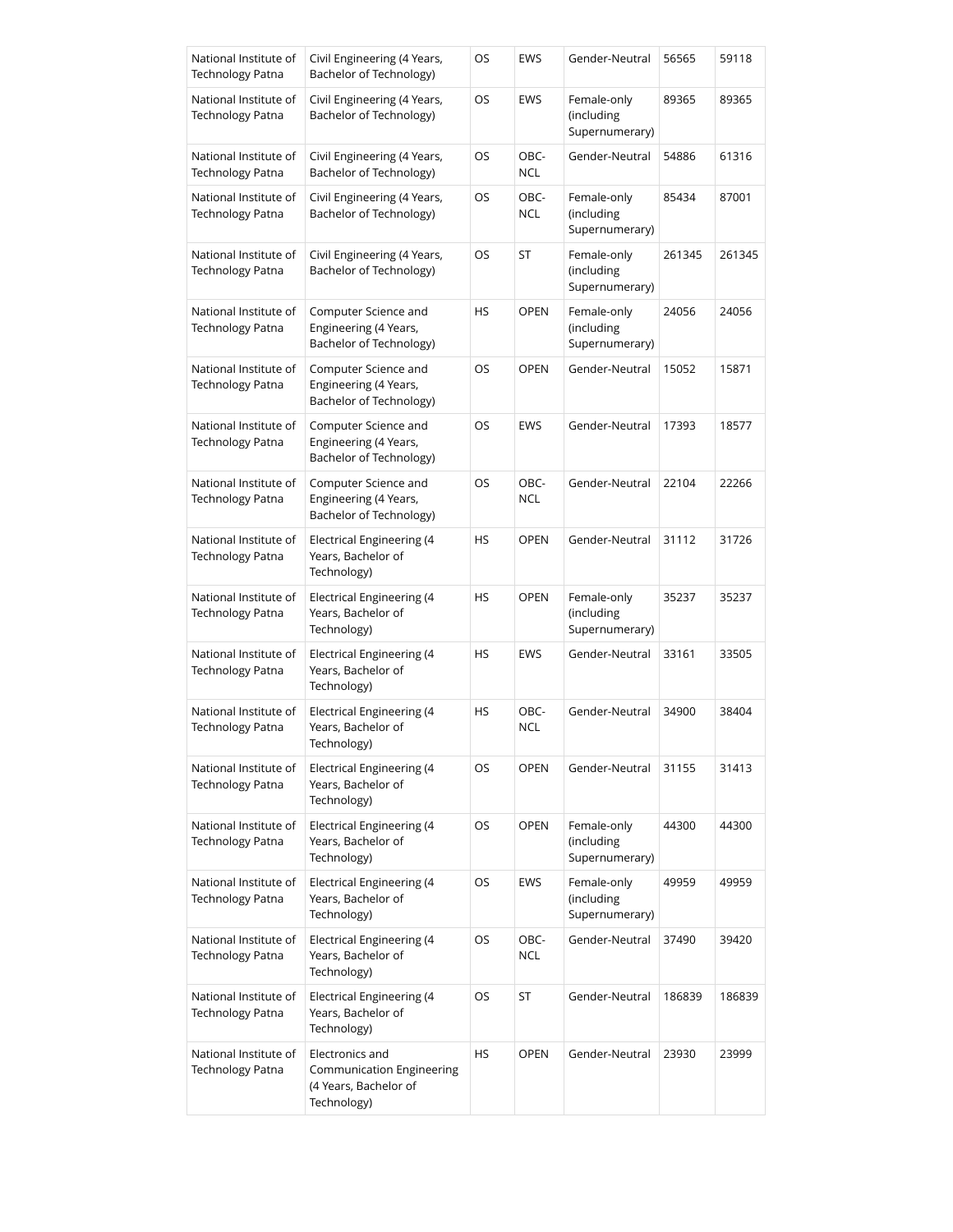| National Institute of<br><b>Technology Patna</b> | Electronics and<br>Communication Engineering<br>(4 Years, Bachelor of<br>Technology)        | HS        | EWS                | Gender-Neutral                              | 25273  | 25273  |
|--------------------------------------------------|---------------------------------------------------------------------------------------------|-----------|--------------------|---------------------------------------------|--------|--------|
| National Institute of<br><b>Technology Patna</b> | Electronics and<br><b>Communication Engineering</b><br>(4 Years, Bachelor of<br>Technology) | <b>HS</b> | OBC-<br><b>NCL</b> | Gender-Neutral                              | 30612  | 30612  |
| National Institute of<br><b>Technology Patna</b> | Electronics and<br><b>Communication Engineering</b><br>(4 Years, Bachelor of<br>Technology) | OS        | <b>OPEN</b>        | Gender-Neutral                              | 24021  | 24910  |
| National Institute of<br>Technology Patna        | Electronics and<br>Communication Engineering<br>(4 Years, Bachelor of<br>Technology)        | OS        | <b>EWS</b>         | Gender-Neutral                              | 26874  | 27618  |
| National Institute of<br><b>Technology Patna</b> | Electronics and<br>Communication Engineering<br>(4 Years, Bachelor of<br>Technology)        | OS        | OBC-<br><b>NCL</b> | Gender-Neutral                              | 30453  | 30926  |
| National Institute of<br>Technology Patna        | Electronics and<br><b>Communication Engineering</b><br>(4 Years, Bachelor of<br>Technology) | OS        | OBC-<br><b>NCL</b> | Female-only<br>(including<br>Supernumerary) | 50027  | 50027  |
| National Institute of<br><b>Technology Patna</b> | Electronics and<br>Communication Engineering<br>(4 Years, Bachelor of<br>Technology)        | <b>OS</b> | SC                 | Gender-Neutral                              | 105535 | 105535 |
| National Institute of<br><b>Technology Patna</b> | Mechanical Engineering (4<br>Years, Bachelor of<br>Technology)                              | HS        | <b>OPEN</b>        | Gender-Neutral                              | 37918  | 40021  |
| National Institute of<br><b>Technology Patna</b> | Mechanical Engineering (4<br>Years, Bachelor of<br>Technology)                              | HS        | <b>OPEN</b>        | Female-only<br>(including<br>Supernumerary) | 55582  | 55840  |
| National Institute of<br>Technology Patna        | Mechanical Engineering (4<br>Years, Bachelor of<br>Technology)                              | HS        | <b>EWS</b>         | Gender-Neutral                              | 43186  | 45186  |
| National Institute of<br>Technology Patna        | Mechanical Engineering (4<br>Years, Bachelor of<br>Technology)                              | HS        | EWS                | Female-only<br>(including<br>Supernumerary) | 64490  | 64490  |
| National Institute of<br>Technology Patna        | Mechanical Engineering (4<br>Years, Bachelor of<br>Technology)                              | HS        | OBC-<br><b>NCL</b> | Gender-Neutral                              | 43773  | 49384  |
| National Institute of<br>Technology Patna        | Mechanical Engineering (4<br>Years, Bachelor of<br>Technology)                              | HS        | OBC-<br><b>NCL</b> | Female-only<br>(including<br>Supernumerary) | 62449  | 62449  |
| National Institute of<br>Technology Patna        | Mechanical Engineering (4<br>Years, Bachelor of<br>Technology)                              | HS        | SC                 | Gender-Neutral                              | 143447 | 143447 |
| National Institute of<br>Technology Patna        | Mechanical Engineering (4<br>Years, Bachelor of<br>Technology)                              | OS        | <b>OPEN</b>        | Gender-Neutral                              | 40522  | 43633  |
| National Institute of<br>Technology Patna        | Mechanical Engineering (4<br>Years, Bachelor of<br>Technology)                              | OS        | <b>OPEN</b>        | Female-only<br>(including<br>Supernumerary) | 62735  | 65798  |
| National Institute of<br>Technology Patna        | Mechanical Engineering (4<br>Years, Bachelor of<br>Technology)                              | OS        | EWS                | Gender-Neutral                              | 45924  | 49943  |
| National Institute of<br>Technology Patna        | Mechanical Engineering (4<br>Years, Bachelor of<br>Technology)                              | OS        | OBC-<br><b>NCL</b> | Gender-Neutral                              | 50221  | 51214  |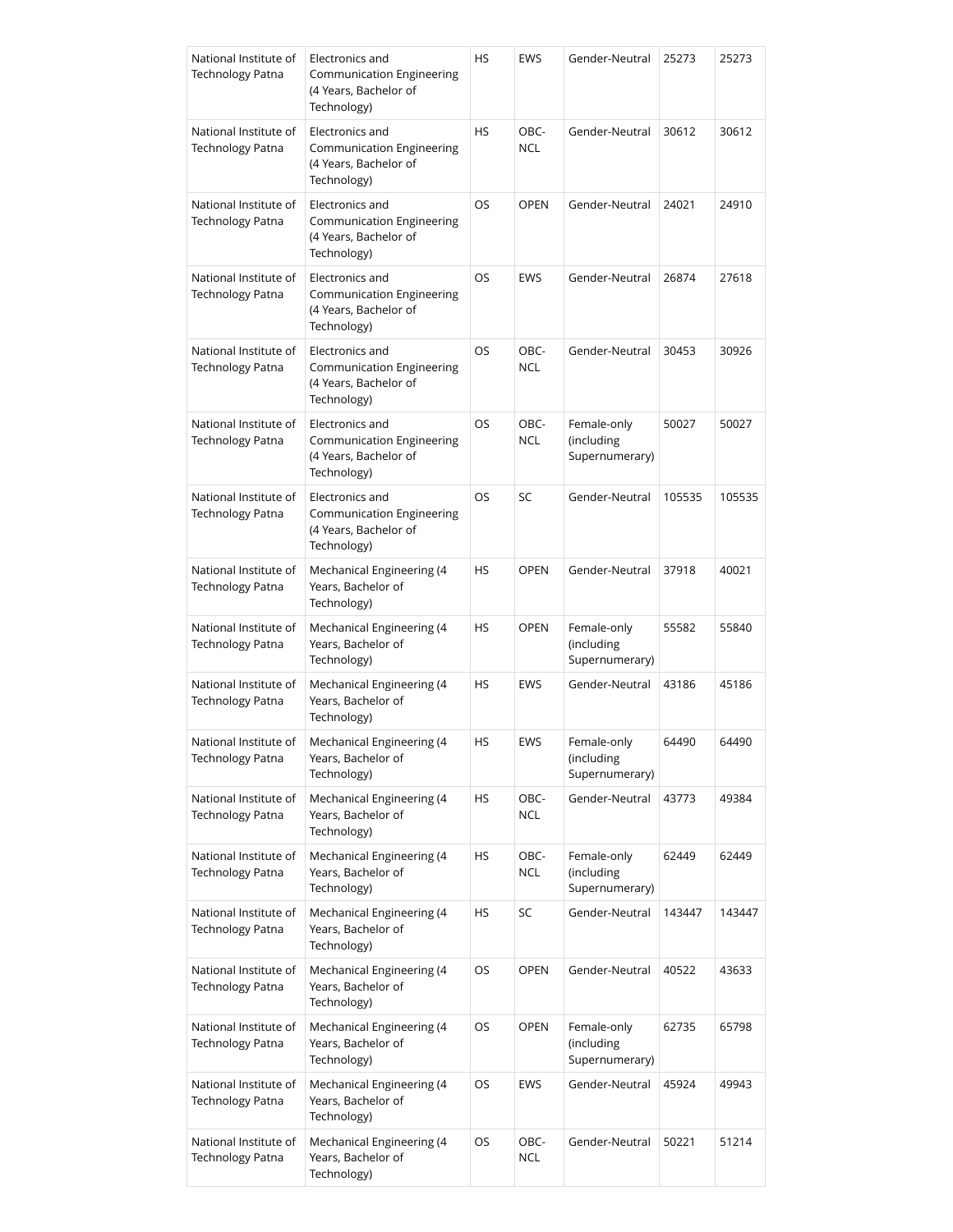| National Institute of<br>Technology<br>Puducherry | Civil Engineering (4 Years,<br>Bachelor of Technology)                                | HS | OBC-<br><b>NCL</b> | Female-only<br>(including<br>Supernumerary) | 508233 | 508233 |
|---------------------------------------------------|---------------------------------------------------------------------------------------|----|--------------------|---------------------------------------------|--------|--------|
| National Institute of<br>Technology<br>Puducherry | Civil Engineering (4 Years,<br>Bachelor of Technology)                                | OS | <b>OPEN</b>        | Gender-Neutral                              | 58136  | 63613  |
| National Institute of<br>Technology<br>Puducherry | Civil Engineering (4 Years,<br>Bachelor of Technology)                                | OS | <b>OPEN</b>        | Female-only<br>(including<br>Supernumerary) | 77397  | 77397  |
| National Institute of<br>Technology<br>Puducherry | Civil Engineering (4 Years,<br>Bachelor of Technology)                                | OS | EWS                | Gender-Neutral                              | 74227  | 74227  |
| National Institute of<br>Technology<br>Puducherry | Civil Engineering (4 Years,<br>Bachelor of Technology)                                | OS | OBC-<br><b>NCL</b> | Gender-Neutral                              | 68568  | 70101  |
| National Institute of<br>Technology<br>Puducherry | Civil Engineering (4 Years,<br>Bachelor of Technology)                                | OS | OBC-<br><b>NCL</b> | Female-only<br>(including<br>Supernumerary) | 84892  | 84892  |
| National Institute of<br>Technology<br>Puducherry | Civil Engineering (4 Years,<br>Bachelor of Technology)                                | OS | SC                 | Gender-Neutral                              | 149674 | 149674 |
| National Institute of<br>Technology<br>Puducherry | Civil Engineering (4 Years,<br>Bachelor of Technology)                                | OS | ST                 | Female-only<br>(including<br>Supernumerary) | 235108 | 235108 |
| National Institute of<br>Technology<br>Puducherry | Computer Science and<br>Engineering (4 Years,<br>Bachelor of Technology)              | HS | <b>OPEN</b>        | Gender-Neutral                              | 51754  | 51754  |
| National Institute of<br>Technology<br>Puducherry | Computer Science and<br>Engineering (4 Years,<br>Bachelor of Technology)              | OS | <b>OPEN</b>        | Gender-Neutral                              | 16377  | 16377  |
| National Institute of<br>Technology<br>Puducherry | Computer Science and<br>Engineering (4 Years,<br>Bachelor of Technology)              | OS | <b>OPEN</b>        | Female-only<br>(including<br>Supernumerary) | 24378  | 24378  |
| National Institute of<br>Technology<br>Puducherry | <b>Electrical and Electronics</b><br>Engineering (4 Years,<br>Bachelor of Technology) | HS | <b>OPEN</b>        | Female-only<br>(including<br>Supernumerary) | 181971 | 181971 |
| National Institute of<br>Technology<br>Puducherry | <b>Electrical and Electronics</b><br>Engineering (4 Years,<br>Bachelor of Technology) | HS | OBC-<br>NCL        | Female-only<br>(including<br>Supernumerary) | 227325 | 227325 |
| National Institute of<br>Technology<br>Puducherry | <b>Electrical and Electronics</b><br>Engineering (4 Years,<br>Bachelor of Technology) | OS | <b>OPEN</b>        | Gender-Neutral                              | 38324  | 39078  |
| National Institute of<br>Technology<br>Puducherry | <b>Electrical and Electronics</b><br>Engineering (4 Years,<br>Bachelor of Technology) | OS | EWS                | Gender-Neutral                              | 41539  | 45752  |
| National Institute of<br>Technology<br>Puducherry | <b>Electrical and Electronics</b><br>Engineering (4 Years,<br>Bachelor of Technology) | OS | OBC-<br><b>NCL</b> | Gender-Neutral                              | 46522  | 46522  |
| National Institute of<br>Technology<br>Puducherry | <b>Electrical and Electronics</b><br>Engineering (4 Years,<br>Bachelor of Technology) | OS | SC                 | Female-only<br>(including<br>Supernumerary) | 148028 | 148028 |
| National Institute of<br>Technology<br>Puducherry | <b>Electrical and Electronics</b><br>Engineering (4 Years,<br>Bachelor of Technology) | OS | ST                 | Gender-Neutral                              | 182342 | 182342 |
| National Institute of<br>Technology<br>Puducherry | Electronics and<br>Communication Engineering<br>(4 Years, Bachelor of<br>Technology)  | HS | OBC-<br><b>NCL</b> | Female-only<br>(including<br>Supernumerary) | 162779 | 162779 |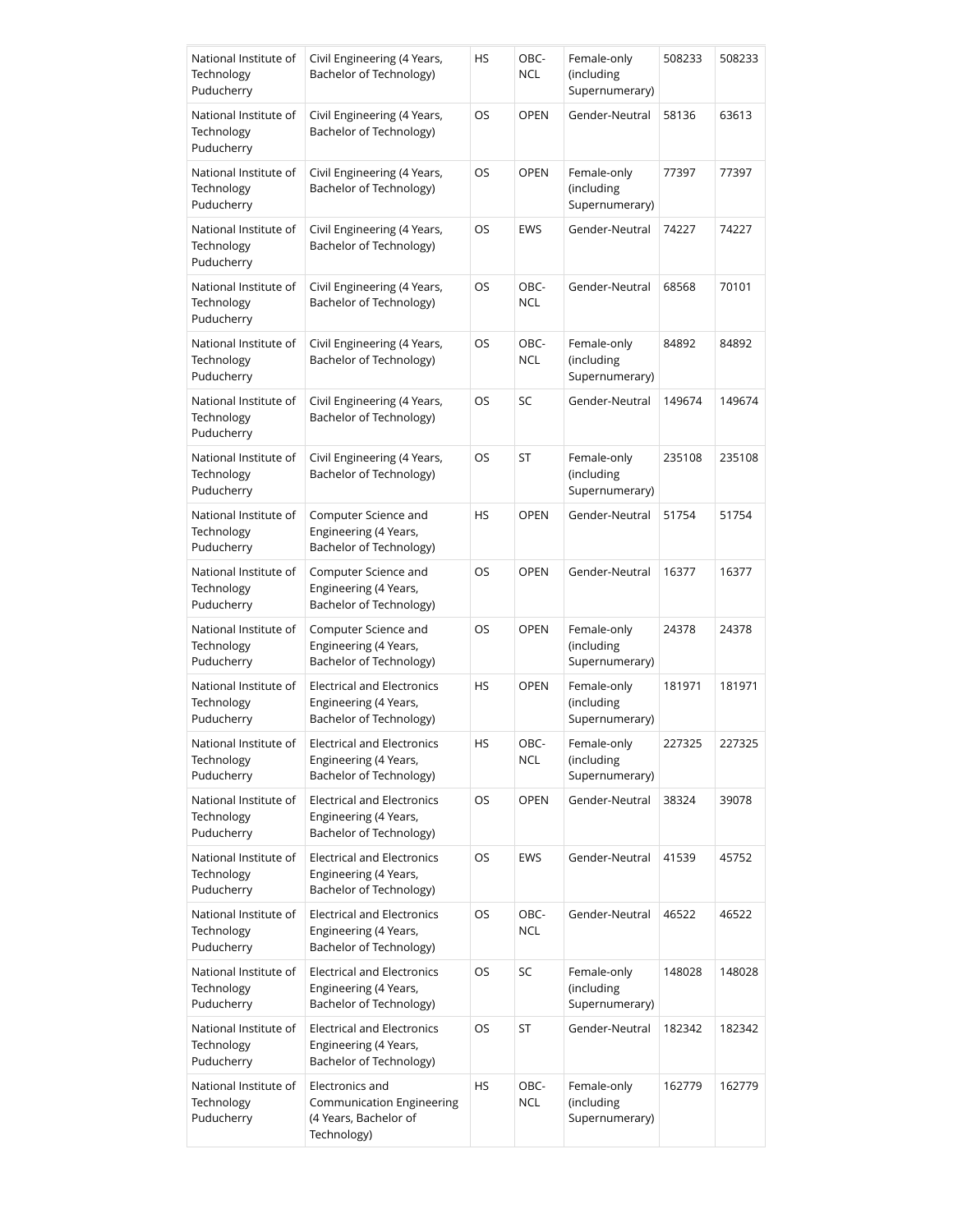| National Institute of<br>Technology<br>Puducherry | Electronics and<br>Communication Engineering<br>(4 Years, Bachelor of<br>Technology)        | OS        | <b>OPEN</b>        | Gender-Neutral                              | 24864  | 24864  |
|---------------------------------------------------|---------------------------------------------------------------------------------------------|-----------|--------------------|---------------------------------------------|--------|--------|
| National Institute of<br>Technology<br>Puducherry | Electronics and<br>Communication Engineering<br>(4 Years, Bachelor of<br>Technology)        | OS        | <b>EWS</b>         | Gender-Neutral                              | 26475  | 26475  |
| National Institute of<br>Technology<br>Puducherry | Electronics and<br><b>Communication Engineering</b><br>(4 Years, Bachelor of<br>Technology) | OS        | SC                 | Gender-Neutral                              | 90412  | 90412  |
| National Institute of<br>Technology<br>Puducherry | Mechanical Engineering (4<br>Years, Bachelor of<br>Technology)                              | Al        | ST                 | Gender-Neutral                              | 190191 | 190191 |
| National Institute of<br>Technology<br>Puducherry | Mechanical Engineering (4<br>Years, Bachelor of<br>Technology)                              | <b>HS</b> | <b>OPEN</b>        | Gender-Neutral                              | 196256 | 196256 |
| National Institute of<br>Technology<br>Puducherry | Mechanical Engineering (4<br>Years, Bachelor of<br>Technology)                              | <b>HS</b> | OBC-<br><b>NCL</b> | Female-only<br>(including<br>Supernumerary) | 234236 | 234236 |
| National Institute of<br>Technology<br>Puducherry | Mechanical Engineering (4<br>Years, Bachelor of<br>Technology)                              | OS        | <b>OPEN</b>        | Gender-Neutral                              | 46297  | 48424  |
| National Institute of<br>Technology<br>Puducherry | Mechanical Engineering (4<br>Years, Bachelor of<br>Technology)                              | OS        | OPEN               | Female-only<br>(including<br>Supernumerary) | 56439  | 56439  |
| National Institute of<br>Technology<br>Puducherry | Mechanical Engineering (4<br>Years, Bachelor of<br>Technology)                              | OS        | <b>EWS</b>         | Gender-Neutral                              | 48640  | 48640  |
| National Institute of<br>Technology<br>Puducherry | Mechanical Engineering (4<br>Years, Bachelor of<br>Technology)                              | OS        | OBC-<br><b>NCL</b> | Gender-Neutral                              | 54404  | 54404  |
| National Institute of<br>Technology<br>Puducherry | Mechanical Engineering (4<br>Years, Bachelor of<br>Technology)                              | OS        | OBC-<br><b>NCL</b> | Female-only<br>(including<br>Supernumerary) | 84569  | 84569  |
| National Institute of<br>Technology<br>Puducherry | Mechanical Engineering (4<br>Years, Bachelor of<br>Technology)                              | OS        | ST                 | Gender-Neutral                              | 212735 | 212735 |
| National Institute of<br><b>Technology Raipur</b> | Architecture (5 Years,<br>Bachelor of Architecture)                                         | HS        | <b>OPEN</b>        | Gender-Neutral                              | 3381   | 3401   |
| National Institute of<br><b>Technology Raipur</b> | Architecture (5 Years,<br>Bachelor of Architecture)                                         | HS        | OBC-<br><b>NCL</b> | Gender-Neutral                              | 6271   | 6271   |
| National Institute of<br>Technology Raipur        | Architecture (5 Years,<br>Bachelor of Architecture)                                         | OS        | <b>OPEN</b>        | Gender-Neutral                              | 1419   | 1421   |
| National Institute of<br><b>Technology Raipur</b> | Architecture (5 Years,<br>Bachelor of Architecture)                                         | OS        | SC                 | Gender-Neutral                              | 6047   | 6047   |
| National Institute of<br><b>Technology Raipur</b> | Bio Medical Engineering (4<br>Years, Bachelor of<br>Technology)                             | HS        | <b>OPEN</b>        | Gender-Neutral                              | 108673 | 110487 |
| National Institute of<br><b>Technology Raipur</b> | Bio Medical Engineering (4<br>Years, Bachelor of<br>Technology)                             | HS        | <b>EWS</b>         | Gender-Neutral                              | 158178 | 158178 |
| National Institute of<br>Technology Raipur        | Bio Medical Engineering (4<br>Years, Bachelor of<br>Technology)                             | HS        | OBC-<br><b>NCL</b> | Gender-Neutral                              | 120117 | 127450 |
| National Institute of<br><b>Technology Raipur</b> | Bio Medical Engineering (4<br>Years, Bachelor of<br>Technology)                             | HS        | OBC-<br><b>NCL</b> | Female-only<br>(including<br>Supernumerary) | 154406 | 154406 |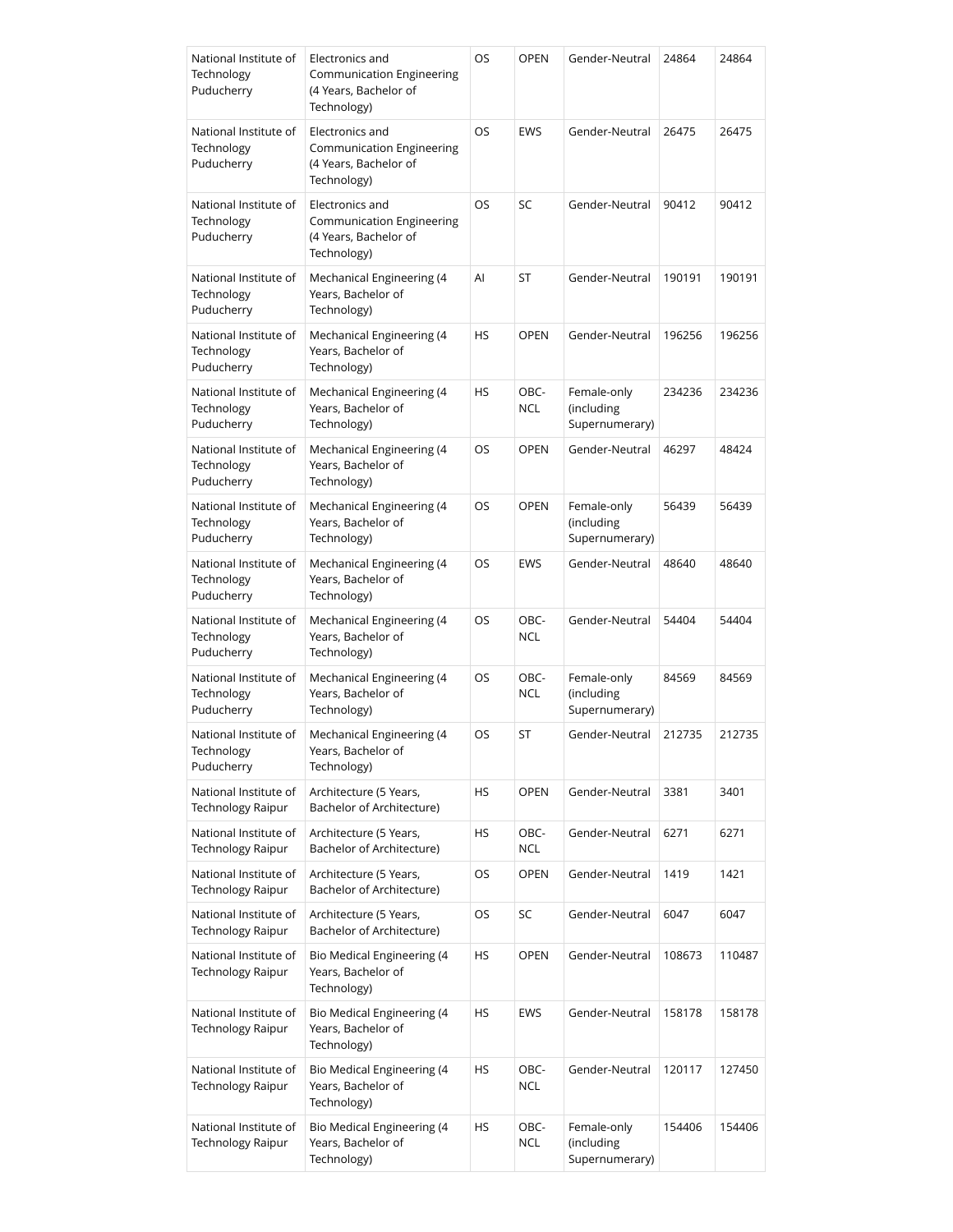| National Institute of<br><b>Technology Raipur</b> | Bio Medical Engineering (4<br>Years, Bachelor of<br>Technology)        | HS | SC                 | Gender-Neutral                              | 266514 | 266514 |
|---------------------------------------------------|------------------------------------------------------------------------|----|--------------------|---------------------------------------------|--------|--------|
| National Institute of<br><b>Technology Raipur</b> | Bio Medical Engineering (4<br>Years, Bachelor of<br>Technology)        | HS | ST                 | Gender-Neutral                              | 303655 | 303655 |
| National Institute of<br><b>Technology Raipur</b> | Bio Medical Engineering (4<br>Years, Bachelor of<br>Technology)        | OS | <b>OPEN</b>        | Gender-Neutral                              | 77006  | 86921  |
| National Institute of<br><b>Technology Raipur</b> | Bio Medical Engineering (4<br>Years, Bachelor of<br>Technology)        | OS | <b>OPEN</b>        | Female-only<br>(including<br>Supernumerary) | 85706  | 91960  |
| National Institute of<br><b>Technology Raipur</b> | Bio Medical Engineering (4<br>Years, Bachelor of<br>Technology)        | OS | EWS                | Gender-Neutral                              | 101499 | 114767 |
| National Institute of<br><b>Technology Raipur</b> | Bio Medical Engineering (4<br>Years, Bachelor of<br>Technology)        | OS | EWS                | Female-only<br>(including<br>Supernumerary) | 120898 | 120898 |
| National Institute of<br><b>Technology Raipur</b> | <b>Bio Medical Engineering (4</b><br>Years, Bachelor of<br>Technology) | OS | OBC-<br><b>NCL</b> | Gender-Neutral                              | 87208  | 97308  |
| National Institute of<br><b>Technology Raipur</b> | Bio Medical Engineering (4<br>Years, Bachelor of<br>Technology)        | OS | OBC-<br><b>NCL</b> | Female-only<br>(including<br>Supernumerary) | 121087 | 145643 |
| National Institute of<br><b>Technology Raipur</b> | Bio Medical Engineering (4<br>Years, Bachelor of<br>Technology)        | OS | SC                 | Gender-Neutral                              | 199652 | 201359 |
| National Institute of<br><b>Technology Raipur</b> | Bio Medical Engineering (4<br>Years, Bachelor of<br>Technology)        | OS | SC                 | Female-only<br>(including<br>Supernumerary) | 192223 | 194038 |
| National Institute of<br>Technology Raipur        | Bio Technology (4 Years,<br>Bachelor of Technology)                    | HS | <b>OPEN</b>        | Gender-Neutral                              | 101293 | 101293 |
| National Institute of<br>Technology Raipur        | Bio Technology (4 Years,<br>Bachelor of Technology)                    | HS | EWS                | Female-only<br>(including<br>Supernumerary) | 155571 | 155571 |
| National Institute of<br>Technology Raipur        | Bio Technology (4 Years,<br>Bachelor of Technology)                    | HS | OBC-<br><b>NCL</b> | Gender-Neutral                              | 106289 | 108165 |
| National Institute of<br>Technology Raipur        | Bio Technology (4 Years,<br>Bachelor of Technology)                    | HS | ST                 | Gender-Neutral                              | 250900 | 250900 |
| National Institute of<br><b>Technology Raipur</b> | Bio Technology (4 Years,<br>Bachelor of Technology)                    | OS | <b>OPEN</b>        | Gender-Neutral                              | 63534  | 69910  |
| National Institute of<br>Technology Raipur        | Bio Technology (4 Years,<br>Bachelor of Technology)                    | OS | EWS                | Gender-Neutral                              | 70664  | 82974  |
| National Institute of<br><b>Technology Raipur</b> | Bio Technology (4 Years,<br>Bachelor of Technology)                    | OS | OBC-<br><b>NCL</b> | Gender-Neutral                              | 71817  | 83767  |
| National Institute of<br>Technology Raipur        | Bio Technology (4 Years,<br>Bachelor of Technology)                    | OS | OBC-<br><b>NCL</b> | Female-only<br>(including<br>Supernumerary) | 90622  | 93625  |
| National Institute of<br>Technology Raipur        | Bio Technology (4 Years,<br>Bachelor of Technology)                    | OS | SC                 | Gender-Neutral                              | 175087 | 175087 |
| National Institute of<br>Technology Raipur        | Bio Technology (4 Years,<br>Bachelor of Technology)                    | OS | SC                 | Female-only<br>(including<br>Supernumerary) | 189806 | 189806 |
| National Institute of<br>Technology Raipur        | Chemical Engineering (4<br>Years, Bachelor of<br>Technology)           | HS | EWS                | Female-only<br>(including<br>Supernumerary) | 132771 | 132771 |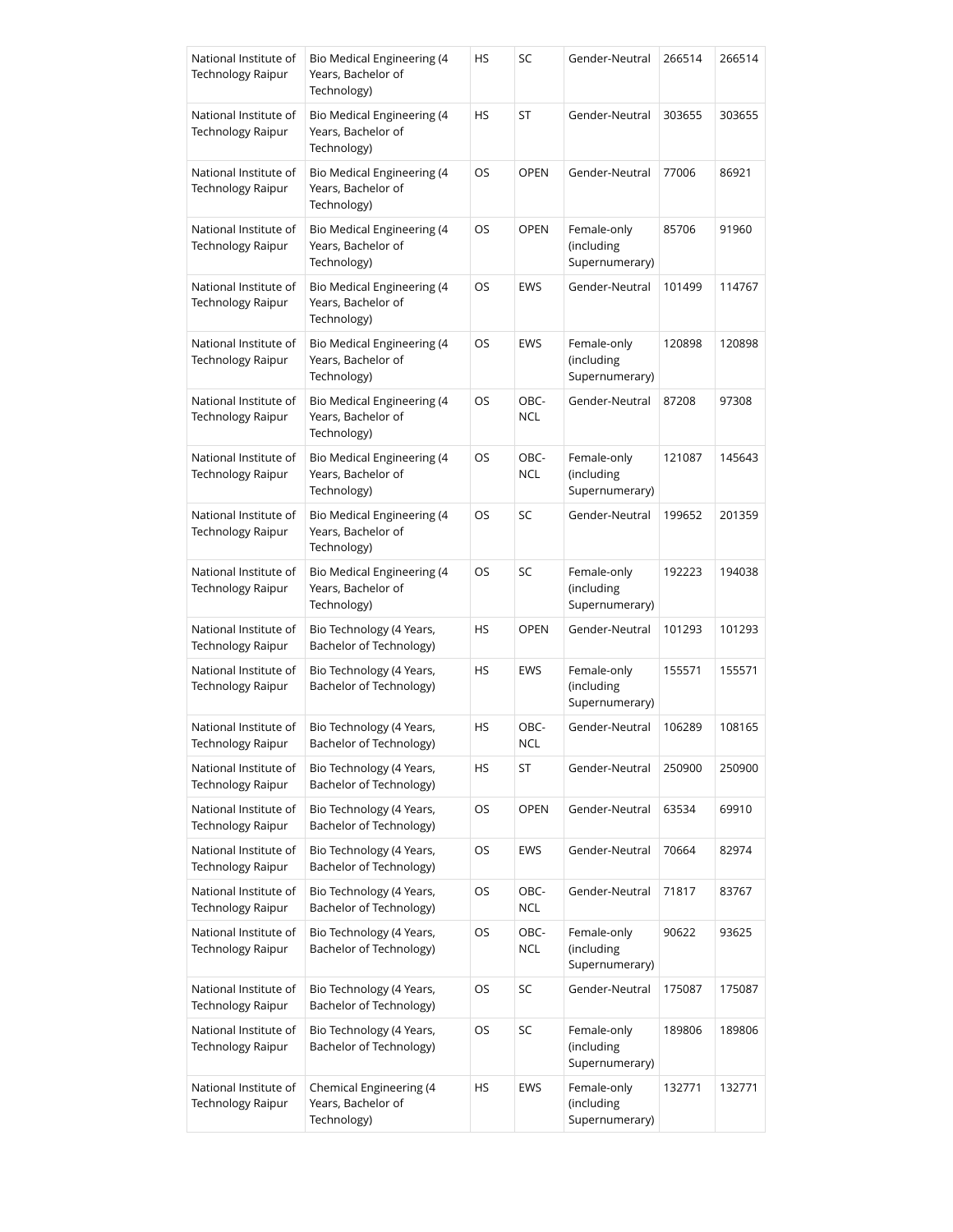| National Institute of<br><b>Technology Raipur</b> | Chemical Engineering (4<br>Years, Bachelor of<br>Technology)             | HS | OBC-<br><b>NCL</b> | Female-only<br>(including<br>Supernumerary) | 135485 | 135485 |
|---------------------------------------------------|--------------------------------------------------------------------------|----|--------------------|---------------------------------------------|--------|--------|
| National Institute of<br><b>Technology Raipur</b> | Chemical Engineering (4<br>Years, Bachelor of<br>Technology)             | HS | ST                 | Gender-Neutral                              | 237007 | 237007 |
| National Institute of<br><b>Technology Raipur</b> | Chemical Engineering (4<br>Years, Bachelor of<br>Technology)             | OS | <b>OPEN</b>        | Gender-Neutral                              | 46743  | 49731  |
| National Institute of<br>Technology Raipur        | Chemical Engineering (4<br>Years, Bachelor of<br>Technology)             | OS | EWS                | Gender-Neutral                              | 52109  | 54534  |
| National Institute of<br><b>Technology Raipur</b> | Chemical Engineering (4<br>Years, Bachelor of<br>Technology)             | OS | EWS                | Female-only<br>(including<br>Supernumerary) | 65660  | 65660  |
| National Institute of<br>Technology Raipur        | Chemical Engineering (4<br>Years, Bachelor of<br>Technology)             | OS | OBC-<br>NCL        | Gender-Neutral                              | 54332  | 57573  |
| National Institute of<br>Technology Raipur        | Civil Engineering (4 Years,<br>Bachelor of Technology)                   | HS | EWS                | Gender-Neutral                              | 104168 | 104168 |
| National Institute of<br>Technology Raipur        | Civil Engineering (4 Years,<br>Bachelor of Technology)                   | HS | OBC-<br><b>NCL</b> | Gender-Neutral                              | 78321  | 78321  |
| National Institute of<br>Technology Raipur        | Civil Engineering (4 Years,<br>Bachelor of Technology)                   | OS | OPEN               | Gender-Neutral                              | 47179  | 50067  |
| National Institute of<br>Technology Raipur        | Civil Engineering (4 Years,<br>Bachelor of Technology)                   | OS | <b>OPEN</b>        | Female-only<br>(including<br>Supernumerary) | 66877  | 69954  |
| National Institute of<br><b>Technology Raipur</b> | Civil Engineering (4 Years,<br>Bachelor of Technology)                   | OS | EWS                | Gender-Neutral                              | 51267  | 51946  |
| National Institute of<br>Technology Raipur        | Civil Engineering (4 Years,<br>Bachelor of Technology)                   | OS | <b>EWS</b>         | Female-only<br>(including<br>Supernumerary) | 88184  | 88184  |
| National Institute of<br>Technology Raipur        | Civil Engineering (4 Years,<br>Bachelor of Technology)                   | OS | OBC-<br>NCL        | Gender-Neutral                              | 50197  | 55620  |
| National Institute of<br><b>Technology Raipur</b> | Civil Engineering (4 Years,<br>Bachelor of Technology)                   | OS | OBC-<br><b>NCL</b> | Female-only<br>(including<br>Supernumerary) | 80656  | 80656  |
| National Institute of<br><b>Technology Raipur</b> | Civil Engineering (4 Years,<br>Bachelor of Technology)                   | OS | SC                 | Gender-Neutral                              | 139873 | 139873 |
| National Institute of<br><b>Technology Raipur</b> | Civil Engineering (4 Years,<br>Bachelor of Technology)                   | OS | ST                 | Female-only<br>(including<br>Supernumerary) | 195995 | 195995 |
| National Institute of<br><b>Technology Raipur</b> | Computer Science and<br>Engineering (4 Years,<br>Bachelor of Technology) | OS | <b>OPEN</b>        | Gender-Neutral                              | 11802  | 11802  |
| National Institute of<br><b>Technology Raipur</b> | Computer Science and<br>Engineering (4 Years,<br>Bachelor of Technology) | OS | OBC-<br><b>NCL</b> | Gender-Neutral                              | 16148  | 16148  |
| National Institute of<br><b>Technology Raipur</b> | Computer Science and<br>Engineering (4 Years,<br>Bachelor of Technology) | OS | SC                 | Gender-Neutral                              | 65435  | 65435  |
| National Institute of<br><b>Technology Raipur</b> | Computer Science and<br>Engineering (4 Years,<br>Bachelor of Technology) | OS | ST                 | Gender-Neutral                              | 96356  | 96356  |
| National Institute of<br><b>Technology Raipur</b> | <b>Electrical Engineering (4</b><br>Years, Bachelor of<br>Technology)    | OS | <b>OPEN</b>        | Gender-Neutral                              | 28530  | 28876  |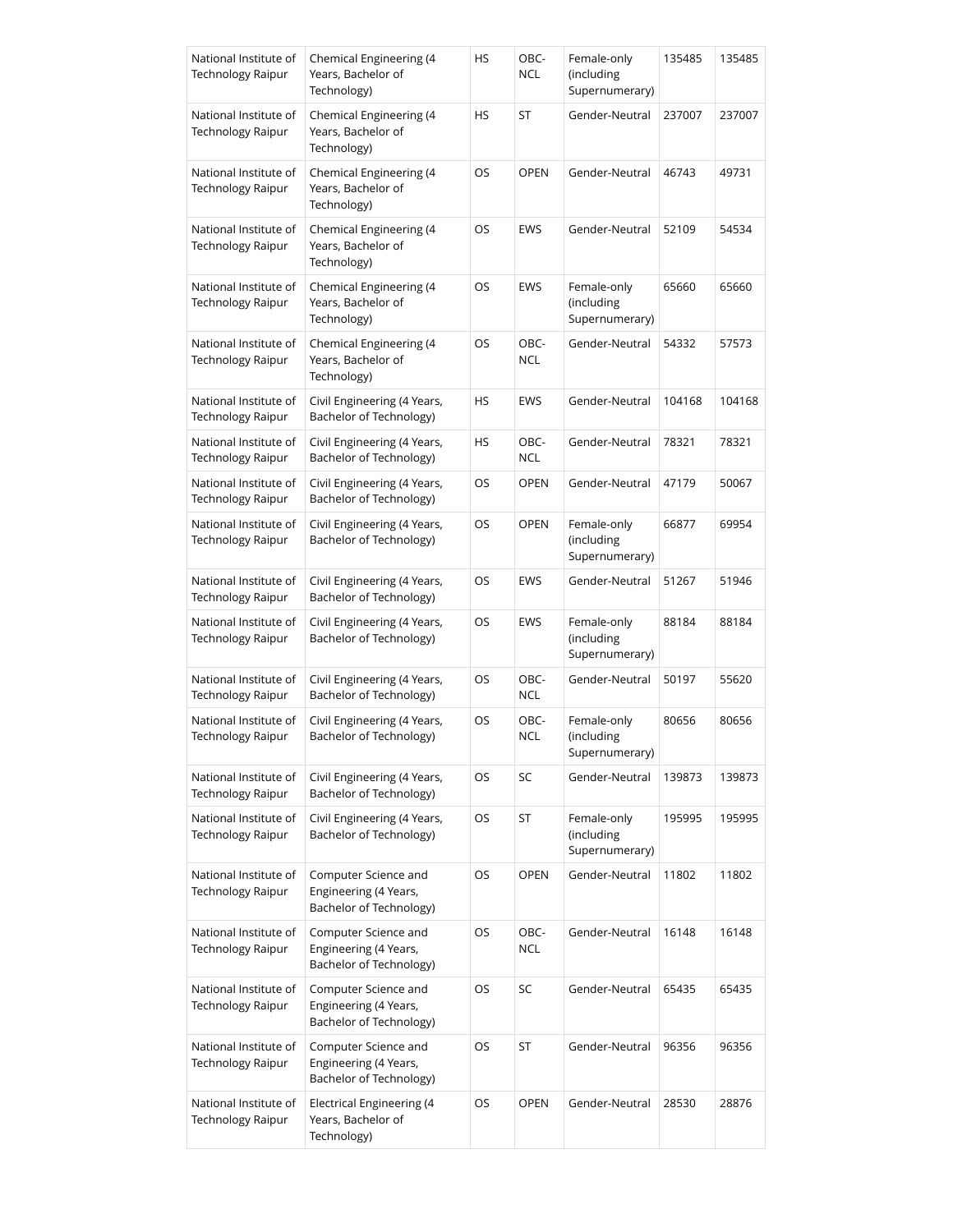| National Institute of<br><b>Technology Raipur</b> | <b>Electrical Engineering (4</b><br>Years, Bachelor of<br>Technology)                       | OS        | OPEN        | Female-only<br>(including<br>Supernumerary) | 39808  | 39808  |
|---------------------------------------------------|---------------------------------------------------------------------------------------------|-----------|-------------|---------------------------------------------|--------|--------|
| National Institute of<br><b>Technology Raipur</b> | <b>Electrical Engineering (4</b><br>Years, Bachelor of<br>Technology)                       | OS        | EWS         | Gender-Neutral                              | 29604  | 31381  |
| National Institute of<br>Technology Raipur        | <b>Electrical Engineering (4</b><br>Years, Bachelor of<br>Technology)                       | OS        | EWS         | Female-only<br>(including<br>Supernumerary) | 42540  | 42540  |
| National Institute of<br><b>Technology Raipur</b> | <b>Electrical Engineering (4</b><br>Years, Bachelor of<br>Technology)                       | OS        | OBC-<br>NCL | Female-only<br>(including<br>Supernumerary) | 52070  | 52070  |
| National Institute of<br><b>Technology Raipur</b> | Electrical Engineering (4<br>Years, Bachelor of<br>Technology)                              | OS        | SC          | Gender-Neutral                              | 116834 | 116834 |
| National Institute of<br><b>Technology Raipur</b> | Electrical Engineering (4<br>Years, Bachelor of<br>Technology)                              | OS        | ST          | Female-only<br>(including<br>Supernumerary) | 181118 | 181118 |
| National Institute of<br>Technology Raipur        | Electronics and<br>Communication Engineering<br>(4 Years, Bachelor of<br>Technology)        | OS        | <b>OPEN</b> | Gender-Neutral                              | 18684  | 19696  |
| National Institute of<br><b>Technology Raipur</b> | Electronics and<br><b>Communication Engineering</b><br>(4 Years, Bachelor of<br>Technology) | OS        | <b>OPEN</b> | Female-only<br>(including<br>Supernumerary) | 26210  | 26210  |
| National Institute of<br><b>Technology Raipur</b> | Electronics and<br>Communication Engineering<br>(4 Years, Bachelor of<br>Technology)        | OS        | EWS         | Gender-Neutral                              | 21344  | 21650  |
| National Institute of<br>Technology Raipur        | Electronics and<br>Communication Engineering<br>(4 Years, Bachelor of<br>Technology)        | <b>OS</b> | <b>EWS</b>  | Female-only<br>(including<br>Supernumerary) | 35713  | 35713  |
| National Institute of<br><b>Technology Raipur</b> | Electronics and<br>Communication Engineering<br>(4 Years, Bachelor of<br>Technology)        | <b>OS</b> | OBC-<br>NCL | Gender-Neutral                              | 25755  | 26729  |
| National Institute of<br><b>Technology Raipur</b> | Electronics and<br><b>Communication Engineering</b><br>(4 Years, Bachelor of<br>Technology) | OS        | SC          | Gender-Neutral                              | 101348 | 101348 |
| National Institute of<br><b>Technology Raipur</b> | Information Technology (4<br>Years, Bachelor of<br>Technology)                              | OS        | <b>OPEN</b> | Gender-Neutral                              | 13864  | 13960  |
| National Institute of<br><b>Technology Raipur</b> | Information Technology (4<br>Years, Bachelor of<br>Technology)                              | OS        | EWS         | Gender-Neutral                              | 14369  | 14394  |
| National Institute of<br>Technology Raipur        | Information Technology (4<br>Years, Bachelor of<br>Technology)                              | OS        | OBC-<br>NCL | Gender-Neutral                              | 20312  | 20443  |
| National Institute of<br>Technology Raipur        | Information Technology (4<br>Years, Bachelor of<br>Technology)                              | OS        | SC          | Female-only<br>(including<br>Supernumerary) | 100919 | 100919 |
| National Institute of<br>Technology Raipur        | Mechanical Engineering (4<br>Years, Bachelor of<br>Technology)                              | HS        | OBC-<br>NCL | Gender-Neutral                              | 69389  | 69389  |
| National Institute of<br>Technology Raipur        | Mechanical Engineering (4<br>Years, Bachelor of<br>Technology)                              | OS        | OPEN        | Gender-Neutral                              | 35670  | 40019  |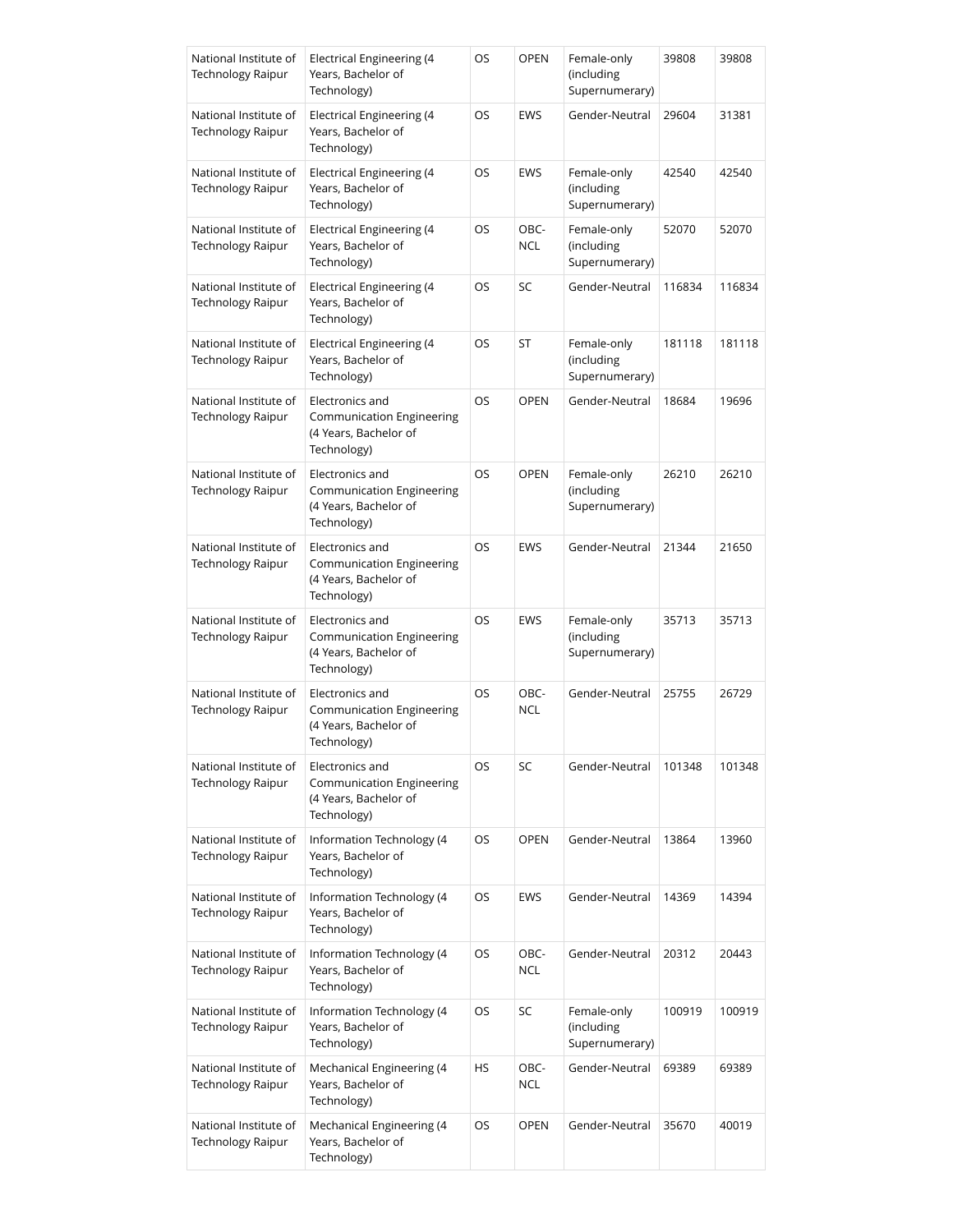| National Institute of<br><b>Technology Raipur</b> | Mechanical Engineering (4<br>Years, Bachelor of<br>Technology)                  | OS        | EWS         | Gender-Neutral                              | 41247  | 42267  |
|---------------------------------------------------|---------------------------------------------------------------------------------|-----------|-------------|---------------------------------------------|--------|--------|
| National Institute of<br><b>Technology Raipur</b> | Mechanical Engineering (4<br>Years, Bachelor of<br>Technology)                  | OS        | OBC-<br>NCL | Gender-Neutral                              | 43664  | 44161  |
| National Institute of<br><b>Technology Raipur</b> | Mechanical Engineering (4<br>Years, Bachelor of<br>Technology)                  | OS        | OBC-<br>NCL | Female-only<br>(including<br>Supernumerary) | 72758  | 72758  |
| National Institute of<br>Technology Raipur        | Mechanical Engineering (4<br>Years, Bachelor of<br>Technology)                  | OS        | SC          | Female-only<br>(including<br>Supernumerary) | 177204 | 177204 |
| National Institute of<br><b>Technology Raipur</b> | Mechanical Engineering (4<br>Years, Bachelor of<br>Technology)                  | OS        | ST          | Gender-Neutral                              | 194598 | 194598 |
| National Institute of<br>Technology Raipur        | Metallurgical and Materials<br>Engineering (4 Years,<br>Bachelor of Technology) | HS        | OBC-<br>NCL | Gender-Neutral                              | 98203  | 98203  |
| National Institute of<br><b>Technology Raipur</b> | Metallurgical and Materials<br>Engineering (4 Years,<br>Bachelor of Technology) | HS        | OBC-<br>NCL | Female-only<br>(including<br>Supernumerary) | 151585 | 151585 |
| National Institute of<br>Technology Raipur        | Metallurgical and Materials<br>Engineering (4 Years,<br>Bachelor of Technology) | <b>HS</b> | SC          | Gender-Neutral                              | 215673 | 215673 |
| National Institute of<br><b>Technology Raipur</b> | Metallurgical and Materials<br>Engineering (4 Years,<br>Bachelor of Technology) | HS        | ST          | Gender-Neutral                              | 245326 | 245326 |
| National Institute of<br>Technology Raipur        | Metallurgical and Materials<br>Engineering (4 Years,<br>Bachelor of Technology) | OS        | <b>OPEN</b> | Gender-Neutral                              | 56560  | 60940  |
| National Institute of<br><b>Technology Raipur</b> | Metallurgical and Materials<br>Engineering (4 Years,<br>Bachelor of Technology) | OS        | <b>OPEN</b> | Female-only<br>(including<br>Supernumerary) | 73741  | 82082  |
| National Institute of<br>Technology Raipur        | Metallurgical and Materials<br>Engineering (4 Years,<br>Bachelor of Technology) | OS        | EWS         | Gender-Neutral                              | 66108  | 67465  |
| National Institute of<br><b>Technology Raipur</b> | Metallurgical and Materials<br>Engineering (4 Years,<br>Bachelor of Technology) | OS        | EWS         | Female-only<br>(including<br>Supernumerary) | 112347 | 112347 |
| National Institute of<br>Technology Raipur        | Metallurgical and Materials<br>Engineering (4 Years,<br>Bachelor of Technology) | OS        | OBC-<br>NCL | Gender-Neutral                              | 67140  | 73755  |
| National Institute of<br><b>Technology Raipur</b> | Metallurgical and Materials<br>Engineering (4 Years,<br>Bachelor of Technology) | OS        | OBC-<br>NCL | Female-only<br>(including<br>Supernumerary) | 88233  | 98732  |
| National Institute of<br>Technology Raipur        | Metallurgical and Materials<br>Engineering (4 Years,<br>Bachelor of Technology) | OS        | SC          | Gender-Neutral                              | 165172 | 165172 |
| National Institute of<br><b>Technology Raipur</b> | Metallurgical and Materials<br>Engineering (4 Years,<br>Bachelor of Technology) | OS        | SC          | Female-only<br>(including<br>Supernumerary) | 184948 | 184948 |
| National Institute of<br>Technology Raipur        | Mining Engineering (4 Years,<br>Bachelor of Technology)                         | HS        | OBC-<br>NCL | Female-only<br>(including<br>Supernumerary) | 158380 | 158380 |
| National Institute of<br>Technology Raipur        | Mining Engineering (4 Years,<br>Bachelor of Technology)                         | OS        | <b>OPEN</b> | Gender-Neutral                              | 59698  | 69777  |
| National Institute of<br>Technology Raipur        | Mining Engineering (4 Years,<br>Bachelor of Technology)                         | OS        | OPEN        | Female-only<br>(including<br>Supernumerary) | 93736  | 107686 |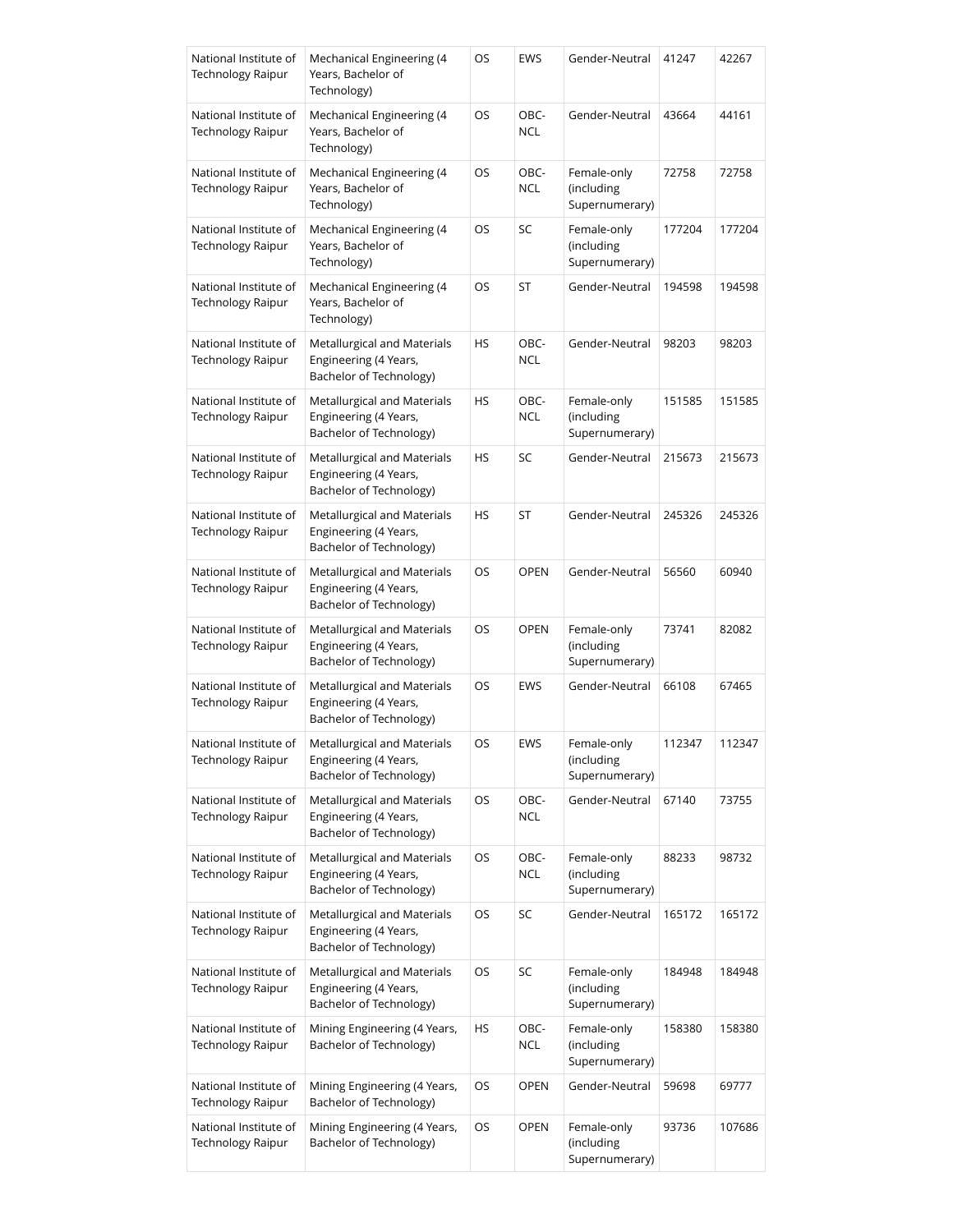| National Institute of<br><b>Technology Raipur</b> | Mining Engineering (4 Years,<br>Bachelor of Technology)                               | OS  | EWS                | Gender-Neutral                              | 70931  | 82527  |
|---------------------------------------------------|---------------------------------------------------------------------------------------|-----|--------------------|---------------------------------------------|--------|--------|
| National Institute of<br><b>Technology Raipur</b> | Mining Engineering (4 Years,<br>Bachelor of Technology)                               | OS  | EWS                | Female-only<br>(including<br>Supernumerary) | 115219 | 115219 |
| National Institute of<br><b>Technology Raipur</b> | Mining Engineering (4 Years,<br>Bachelor of Technology)                               | OS  | OBC-<br><b>NCL</b> | Gender-Neutral                              | 69913  | 85701  |
| National Institute of<br>Technology Raipur        | Mining Engineering (4 Years,<br>Bachelor of Technology)                               | OS  | OBC-<br><b>NCL</b> | Female-only<br>(including<br>Supernumerary) | 112577 | 129743 |
| National Institute of<br><b>Technology Raipur</b> | Mining Engineering (4 Years,<br>Bachelor of Technology)                               | OS  | SC                 | Gender-Neutral                              | 179537 | 180963 |
| National Institute of<br><b>Technology Raipur</b> | Mining Engineering (4 Years,<br>Bachelor of Technology)                               | OS  | SC                 | Female-only<br>(including<br>Supernumerary) | 191217 | 191217 |
| National Institute of<br>Technology Sikkim        | Civil Engineering (4 Years,<br>Bachelor of Technology)                                | HS  | <b>OPEN</b>        | Gender-Neutral                              | 744420 | 755164 |
| National Institute of<br>Technology Sikkim        | Civil Engineering (4 Years,<br>Bachelor of Technology)                                | OS  | <b>OPEN</b>        | Gender-Neutral                              | 71483  | 77548  |
| National Institute of<br>Technology Sikkim        | Civil Engineering (4 Years,<br>Bachelor of Technology)                                | OS  | <b>OPEN</b>        | Female-only<br>(including<br>Supernumerary) | 116162 | 116162 |
| National Institute of<br>Technology Sikkim        | Civil Engineering (4 Years,<br>Bachelor of Technology)                                | OS  | OBC-<br><b>NCL</b> | Gender-Neutral                              | 82549  | 90057  |
| National Institute of<br>Technology Sikkim        | Civil Engineering (4 Years,<br>Bachelor of Technology)                                | OS  | OBC-<br><b>NCL</b> | Female-only<br>(including<br>Supernumerary) | 124981 | 124981 |
| National Institute of<br>Technology Sikkim        | Computer Science and<br>Engineering (4 Years,<br>Bachelor of Technology)              | OS  | <b>OPEN</b>        | Gender-Neutral                              | 30095  | 30095  |
| National Institute of<br>Technology Sikkim        | Computer Science and<br>Engineering (4 Years,<br>Bachelor of Technology)              | OS  | <b>OPEN</b>        | Female-only<br>(including<br>Supernumerary) | 52671  | 52671  |
| National Institute of<br>Technology Sikkim        | <b>Electrical and Electronics</b><br>Engineering (4 Years,<br>Bachelor of Technology) | Al  | SC                 | Gender-Neutral                              | 160789 | 160789 |
| National Institute of<br>Technology Sikkim        | <b>Electrical and Electronics</b><br>Engineering (4 Years,<br>Bachelor of Technology) | OS  | <b>OPEN</b>        | Gender-Neutral                              | 58734  | 60140  |
| National Institute of<br>Technology Sikkim        | <b>Electrical and Electronics</b><br>Engineering (4 Years,<br>Bachelor of Technology) | OS  | OBC-<br><b>NCL</b> | Gender-Neutral                              | 61379  | 62443  |
| National Institute of<br>Technology Sikkim        | <b>Electrical and Electronics</b><br>Engineering (4 Years,<br>Bachelor of Technology) | OS. | SC                 | Gender-Neutral                              | 181508 | 181508 |
| National Institute of<br>Technology Sikkim        | <b>Electrical and Electronics</b><br>Engineering (4 Years,<br>Bachelor of Technology) | OS  | ST                 | Gender-Neutral                              | 256263 | 256263 |
| National Institute of<br>Technology Sikkim        | Electronics and<br>Communication Engineering<br>(4 Years, Bachelor of<br>Technology)  | OS  | <b>OPEN</b>        | Gender-Neutral                              | 45547  | 45660  |
| National Institute of<br>Technology Sikkim        | Electronics and<br>Communication Engineering<br>(4 Years, Bachelor of<br>Technology)  | OS  | OBC-<br>NCL        | Gender-Neutral                              | 48286  | 48286  |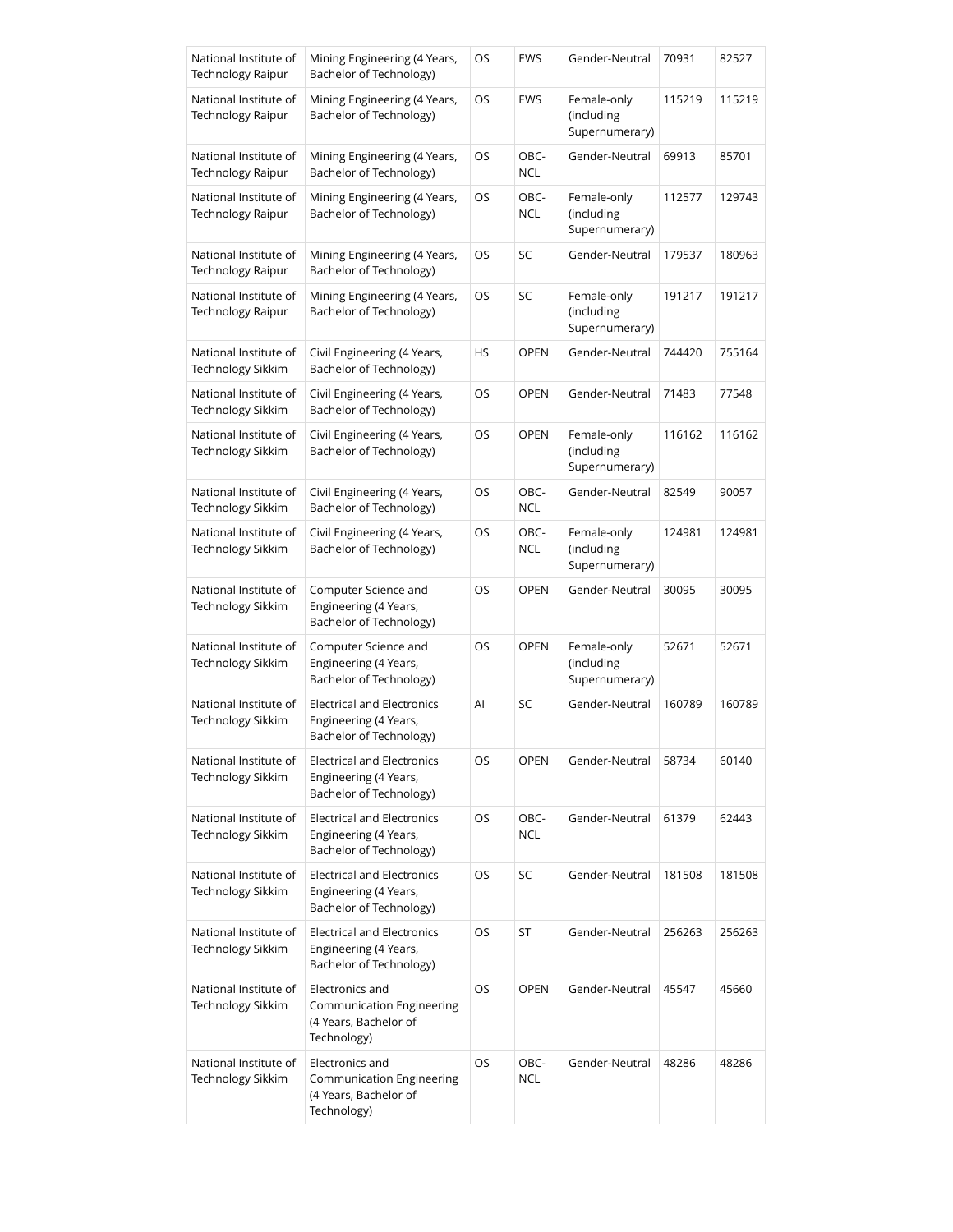| National Institute of<br><b>Technology Sikkim</b>        | Electronics and<br><b>Communication Engineering</b><br>(4 Years, Bachelor of<br>Technology) | OS | OBC-<br><b>NCL</b>          | Female-only<br>(including<br>Supernumerary) | 76087  | 76087  |
|----------------------------------------------------------|---------------------------------------------------------------------------------------------|----|-----------------------------|---------------------------------------------|--------|--------|
| National Institute of<br>Technology Sikkim               | Electronics and<br><b>Communication Engineering</b><br>(4 Years, Bachelor of<br>Technology) | OS | OBC-<br><b>NCL</b><br>(PwD) | Gender-Neutral                              | 794376 | 794376 |
| National Institute of<br>Technology Sikkim               | Electronics and<br>Communication Engineering<br>(4 Years, Bachelor of<br>Technology)        | OS | SC                          | Gender-Neutral                              | 142793 | 142793 |
| National Institute of<br>Technology Sikkim               | Mechanical Engineering (4<br>Years, Bachelor of<br>Technology)                              | Al | <b>OPEN</b>                 | Gender-Neutral                              | 60946  | 70989  |
| National Institute of<br>Technology Sikkim               | Mechanical Engineering (4<br>Years, Bachelor of<br>Technology)                              | Al | SC                          | Female-only<br>(including<br>Supernumerary) | 223361 | 223361 |
| National Institute of<br>Technology Sikkim               | Mechanical Engineering (4<br>Years, Bachelor of<br>Technology)                              | Al | ST                          | Gender-Neutral                              | 252500 | 252500 |
| National Institute of<br>Technology Sikkim               | Mechanical Engineering (4<br>Years, Bachelor of<br>Technology)                              | OS | <b>OPEN</b>                 | Gender-Neutral                              | 72203  | 78539  |
| National Institute of<br><b>Technology Sikkim</b>        | Mechanical Engineering (4<br>Years, Bachelor of<br>Technology)                              | OS | <b>OPEN</b>                 | Female-only<br>(including<br>Supernumerary) | 105658 | 112589 |
| National Institute of<br><b>Technology Sikkim</b>        | Mechanical Engineering (4<br>Years, Bachelor of<br>Technology)                              | OS | OBC-<br><b>NCL</b>          | Gender-Neutral                              | 79421  | 89132  |
| National Institute of<br>Technology Sikkim               | Mechanical Engineering (4<br>Years, Bachelor of<br>Technology)                              | OS | SC                          | Gender-Neutral                              | 180645 | 183320 |
| National Institute of<br>Technology<br>Arunachal Pradesh | Civil Engineering (4 Years,<br>Bachelor of Technology)                                      | HS | <b>OPEN</b>                 | Gender-Neutral                              | 228179 | 228179 |
| National Institute of<br>Technology<br>Arunachal Pradesh | Civil Engineering (4 Years,<br>Bachelor of Technology)                                      | HS | <b>OPEN</b>                 | Female-only<br>(including<br>Supernumerary) | 242300 | 242300 |
| National Institute of<br>Technology<br>Arunachal Pradesh | Civil Engineering (4 Years,<br>Bachelor of Technology)                                      | HS | ST                          | Gender-Neutral                              | 299826 | 299826 |
| National Institute of<br>Technology<br>Arunachal Pradesh | Civil Engineering (4 Years,<br>Bachelor of Technology)                                      | OS | <b>OPEN</b>                 | Gender-Neutral                              | 73316  | 94570  |
| National Institute of<br>Technology<br>Arunachal Pradesh | Civil Engineering (4 Years,<br>Bachelor of Technology)                                      | OS | <b>OPEN</b>                 | Female-only<br>(including<br>Supernumerary) | 127115 | 131213 |
| National Institute of<br>Technology<br>Arunachal Pradesh | Civil Engineering (4 Years,<br>Bachelor of Technology)                                      | OS | EWS                         | Gender-Neutral                              | 142323 | 184678 |
| National Institute of<br>Technology<br>Arunachal Pradesh | Civil Engineering (4 Years,<br>Bachelor of Technology)                                      | OS | EWS                         | Female-only<br>(including<br>Supernumerary) | 214851 | 310923 |
| National Institute of<br>Technology<br>Arunachal Pradesh | Civil Engineering (4 Years,<br>Bachelor of Technology)                                      | OS | OBC-<br><b>NCL</b>          | Gender-Neutral                              | 99649  | 106548 |
| National Institute of<br>Technology<br>Arunachal Pradesh | Civil Engineering (4 Years,<br>Bachelor of Technology)                                      | OS | OBC-<br><b>NCL</b>          | Female-only<br>(including<br>Supernumerary) | 166300 | 166300 |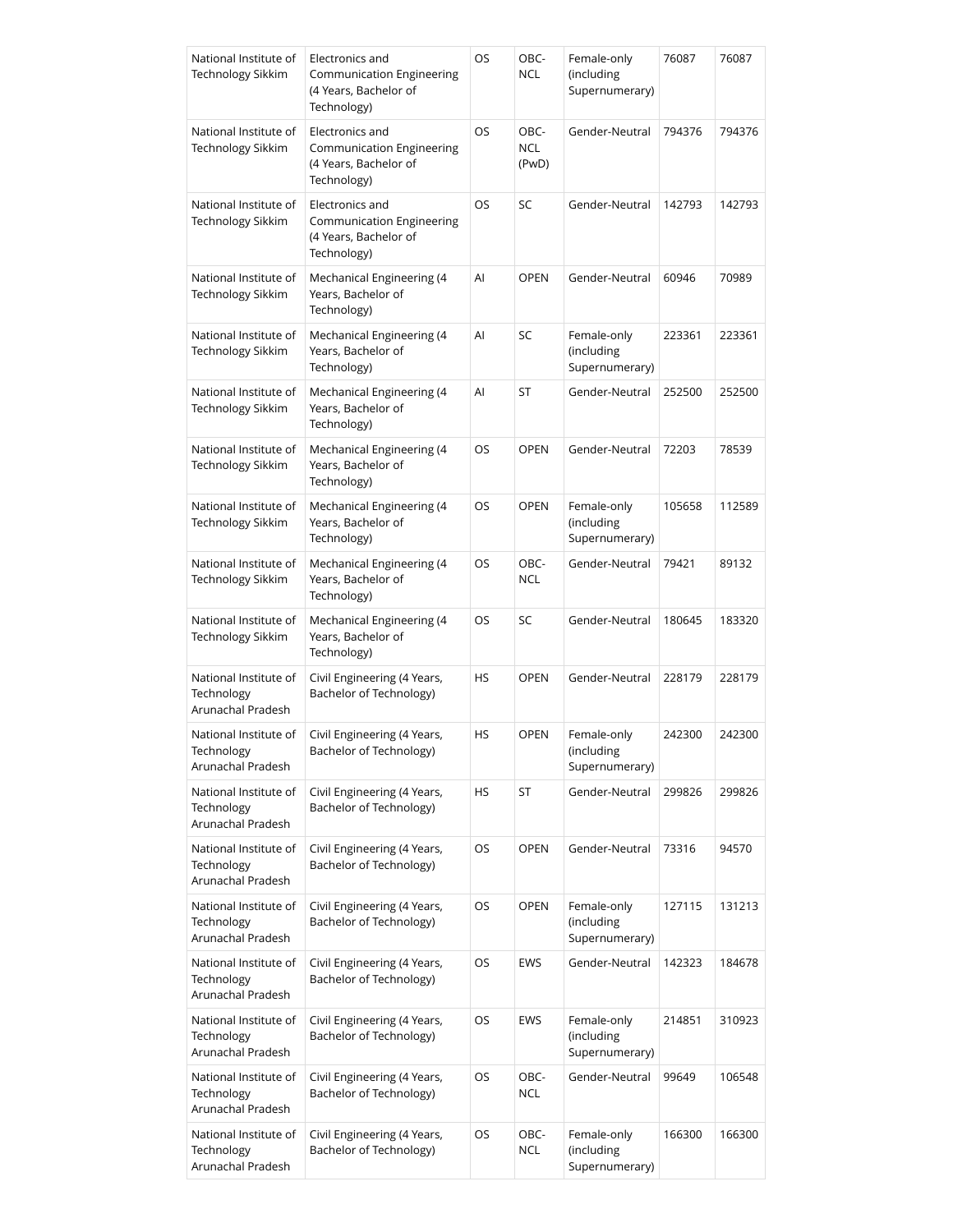| National Institute of<br>Technology<br>Arunachal Pradesh | Civil Engineering (4 Years,<br>Bachelor of Technology)                   | OS | SC                 | Gender-Neutral                              | 189621 | 189621 |
|----------------------------------------------------------|--------------------------------------------------------------------------|----|--------------------|---------------------------------------------|--------|--------|
| National Institute of<br>Technology<br>Arunachal Pradesh | Civil Engineering (4 Years,<br>Bachelor of Technology)                   | OS | SC                 | Female-only<br>(including<br>Supernumerary) | 235297 | 235297 |
| National Institute of<br>Technology<br>Arunachal Pradesh | Computer Science and<br>Engineering (4 Years,<br>Bachelor of Technology) | Al | ST                 | Female-only<br>(including<br>Supernumerary) | 217801 | 217801 |
| National Institute of<br>Technology<br>Arunachal Pradesh | Computer Science and<br>Engineering (4 Years,<br>Bachelor of Technology) | HS | ST                 | Female-only<br>(including<br>Supernumerary) | 792944 | 792944 |
| National Institute of<br>Technology<br>Arunachal Pradesh | Computer Science and<br>Engineering (4 Years,<br>Bachelor of Technology) | OS | <b>OPEN</b>        | Gender-Neutral                              | 33541  | 35409  |
| National Institute of<br>Technology<br>Arunachal Pradesh | Computer Science and<br>Engineering (4 Years,<br>Bachelor of Technology) | OS | <b>OPEN</b>        | Female-only<br>(including<br>Supernumerary) | 53129  | 53129  |
| National Institute of<br>Technology<br>Arunachal Pradesh | Computer Science and<br>Engineering (4 Years,<br>Bachelor of Technology) | OS | EWS                | Gender-Neutral                              | 40738  | 46626  |
| National Institute of<br>Technology<br>Arunachal Pradesh | Computer Science and<br>Engineering (4 Years,<br>Bachelor of Technology) | OS | EWS                | Female-only<br>(including<br>Supernumerary) | 77832  | 77832  |
| National Institute of<br>Technology<br>Arunachal Pradesh | Computer Science and<br>Engineering (4 Years,<br>Bachelor of Technology) | OS | OBC-<br><b>NCL</b> | Gender-Neutral                              | 41271  | 41271  |
| National Institute of<br>Technology<br>Arunachal Pradesh | Electrical Engineering (4<br>Years, Bachelor of<br>Technology)           | AI | SC                 | Gender-Neutral                              | 162980 | 162980 |
| National Institute of<br>Technology<br>Arunachal Pradesh | Electrical Engineering (4<br>Years, Bachelor of<br>Technology)           | Al | ST                 | Gender-Neutral                              | 254412 | 274003 |
| National Institute of<br>Technology<br>Arunachal Pradesh | Electrical Engineering (4<br>Years, Bachelor of<br>Technology)           | AI | ST                 | Female-only<br>(including<br>Supernumerary) | 384943 | 385315 |
| National Institute of<br>Technology<br>Arunachal Pradesh | <b>Electrical Engineering (4</b><br>Years, Bachelor of<br>Technology)    | OS | <b>OPEN</b>        | Gender-Neutral                              | 61125  | 66309  |
| National Institute of<br>Technology<br>Arunachal Pradesh | Electrical Engineering (4<br>Years, Bachelor of<br>Technology)           | OS | <b>OPEN</b>        | Female-only<br>(including<br>Supernumerary) | 96359  | 117918 |
| National Institute of<br>Technology<br>Arunachal Pradesh | <b>Electrical Engineering (4</b><br>Years, Bachelor of<br>Technology)    | OS | EWS                | Gender-Neutral                              | 72133  | 92687  |
| National Institute of<br>Technology<br>Arunachal Pradesh | <b>Electrical Engineering (4</b><br>Years, Bachelor of<br>Technology)    | OS | EWS                | Female-only<br>(including<br>Supernumerary) | 143716 | 192872 |
| National Institute of<br>Technology<br>Arunachal Pradesh | <b>Electrical Engineering (4</b><br>Years, Bachelor of<br>Technology)    | OS | OBC-<br><b>NCL</b> | Gender-Neutral                              | 70720  | 77032  |
| National Institute of<br>Technology<br>Arunachal Pradesh | Electrical Engineering (4<br>Years, Bachelor of<br>Technology)           | OS | OBC-<br><b>NCL</b> | Female-only<br>(including<br>Supernumerary) | 120091 | 120091 |
| National Institute of<br>Technology<br>Arunachal Pradesh | <b>Electrical Engineering (4</b><br>Years, Bachelor of<br>Technology)    | OS | SC                 | Gender-Neutral                              | 180188 | 180188 |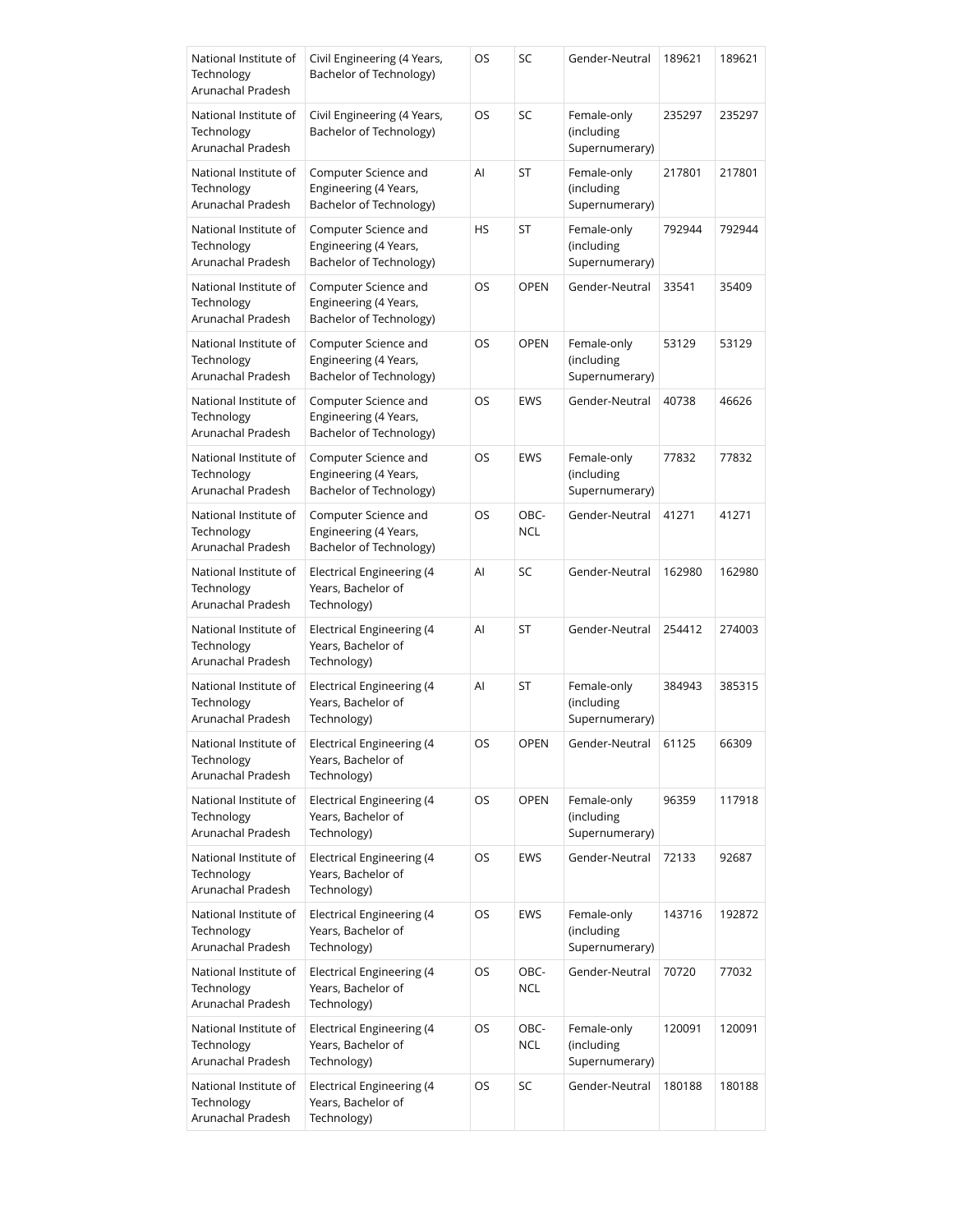| National Institute of<br>Technology<br>Arunachal Pradesh | <b>Electrical Engineering (4</b><br>Years, Bachelor of<br>Technology)                       | OS | SC                 | Female-only<br>(including<br>Supernumerary) | 232702 | 232702 |
|----------------------------------------------------------|---------------------------------------------------------------------------------------------|----|--------------------|---------------------------------------------|--------|--------|
| National Institute of<br>Technology<br>Arunachal Pradesh | <b>Electrical Engineering (4</b><br>Years, Bachelor of<br>Technology)                       | OS | ST                 | Gender-Neutral                              | 274934 | 275799 |
| National Institute of<br>Technology<br>Arunachal Pradesh | Electronics and<br>Communication Engineering<br>(4 Years, Bachelor of<br>Technology)        | AI | <b>OPEN</b>        | Female-only<br>(including<br>Supernumerary) | 73173  | 79597  |
| National Institute of<br>Technology<br>Arunachal Pradesh | Electronics and<br><b>Communication Engineering</b><br>(4 Years, Bachelor of<br>Technology) | Al | ST                 | Gender-Neutral                              | 236226 | 257967 |
| National Institute of<br>Technology<br>Arunachal Pradesh | Electronics and<br><b>Communication Engineering</b><br>(4 Years, Bachelor of<br>Technology) | OS | <b>OPEN</b>        | Gender-Neutral                              | 48106  | 49300  |
| National Institute of<br>Technology<br>Arunachal Pradesh | Electronics and<br><b>Communication Engineering</b><br>(4 Years, Bachelor of<br>Technology) | OS | <b>OPEN</b>        | Female-only<br>(including<br>Supernumerary) | 79966  | 81111  |
| National Institute of<br>Technology<br>Arunachal Pradesh | Electronics and<br>Communication Engineering<br>(4 Years, Bachelor of<br>Technology)        | OS | <b>EWS</b>         | Gender-Neutral                              | 57283  | 62161  |
| National Institute of<br>Technology<br>Arunachal Pradesh | Electronics and<br>Communication Engineering<br>(4 Years, Bachelor of<br>Technology)        | OS | <b>EWS</b>         | Female-only<br>(including<br>Supernumerary) | 90604  | 172118 |
| National Institute of<br>Technology<br>Arunachal Pradesh | Electronics and<br>Communication Engineering<br>(4 Years, Bachelor of<br>Technology)        | OS | OBC-<br><b>NCL</b> | Gender-Neutral                              | 53334  | 56533  |
| National Institute of<br>Technology<br>Arunachal Pradesh | Electronics and<br>Communication Engineering<br>(4 Years, Bachelor of<br>Technology)        | OS | OBC-<br><b>NCL</b> | Female-only<br>(including<br>Supernumerary) | 82233  | 82233  |
| National Institute of<br>Technology<br>Arunachal Pradesh | Electronics and<br><b>Communication Engineering</b><br>(4 Years, Bachelor of<br>Technology) | OS | SC                 | Gender-Neutral                              | 156901 | 161566 |
| National Institute of<br>Technology<br>Arunachal Pradesh | Electronics and<br><b>Communication Engineering</b><br>(4 Years, Bachelor of<br>Technology) | OS | ST                 | Gender-Neutral                              | 260899 | 267836 |
| National Institute of<br>Technology<br>Arunachal Pradesh | Mechanical Engineering (4<br>Years, Bachelor of<br>Technology)                              | Al | <b>OPEN</b>        | Gender-Neutral                              | 65949  | 85686  |
| National Institute of<br>Technology<br>Arunachal Pradesh | Mechanical Engineering (4<br>Years, Bachelor of<br>Technology)                              | Al | <b>OPEN</b>        | Female-only<br>(including<br>Supernumerary) | 105994 | 115312 |
| National Institute of<br>Technology<br>Arunachal Pradesh | Mechanical Engineering (4<br>Years, Bachelor of<br>Technology)                              | Al | SC                 | Gender-Neutral                              | 180521 | 180521 |
| National Institute of<br>Technology<br>Arunachal Pradesh | Mechanical Engineering (4<br>Years, Bachelor of<br>Technology)                              | AI | ST                 | Gender-Neutral                              | 278749 | 300487 |
| National Institute of<br>Technology<br>Arunachal Pradesh | Mechanical Engineering (4<br>Years, Bachelor of<br>Technology)                              | Al | ST                 | Female-only<br>(including<br>Supernumerary) | 386105 | 398510 |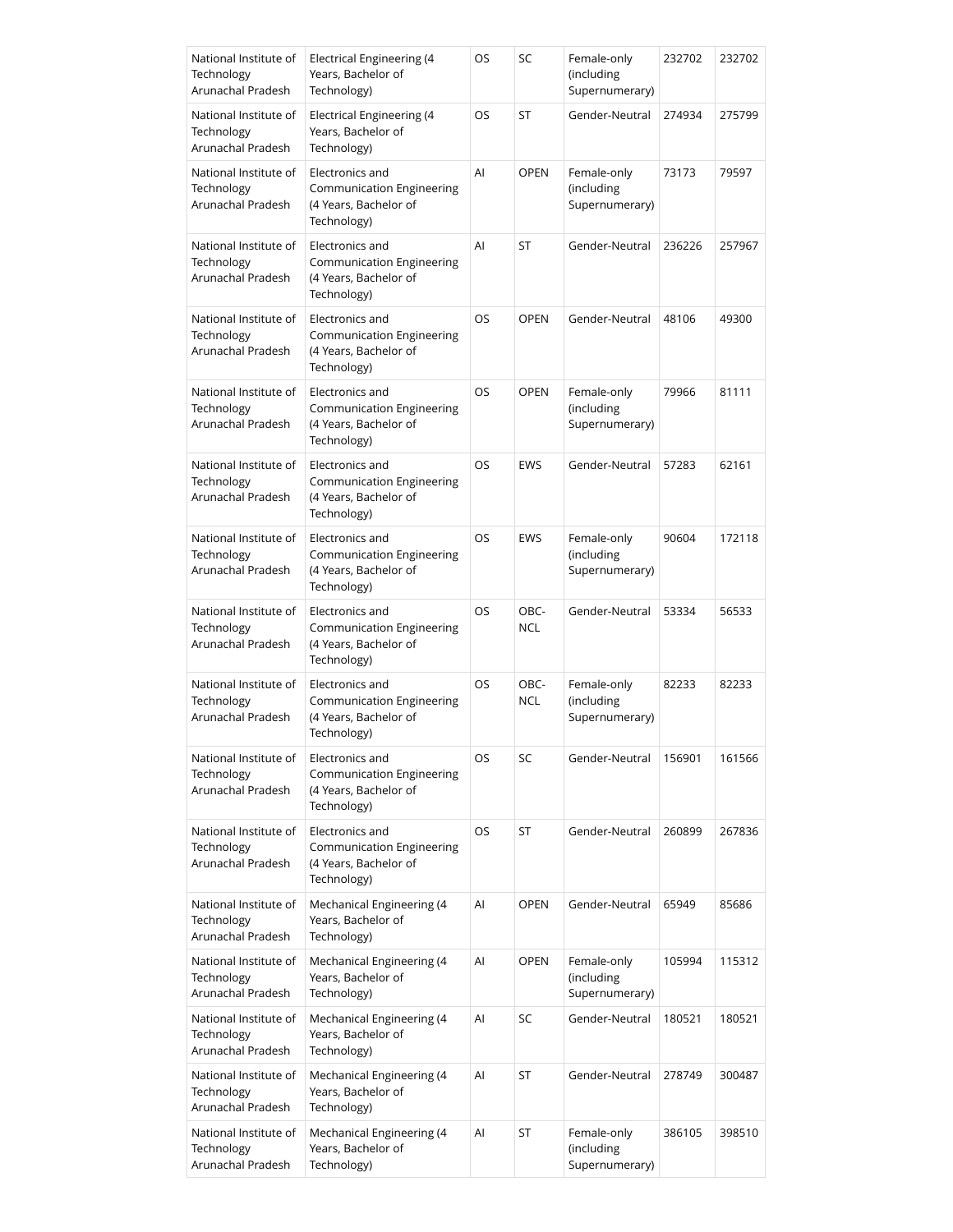| National Institute of<br>Technology<br>Arunachal Pradesh | Mechanical Engineering (4<br>Years, Bachelor of<br>Technology) | OS        | <b>OPEN</b>        | Gender-Neutral                              | 85915  | 89737  |
|----------------------------------------------------------|----------------------------------------------------------------|-----------|--------------------|---------------------------------------------|--------|--------|
| National Institute of<br>Technology<br>Arunachal Pradesh | Mechanical Engineering (4<br>Years, Bachelor of<br>Technology) | OS        | <b>OPEN</b>        | Female-only<br>(including<br>Supernumerary) | 132395 | 137010 |
| National Institute of<br>Technology<br>Arunachal Pradesh | Mechanical Engineering (4<br>Years, Bachelor of<br>Technology) | OS        | EWS                | Gender-Neutral                              | 94414  | 143887 |
| National Institute of<br>Technology<br>Arunachal Pradesh | Mechanical Engineering (4<br>Years, Bachelor of<br>Technology) | OS        | EWS                | Female-only<br>(including<br>Supernumerary) | 201373 | 284778 |
| National Institute of<br>Technology<br>Arunachal Pradesh | Mechanical Engineering (4<br>Years, Bachelor of<br>Technology) | OS        | OBC-<br><b>NCL</b> | Gender-Neutral                              | 91038  | 95819  |
| National Institute of<br>Technology<br>Arunachal Pradesh | Mechanical Engineering (4<br>Years, Bachelor of<br>Technology) | OS        | OBC-<br><b>NCL</b> | Female-only<br>(including<br>Supernumerary) | 155462 | 155462 |
| National Institute of<br>Technology<br>Arunachal Pradesh | Mechanical Engineering (4<br>Years, Bachelor of<br>Technology) | OS        | SC                 | Gender-Neutral                              | 180786 | 182544 |
| National Institute of<br>Technology<br>Arunachal Pradesh | Mechanical Engineering (4<br>Years, Bachelor of<br>Technology) | OS        | SC                 | Female-only<br>(including<br>Supernumerary) | 238531 | 238531 |
| National Institute of<br>Technology<br>Arunachal Pradesh | Mechanical Engineering (4<br>Years, Bachelor of<br>Technology) | OS        | ST                 | Gender-Neutral                              | 304938 | 304938 |
| National Institute of<br>Technology<br>Arunachal Pradesh | Mechanical Engineering (4<br>Years, Bachelor of<br>Technology) | OS        | ST                 | Female-only<br>(including<br>Supernumerary) | 416063 | 416063 |
| National Institute of<br>Technology,<br>lamshedpur       | Civil Engineering (4 Years,<br>Bachelor of Technology)         | <b>HS</b> | <b>OPEN</b>        | Gender-Neutral                              | 40938  | 40938  |
| National Institute of<br>Technology,<br>Jamshedpur       | Civil Engineering (4 Years,<br>Bachelor of Technology)         | HS        | <b>OPEN</b>        | Female-only<br>(including<br>Supernumerary) | 61906  | 64975  |
| National Institute of<br>Technology,<br>Jamshedpur       | Civil Engineering (4 Years,<br>Bachelor of Technology)         | HS        | EWS                | Female-only<br>(including<br>Supernumerary) | 444601 | 444601 |
| National Institute of<br>Technology,<br>Jamshedpur       | Civil Engineering (4 Years,<br>Bachelor of Technology)         | HS        | OBC-<br>NCL        | Gender-Neutral                              | 51495  | 53570  |
| National Institute of<br>Technology,<br>Jamshedpur       | Civil Engineering (4 Years,<br>Bachelor of Technology)         | HS        | OBC-<br><b>NCL</b> | Female-only<br>(including<br>Supernumerary) | 79793  | 79793  |
| National Institute of<br>Technology,<br>Jamshedpur       | Civil Engineering (4 Years,<br>Bachelor of Technology)         | OS        | <b>OPEN</b>        | Gender-Neutral                              | 38824  | 39449  |
| National Institute of<br>Technology,<br>Jamshedpur       | Civil Engineering (4 Years,<br>Bachelor of Technology)         | OS        | <b>OPEN</b>        | Female-only<br>(including<br>Supernumerary) | 59812  | 59812  |
| National Institute of<br>Technology,<br>Jamshedpur       | Civil Engineering (4 Years,<br>Bachelor of Technology)         | OS        | EWS                | Gender-Neutral                              | 44590  | 46426  |
| National Institute of<br>Technology,<br>Jamshedpur       | Civil Engineering (4 Years,<br>Bachelor of Technology)         | <b>OS</b> | EWS                | Female-only<br>(including<br>Supernumerary) | 79294  | 79294  |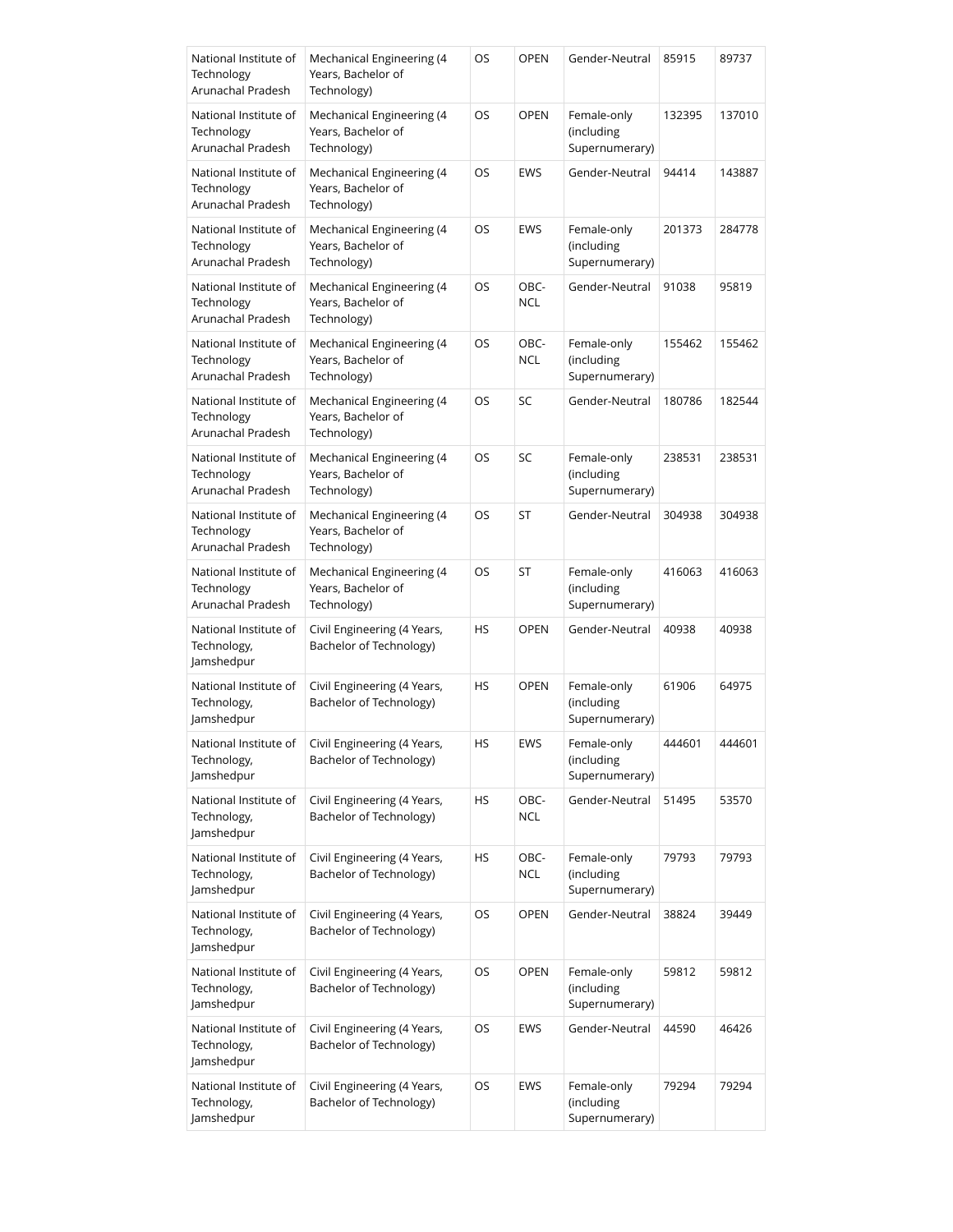| National Institute of<br>Technology,<br>Jamshedpur | Civil Engineering (4 Years,<br>Bachelor of Technology)                                      | OS        | OBC-<br><b>NCL</b> | Gender-Neutral                              | 47888 | 50172 |
|----------------------------------------------------|---------------------------------------------------------------------------------------------|-----------|--------------------|---------------------------------------------|-------|-------|
| National Institute of<br>Technology,<br>Jamshedpur | Civil Engineering (4 Years,<br>Bachelor of Technology)                                      | OS        | OBC-<br><b>NCL</b> | Female-only<br>(including<br>Supernumerary) | 68892 | 73542 |
| National Institute of<br>Technology,<br>Jamshedpur | Computer Science and<br>Engineering (4 Years,<br>Bachelor of Technology)                    | OS        | <b>OPEN</b>        | Gender-Neutral                              | 8664  | 8670  |
| National Institute of<br>Technology,<br>Jamshedpur | Computer Science and<br>Engineering (4 Years,<br>Bachelor of Technology)                    | OS        | OBC-<br><b>NCL</b> | Gender-Neutral                              | 14383 | 14383 |
| National Institute of<br>Technology,<br>Jamshedpur | <b>Electrical Engineering (4</b><br>Years, Bachelor of<br>Technology)                       | <b>HS</b> | <b>OPEN</b>        | Gender-Neutral                              | 21970 | 21970 |
| National Institute of<br>Technology,<br>Jamshedpur | <b>Electrical Engineering (4</b><br>Years, Bachelor of<br>Technology)                       | HS        | EWS                | Gender-Neutral                              | 24917 | 24917 |
| National Institute of<br>Technology,<br>Jamshedpur | <b>Electrical Engineering (4</b><br>Years, Bachelor of<br>Technology)                       | OS        | <b>OPEN</b>        | Gender-Neutral                              | 22175 | 22288 |
| National Institute of<br>Technology,<br>Jamshedpur | Electrical Engineering (4<br>Years, Bachelor of<br>Technology)                              | OS        | EWS                | Gender-Neutral                              | 24064 | 25400 |
| National Institute of<br>Technology,<br>Jamshedpur | <b>Electrical Engineering (4</b><br>Years, Bachelor of<br>Technology)                       | OS        | OBC-<br><b>NCL</b> | Gender-Neutral                              | 28398 | 28398 |
| National Institute of<br>Technology,<br>Jamshedpur | <b>Electrical Engineering (4</b><br>Years, Bachelor of<br>Technology)                       | OS        | OBC-<br><b>NCL</b> | Female-only<br>(including<br>Supernumerary) | 49653 | 49653 |
| National Institute of<br>Technology,<br>Jamshedpur | Electronics and<br><b>Communication Engineering</b><br>(4 Years, Bachelor of<br>Technology) | <b>OS</b> | <b>OPEN</b>        | Gender-Neutral                              | 14597 | 14597 |
| National Institute of<br>Technology,<br>Jamshedpur | Electronics and<br><b>Communication Engineering</b><br>(4 Years, Bachelor of<br>Technology) | <b>OS</b> | <b>EWS</b>         | Gender-Neutral                              | 17271 | 17354 |
| National Institute of<br>Technology,<br>Jamshedpur | Electronics and<br><b>Communication Engineering</b><br>(4 Years, Bachelor of<br>Technology) | OS        | OBC-<br><b>NCL</b> | Gender-Neutral                              | 21224 | 21224 |
| National Institute of<br>Technology,<br>Jamshedpur | Mechanical Engineering (4<br>Years, Bachelor of<br>Technology)                              | HS        | <b>OPEN</b>        | Gender-Neutral                              | 28149 | 29192 |
| National Institute of<br>Technology,<br>Jamshedpur | Mechanical Engineering (4<br>Years, Bachelor of<br>Technology)                              | OS        | <b>OPEN</b>        | Gender-Neutral                              | 27912 | 28450 |
| National Institute of<br>Technology,<br>Jamshedpur | Mechanical Engineering (4<br>Years, Bachelor of<br>Technology)                              | OS        | <b>OPEN</b>        | Female-only<br>(including<br>Supernumerary) | 50054 | 53927 |
| National Institute of<br>Technology,<br>Jamshedpur | Mechanical Engineering (4<br>Years, Bachelor of<br>Technology)                              | OS        | EWS                | Gender-Neutral                              | 31728 | 34482 |
| National Institute of<br>Technology,<br>Jamshedpur | Mechanical Engineering (4<br>Years, Bachelor of<br>Technology)                              | OS        | EWS                | Female-only<br>(including<br>Supernumerary) | 57944 | 57944 |
| National Institute of<br>Technology,<br>Jamshedpur | Mechanical Engineering (4<br>Years, Bachelor of<br>Technology)                              | OS        | OBC-<br><b>NCL</b> | Gender-Neutral                              | 36158 | 36763 |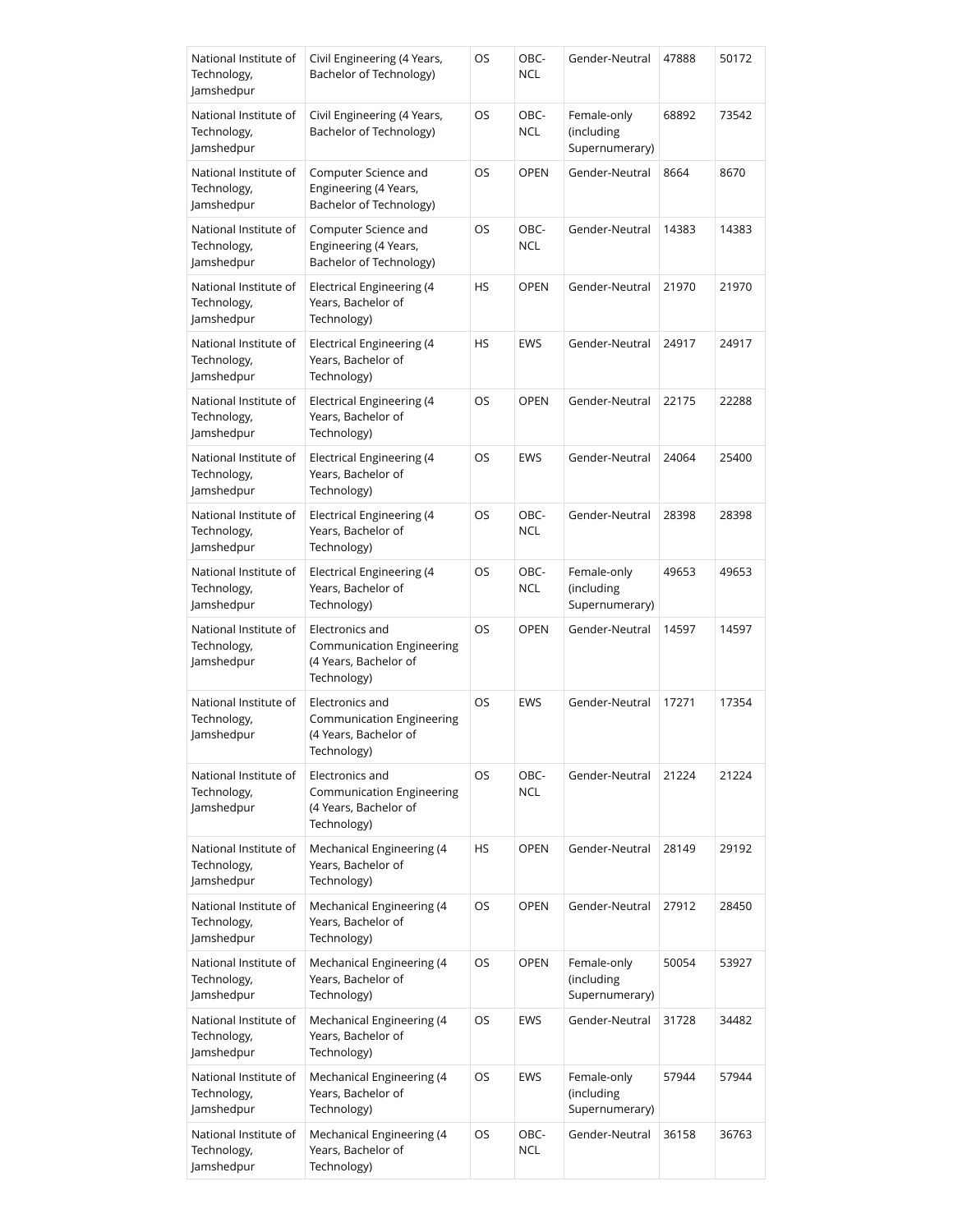| National Institute of<br>Technology,<br>Jamshedpur | Mechanical Engineering (4<br>Years, Bachelor of<br>Technology)                  | OS        | OBC-<br><b>NCL</b> | Female-only<br>(including<br>Supernumerary) | 69741  | 69741  |
|----------------------------------------------------|---------------------------------------------------------------------------------|-----------|--------------------|---------------------------------------------|--------|--------|
| National Institute of<br>Technology,<br>Jamshedpur | Metallurgical and Materials<br>Engineering (4 Years,<br>Bachelor of Technology) | HS        | <b>OPEN</b>        | Gender-Neutral                              | 45459  | 45459  |
| National Institute of<br>Technology,<br>Jamshedpur | Metallurgical and Materials<br>Engineering (4 Years,<br>Bachelor of Technology) | HS        | <b>OPEN</b>        | Female-only<br>(including<br>Supernumerary) | 64088  | 64088  |
| National Institute of<br>Technology,<br>Jamshedpur | Metallurgical and Materials<br>Engineering (4 Years,<br>Bachelor of Technology) | HS        | OBC-<br><b>NCL</b> | Gender-Neutral                              | 55465  | 56700  |
| National Institute of<br>Technology,<br>Jamshedpur | Metallurgical and Materials<br>Engineering (4 Years,<br>Bachelor of Technology) | HS        | OBC-<br><b>NCL</b> | Female-only<br>(including<br>Supernumerary) | 72236  | 72236  |
| National Institute of<br>Technology,<br>Jamshedpur | Metallurgical and Materials<br>Engineering (4 Years,<br>Bachelor of Technology) | HS        | ST                 | Gender-Neutral                              | 270531 | 270531 |
| National Institute of<br>Technology,<br>Jamshedpur | Metallurgical and Materials<br>Engineering (4 Years,<br>Bachelor of Technology) | OS        | <b>OPEN</b>        | Gender-Neutral                              | 47340  | 48633  |
| National Institute of<br>Technology,<br>Jamshedpur | Metallurgical and Materials<br>Engineering (4 Years,<br>Bachelor of Technology) | OS        | EWS                | Gender-Neutral                              | 52599  | 58748  |
| National Institute of<br>Technology,<br>Jamshedpur | Metallurgical and Materials<br>Engineering (4 Years,<br>Bachelor of Technology) | OS        | OBC-<br><b>NCL</b> | Gender-Neutral                              | 53089  | 67298  |
| National Institute of<br>Technology,<br>Jamshedpur | Metallurgical and Materials<br>Engineering (4 Years,<br>Bachelor of Technology) | OS        | ST                 | Gender-Neutral                              | 242977 | 242977 |
| National Institute of<br>Technology,<br>Jamshedpur | Production and Industrial<br>Engineering (4 Years,<br>Bachelor of Technology)   | <b>HS</b> | <b>OPEN</b>        | Female-only<br>(including<br>Supernumerary) | 59233  | 74345  |
| National Institute of<br>Technology,<br>Jamshedpur | Production and Industrial<br>Engineering (4 Years,<br>Bachelor of Technology)   | HS        | OBC-<br><b>NCL</b> | Gender-Neutral                              | 63813  | 66171  |
| National Institute of<br>Technology,<br>lamshedpur | Production and Industrial<br>Engineering (4 Years,<br>Bachelor of Technology)   | HS        | OBC-<br><b>NCL</b> | Female-only<br>(including<br>Supernumerary) | 90706  | 90706  |
| National Institute of<br>Technology,<br>Jamshedpur | Production and Industrial<br>Engineering (4 Years,<br>Bachelor of Technology)   | OS        | <b>OPEN</b>        | Gender-Neutral                              | 44056  | 44974  |
| National Institute of<br>Technology,<br>Jamshedpur | Production and Industrial<br>Engineering (4 Years,<br>Bachelor of Technology)   | OS        | <b>OPEN</b>        | Female-only<br>(including<br>Supernumerary) | 64777  | 74038  |
| National Institute of<br>Technology,<br>Jamshedpur | Production and Industrial<br>Engineering (4 Years,<br>Bachelor of Technology)   | OS        | EWS                | Gender-Neutral                              | 50717  | 52349  |
| National Institute of<br>Technology,<br>Jamshedpur | Production and Industrial<br>Engineering (4 Years,<br>Bachelor of Technology)   | OS        | EWS                | Female-only<br>(including<br>Supernumerary) | 92823  | 92823  |
| National Institute of<br>Technology,<br>Jamshedpur | Production and Industrial<br>Engineering (4 Years,<br>Bachelor of Technology)   | OS        | OBC-<br><b>NCL</b> | Gender-Neutral                              | 54392  | 61870  |
| National Institute of<br>Technology,<br>Jamshedpur | Production and Industrial<br>Engineering (4 Years,<br>Bachelor of Technology)   | OS        | OBC-<br><b>NCL</b> | Female-only<br>(including<br>Supernumerary) | 98148  | 98148  |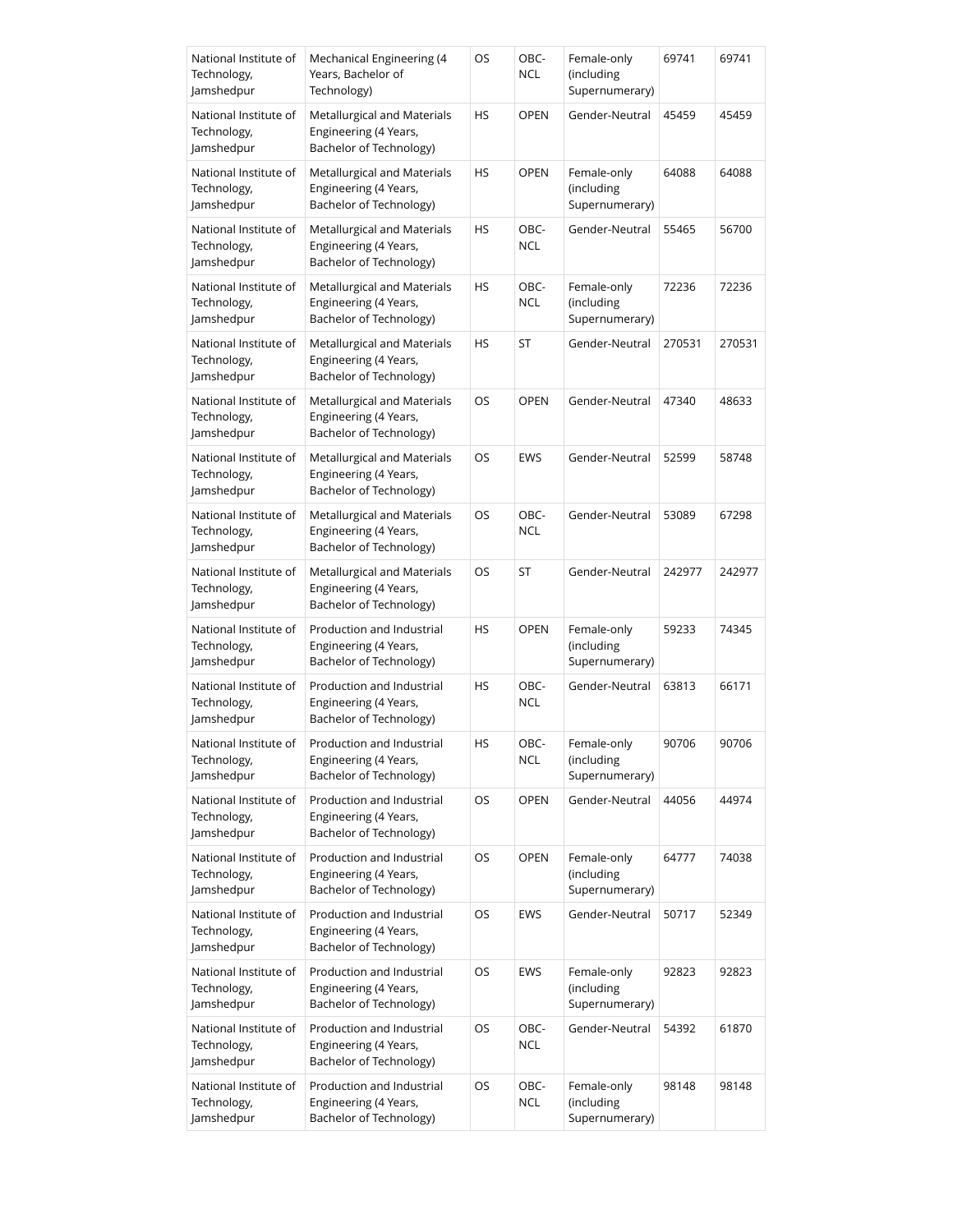| National Institute of<br>Technology,<br>Kurukshetra | Civil Engineering (4 Years,<br>Bachelor of Technology)                | HS | <b>OPEN</b>        | Gender-Neutral                              | 49765  | 58024  |
|-----------------------------------------------------|-----------------------------------------------------------------------|----|--------------------|---------------------------------------------|--------|--------|
| National Institute of<br>Technology,<br>Kurukshetra | Civil Engineering (4 Years,<br>Bachelor of Technology)                | HS | <b>OPEN</b>        | Female-only<br>(including<br>Supernumerary) | 61194  | 61194  |
| National Institute of<br>Technology,<br>Kurukshetra | Civil Engineering (4 Years,<br>Bachelor of Technology)                | HS | EWS                | Gender-Neutral                              | 87954  | 87954  |
| National Institute of<br>Technology,<br>Kurukshetra | Civil Engineering (4 Years,<br>Bachelor of Technology)                | HS | OBC-<br><b>NCL</b> | Gender-Neutral                              | 98076  | 106327 |
| National Institute of<br>Technology,<br>Kurukshetra | Civil Engineering (4 Years,<br>Bachelor of Technology)                | OS | <b>OPEN</b>        | Gender-Neutral                              | 37034  | 38149  |
| National Institute of<br>Technology,<br>Kurukshetra | Civil Engineering (4 Years,<br>Bachelor of Technology)                | OS | <b>OPEN</b>        | Female-only<br>(including<br>Supernumerary) | 46029  | 46029  |
| National Institute of<br>Technology,<br>Kurukshetra | Civil Engineering (4 Years,<br>Bachelor of Technology)                | OS | EWS                | Gender-Neutral                              | 41332  | 41949  |
| National Institute of<br>Technology,<br>Kurukshetra | Civil Engineering (4 Years,<br>Bachelor of Technology)                | OS | EWS                | Female-only<br>(including<br>Supernumerary) | 63801  | 65420  |
| National Institute of<br>Technology,<br>Kurukshetra | Civil Engineering (4 Years,<br>Bachelor of Technology)                | OS | OBC-<br><b>NCL</b> | Gender-Neutral                              | 41703  | 46158  |
| National Institute of<br>Technology,<br>Kurukshetra | Civil Engineering (4 Years,<br>Bachelor of Technology)                | OS | ST                 | Gender-Neutral                              | 168587 | 168587 |
| National Institute of<br>Technology,<br>Kurukshetra | Computer Engineering (4<br>Years, Bachelor of<br>Technology)          | OS | <b>OPEN</b>        | Gender-Neutral                              | 6514   | 6575   |
| National Institute of<br>Technology,<br>Kurukshetra | Computer Engineering (4<br>Years, Bachelor of<br>Technology)          | OS | EWS                | Gender-Neutral                              | 7655   | 7676   |
| National Institute of<br>Technology,<br>Kurukshetra | <b>Computer Engineering (4</b><br>Years, Bachelor of<br>Technology)   | OS | OBC-<br><b>NCL</b> | Gender-Neutral                              | 11555  | 11555  |
| National Institute of<br>Technology,<br>Kurukshetra | Computer Engineering (4<br>Years, Bachelor of<br>Technology)          | OS | SC                 | Gender-Neutral                              | 55640  | 55640  |
| National Institute of<br>Technology,<br>Kurukshetra | <b>Electrical Engineering (4</b><br>Years, Bachelor of<br>Technology) | HS | <b>OPEN</b>        | Gender-Neutral                              | 23325  | 23325  |
| National Institute of<br>Technology,<br>Kurukshetra | <b>Electrical Engineering (4</b><br>Years, Bachelor of<br>Technology) | HS | EWS                | Gender-Neutral                              | 31140  | 31235  |
| National Institute of<br>Technology,<br>Kurukshetra | <b>Electrical Engineering (4</b><br>Years, Bachelor of<br>Technology) | HS | OBC-<br><b>NCL</b> | Gender-Neutral                              | 45852  | 45852  |
| National Institute of<br>Technology,<br>Kurukshetra | <b>Electrical Engineering (4</b><br>Years, Bachelor of<br>Technology) | OS | <b>OPEN</b>        | Gender-Neutral                              | 18444  | 19947  |
| National Institute of<br>Technology,<br>Kurukshetra | <b>Electrical Engineering (4</b><br>Years, Bachelor of<br>Technology) | OS | EWS                | Gender-Neutral                              | 21483  | 24431  |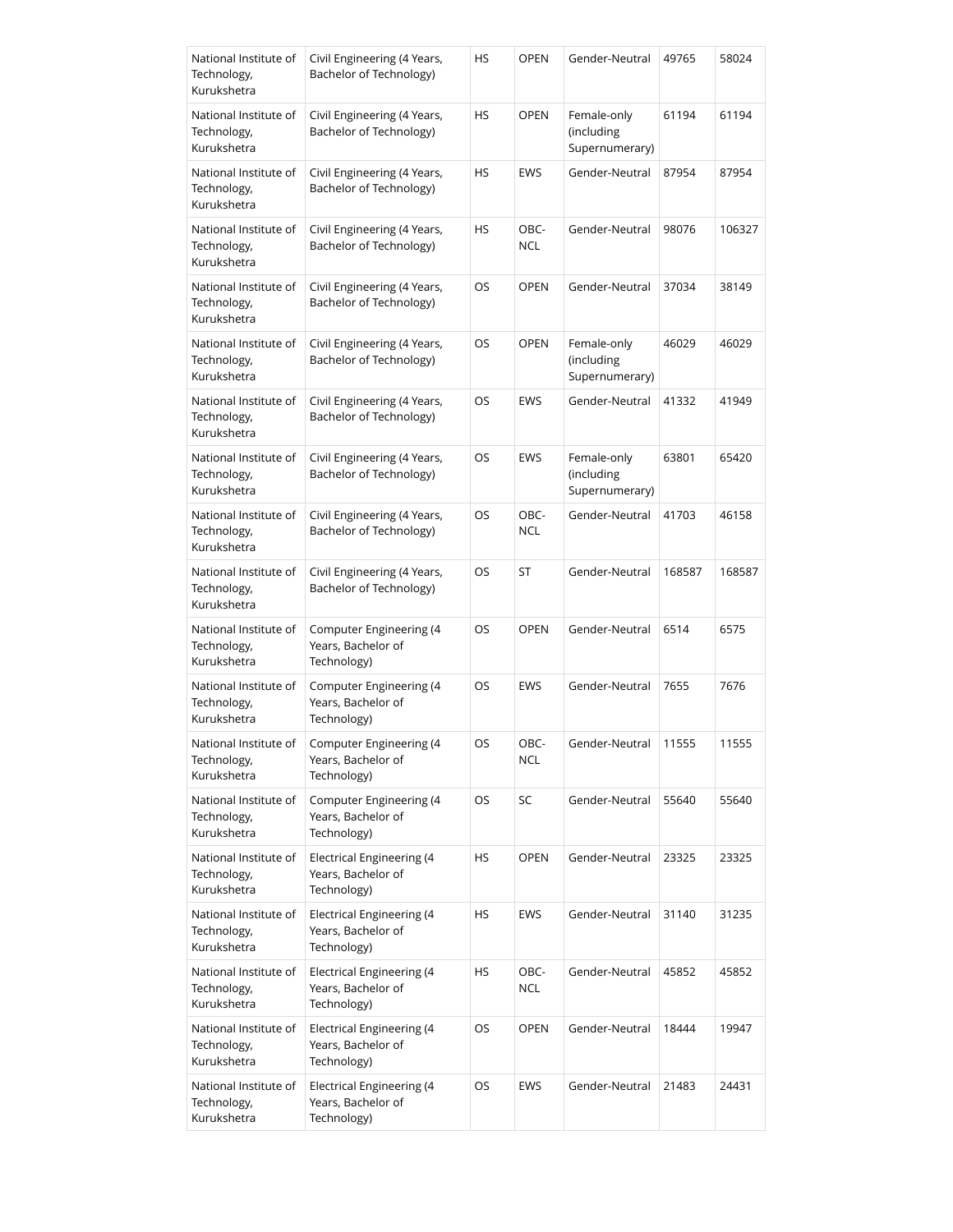| National Institute of<br>Technology,<br>Kurukshetra | <b>Electrical Engineering (4</b><br>Years, Bachelor of<br>Technology)                       | OS | <b>EWS</b>         | Female-only<br>(including<br>Supernumerary) | 33625  | 33625  |
|-----------------------------------------------------|---------------------------------------------------------------------------------------------|----|--------------------|---------------------------------------------|--------|--------|
| National Institute of<br>Technology,<br>Kurukshetra | <b>Electrical Engineering (4</b><br>Years, Bachelor of<br>Technology)                       | OS | OBC-<br><b>NCL</b> | Gender-Neutral                              | 26587  | 27026  |
| National Institute of<br>Technology,<br>Kurukshetra | Electronics and<br>Communication Engineering<br>(4 Years, Bachelor of<br>Technology)        | OS | <b>OPEN</b>        | Gender-Neutral                              | 12406  | 12626  |
| National Institute of<br>Technology,<br>Kurukshetra | Electronics and<br>Communication Engineering<br>(4 Years, Bachelor of<br>Technology)        | OS | <b>OPEN</b>        | Female-only<br>(including<br>Supernumerary) | 19182  | 19182  |
| National Institute of<br>Technology,<br>Kurukshetra | Electronics and<br><b>Communication Engineering</b><br>(4 Years, Bachelor of<br>Technology) | OS | <b>EWS</b>         | Gender-Neutral                              | 13320  | 13742  |
| National Institute of<br>Technology,<br>Kurukshetra | Electronics and<br><b>Communication Engineering</b><br>(4 Years, Bachelor of<br>Technology) | OS | OBC-<br><b>NCL</b> | Gender-Neutral                              | 19174  | 19198  |
| National Institute of<br>Technology,<br>Kurukshetra | Information Technology (4<br>Years, Bachelor of<br>Technology)                              | OS | <b>OPEN</b>        | Gender-Neutral                              | 8144   | 8274   |
| National Institute of<br>Technology,<br>Kurukshetra | Information Technology (4<br>Years, Bachelor of<br>Technology)                              | OS | <b>EWS</b>         | Gender-Neutral                              | 9430   | 10033  |
| National Institute of<br>Technology,<br>Kurukshetra | Information Technology (4<br>Years, Bachelor of<br>Technology)                              | OS | OBC-<br><b>NCL</b> | Gender-Neutral                              | 11665  | 13405  |
| National Institute of<br>Technology,<br>Kurukshetra | Information Technology (4<br>Years, Bachelor of<br>Technology)                              | OS | SC                 | Gender-Neutral                              | 60095  | 60174  |
| National Institute of<br>Technology,<br>Kurukshetra | Mechanical Engineering (4<br>Years, Bachelor of<br>Technology)                              | AI | ST                 | Female-only<br>(including<br>Supernumerary) | 232520 | 232520 |
| National Institute of<br>Technology,<br>Kurukshetra | Mechanical Engineering (4<br>Years, Bachelor of<br>Technology)                              | HS | OPEN               | Gender-Neutral                              | 33177  | 35641  |
| National Institute of<br>Technology,<br>Kurukshetra | Mechanical Engineering (4<br>Years, Bachelor of<br>Technology)                              | НS | <b>EWS</b>         | Gender-Neutral                              | 45069  | 46298  |
| National Institute of<br>Technology,<br>Kurukshetra | Mechanical Engineering (4<br>Years, Bachelor of<br>Technology)                              | НS | OBC-<br><b>NCL</b> | Gender-Neutral                              | 51674  | 55999  |
| National Institute of<br>Technology,<br>Kurukshetra | Mechanical Engineering (4<br>Years, Bachelor of<br>Technology)                              | OS | <b>OPEN</b>        | Gender-Neutral                              | 26076  | 28195  |
| National Institute of<br>Technology,<br>Kurukshetra | Mechanical Engineering (4<br>Years, Bachelor of<br>Technology)                              | OS | <b>OPEN</b>        | Female-only<br>(including<br>Supernumerary) | 39971  | 39971  |
| National Institute of<br>Technology,<br>Kurukshetra | Mechanical Engineering (4<br>Years, Bachelor of<br>Technology)                              | OS | EWS                | Gender-Neutral                              | 28621  | 30171  |
| National Institute of<br>Technology,<br>Kurukshetra | Mechanical Engineering (4<br>Years, Bachelor of<br>Technology)                              | OS | OBC-<br><b>NCL</b> | Gender-Neutral                              | 34449  | 36664  |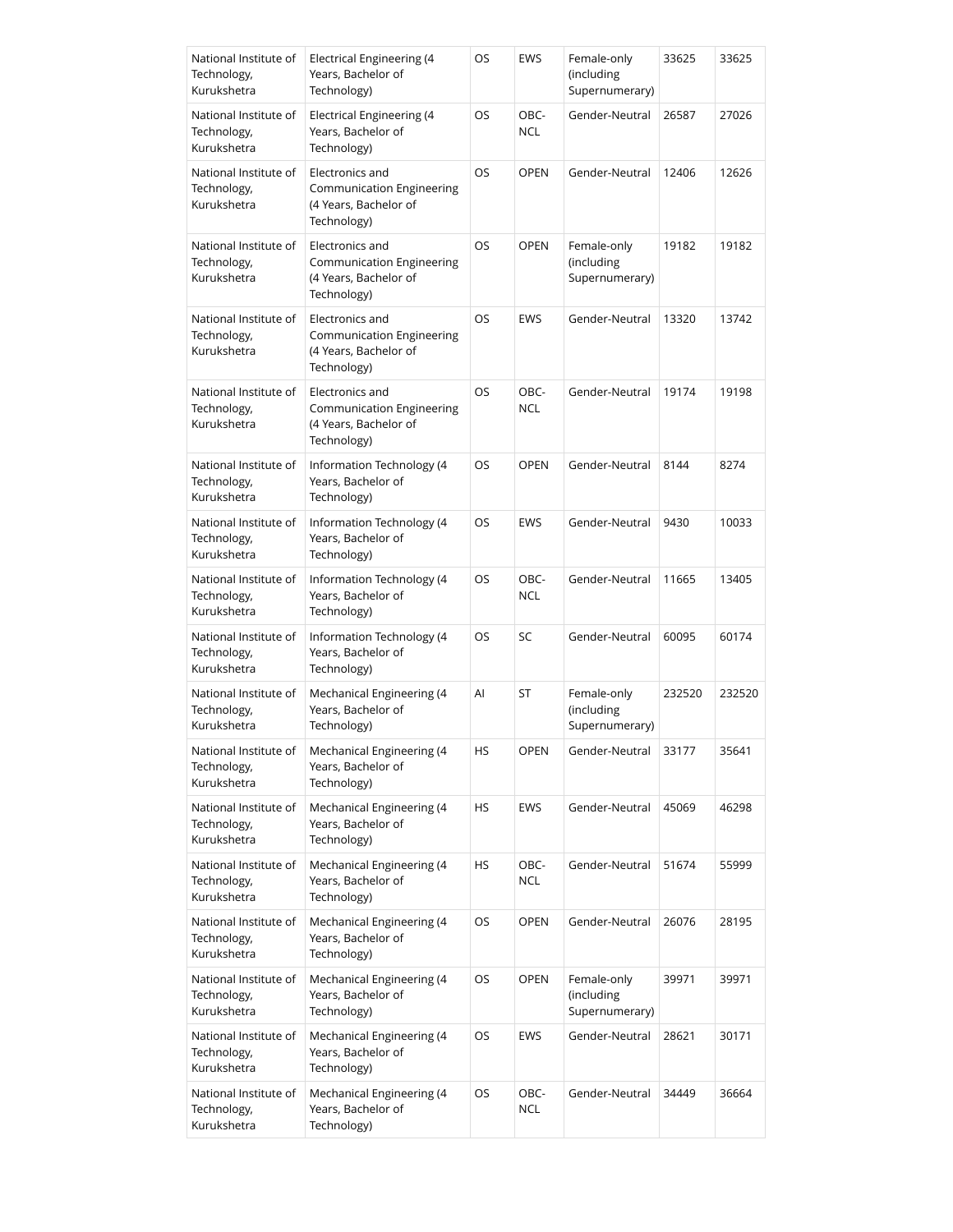| National Institute of<br>Technology,<br>Kurukshetra | Mechanical Engineering (4<br>Years, Bachelor of<br>Technology)                | OS        | ST                 | Female-only<br>(including<br>Supernumerary) | 239489 | 239489 |
|-----------------------------------------------------|-------------------------------------------------------------------------------|-----------|--------------------|---------------------------------------------|--------|--------|
| National Institute of<br>Technology,<br>Kurukshetra | Production and Industrial<br>Engineering (4 Years,<br>Bachelor of Technology) | HS        | <b>OPEN</b>        | Gender-Neutral                              | 56847  | 62997  |
| National Institute of<br>Technology,<br>Kurukshetra | Production and Industrial<br>Engineering (4 Years,<br>Bachelor of Technology) | HS        | <b>OPEN</b>        | Female-only<br>(including<br>Supernumerary) | 63450  | 63450  |
| National Institute of<br>Technology,<br>Kurukshetra | Production and Industrial<br>Engineering (4 Years,<br>Bachelor of Technology) | HS        | EWS                | Gender-Neutral                              | 112960 | 112960 |
| National Institute of<br>Technology,<br>Kurukshetra | Production and Industrial<br>Engineering (4 Years,<br>Bachelor of Technology) | HS        | OBC-<br><b>NCL</b> | Gender-Neutral                              | 83685  | 148934 |
| National Institute of<br>Technology,<br>Kurukshetra | Production and Industrial<br>Engineering (4 Years,<br>Bachelor of Technology) | <b>HS</b> | OBC-<br><b>NCL</b> | Female-only<br>(including<br>Supernumerary) | 94448  | 94448  |
| National Institute of<br>Technology,<br>Kurukshetra | Production and Industrial<br>Engineering (4 Years,<br>Bachelor of Technology) | OS        | <b>OPEN</b>        | Gender-Neutral                              | 41671  | 48503  |
| National Institute of<br>Technology,<br>Kurukshetra | Production and Industrial<br>Engineering (4 Years,<br>Bachelor of Technology) | OS        | <b>OPEN</b>        | Female-only<br>(including<br>Supernumerary) | 57922  | 59707  |
| National Institute of<br>Technology,<br>Kurukshetra | Production and Industrial<br>Engineering (4 Years,<br>Bachelor of Technology) | OS        | EWS                | Gender-Neutral                              | 49244  | 53992  |
| National Institute of<br>Technology,<br>Kurukshetra | Production and Industrial<br>Engineering (4 Years,<br>Bachelor of Technology) | OS        | EWS                | Female-only<br>(including<br>Supernumerary) | 77237  | 77237  |
| National Institute of<br>Technology,<br>Kurukshetra | Production and Industrial<br>Engineering (4 Years,<br>Bachelor of Technology) | OS        | OBC-<br><b>NCL</b> | Gender-Neutral                              | 52913  | 57577  |
| National Institute of<br>Technology,<br>Kurukshetra | Production and Industrial<br>Engineering (4 Years,<br>Bachelor of Technology) | OS        | SC                 | Female-only<br>(including<br>Supernumerary) | 186741 | 186741 |
| National Institute of<br>Technology,<br>Kurukshetra | Production and Industrial<br>Engineering (4 Years,<br>Bachelor of Technology) | OS        | ST                 | Gender-Neutral                              | 253736 | 253736 |
| National Institute of<br>Technology, Manipur        | Civil Engineering (4 Years,<br>Bachelor of Technology)                        | OS        | <b>OPEN</b>        | Gender-Neutral                              | 81852  | 92262  |
| National Institute of<br>Technology, Manipur        | Civil Engineering (4 Years,<br>Bachelor of Technology)                        | OS        | OPEN               | Female-only<br>(including<br>Supernumerary) | 131988 | 153756 |
| National Institute of<br>Technology, Manipur        | Civil Engineering (4 Years,<br>Bachelor of Technology)                        | OS        | EWS                | Gender-Neutral                              | 103544 | 119269 |
| National Institute of<br>Technology, Manipur        | Civil Engineering (4 Years,<br>Bachelor of Technology)                        | OS        | OBC-<br><b>NCL</b> | Gender-Neutral                              | 94034  | 113422 |
| National Institute of<br>Technology, Manipur        | Civil Engineering (4 Years,<br>Bachelor of Technology)                        | OS        | OBC-<br><b>NCL</b> | Female-only<br>(including<br>Supernumerary) | 216350 | 216350 |
| National Institute of<br>Technology, Manipur        | Computer Science and<br>Engineering (4 Years,<br>Bachelor of Technology)      | HS        | <b>OPEN</b>        | Gender-Neutral                              | 141312 | 141312 |
| National Institute of<br>Technology, Manipur        | Computer Science and<br>Engineering (4 Years,<br>Bachelor of Technology)      | OS        | <b>OPEN</b>        | Gender-Neutral                              | 32436  | 32941  |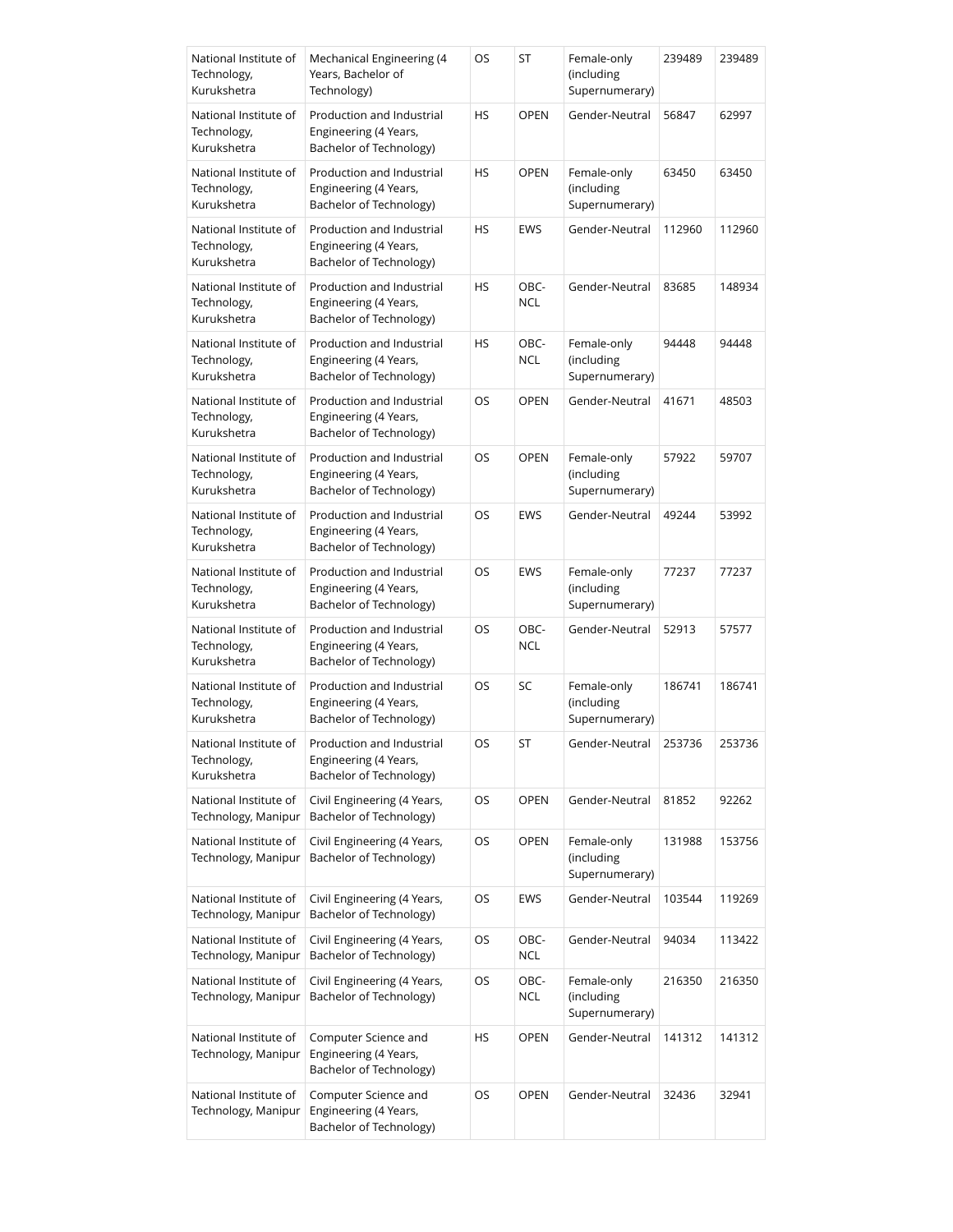| National Institute of<br>Technology, Manipur | Computer Science and<br>Engineering (4 Years,<br>Bachelor of Technology)                                   | OS | EWS                | Gender-Neutral                              | 33758  | 36592  |
|----------------------------------------------|------------------------------------------------------------------------------------------------------------|----|--------------------|---------------------------------------------|--------|--------|
| National Institute of<br>Technology, Manipur | Computer Science and<br>Engineering (4 Years,<br>Bachelor of Technology)                                   | OS | SC                 | Gender-Neutral                              | 140452 | 140452 |
| National Institute of<br>Technology, Manipur | Computer Science and<br>Engineering (4 Years,<br>Bachelor of Technology)                                   | OS | SC                 | Female-only<br>(including<br>Supernumerary) | 152432 | 152432 |
| National Institute of<br>Technology, Manipur | Computer Science and<br>Engineering (4 Years,<br>Bachelor of Technology)                                   | OS | ST                 | Gender-Neutral                              | 164126 | 164126 |
| National Institute of<br>Technology, Manipur | Electrical Engineering (4<br>Years, Bachelor of<br>Technology)                                             | OS | <b>OPEN</b>        | Gender-Neutral                              | 59774  | 67652  |
| National Institute of<br>Technology, Manipur | Electrical Engineering (4<br>Years, Bachelor of<br>Technology)                                             | OS | <b>OPEN</b>        | Female-only<br>(including<br>Supernumerary) | 85830  | 98826  |
| National Institute of<br>Technology, Manipur | <b>Electrical Engineering (4</b><br>Years, Bachelor of<br>Technology)                                      | OS | <b>EWS</b>         | Gender-Neutral                              | 72690  | 74229  |
| National Institute of<br>Technology, Manipur | Electrical Engineering (4<br>Years, Bachelor of<br>Technology)                                             | OS | OBC-<br><b>NCL</b> | Gender-Neutral                              | 67687  | 70118  |
| National Institute of<br>Technology, Manipur | Electronics and<br>Communication Engineering<br>(4 Years, Bachelor of<br>Technology)                       | Al | ST                 | Gender-Neutral                              | 244095 | 244095 |
| National Institute of<br>Technology, Manipur | Electronics and<br>Communication Engineering<br>(4 Years, Bachelor of<br>Technology)                       | Al | ST                 | Female-only<br>(including<br>Supernumerary) | 265072 | 265072 |
| National Institute of<br>Technology, Manipur | Electronics and<br>Communication Engineering<br>(4 Years, Bachelor of<br>Technology)                       | HS | <b>OPEN</b>        | Gender-Neutral                              | 677696 | 677696 |
| National Institute of                        | Electronics and<br>Technology, Manipur   Communication Engineering<br>(4 Years, Bachelor of<br>Technology) | OS | <b>OPEN</b>        | Gender-Neutral                              | 39305  | 43717  |
| National Institute of<br>Technology, Manipur | Electronics and<br><b>Communication Engineering</b><br>(4 Years, Bachelor of<br>Technology)                | OS | EWS                | Gender-Neutral                              | 49543  | 50867  |
| National Institute of<br>Technology, Manipur | Electronics and<br><b>Communication Engineering</b><br>(4 Years, Bachelor of<br>Technology)                | OS | OBC-<br><b>NCL</b> | Gender-Neutral                              | 47735  | 47735  |
| National Institute of<br>Technology, Manipur | Electronics and<br>Communication Engineering<br>(4 Years, Bachelor of<br>Technology)                       | OS | SC                 | Gender-Neutral                              | 142162 | 142162 |
| National Institute of<br>Technology, Manipur | Electronics and<br>Communication Engineering<br>(4 Years, Bachelor of<br>Technology)                       | OS | ST                 | Gender-Neutral                              | 245802 | 252731 |
| National Institute of<br>Technology, Manipur | Mechanical Engineering (4<br>Years, Bachelor of<br>Technology)                                             | Al | OPEN               | Female-only<br>(including<br>Supernumerary) | 100014 | 100014 |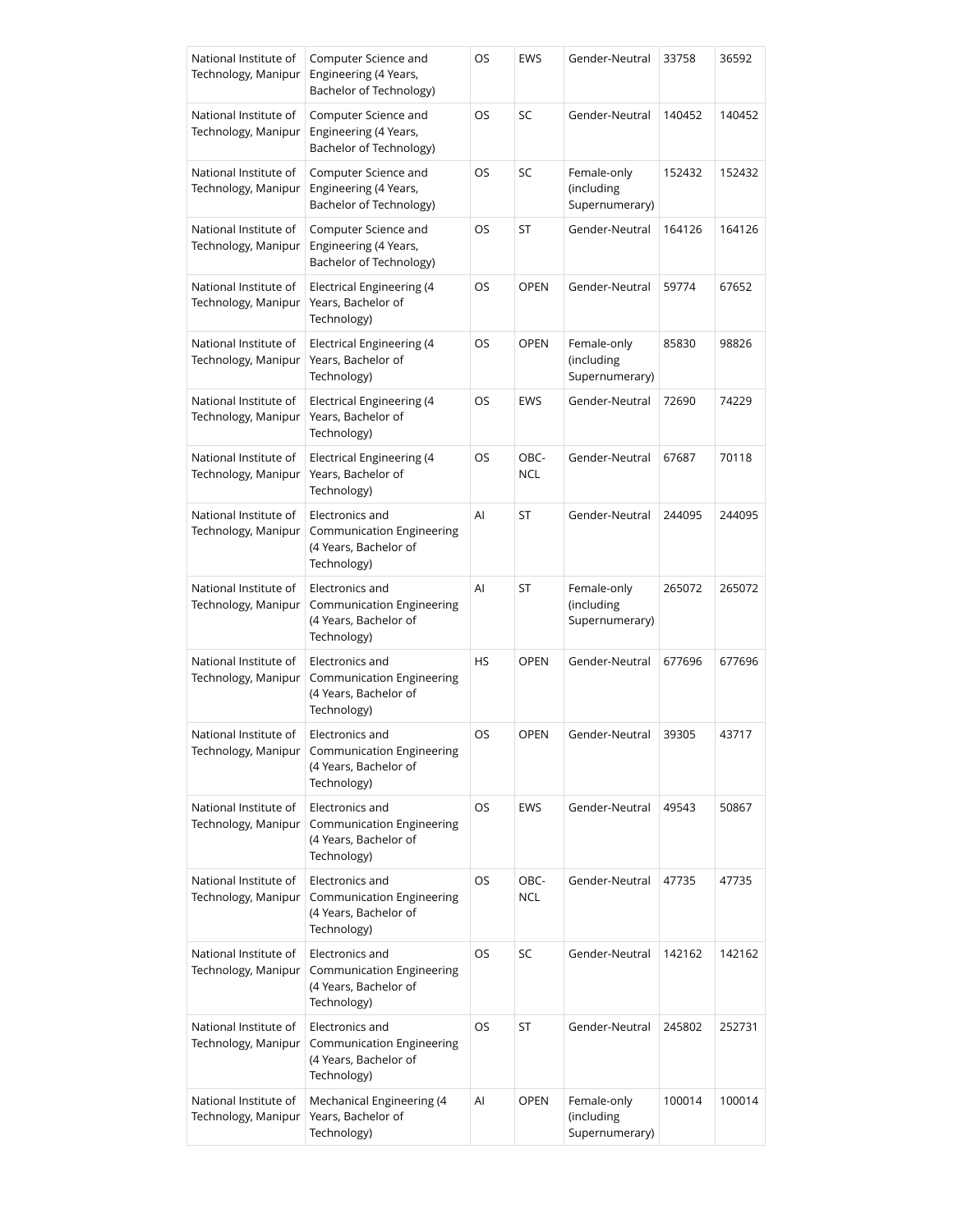| National Institute of<br>Technology, Manipur    | Mechanical Engineering (4<br>Years, Bachelor of<br>Technology)           | Al | ST                 | Gender-Neutral                              | 266666 | 272147 |
|-------------------------------------------------|--------------------------------------------------------------------------|----|--------------------|---------------------------------------------|--------|--------|
| National Institute of<br>Technology, Manipur    | Mechanical Engineering (4<br>Years, Bachelor of<br>Technology)           | Al | ST                 | Female-only<br>(including<br>Supernumerary) | 428994 | 428994 |
| National Institute of<br>Technology, Manipur    | Mechanical Engineering (4<br>Years, Bachelor of<br>Technology)           | OS | <b>OPEN</b>        | Gender-Neutral                              | 61465  | 74668  |
| National Institute of<br>Technology, Manipur    | Mechanical Engineering (4<br>Years, Bachelor of<br>Technology)           | OS | <b>OPEN</b>        | Female-only<br>(including<br>Supernumerary) | 130932 | 149715 |
| National Institute of<br>Technology, Manipur    | Mechanical Engineering (4<br>Years, Bachelor of<br>Technology)           | OS | EWS                | Gender-Neutral                              | 82137  | 92249  |
| National Institute of<br>Technology, Manipur    | Mechanical Engineering (4<br>Years, Bachelor of<br>Technology)           | OS | OBC-<br><b>NCL</b> | Gender-Neutral                              | 82065  | 90186  |
| National Institute of<br>Technology, Manipur    | Mechanical Engineering (4<br>Years, Bachelor of<br>Technology)           | OS | OBC-<br><b>NCL</b> | Female-only<br>(including<br>Supernumerary) | 193741 | 193741 |
| National Institute of<br>Technology, Manipur    | Mechanical Engineering (4<br>Years, Bachelor of<br>Technology)           | OS | ST                 | Gender-Neutral                              | 275129 | 275129 |
| National Institute of<br>Technology,<br>Mizoram | Civil Engineering (4 Years,<br>Bachelor of Technology)                   | Al | SC                 | Gender-Neutral                              | 196326 | 196326 |
| National Institute of<br>Technology,<br>Mizoram | Civil Engineering (4 Years,<br>Bachelor of Technology)                   | OS | <b>OPEN</b>        | Gender-Neutral                              | 83273  | 108408 |
| National Institute of<br>Technology,<br>Mizoram | Civil Engineering (4 Years,<br>Bachelor of Technology)                   | OS | <b>OPEN</b>        | Female-only<br>(including<br>Supernumerary) | 157250 | 157250 |
| National Institute of<br>Technology,<br>Mizoram | Civil Engineering (4 Years,<br>Bachelor of Technology)                   | OS | EWS                | Gender-Neutral                              | 120611 | 150227 |
| National Institute of<br>Technology,<br>Mizoram | Civil Engineering (4 Years,<br>Bachelor of Technology)                   | OS | OBC-<br>NCL        | Gender-Neutral                              | 114667 | 128771 |
| National Institute of<br>Technology,<br>Mizoram | Civil Engineering (4 Years,<br>Bachelor of Technology)                   | OS | OBC-<br><b>NCL</b> | Female-only<br>(including<br>Supernumerary) | 220367 | 220367 |
| National Institute of<br>Technology,<br>Mizoram | Civil Engineering (4 Years,<br>Bachelor of Technology)                   | OS | SC                 | Gender-Neutral                              | 200573 | 201395 |
| National Institute of<br>Technology,<br>Mizoram | Civil Engineering (4 Years,<br>Bachelor of Technology)                   | OS | SC                 | Female-only<br>(including<br>Supernumerary) | 255683 | 255683 |
| National Institute of<br>Technology,<br>Mizoram | Computer Science and<br>Engineering (4 Years,<br>Bachelor of Technology) | Al | SC                 | Gender-Neutral                              | 129337 | 129337 |
| National Institute of<br>Technology,<br>Mizoram | Computer Science and<br>Engineering (4 Years,<br>Bachelor of Technology) | OS | <b>OPEN</b>        | Gender-Neutral                              | 38789  | 41614  |
| National Institute of<br>Technology,<br>Mizoram | Computer Science and<br>Engineering (4 Years,<br>Bachelor of Technology) | OS | <b>OPEN</b>        | Female-only<br>(including<br>Supernumerary) | 58383  | 58383  |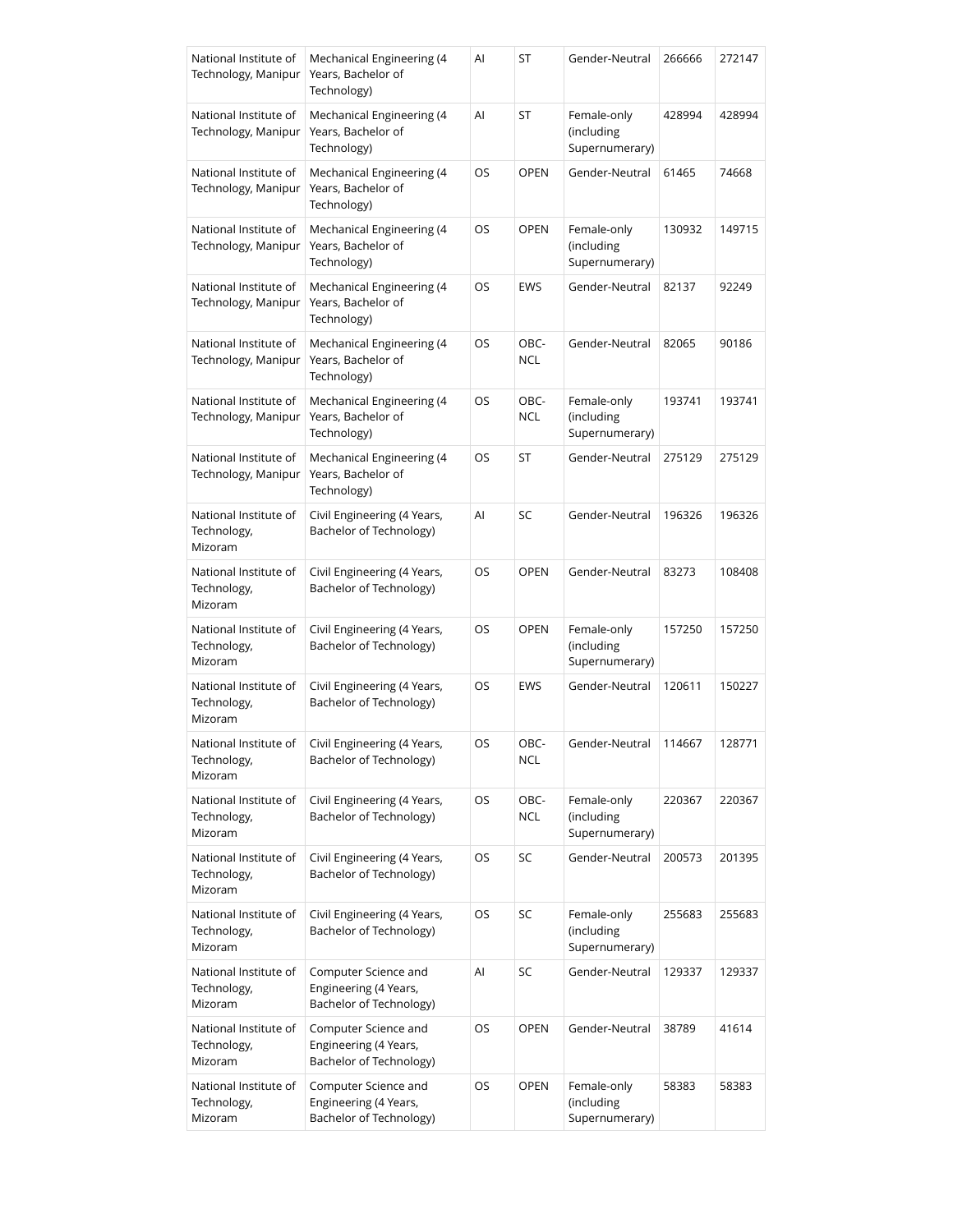| National Institute of<br>Technology,<br>Mizoram | Computer Science and<br>Engineering (4 Years,<br>Bachelor of Technology)              | OS | EWS                | Gender-Neutral                              | 43504  | 43504  |
|-------------------------------------------------|---------------------------------------------------------------------------------------|----|--------------------|---------------------------------------------|--------|--------|
| National Institute of<br>Technology,<br>Mizoram | Computer Science and<br>Engineering (4 Years,<br>Bachelor of Technology)              | OS | OBC-<br><b>NCL</b> | Female-only<br>(including<br>Supernumerary) | 83077  | 83077  |
| National Institute of<br>Technology,<br>Mizoram | Computer Science and<br>Engineering (4 Years,<br>Bachelor of Technology)              | OS | SC                 | Gender-Neutral                              | 141803 | 149625 |
| National Institute of<br>Technology,<br>Mizoram | Computer Science and<br>Engineering (4 Years,<br>Bachelor of Technology)              | OS | ST                 | Gender-Neutral                              | 196539 | 196539 |
| National Institute of<br>Technology,<br>Mizoram | <b>Electrical and Electronics</b><br>Engineering (4 Years,<br>Bachelor of Technology) | Al | <b>OPEN</b>        | Gender-Neutral                              | 63063  | 71330  |
| National Institute of<br>Technology,<br>Mizoram | <b>Electrical and Electronics</b><br>Engineering (4 Years,<br>Bachelor of Technology) | AI | <b>OPEN</b>        | Female-only<br>(including<br>Supernumerary) | 100825 | 109049 |
| National Institute of<br>Technology,<br>Mizoram | <b>Electrical and Electronics</b><br>Engineering (4 Years,<br>Bachelor of Technology) | AI | SC                 | Female-only<br>(including<br>Supernumerary) | 225008 | 225008 |
| National Institute of<br>Technology,<br>Mizoram | <b>Electrical and Electronics</b><br>Engineering (4 Years,<br>Bachelor of Technology) | OS | <b>OPEN</b>        | Gender-Neutral                              | 77173  | 79727  |
| National Institute of<br>Technology,<br>Mizoram | <b>Electrical and Electronics</b><br>Engineering (4 Years,<br>Bachelor of Technology) | OS | <b>OPEN</b>        | Female-only<br>(including<br>Supernumerary) | 109082 | 109082 |
| National Institute of<br>Technology,<br>Mizoram | <b>Electrical and Electronics</b><br>Engineering (4 Years,<br>Bachelor of Technology) | OS | <b>EWS</b>         | Gender-Neutral                              | 84004  | 84004  |
| National Institute of<br>Technology,<br>Mizoram | <b>Electrical and Electronics</b><br>Engineering (4 Years,<br>Bachelor of Technology) | OS | EWS                | Female-only<br>(including<br>Supernumerary) | 200401 | 200401 |
| National Institute of<br>Technology,<br>Mizoram | <b>Electrical and Electronics</b><br>Engineering (4 Years,<br>Bachelor of Technology) | OS | OBC-<br><b>NCL</b> | Gender-Neutral                              | 83003  | 86322  |
| National Institute of<br>Technology,<br>Mizoram | <b>Electrical and Electronics</b><br>Engineering (4 Years,<br>Bachelor of Technology) | OS | OBC-<br>NCL        | Female-only<br>(including<br>Supernumerary) | 152784 | 152784 |
| National Institute of<br>Technology,<br>Mizoram | <b>Electrical and Electronics</b><br>Engineering (4 Years,<br>Bachelor of Technology) | OS | SC                 | Gender-Neutral                              | 198564 | 201581 |
| National Institute of<br>Technology,<br>Mizoram | <b>Electrical and Electronics</b><br>Engineering (4 Years,<br>Bachelor of Technology) | OS | ST                 | Female-only<br>(including<br>Supernumerary) | 373158 | 373158 |
| National Institute of<br>Technology,<br>Mizoram | Electronics and<br>Communication Engineering<br>(4 Years, Bachelor of<br>Technology)  | Al | <b>OPEN</b>        | Gender-Neutral                              | 50906  | 56480  |
| National Institute of<br>Technology,<br>Mizoram | Electronics and<br>Communication Engineering<br>(4 Years, Bachelor of<br>Technology)  | Al | <b>OPEN</b>        | Female-only<br>(including<br>Supernumerary) | 76599  | 76599  |
| National Institute of<br>Technology,<br>Mizoram | Electronics and<br>Communication Engineering<br>(4 Years, Bachelor of<br>Technology)  | AI | SC                 | Gender-Neutral                              | 146450 | 170019 |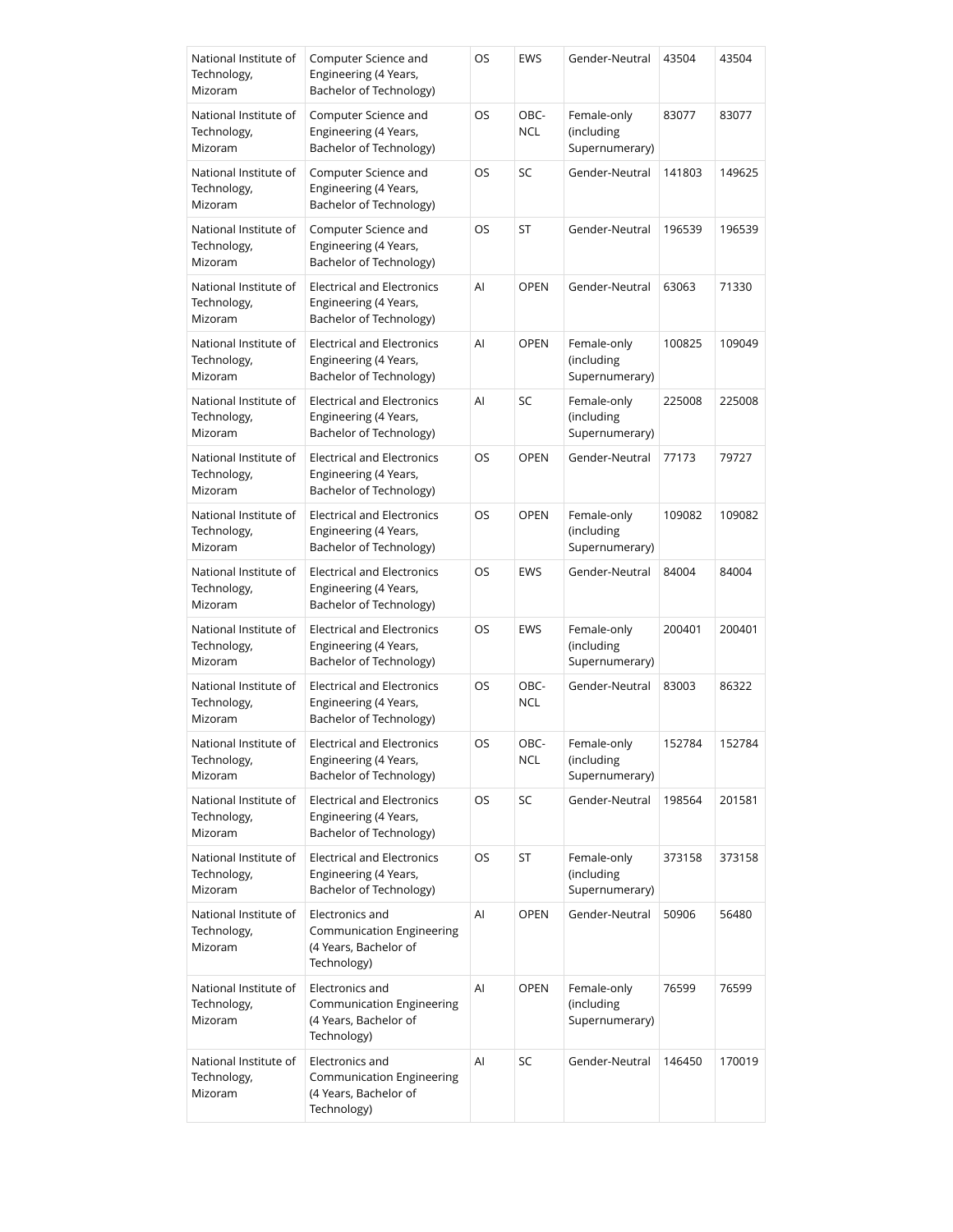| National Institute of<br>Technology,<br>Mizoram | Electronics and<br>Communication Engineering<br>(4 Years, Bachelor of<br>Technology)        | OS        | <b>OPEN</b>        | Gender-Neutral                              | 56550  | 59644  |
|-------------------------------------------------|---------------------------------------------------------------------------------------------|-----------|--------------------|---------------------------------------------|--------|--------|
| National Institute of<br>Technology,<br>Mizoram | Electronics and<br>Communication Engineering<br>(4 Years, Bachelor of<br>Technology)        | OS        | <b>OPEN</b>        | Female-only<br>(including<br>Supernumerary) | 83725  | 83725  |
| National Institute of<br>Technology,<br>Mizoram | Electronics and<br><b>Communication Engineering</b><br>(4 Years, Bachelor of<br>Technology) | OS        | <b>EWS</b>         | Gender-Neutral                              | 60468  | 60468  |
| National Institute of<br>Technology,<br>Mizoram | Electronics and<br>Communication Engineering<br>(4 Years, Bachelor of<br>Technology)        | OS        | EWS                | Female-only<br>(including<br>Supernumerary) | 140075 | 140075 |
| National Institute of<br>Technology,<br>Mizoram | Electronics and<br>Communication Engineering<br>(4 Years, Bachelor of<br>Technology)        | OS        | OBC-<br><b>NCL</b> | Gender-Neutral                              | 60521  | 66444  |
| National Institute of<br>Technology,<br>Mizoram | Electronics and<br>Communication Engineering<br>(4 Years, Bachelor of<br>Technology)        | <b>OS</b> | OBC-<br><b>NCL</b> | Female-only<br>(including<br>Supernumerary) | 88363  | 88363  |
| National Institute of<br>Technology,<br>Mizoram | Electronics and<br>Communication Engineering<br>(4 Years, Bachelor of<br>Technology)        | OS        | SC                 | Gender-Neutral                              | 184157 | 189342 |
| National Institute of<br>Technology,<br>Mizoram | Electronics and<br>Communication Engineering<br>(4 Years, Bachelor of<br>Technology)        | OS        | ST                 | Female-only<br>(including<br>Supernumerary) | 336202 | 336202 |
| National Institute of<br>Technology,<br>Mizoram | Mechanical Engineering (4<br>Years, Bachelor of<br>Technology)                              | Al        | <b>OPEN</b>        | Gender-Neutral                              | 83557  | 94064  |
| National Institute of<br>Technology,<br>Mizoram | Mechanical Engineering (4<br>Years, Bachelor of<br>Technology)                              | Al        | <b>OPEN</b>        | Female-only<br>(including<br>Supernumerary) | 175639 | 176095 |
| National Institute of<br>Technology,<br>Mizoram | Mechanical Engineering (4<br>Years, Bachelor of<br>Technology)                              | Al        | SC                 | Female-only<br>(including<br>Supernumerary) | 248635 | 248635 |
| National Institute of<br>Technology,<br>Mizoram | Mechanical Engineering (4<br>Years, Bachelor of<br>Technology)                              | OS        | <b>OPEN</b>        | Gender-Neutral                              | 96976  | 101954 |
| National Institute of<br>Technology,<br>Mizoram | Mechanical Engineering (4<br>Years, Bachelor of<br>Technology)                              | OS        | <b>OPEN</b>        | Female-only<br>(including<br>Supernumerary) | 189536 | 223556 |
| National Institute of<br>Technology,<br>Mizoram | Mechanical Engineering (4<br>Years, Bachelor of<br>Technology)                              | OS        | EWS                | Gender-Neutral                              | 102422 | 102422 |
| National Institute of<br>Technology,<br>Mizoram | Mechanical Engineering (4<br>Years, Bachelor of<br>Technology)                              | OS        | EWS                | Female-only<br>(including<br>Supernumerary) | 311000 | 311000 |
| National Institute of<br>Technology,<br>Mizoram | Mechanical Engineering (4<br>Years, Bachelor of<br>Technology)                              | OS        | OBC-<br><b>NCL</b> | Gender-Neutral                              | 104862 | 109048 |
| National Institute of<br>Technology,<br>Mizoram | Mechanical Engineering (4<br>Years, Bachelor of<br>Technology)                              | OS        | OBC-<br><b>NCL</b> | Female-only<br>(including<br>Supernumerary) | 225473 | 225473 |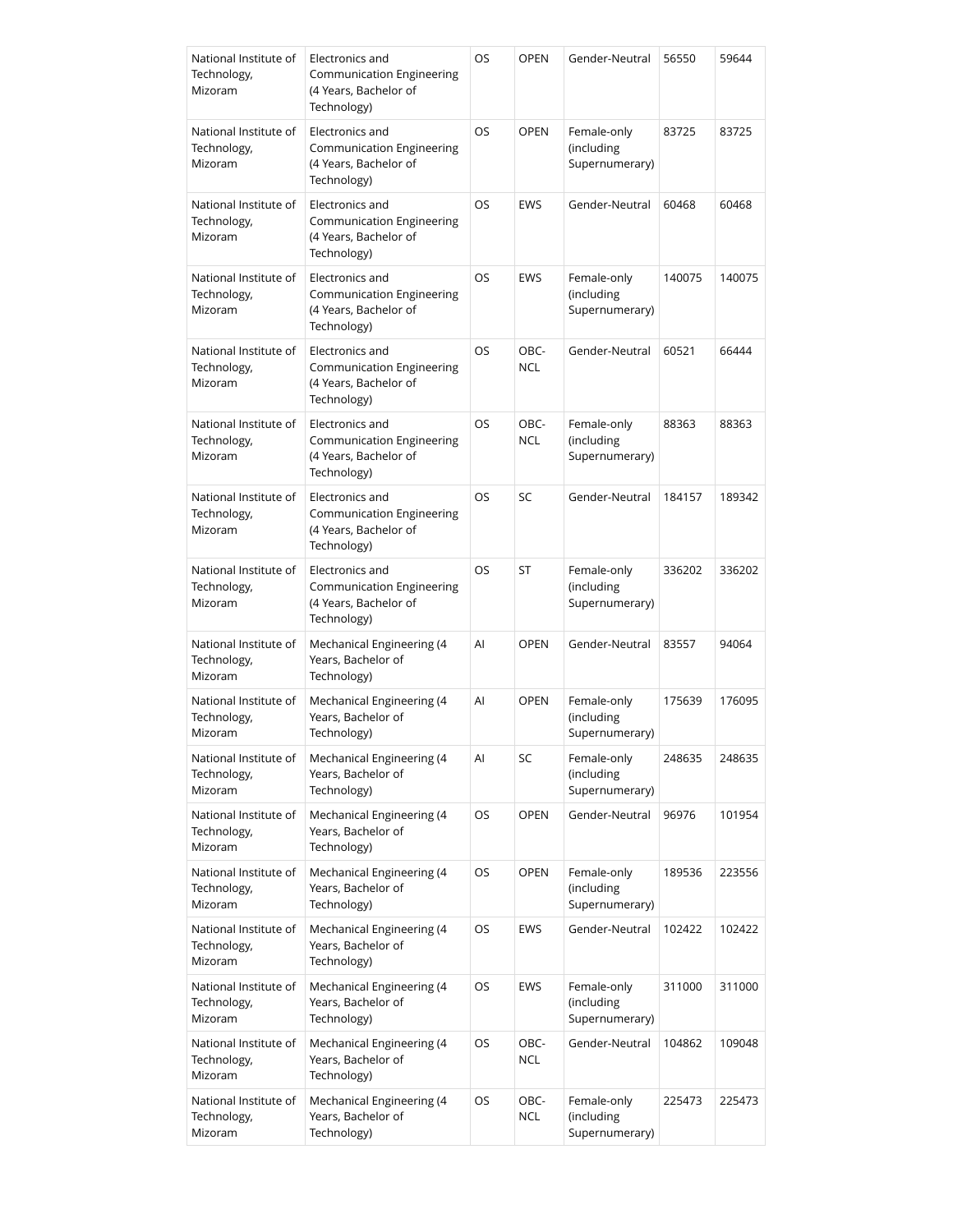| National Institute of<br>Technology,<br>Mizoram  | Mechanical Engineering (4<br>Years, Bachelor of<br>Technology)         | OS        | SC                 | Gender-Neutral                              | 196686 | 196686 |
|--------------------------------------------------|------------------------------------------------------------------------|-----------|--------------------|---------------------------------------------|--------|--------|
| National Institute of<br>Technology,<br>Mizoram  | Mechanical Engineering (4<br>Years, Bachelor of<br>Technology)         | OS        | ST                 | Gender-Neutral                              | 286912 | 286912 |
| National Institute of<br>Technology,<br>Rourkela | Architecture (5 Years,<br>Bachelor of Architecture)                    | <b>OS</b> | <b>OPEN</b>        | Gender-Neutral                              | 919    | 919    |
| National Institute of<br>Technology,<br>Rourkela | Bio Medical Engineering (4<br>Years, Bachelor of<br>Technology)        | HS        | <b>OPEN</b>        | Gender-Neutral                              | 74348  | 74508  |
| National Institute of<br>Technology,<br>Rourkela | Bio Medical Engineering (4<br>Years, Bachelor of<br>Technology)        | <b>HS</b> | <b>OPEN</b>        | Female-only<br>(including<br>Supernumerary) | 69087  | 69087  |
| National Institute of<br>Technology,<br>Rourkela | Bio Medical Engineering (4<br>Years, Bachelor of<br>Technology)        | HS        | EWS                | Gender-Neutral                              | 87480  | 87480  |
| National Institute of<br>Technology,<br>Rourkela | Bio Medical Engineering (4<br>Years, Bachelor of<br>Technology)        | OS        | <b>OPEN</b>        | Gender-Neutral                              | 42737  | 44228  |
| National Institute of<br>Technology,<br>Rourkela | Bio Medical Engineering (4<br>Years, Bachelor of<br>Technology)        | OS        | <b>OPEN</b>        | Female-only<br>(including<br>Supernumerary) | 58738  | 58738  |
| National Institute of<br>Technology,<br>Rourkela | Bio Medical Engineering (4<br>Years, Bachelor of<br>Technology)        | OS        | <b>EWS</b>         | Gender-Neutral                              | 56610  | 56610  |
| National Institute of<br>Technology,<br>Rourkela | Bio Medical Engineering (4<br>Years, Bachelor of<br>Technology)        | OS        | OBC-<br><b>NCL</b> | Gender-Neutral                              | 53773  | 55180  |
| National Institute of<br>Technology,<br>Rourkela | <b>Bio Medical Engineering (4</b><br>Years, Bachelor of<br>Technology) | OS        | OBC-<br><b>NCL</b> | Female-only<br>(including<br>Supernumerary) | 79022  | 79022  |
| National Institute of<br>Technology,<br>Rourkela | Bio Medical Engineering (4<br>Years, Bachelor of<br>Technology)        | OS        | SC                 | Gender-Neutral                              | 161595 | 161595 |
| National Institute of<br>Technology,<br>Rourkela | Bio Technology (4 Years,<br>Bachelor of Technology)                    | HS        | OPEN               | Gender-Neutral                              | 52848  | 60283  |
| National Institute of<br>Technology,<br>Rourkela | Bio Technology (4 Years,<br>Bachelor of Technology)                    | OS        | <b>OPEN</b>        | Gender-Neutral                              | 35039  | 35039  |
| National Institute of<br>Technology,<br>Rourkela | Bio Technology (4 Years,<br>Bachelor of Technology)                    | OS        | EWS                | Gender-Neutral                              | 42966  | 42966  |
| National Institute of<br>Technology,<br>Rourkela | Bio Technology (4 Years,<br>Bachelor of Technology)                    | OS        | OBC-<br><b>NCL</b> | Gender-Neutral                              | 49740  | 50620  |
| National Institute of<br>Technology,<br>Rourkela | Ceramic Engineering (4 Years,<br>Bachelor of Technology)               | HS        | OBC-<br><b>NCL</b> | Gender-Neutral                              | 96188  | 96188  |
| National Institute of<br>Technology,<br>Rourkela | Ceramic Engineering (4 Years,<br>Bachelor of Technology)               | OS        | <b>OPEN</b>        | Gender-Neutral                              | 45540  | 48630  |
| National Institute of<br>Technology,<br>Rourkela | Ceramic Engineering (4 Years,<br>Bachelor of Technology)               | OS        | <b>OPEN</b>        | Female-only<br>(including<br>Supernumerary) | 67931  | 67931  |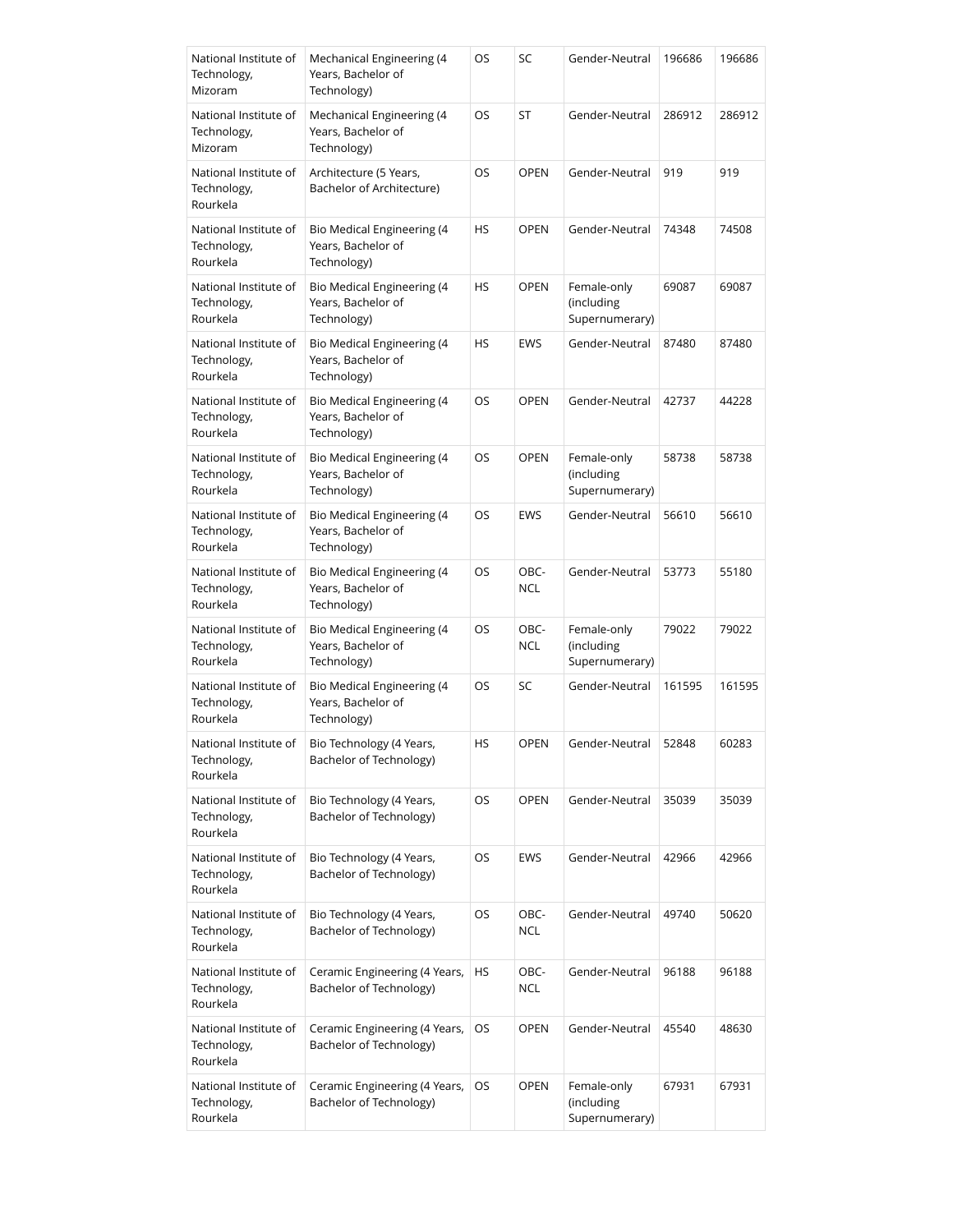| National Institute of<br>Technology,<br>Rourkela | Ceramic Engineering (4 Years,<br>Bachelor of Technology)                                                              | OS        | EWS                | Gender-Neutral                              | 52915  | 55149  |
|--------------------------------------------------|-----------------------------------------------------------------------------------------------------------------------|-----------|--------------------|---------------------------------------------|--------|--------|
| National Institute of<br>Technology,<br>Rourkela | Ceramic Engineering (4 Years,<br>Bachelor of Technology)                                                              | OS        | OBC-<br><b>NCL</b> | Gender-Neutral                              | 55644  | 59378  |
| National Institute of<br>Technology,<br>Rourkela | Ceramic Engineering (4 Years,<br>Bachelor of Technology)                                                              | OS        | SC                 | Gender-Neutral                              | 147690 | 147690 |
| National Institute of<br>Technology,<br>Rourkela | Ceramic Engineering and<br>M.Tech Industrial Ceramic (5<br>Years, Bachelor and Master<br>of Technology (Dual Degree)) | HS        | EWS                | Gender-Neutral                              | 95981  | 95981  |
| National Institute of<br>Technology,<br>Rourkela | Ceramic Engineering and<br>M.Tech Industrial Ceramic (5<br>Years, Bachelor and Master<br>of Technology (Dual Degree)) | HS        | OBC-<br><b>NCL</b> | Gender-Neutral                              | 112123 | 133817 |
| National Institute of<br>Technology,<br>Rourkela | Ceramic Engineering and<br>M.Tech Industrial Ceramic (5<br>Years, Bachelor and Master<br>of Technology (Dual Degree)) | HS        | ST                 | Gender-Neutral                              | 382124 | 382124 |
| National Institute of<br>Technology,<br>Rourkela | Ceramic Engineering and<br>M.Tech Industrial Ceramic (5<br>Years, Bachelor and Master<br>of Technology (Dual Degree)) | OS        | <b>OPEN</b>        | Gender-Neutral                              | 49323  | 49323  |
| National Institute of<br>Technology,<br>Rourkela | Ceramic Engineering and<br>M.Tech Industrial Ceramic (5<br>Years, Bachelor and Master<br>of Technology (Dual Degree)) | OS        | OBC-<br><b>NCL</b> | Gender-Neutral                              | 63978  | 63978  |
| National Institute of<br>Technology,<br>Rourkela | Chemical Engineering (4<br>Years, Bachelor of<br>Technology)                                                          | OS        | <b>OPEN</b>        | Female-only<br>(including<br>Supernumerary) | 34924  | 37464  |
| National Institute of<br>Technology,<br>Rourkela | Chemical Engineering (4<br>Years, Bachelor of<br>Technology)                                                          | OS        | EWS                | Gender-Neutral                              | 25390  | 25390  |
| National Institute of<br>Technology,<br>Rourkela | Chemical Engineering (4<br>Years, Bachelor of<br>Technology)                                                          | OS        | OBC-<br><b>NCL</b> | Gender-Neutral                              | 31181  | 31181  |
| National Institute of<br>Technology,<br>Rourkela | Chemical Engineering (5<br>Years, Bachelor and Master<br>of Technology (Dual Degree))                                 | OS        | <b>OPEN</b>        | Gender-Neutral                              | 33574  | 33574  |
| National Institute of<br>Technology,<br>Rourkela | Chemistry (5 Years,<br>Integrated Master of Science)                                                                  | HS        | <b>EWS</b>         | Gender-Neutral                              | 143518 | 143518 |
| National Institute of<br>Technology,<br>Rourkela | Chemistry (5 Years,<br>Integrated Master of Science)                                                                  | HS        | OBC-<br><b>NCL</b> | Gender-Neutral                              | 390135 | 390135 |
| National Institute of<br>Technology,<br>Rourkela | Chemistry (5 Years,<br>Integrated Master of Science)                                                                  | HS        | SC                 | Gender-Neutral                              | 501233 | 501233 |
| National Institute of<br>Technology,<br>Rourkela | Chemistry (5 Years,<br>Integrated Master of Science)                                                                  | OS        | <b>OPEN</b>        | Gender-Neutral                              | 55550  | 63138  |
| National Institute of<br>Technology,<br>Rourkela | Chemistry (5 Years,<br>Integrated Master of Science)                                                                  | <b>OS</b> | EWS                | Gender-Neutral                              | 91548  | 99961  |
| National Institute of<br>Technology,<br>Rourkela | Chemistry (5 Years,<br>Integrated Master of Science)                                                                  | OS        | OBC-<br><b>NCL</b> | Gender-Neutral                              | 79423  | 83103  |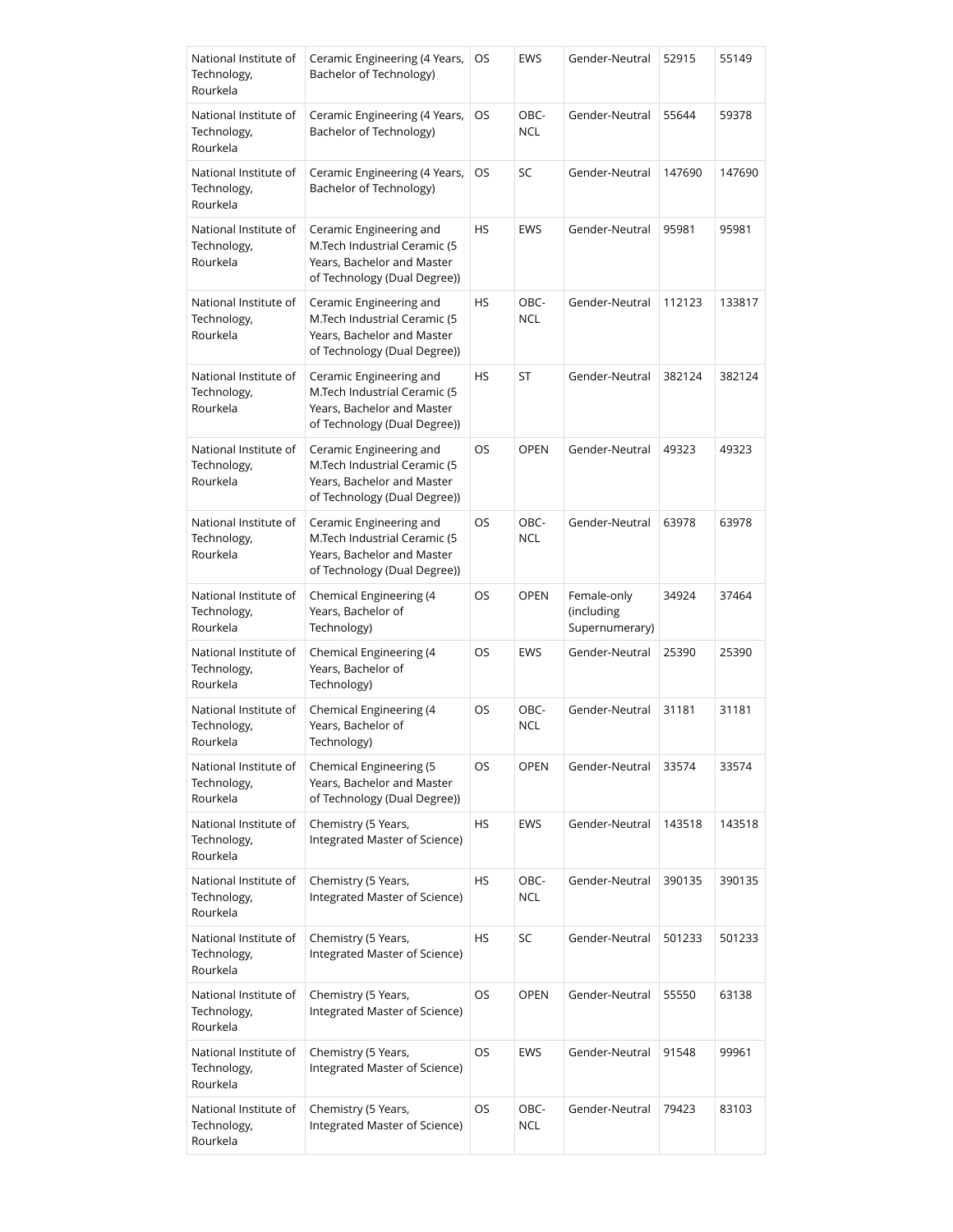| National Institute of<br>Technology,<br>Rourkela | Chemistry (5 Years,<br>Integrated Master of Science)                                   | OS        | SC                 | Gender-Neutral                              | 194698 | 194698 |
|--------------------------------------------------|----------------------------------------------------------------------------------------|-----------|--------------------|---------------------------------------------|--------|--------|
| National Institute of<br>Technology,<br>Rourkela | Civil Engineering (4 Years,<br>Bachelor of Technology)                                 | HS        | <b>OPEN</b>        | Gender-Neutral                              | 33926  | 34313  |
| National Institute of<br>Technology,<br>Rourkela | Civil Engineering (4 Years,<br>Bachelor of Technology)                                 | OS        | <b>OPEN</b>        | Gender-Neutral                              | 27316  | 27355  |
| National Institute of<br>Technology,<br>Rourkela | Civil Engineering (4 Years,<br>Bachelor of Technology)                                 | OS        | <b>OPEN</b>        | Female-only<br>(including<br>Supernumerary) | 43967  | 46046  |
| National Institute of<br>Technology,<br>Rourkela | Civil Engineering (4 Years,<br>Bachelor of Technology)                                 | OS        | <b>EWS</b>         | Gender-Neutral                              | 29704  | 29704  |
| National Institute of<br>Technology,<br>Rourkela | Civil Engineering (4 Years,<br>Bachelor of Technology)                                 | OS        | OBC-<br><b>NCL</b> | Gender-Neutral                              | 32950  | 33547  |
| National Institute of<br>Technology,<br>Rourkela | <b>Electrical Engineering (4</b><br>Years, Bachelor of<br>Technology)                  | <b>HS</b> | <b>OPEN</b>        | Gender-Neutral                              | 18265  | 18265  |
| National Institute of<br>Technology,<br>Rourkela | <b>Electrical Engineering (4</b><br>Years, Bachelor of<br>Technology)                  | OS        | <b>OPEN</b>        | Gender-Neutral                              | 14139  | 14560  |
| National Institute of<br>Technology,<br>Rourkela | Electrical Engineering (4<br>Years, Bachelor of<br>Technology)                         | OS        | <b>EWS</b>         | Gender-Neutral                              | 15922  | 16189  |
| National Institute of<br>Technology,<br>Rourkela | <b>Electrical Engineering (4</b><br>Years, Bachelor of<br>Technology)                  | OS        | OBC-<br><b>NCL</b> | Gender-Neutral                              | 20102  | 20102  |
| National Institute of<br>Technology,<br>Rourkela | Electronics and<br>Communication Engineering<br>(4 Years, Bachelor of<br>Technology)   | <b>OS</b> | <b>OPEN</b>        | Gender-Neutral                              | 6938   | 6938   |
| National Institute of<br>Technology,<br>Rourkela | Electronics and<br>Communication Engineering<br>(4 Years, Bachelor of<br>Technology)   | OS        | <b>EWS</b>         | Gender-Neutral                              | 8445   | 8445   |
| National Institute of<br>Technology,<br>Rourkela | Electronics and<br>Instrumentation Engineering<br>(4 Years, Bachelor of<br>Technology) | OS        | <b>OPEN</b>        | Female-only<br>(including<br>Supernumerary) | 23014  | 23014  |
| National Institute of<br>Technology,<br>Rourkela | Food Process Engineering (4<br>Years, Bachelor of<br>Technology)                       | HS        | <b>OPEN</b>        | Gender-Neutral                              | 82357  | 86488  |
| National Institute of<br>Technology,<br>Rourkela | Food Process Engineering (4<br>Years, Bachelor of<br>Technology)                       | HS        | <b>EWS</b>         | Gender-Neutral                              | 99293  | 99293  |
| National Institute of<br>Technology,<br>Rourkela | Food Process Engineering (4<br>Years, Bachelor of<br>Technology)                       | НS        | SC                 | Gender-Neutral                              | 205714 | 205714 |
| National Institute of<br>Technology,<br>Rourkela | Food Process Engineering (4<br>Years, Bachelor of<br>Technology)                       | OS        | <b>OPEN</b>        | Gender-Neutral                              | 45728  | 45728  |
| National Institute of<br>Technology,<br>Rourkela | Food Process Engineering (4<br>Years, Bachelor of<br>Technology)                       | OS        | <b>OPEN</b>        | Female-only<br>(including<br>Supernumerary) | 67640  | 70732  |
| National Institute of<br>Technology,<br>Rourkela | Food Process Engineering (4<br>Years, Bachelor of<br>Technology)                       | OS        | <b>EWS</b>         | Gender-Neutral                              | 52178  | 52178  |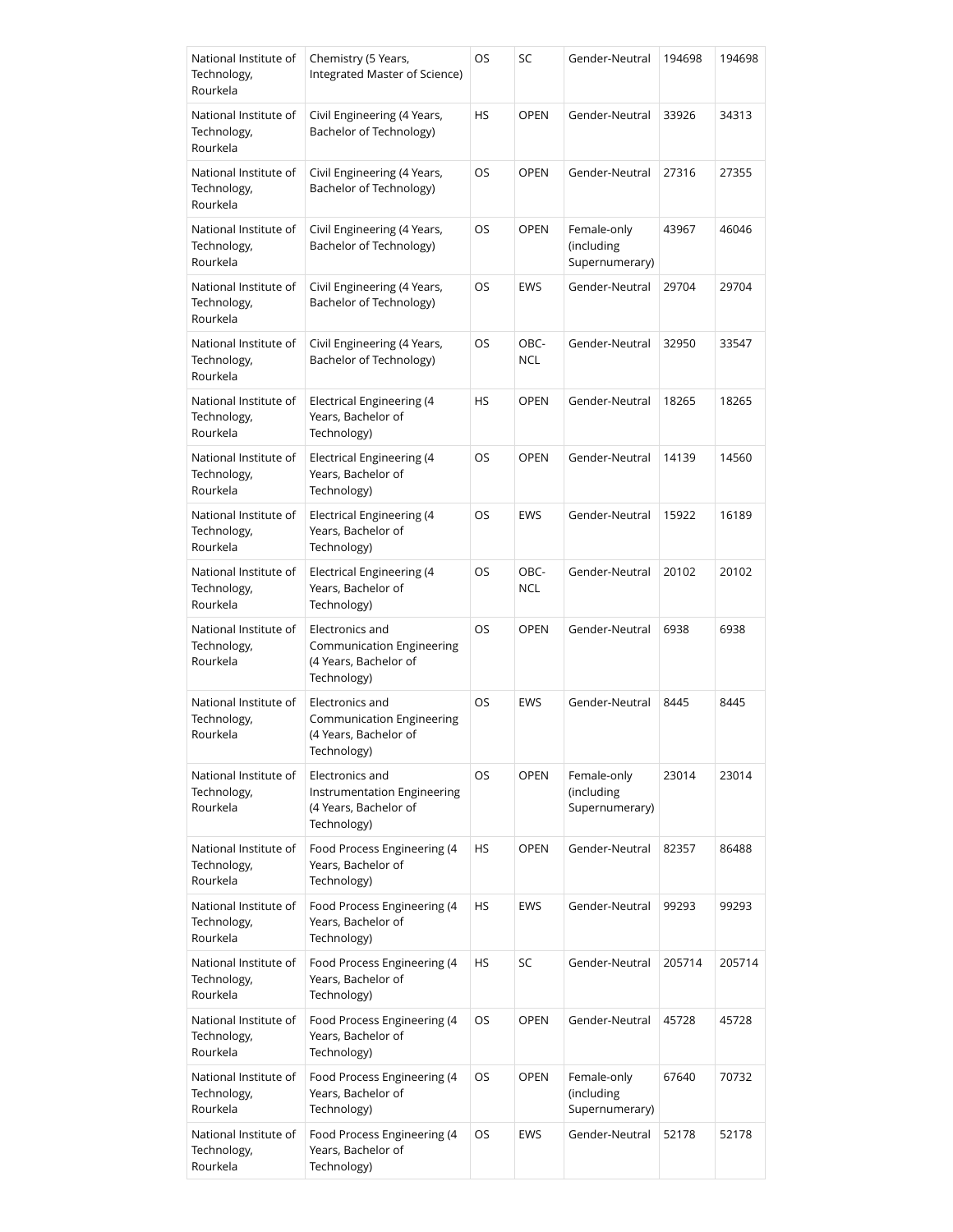| National Institute of<br>Technology,<br>Rourkela | Food Process Engineering (4<br>Years, Bachelor of<br>Technology) | OS        | OBC-<br><b>NCL</b> | Gender-Neutral                              | 55888  | 56247  |
|--------------------------------------------------|------------------------------------------------------------------|-----------|--------------------|---------------------------------------------|--------|--------|
| National Institute of<br>Technology,<br>Rourkela | Food Process Engineering (4<br>Years, Bachelor of<br>Technology) | OS        | OBC-<br><b>NCL</b> | Female-only<br>(including<br>Supernumerary) | 87243  | 87243  |
| National Institute of<br>Technology,<br>Rourkela | Industrial Design (4 Years,<br>Bachelor of Technology)           | HS        | <b>OPEN</b>        | Gender-Neutral                              | 65225  | 66279  |
| National Institute of<br>Technology,<br>Rourkela | Industrial Design (4 Years,<br>Bachelor of Technology)           | OS        | <b>OPEN</b>        | Gender-Neutral                              | 37347  | 37347  |
| National Institute of<br>Technology,<br>Rourkela | Industrial Design (4 Years,<br>Bachelor of Technology)           | OS        | <b>EWS</b>         | Gender-Neutral                              | 43210  | 43210  |
| National Institute of<br>Technology,<br>Rourkela | Industrial Design (4 Years,<br>Bachelor of Technology)           | OS        | OBC-<br><b>NCL</b> | Female-only<br>(including<br>Supernumerary) | 82667  | 82667  |
| National Institute of<br>Technology,<br>Rourkela | Life Science (5 Years,<br>Integrated Master of Science)          | <b>HS</b> | <b>OPEN</b>        | Gender-Neutral                              | 133397 | 168342 |
| National Institute of<br>Technology,<br>Rourkela | Life Science (5 Years,<br>Integrated Master of Science)          | HS        | <b>EWS</b>         | Gender-Neutral                              | 194903 | 194903 |
| National Institute of<br>Technology,<br>Rourkela | Life Science (5 Years,<br>Integrated Master of Science)          | HS        | ST                 | Gender-Neutral                              | 544160 | 544160 |
| National Institute of<br>Technology,<br>Rourkela | Life Science (5 Years,<br>Integrated Master of Science)          | OS        | <b>OPEN</b>        | Gender-Neutral                              | 87192  | 98848  |
| National Institute of<br>Technology,<br>Rourkela | Life Science (5 Years,<br>Integrated Master of Science)          | <b>OS</b> | <b>EWS</b>         | Gender-Neutral                              | 108488 | 108488 |
| National Institute of<br>Technology,<br>Rourkela | Life Science (5 Years,<br>Integrated Master of Science)          | <b>OS</b> | OBC-<br><b>NCL</b> | Gender-Neutral                              | 113974 | 124067 |
| National Institute of<br>Technology,<br>Rourkela | Life Science (5 Years,<br>Integrated Master of Science)          | OS        | SC                 | Gender-Neutral                              | 248260 | 261607 |
| National Institute of<br>Technology,<br>Rourkela | Mathematics (5 Years,<br>Integrated Master of Science)           | HS        | <b>OPEN</b>        | Gender-Neutral                              | 63997  | 72631  |
| National Institute of<br>Technology,<br>Rourkela | Mathematics (5 Years,<br>Integrated Master of Science)           | HS        | <b>EWS</b>         | Gender-Neutral                              | 101034 | 101034 |
| National Institute of<br>Technology,<br>Rourkela | Mathematics (5 Years,<br>Integrated Master of Science)           | HS        | OBC-<br><b>NCL</b> | Gender-Neutral                              | 350190 | 350190 |
| National Institute of<br>Technology,<br>Rourkela | Mathematics (5 Years,<br>Integrated Master of Science)           | OS        | <b>OPEN</b>        | Gender-Neutral                              | 31983  | 31983  |
| National Institute of<br>Technology,<br>Rourkela | Mathematics (5 Years,<br>Integrated Master of Science)           | OS        | <b>EWS</b>         | Gender-Neutral                              | 53899  | 53899  |
| National Institute of<br>Technology,<br>Rourkela | Mathematics (5 Years,<br>Integrated Master of Science)           | OS        | SC                 | Gender-Neutral                              | 152479 | 152479 |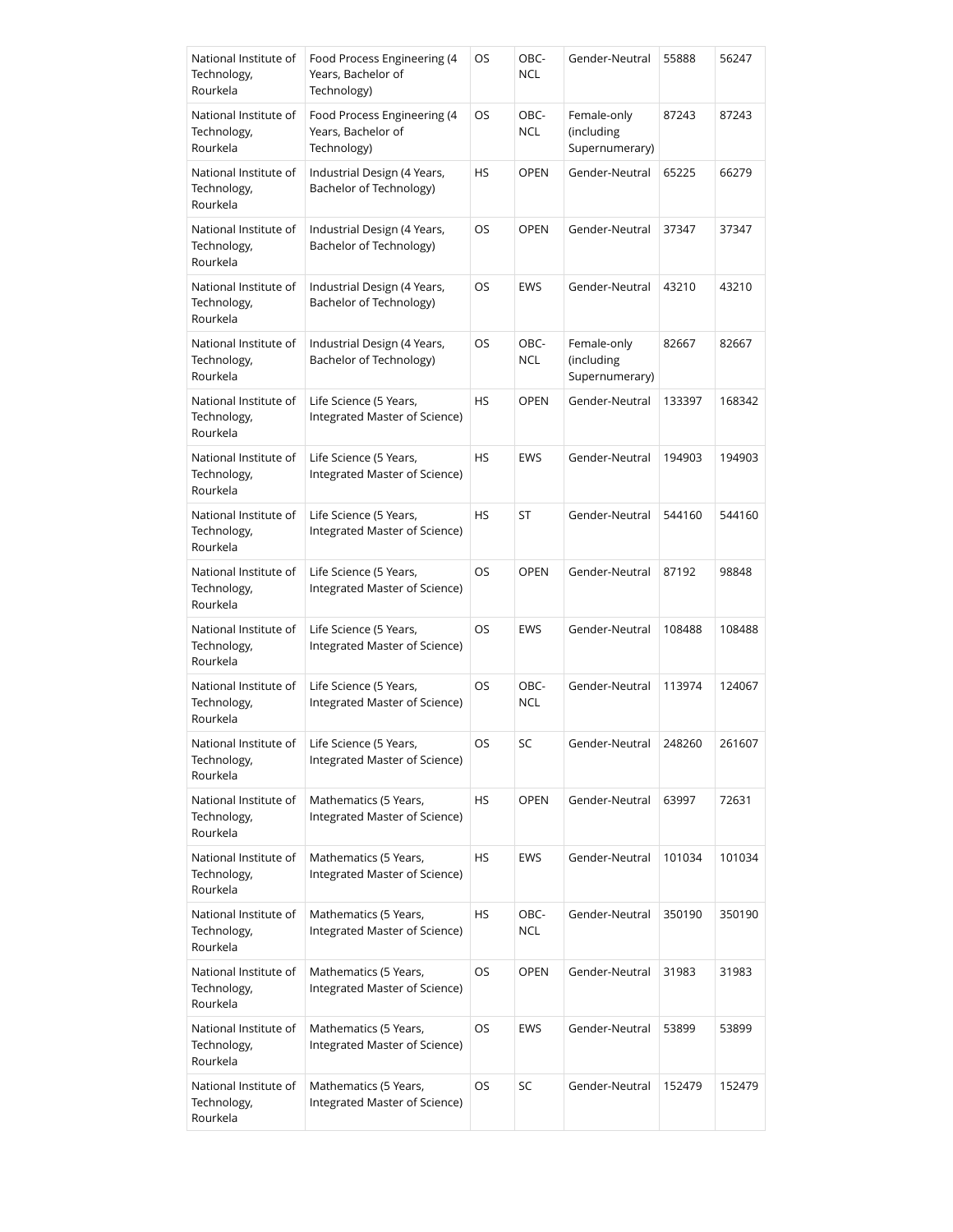| National Institute of<br>Technology,<br>Rourkela | Mechanical Engineering (4<br>Years, Bachelor of<br>Technology)                                              | HS        | <b>OPEN</b>        | Gender-Neutral                              | 21599  | 21599  |
|--------------------------------------------------|-------------------------------------------------------------------------------------------------------------|-----------|--------------------|---------------------------------------------|--------|--------|
| National Institute of<br>Technology,<br>Rourkela | Mechanical Engineering (4<br>Years, Bachelor of<br>Technology)                                              | HS        | <b>OPEN</b>        | Female-only<br>(including<br>Supernumerary) | 41969  | 41969  |
| National Institute of<br>Technology,<br>Rourkela | Mechanical Engineering (4<br>Years, Bachelor of<br>Technology)                                              | OS        | <b>OPEN</b>        | Gender-Neutral                              | 17563  | 17563  |
| National Institute of<br>Technology,<br>Rourkela | Mechanical Engineering (4<br>Years, Bachelor of<br>Technology)                                              | OS        | <b>OPEN</b>        | Female-only<br>(including<br>Supernumerary) | 30811  | 31685  |
| National Institute of<br>Technology,<br>Rourkela | Mechanical Engineering (4<br>Years, Bachelor of<br>Technology)                                              | OS        | <b>EWS</b>         | Gender-Neutral                              | 20334  | 20343  |
| National Institute of<br>Technology,<br>Rourkela | Mechanical Engineering (4<br>Years, Bachelor of<br>Technology)                                              | OS        | OBC-<br><b>NCL</b> | Gender-Neutral                              | 26212  | 28508  |
| National Institute of<br>Technology,<br>Rourkela | Mechanical Engineering (4<br>Years, Bachelor of<br>Technology)                                              | OS        | SC                 | Female-only<br>(including<br>Supernumerary) | 130052 | 130052 |
| National Institute of<br>Technology,<br>Rourkela | Metallurgical and Materials<br>Engineering (4 Years,<br>Bachelor of Technology)                             | HS        | <b>OPEN</b>        | Gender-Neutral                              | 42756  | 42756  |
| National Institute of<br>Technology,<br>Rourkela | Metallurgical and Materials<br>Engineering (4 Years,<br>Bachelor of Technology)                             | HS        | <b>OPEN</b>        | Female-only<br>(including<br>Supernumerary) | 42589  | 42589  |
| National Institute of<br>Technology,<br>Rourkela | Metallurgical and Materials<br>Engineering (4 Years,<br>Bachelor of Technology)                             | OS        | <b>OPEN</b>        | Gender-Neutral                              | 35656  | 36389  |
| National Institute of<br>Technology,<br>Rourkela | Metallurgical and Materials<br>Engineering (4 Years,<br>Bachelor of Technology)                             | <b>OS</b> | <b>OPEN</b>        | Female-only<br>(including<br>Supernumerary) | 48822  | 51871  |
| National Institute of<br>Technology,<br>Rourkela | Metallurgical and Materials<br>Engineering (4 Years,<br>Bachelor of Technology)                             | OS        | <b>EWS</b>         | Gender-Neutral                              | 37979  | 38005  |
| National Institute of<br>Technology,<br>Rourkela | Metallurgical and Materials<br>Engineering (4 Years,<br>Bachelor of Technology)                             | OS        | OBC-<br><b>NCL</b> | Gender-Neutral                              | 45571  | 46812  |
| National Institute of<br>Technology,<br>Rourkela | Metallurgical and Materials<br>Engineering (4 Years,<br>Bachelor of Technology)                             | OS        | SC                 | Gender-Neutral                              | 121684 | 131691 |
| National Institute of<br>Technology,<br>Rourkela | Metallurgical and Materials<br>Engineering (5 Years,<br>Bachelor and Master of<br>Technology (Dual Degree)) | HS        | <b>OPEN</b>        | Gender-Neutral                              | 62607  | 62607  |
| National Institute of<br>Technology,<br>Rourkela | Metallurgical and Materials<br>Engineering (5 Years,<br>Bachelor and Master of<br>Technology (Dual Degree)) | OS        | <b>EWS</b>         | Gender-Neutral                              | 52730  | 52730  |
| National Institute of<br>Technology,<br>Rourkela | Metallurgical and Materials<br>Engineering (5 Years,<br>Bachelor and Master of<br>Technology (Dual Degree)) | OS        | OBC-<br><b>NCL</b> | Gender-Neutral                              | 53940  | 53940  |
| National Institute of<br>Technology,<br>Rourkela | Metallurgical and Materials<br>Engineering (5 Years,<br>Bachelor and Master of<br>Technology (Dual Degree)) | OS        | SC                 | Gender-Neutral                              | 175794 | 175794 |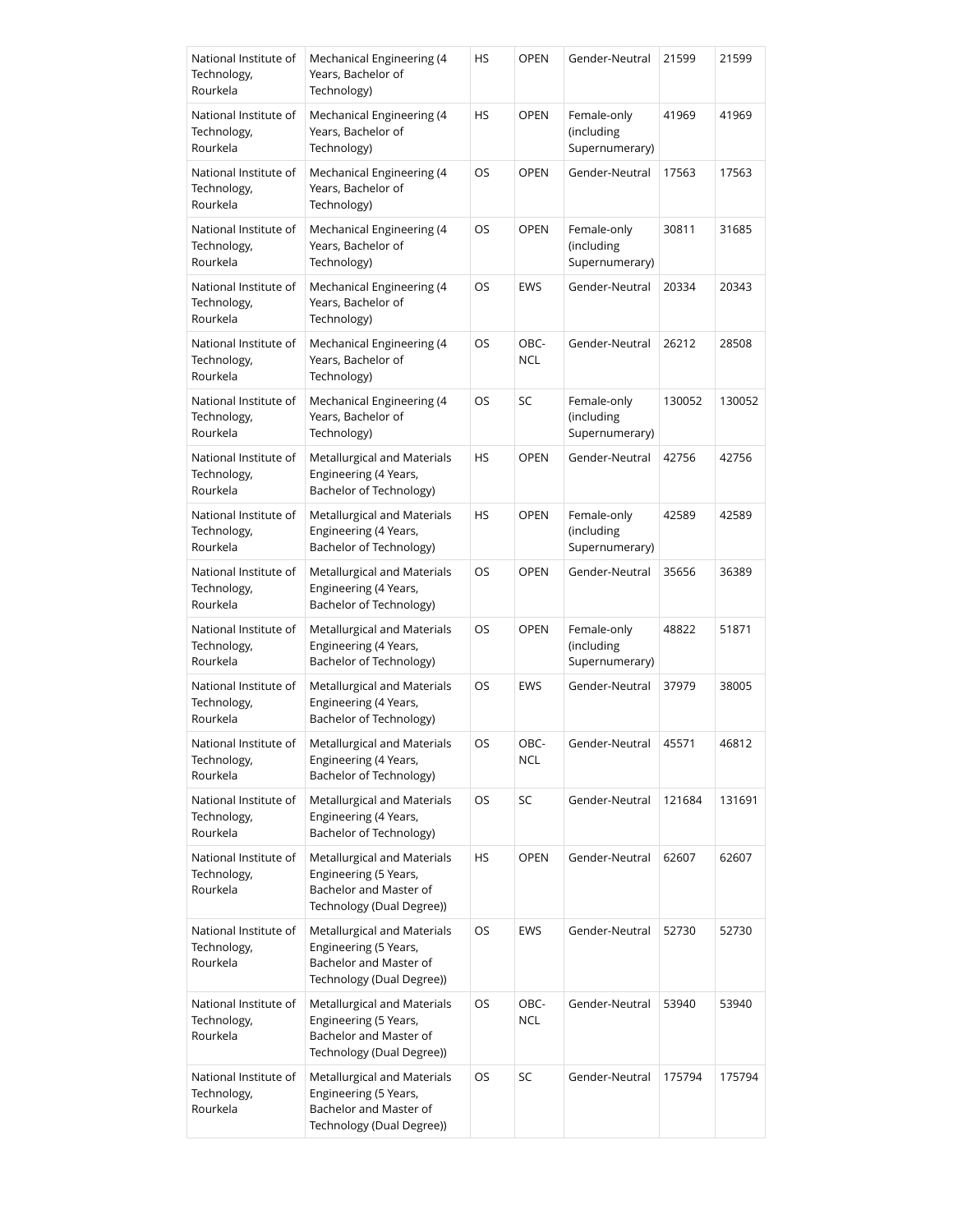| National Institute of<br>Technology,<br>Rourkela | Mining Engineering (4 Years,<br>Bachelor of Technology)                             | HS | <b>OPEN</b>        | Gender-Neutral                              | 47748  | 47748  |
|--------------------------------------------------|-------------------------------------------------------------------------------------|----|--------------------|---------------------------------------------|--------|--------|
| National Institute of<br>Technology,<br>Rourkela | Mining Engineering (4 Years,<br>Bachelor of Technology)                             | HS | OPEN               | Female-only<br>(including<br>Supernumerary) | 65844  | 65844  |
| National Institute of<br>Technology,<br>Rourkela | Mining Engineering (4 Years,<br>Bachelor of Technology)                             | HS | OBC-<br>NCL        | Gender-Neutral                              | 66448  | 66448  |
| National Institute of<br>Technology,<br>Rourkela | Mining Engineering (4 Years,<br>Bachelor of Technology)                             | OS | <b>OPEN</b>        | Female-only<br>(including<br>Supernumerary) | 54128  | 60878  |
| National Institute of<br>Technology,<br>Rourkela | Mining Engineering (4 Years,<br>Bachelor of Technology)                             | OS | OBC-<br><b>NCL</b> | Gender-Neutral                              | 51224  | 52811  |
| National Institute of<br>Technology,<br>Rourkela | Mining Engineering (5 Years,<br>Bachelor and Master of<br>Technology (Dual Degree)) | OS | OBC-<br><b>NCL</b> | Gender-Neutral                              | 54879  | 54879  |
| National Institute of<br>Technology,<br>Rourkela | Physics (5 Years, Integrated<br>Master of Science)                                  | HS | SC                 | Gender-Neutral                              | 438286 | 438286 |
| National Institute of<br>Technology,<br>Rourkela | Physics (5 Years, Integrated<br>Master of Science)                                  | OS | <b>OPEN</b>        | Gender-Neutral                              | 26693  | 29531  |
| National Institute of<br>Technology,<br>Rourkela | Physics (5 Years, Integrated<br>Master of Science)                                  | OS | EWS                | Gender-Neutral                              | 39592  | 39592  |
| National Institute of<br>Technology, Silchar     | Civil Engineering (4 Years,<br>Bachelor of Technology)                              | HS | <b>OPEN</b>        | Gender-Neutral                              | 78695  | 79672  |
| National Institute of<br>Technology, Silchar     | Civil Engineering (4 Years,<br>Bachelor of Technology)                              | HS | EWS                | Gender-Neutral                              | 91740  | 91740  |
| National Institute of<br>Technology, Silchar     | Civil Engineering (4 Years,<br>Bachelor of Technology)                              | HS | OBC-<br><b>NCL</b> | Gender-Neutral                              | 140736 | 140736 |
| National Institute of<br>Technology, Silchar     | Civil Engineering (4 Years,<br>Bachelor of Technology)                              | OS | <b>OPEN</b>        | Gender-Neutral                              | 49290  | 55788  |
| National Institute of<br>Technology, Silchar     | Civil Engineering (4 Years,<br>Bachelor of Technology)                              | OS | <b>OPEN</b>        | Female-only<br>(including<br>Supernumerary) | 72881  | 74929  |
| National Institute of<br>Technology, Silchar     | Civil Engineering (4 Years,<br>Bachelor of Technology)                              | OS | <b>EWS</b>         | Gender-Neutral                              | 56032  | 63111  |
| National Institute of<br>Technology, Silchar     | Civil Engineering (4 Years,<br>Bachelor of Technology)                              | OS | EWS                | Female-only<br>(including<br>Supernumerary) | 113305 | 115161 |
| National Institute of<br>Technology, Silchar     | Civil Engineering (4 Years,<br>Bachelor of Technology)                              | OS | OBC-<br><b>NCL</b> | Gender-Neutral                              | 57334  | 65918  |
| National Institute of<br>Technology, Silchar     | Civil Engineering (4 Years,<br>Bachelor of Technology)                              | OS | OBC-<br><b>NCL</b> | Female-only<br>(including<br>Supernumerary) | 90263  | 99524  |
| National Institute of<br>Technology, Silchar     | Computer Science and<br>Engineering (4 Years,<br>Bachelor of Technology)            | OS | <b>OPEN</b>        | Gender-Neutral                              | 13777  | 14121  |
| National Institute of<br>Technology, Silchar     | Computer Science and<br>Engineering (4 Years,<br>Bachelor of Technology)            | OS | EWS                | Gender-Neutral                              | 15156  | 15828  |
| National Institute of<br>Technology, Silchar     | Computer Science and<br>Engineering (4 Years,<br>Bachelor of Technology)            | OS | OBC-<br><b>NCL</b> | Gender-Neutral                              | 18524  | 18524  |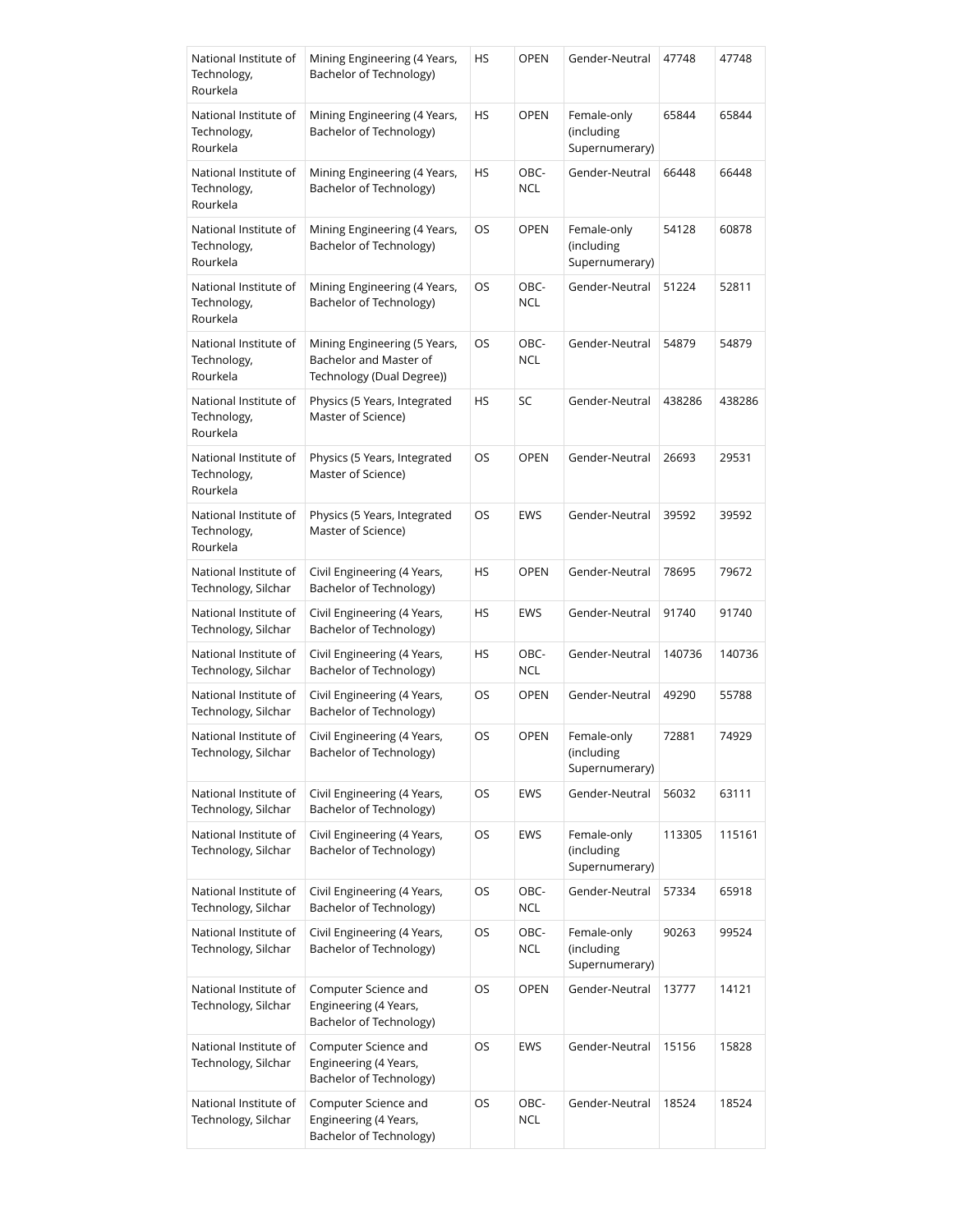| National Institute of<br>Technology, Silchar | Computer Science and<br>Engineering (4 Years,<br>Bachelor of Technology)               | OS | OBC-<br><b>NCL</b><br>(PwD) | Gender-Neutral                              | 267495 | 267495 |
|----------------------------------------------|----------------------------------------------------------------------------------------|----|-----------------------------|---------------------------------------------|--------|--------|
| National Institute of<br>Technology, Silchar | Electrical Engineering (4<br>Years, Bachelor of<br>Technology)                         | OS | <b>OPEN</b>                 | Gender-Neutral                              | 30753  | 32022  |
| National Institute of<br>Technology, Silchar | <b>Electrical Engineering (4</b><br>Years, Bachelor of<br>Technology)                  | OS | <b>OPEN</b>                 | Female-only<br>(including<br>Supernumerary) | 43384  | 51393  |
| National Institute of<br>Technology, Silchar | <b>Electrical Engineering (4</b><br>Years, Bachelor of<br>Technology)                  | OS | EWS                         | Gender-Neutral                              | 34032  | 34710  |
| National Institute of<br>Technology, Silchar | Electrical Engineering (4<br>Years, Bachelor of<br>Technology)                         | OS | EWS                         | Female-only<br>(including<br>Supernumerary) | 51819  | 51819  |
| National Institute of<br>Technology, Silchar | Electrical Engineering (4<br>Years, Bachelor of<br>Technology)                         | OS | OBC-<br>NCL                 | Gender-Neutral                              | 36978  | 38089  |
| National Institute of<br>Technology, Silchar | Electrical Engineering (4<br>Years, Bachelor of<br>Technology)                         | OS | OBC-<br><b>NCL</b>          | Female-only<br>(including<br>Supernumerary) | 62835  | 65860  |
| National Institute of<br>Technology, Silchar | Electrical Engineering (4<br>Years, Bachelor of<br>Technology)                         | OS | SC                          | Gender-Neutral                              | 109772 | 110319 |
| National Institute of<br>Technology, Silchar | Electronics and<br>Communication Engineering<br>(4 Years, Bachelor of<br>Technology)   | OS | <b>OPEN</b>                 | Gender-Neutral                              | 19742  | 21605  |
| National Institute of<br>Technology, Silchar | Electronics and<br>Communication Engineering<br>(4 Years, Bachelor of<br>Technology)   | OS | EWS                         | Gender-Neutral                              | 22059  | 24676  |
| National Institute of<br>Technology, Silchar | Electronics and<br>Communication Engineering<br>(4 Years, Bachelor of<br>Technology)   | OS | OBC-<br><b>NCL</b>          | Gender-Neutral                              | 27615  | 28040  |
| National Institute of<br>Technology, Silchar | Electronics and<br>Instrumentation Engineering<br>(4 Years, Bachelor of<br>Technology) | OS | <b>OPEN</b>                 | Gender-Neutral                              | 31379  | 32064  |
| National Institute of<br>Technology, Silchar | Electronics and<br>Instrumentation Engineering<br>(4 Years, Bachelor of<br>Technology) | OS | <b>OPEN</b>                 | Female-only<br>(including<br>Supernumerary) | 49798  | 49798  |
| National Institute of<br>Technology, Silchar | Electronics and<br>Instrumentation Engineering<br>(4 Years, Bachelor of<br>Technology) | OS | <b>EWS</b>                  | Gender-Neutral                              | 35185  | 35185  |
| National Institute of<br>Technology, Silchar | Electronics and<br>Instrumentation Engineering<br>(4 Years, Bachelor of<br>Technology) | OS | EWS                         | Female-only<br>(including<br>Supernumerary) | 57646  | 57646  |
| National Institute of<br>Technology, Silchar | Electronics and<br>Instrumentation Engineering<br>(4 Years, Bachelor of<br>Technology) | OS | OBC-<br><b>NCL</b>          | Gender-Neutral                              | 40502  | 40936  |
| National Institute of<br>Technology, Silchar | Mechanical Engineering (4<br>Years, Bachelor of<br>Technology)                         | OS | OPEN                        | Gender-Neutral                              | 38713  | 42447  |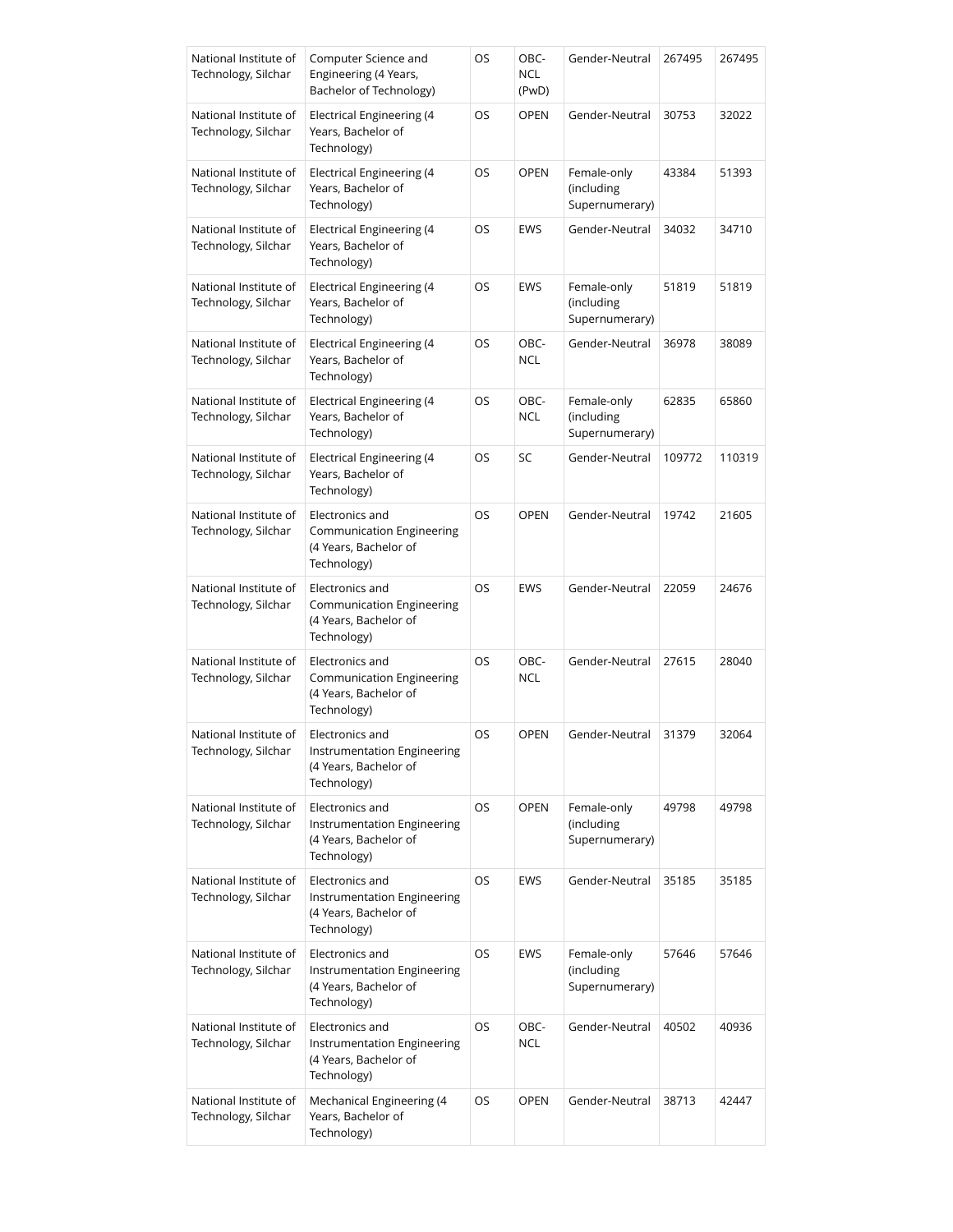| National Institute of<br>Technology, Silchar  | Mechanical Engineering (4<br>Years, Bachelor of<br>Technology) | OS | OPEN        | Female-only<br>(including<br>Supernumerary) | 57247  | 57247  |
|-----------------------------------------------|----------------------------------------------------------------|----|-------------|---------------------------------------------|--------|--------|
| National Institute of<br>Technology, Silchar  | Mechanical Engineering (4<br>Years, Bachelor of<br>Technology) | OS | EWS         | Gender-Neutral                              | 43702  | 45639  |
| National Institute of<br>Technology, Silchar  | Mechanical Engineering (4<br>Years, Bachelor of<br>Technology) | OS | EWS         | Female-only<br>(including<br>Supernumerary) | 59220  | 59220  |
| National Institute of<br>Technology, Silchar  | Mechanical Engineering (4<br>Years, Bachelor of<br>Technology) | OS | OBC-<br>NCL | Gender-Neutral                              | 46528  | 49891  |
| National Institute of<br>Technology, Silchar  | Mechanical Engineering (4<br>Years, Bachelor of<br>Technology) | OS | OBC-<br>NCL | Female-only<br>(including<br>Supernumerary) | 84240  | 84240  |
| National Institute of<br>Technology, Silchar  | Mechanical Engineering (4<br>Years, Bachelor of<br>Technology) | OS | SC          | Gender-Neutral                              | 146782 | 146782 |
| National Institute of<br>Technology, Silchar  | Mechanical Engineering (4<br>Years, Bachelor of<br>Technology) | OS | ST          | Female-only<br>(including<br>Supernumerary) | 262393 | 262393 |
| National Institute of<br>Technology, Srinagar | Chemical Engineering (4<br>Years, Bachelor of<br>Technology)   | Al | SC          | Female-only<br>(including<br>Supernumerary) | 225984 | 237503 |
| National Institute of<br>Technology, Srinagar | Chemical Engineering (4<br>Years, Bachelor of<br>Technology)   | JK | <b>OPEN</b> | Gender-Neutral                              | 108128 | 112108 |
| National Institute of<br>Technology, Srinagar | Chemical Engineering (4<br>Years, Bachelor of<br>Technology)   | JK | <b>OPEN</b> | Female-only<br>(including<br>Supernumerary) | 174253 | 174253 |
| National Institute of<br>Technology, Srinagar | Chemical Engineering (4<br>Years, Bachelor of<br>Technology)   | OS | <b>OPEN</b> | Gender-Neutral                              | 73157  | 83598  |
| National Institute of<br>Technology, Srinagar | Chemical Engineering (4<br>Years, Bachelor of<br>Technology)   | OS | <b>OPEN</b> | Female-only<br>(including<br>Supernumerary) | 115275 | 140773 |
| National Institute of<br>Technology, Srinagar | Chemical Engineering (4<br>Years, Bachelor of<br>Technology)   | OS | EWS         | Gender-Neutral                              | 89770  | 121211 |
| National Institute of<br>Technology, Srinagar | Chemical Engineering (4<br>Years, Bachelor of<br>Technology)   | OS | <b>EWS</b>  | Female-only<br>(including<br>Supernumerary) | 180779 | 180779 |
| National Institute of<br>Technology, Srinagar | Chemical Engineering (4<br>Years, Bachelor of<br>Technology)   | OS | OBC-<br>NCL | Gender-Neutral                              | 84507  | 116302 |
| National Institute of<br>Technology, Srinagar | Chemical Engineering (4<br>Years, Bachelor of<br>Technology)   | OS | OBC-<br>NCL | Female-only<br>(including<br>Supernumerary) | 142705 | 188583 |
| National Institute of<br>Technology, Srinagar | Chemical Engineering (4<br>Years, Bachelor of<br>Technology)   | OS | SC          | Gender-Neutral                              | 178986 | 187139 |
| National Institute of<br>Technology, Srinagar | Chemical Engineering (4<br>Years, Bachelor of<br>Technology)   | OS | SC          | Female-only<br>(including<br>Supernumerary) | 246901 | 251001 |
| National Institute of<br>Technology, Srinagar | Civil Engineering (4 Years,<br>Bachelor of Technology)         | Al | SC          | Female-only<br>(including<br>Supernumerary) | 210556 | 210556 |
| National Institute of<br>Technology, Srinagar | Civil Engineering (4 Years,<br>Bachelor of Technology)         | JK | <b>OPEN</b> | Gender-Neutral                              | 78809  | 78809  |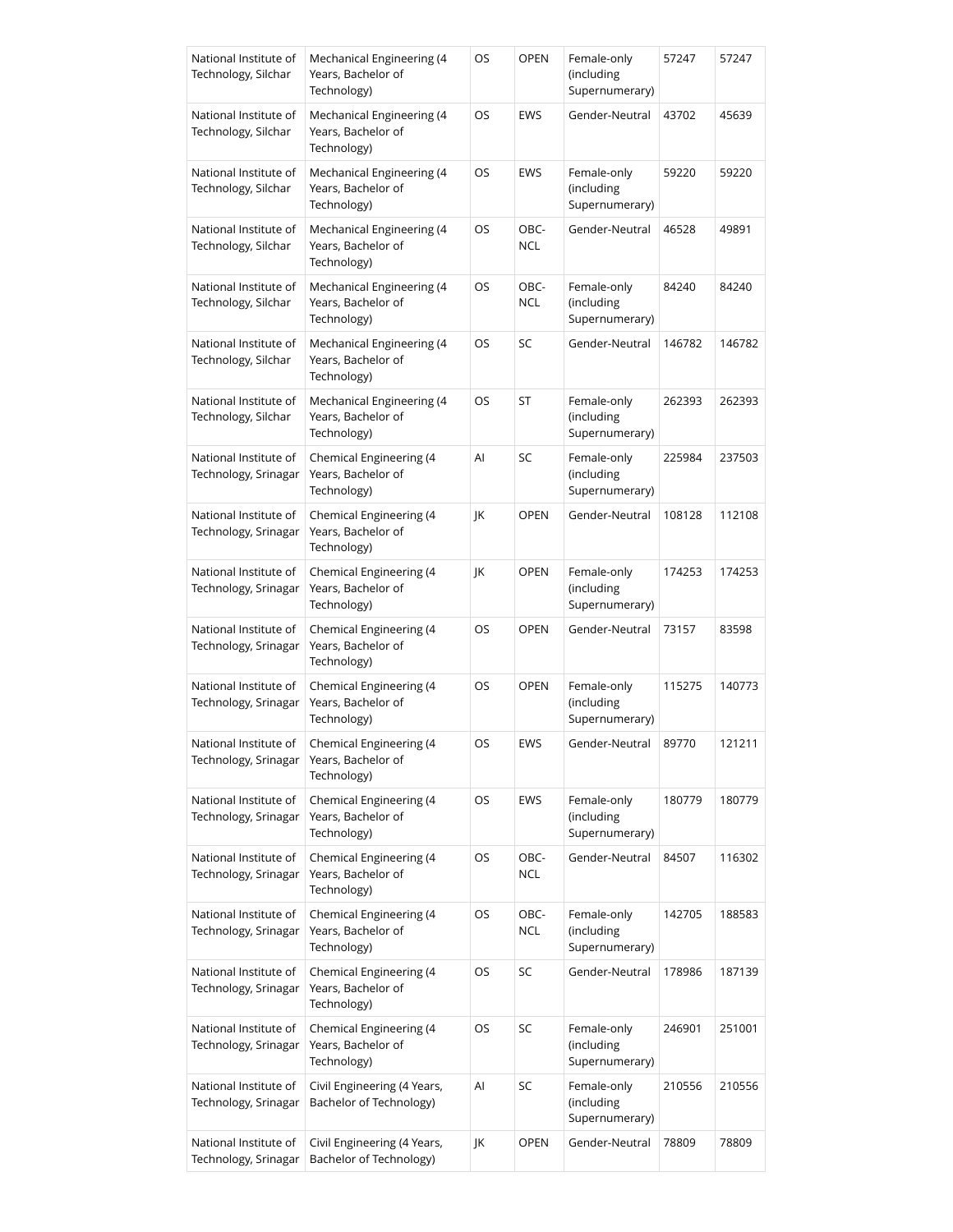| National Institute of<br>Technology, Srinagar | Civil Engineering (4 Years,<br>Bachelor of Technology)                   | OS | OPEN        | Gender-Neutral                              | 73027  | 94197  |
|-----------------------------------------------|--------------------------------------------------------------------------|----|-------------|---------------------------------------------|--------|--------|
| National Institute of<br>Technology, Srinagar | Civil Engineering (4 Years,<br>Bachelor of Technology)                   | OS | <b>OPEN</b> | Female-only<br>(including<br>Supernumerary) | 116859 | 166547 |
| National Institute of<br>Technology, Srinagar | Civil Engineering (4 Years,<br>Bachelor of Technology)                   | OS | EWS         | Gender-Neutral                              | 99756  | 123060 |
| National Institute of<br>Technology, Srinagar | Civil Engineering (4 Years,<br>Bachelor of Technology)                   | OS | EWS         | Female-only<br>(including<br>Supernumerary) | 213396 | 213396 |
| National Institute of<br>Technology, Srinagar | Civil Engineering (4 Years,<br>Bachelor of Technology)                   | OS | OBC-<br>NCL | Gender-Neutral                              | 97261  | 132546 |
| National Institute of<br>Technology, Srinagar | Civil Engineering (4 Years,<br>Bachelor of Technology)                   | OS | OBC-<br>NCL | Female-only<br>(including<br>Supernumerary) | 178843 | 199013 |
| National Institute of<br>Technology, Srinagar | Civil Engineering (4 Years,<br>Bachelor of Technology)                   | OS | SC          | Gender-Neutral                              | 177324 | 177324 |
| National Institute of<br>Technology, Srinagar | Civil Engineering (4 Years,<br>Bachelor of Technology)                   | OS | SC          | Female-only<br>(including<br>Supernumerary) | 237372 | 245607 |
| National Institute of<br>Technology, Srinagar | Civil Engineering (4 Years,<br>Bachelor of Technology)                   | OS | ST          | Gender-Neutral                              | 212773 | 212773 |
| National Institute of<br>Technology, Srinagar | Computer Science and<br>Engineering (4 Years,<br>Bachelor of Technology) | JK | EWS         | Gender-Neutral                              | 102644 | 102644 |
| National Institute of<br>Technology, Srinagar | Computer Science and<br>Engineering (4 Years,<br>Bachelor of Technology) | JK | SC          | Female-only<br>(including<br>Supernumerary) | 197668 | 197668 |
| National Institute of<br>Technology, Srinagar | Computer Science and<br>Engineering (4 Years,<br>Bachelor of Technology) | OS | OPEN        | Gender-Neutral                              | 27461  | 27715  |
| National Institute of<br>Technology, Srinagar | Computer Science and<br>Engineering (4 Years,<br>Bachelor of Technology) | OS | OPEN        | Female-only<br>(including<br>Supernumerary) | 44707  | 47478  |
| National Institute of<br>Technology, Srinagar | Computer Science and<br>Engineering (4 Years,<br>Bachelor of Technology) | OS | EWS         | Gender-Neutral                              | 29633  | 29965  |
| National Institute of<br>Technology, Srinagar | Computer Science and<br>Engineering (4 Years,<br>Bachelor of Technology) | OS | OBC-<br>NCL | Female-only<br>(including<br>Supernumerary) | 52752  | 52752  |
| National Institute of<br>Technology, Srinagar | <b>Electrical Engineering (4</b><br>Years, Bachelor of<br>Technology)    | JK | OPEN        | Gender-Neutral                              | 81050  | 81050  |
| National Institute of<br>Technology, Srinagar | <b>Electrical Engineering (4</b><br>Years, Bachelor of<br>Technology)    | JK | <b>OPEN</b> | Female-only<br>(including<br>Supernumerary) | 122046 | 122046 |
| National Institute of<br>Technology, Srinagar | <b>Electrical Engineering (4</b><br>Years, Bachelor of<br>Technology)    | JK | EWS         | Gender-Neutral                              | 414010 | 414010 |
| National Institute of<br>Technology, Srinagar | <b>Electrical Engineering (4</b><br>Years, Bachelor of<br>Technology)    | OS | <b>OPEN</b> | Gender-Neutral                              | 56254  | 57599  |
| National Institute of<br>Technology, Srinagar | <b>Electrical Engineering (4</b><br>Years, Bachelor of<br>Technology)    | OS | <b>OPEN</b> | Female-only<br>(including<br>Supernumerary) | 78008  | 85697  |
| National Institute of<br>Technology, Srinagar | <b>Electrical Engineering (4</b><br>Years, Bachelor of<br>Technology)    | OS | EWS         | Gender-Neutral                              | 59210  | 62680  |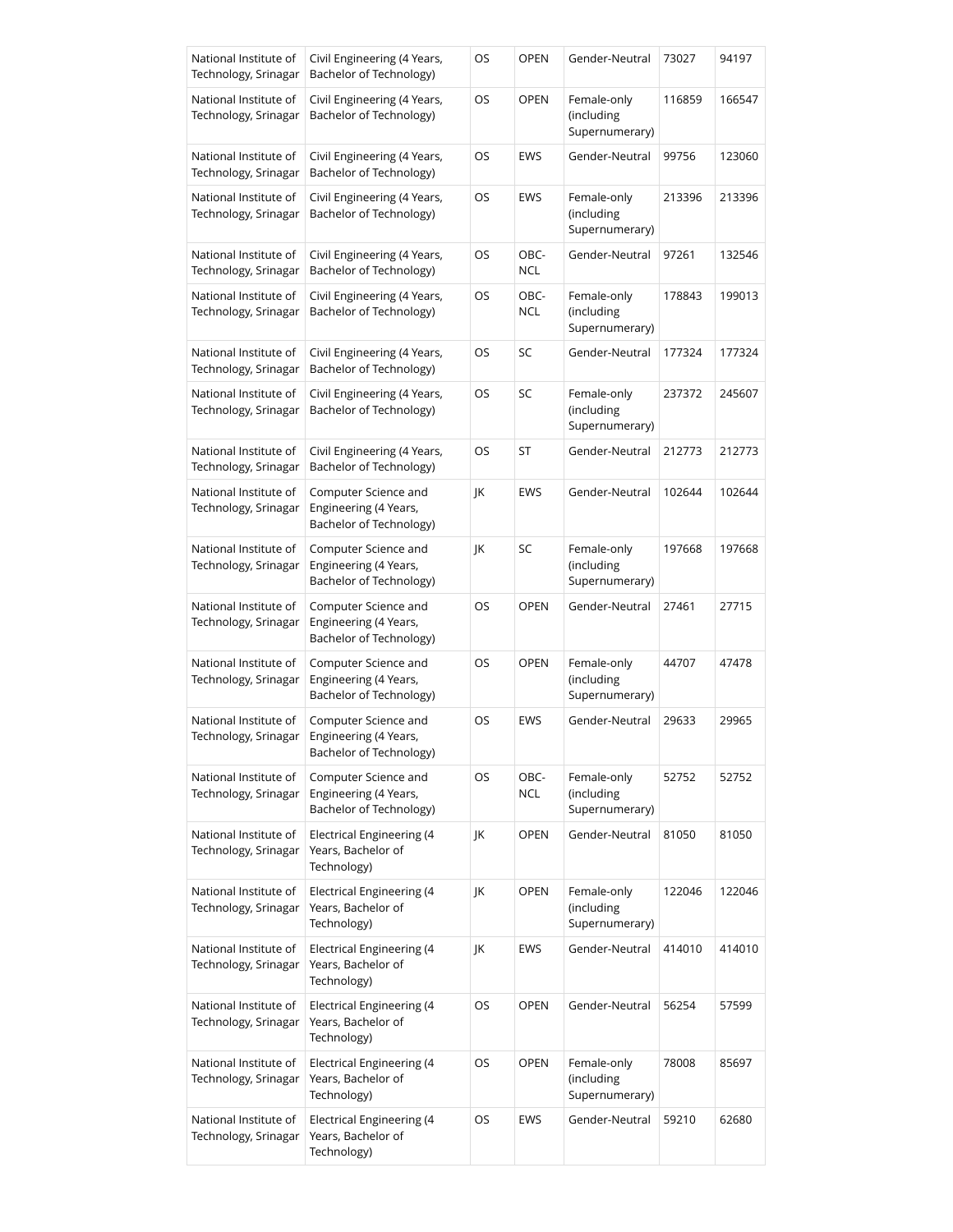| National Institute of<br>Technology, Srinagar | Electrical Engineering (4<br>Years, Bachelor of<br>Technology)                              | OS | EWS                  | Female-only<br>(including<br>Supernumerary) | 107532 | 107532 |
|-----------------------------------------------|---------------------------------------------------------------------------------------------|----|----------------------|---------------------------------------------|--------|--------|
| National Institute of<br>Technology, Srinagar | Electrical Engineering (4<br>Years, Bachelor of<br>Technology)                              | OS | OBC-<br><b>NCL</b>   | Gender-Neutral                              | 63030  | 67606  |
| National Institute of<br>Technology, Srinagar | Electrical Engineering (4<br>Years, Bachelor of<br>Technology)                              | OS | OBC-<br><b>NCL</b>   | Female-only<br>(including<br>Supernumerary) | 110238 | 113878 |
| National Institute of<br>Technology, Srinagar | Electrical Engineering (4<br>Years, Bachelor of<br>Technology)                              | OS | SC                   | Female-only<br>(including<br>Supernumerary) | 232551 | 232551 |
| National Institute of<br>Technology, Srinagar | Electronics and<br>Communication Engineering<br>(4 Years, Bachelor of<br>Technology)        | Al | ST                   | Female-only<br>(including<br>Supernumerary) | 285715 | 285715 |
| National Institute of<br>Technology, Srinagar | Electronics and<br>Communication Engineering<br>(4 Years, Bachelor of<br>Technology)        | JK | <b>OPEN</b>          | Gender-Neutral                              | 46754  | 46754  |
| National Institute of<br>Technology, Srinagar | Electronics and<br><b>Communication Engineering</b><br>(4 Years, Bachelor of<br>Technology) | JK | <b>OPEN</b>          | Female-only<br>(including<br>Supernumerary) | 113231 | 113231 |
| National Institute of<br>Technology, Srinagar | Electronics and<br>Communication Engineering<br>(4 Years, Bachelor of<br>Technology)        | OS | <b>OPEN</b>          | Gender-Neutral                              | 41464  | 44079  |
| National Institute of<br>Technology, Srinagar | Electronics and<br>Communication Engineering<br>(4 Years, Bachelor of<br>Technology)        | OS | <b>OPEN</b>          | Female-only<br>(including<br>Supernumerary) | 58523  | 67082  |
| National Institute of<br>Technology, Srinagar | Electronics and<br>Communication Engineering<br>(4 Years, Bachelor of<br>Technology)        | OS | <b>OPEN</b><br>(PwD) | Gender-Neutral                              | 762862 | 762862 |
| National Institute of<br>Technology, Srinagar | Electronics and<br><b>Communication Engineering</b><br>(4 Years, Bachelor of<br>Technology) | OS | EWS                  | Gender-Neutral                              | 49703  | 51500  |
| National Institute of<br>Technology, Srinagar | Electronics and<br><b>Communication Engineering</b><br>(4 Years, Bachelor of<br>Technology) | OS | OBC-<br><b>NCL</b>   | Gender-Neutral                              | 47718  | 51944  |
| National Institute of<br>Technology, Srinagar | Electronics and<br>Communication Engineering<br>(4 Years, Bachelor of<br>Technology)        | OS | ST                   | Female-only<br>(including<br>Supernumerary) | 301964 | 301964 |
| National Institute of<br>Technology, Srinagar | Information Technology (4<br>Years, Bachelor of<br>Technology)                              | JK | EWS                  | Gender-Neutral                              | 111290 | 111290 |
| National Institute of<br>Technology, Srinagar | Information Technology (4<br>Years, Bachelor of<br>Technology)                              | OS | <b>OPEN</b>          | Gender-Neutral                              | 33232  | 33330  |
| National Institute of<br>Technology, Srinagar | Information Technology (4<br>Years, Bachelor of<br>Technology)                              | OS | <b>OPEN</b>          | Female-only<br>(including<br>Supernumerary) | 47937  | 53163  |
| National Institute of<br>Technology, Srinagar | Information Technology (4<br>Years, Bachelor of<br>Technology)                              | OS | EWS                  | Female-only<br>(including<br>Supernumerary) | 63787  | 63787  |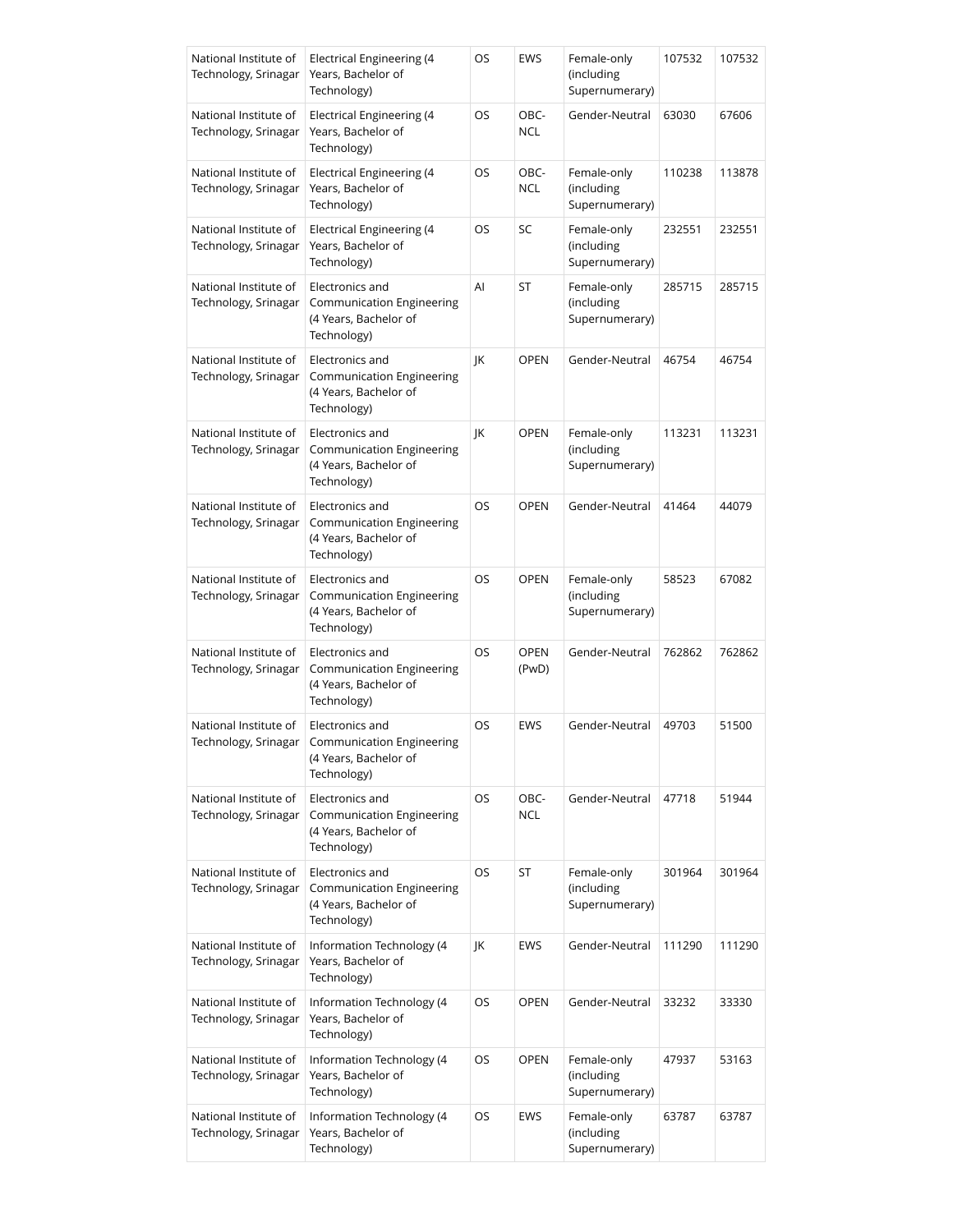| National Institute of<br>Technology, Srinagar | Information Technology (4<br>Years, Bachelor of<br>Technology)                  | OS | OBC-<br><b>NCL</b> | Gender-Neutral                              | 35719  | 37522  |
|-----------------------------------------------|---------------------------------------------------------------------------------|----|--------------------|---------------------------------------------|--------|--------|
| National Institute of<br>Technology, Srinagar | Information Technology (4<br>Years, Bachelor of<br>Technology)                  | OS | OBC-<br><b>NCL</b> | Female-only<br>(including<br>Supernumerary) | 70172  | 81581  |
| National Institute of<br>Technology, Srinagar | Information Technology (4<br>Years, Bachelor of<br>Technology)                  | OS | ST                 | Gender-Neutral                              | 209154 | 209154 |
| National Institute of<br>Technology, Srinagar | Mechanical Engineering (4<br>Years, Bachelor of<br>Technology)                  | JK | <b>OPEN</b>        | Gender-Neutral                              | 84020  | 85899  |
| National Institute of<br>Technology, Srinagar | Mechanical Engineering (4<br>Years, Bachelor of<br>Technology)                  | JK | OPEN               | Female-only<br>(including<br>Supernumerary) | 153287 | 153287 |
| National Institute of<br>Technology, Srinagar | Mechanical Engineering (4<br>Years, Bachelor of<br>Technology)                  | ΙK | <b>EWS</b>         | Gender-Neutral                              | 524240 | 524240 |
| National Institute of<br>Technology, Srinagar | Mechanical Engineering (4<br>Years, Bachelor of<br>Technology)                  | OS | <b>OPEN</b>        | Gender-Neutral                              | 60101  | 64720  |
| National Institute of<br>Technology, Srinagar | Mechanical Engineering (4<br>Years, Bachelor of<br>Technology)                  | OS | <b>OPEN</b>        | Female-only<br>(including<br>Supernumerary) | 108533 | 119222 |
| National Institute of<br>Technology, Srinagar | Mechanical Engineering (4<br>Years, Bachelor of<br>Technology)                  | OS | EWS                | Gender-Neutral                              | 69666  | 80806  |
| National Institute of<br>Technology, Srinagar | Mechanical Engineering (4<br>Years, Bachelor of<br>Technology)                  | OS | <b>EWS</b>         | Female-only<br>(including<br>Supernumerary) | 129439 | 129439 |
| National Institute of<br>Technology, Srinagar | Mechanical Engineering (4<br>Years, Bachelor of<br>Technology)                  | OS | OBC-<br><b>NCL</b> | Gender-Neutral                              | 69187  | 77778  |
| National Institute of<br>Technology, Srinagar | Mechanical Engineering (4<br>Years, Bachelor of<br>Technology)                  | OS | OBC-<br><b>NCL</b> | Female-only<br>(including<br>Supernumerary) | 130685 | 180733 |
| National Institute of<br>Technology, Srinagar | Mechanical Engineering (4<br>Years, Bachelor of<br>Technology)                  | OS | SC                 | Gender-Neutral                              | 168705 | 168705 |
| National Institute of<br>Technology, Srinagar | Mechanical Engineering (4<br>Years, Bachelor of<br>Technology)                  | OS | SC                 | Female-only<br>(including<br>Supernumerary) | 248298 | 248298 |
| National Institute of<br>Technology, Srinagar | Mechanical Engineering (4<br>Years, Bachelor of<br>Technology)                  | OS | ST                 | Gender-Neutral                              | 243105 | 243360 |
| National Institute of<br>Technology, Srinagar | Mechanical Engineering (4<br>Years, Bachelor of<br>Technology)                  | OS | ST                 | Female-only<br>(including<br>Supernumerary) | 338692 | 338692 |
| National Institute of<br>Technology, Srinagar | Metallurgical and Materials<br>Engineering (4 Years,<br>Bachelor of Technology) | Al | SC                 | Gender-Neutral                              | 168563 | 168563 |
| National Institute of<br>Technology, Srinagar | Metallurgical and Materials<br>Engineering (4 Years,<br>Bachelor of Technology) | Al | SC                 | Female-only<br>(including<br>Supernumerary) | 255361 | 255361 |
| National Institute of<br>Technology, Srinagar | Metallurgical and Materials<br>Engineering (4 Years,<br>Bachelor of Technology) | JK | <b>OPEN</b>        | Gender-Neutral                              | 142587 | 159294 |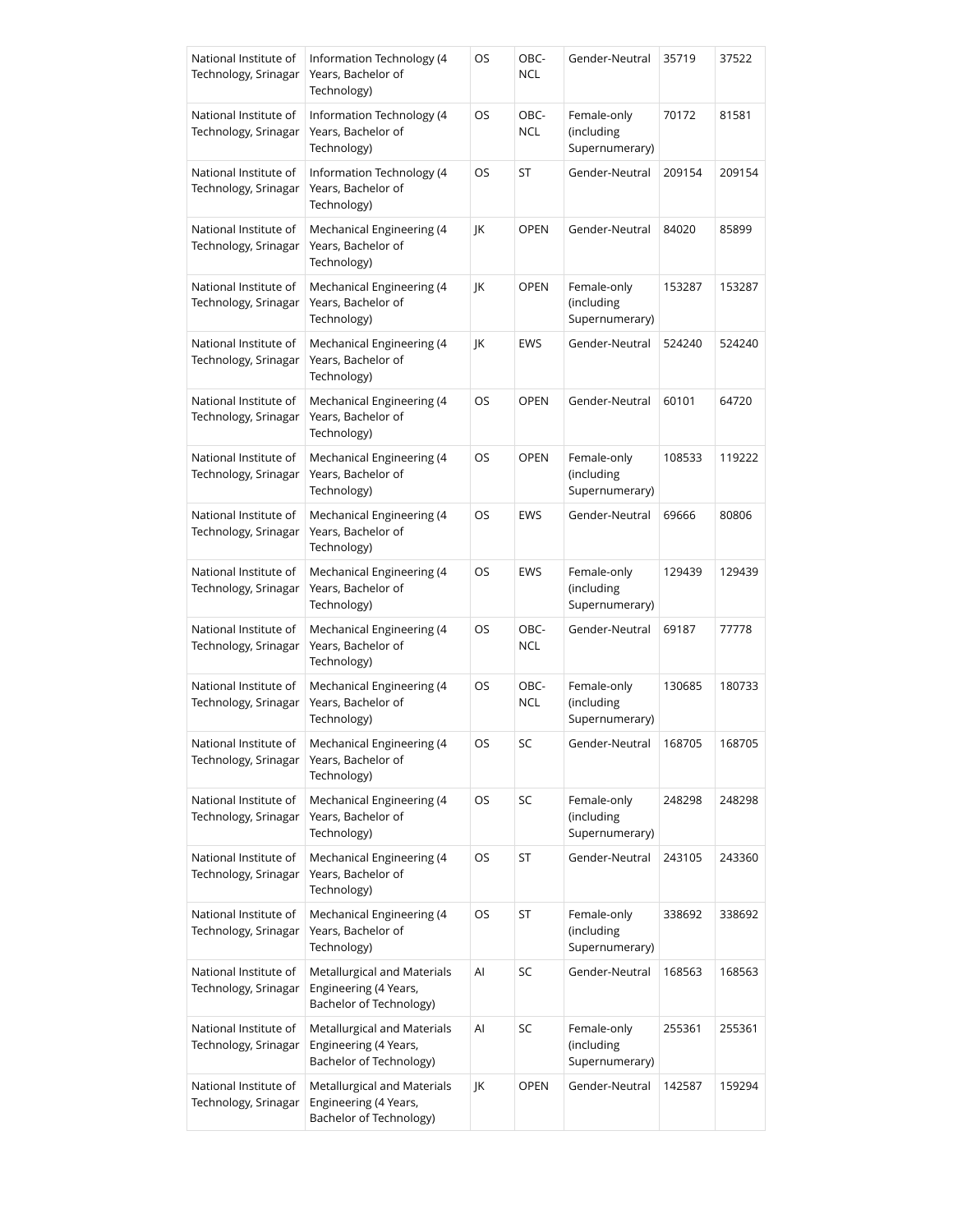| National Institute of<br>Technology, Srinagar           | Metallurgical and Materials<br>Engineering (4 Years,<br>Bachelor of Technology) | JK | <b>OPEN</b>        | Female-only<br>(including<br>Supernumerary) | 226175 | 240466 |
|---------------------------------------------------------|---------------------------------------------------------------------------------|----|--------------------|---------------------------------------------|--------|--------|
| National Institute of<br>Technology, Srinagar           | Metallurgical and Materials<br>Engineering (4 Years,<br>Bachelor of Technology) | JK | EWS                | Gender-Neutral                              | 513907 | 513907 |
| National Institute of<br>Technology, Srinagar           | Metallurgical and Materials<br>Engineering (4 Years,<br>Bachelor of Technology) | JK | ST                 | Gender-Neutral                              | 665464 | 665464 |
| National Institute of<br>Technology, Srinagar           | Metallurgical and Materials<br>Engineering (4 Years,<br>Bachelor of Technology) | OS | <b>OPEN</b>        | Gender-Neutral                              | 82523  | 125194 |
| National Institute of<br>Technology, Srinagar           | Metallurgical and Materials<br>Engineering (4 Years,<br>Bachelor of Technology) | OS | <b>OPEN</b>        | Female-only<br>(including<br>Supernumerary) | 128212 | 140781 |
| National Institute of<br>Technology, Srinagar           | Metallurgical and Materials<br>Engineering (4 Years,<br>Bachelor of Technology) | OS | EWS                | Gender-Neutral                              | 146620 | 158357 |
| National Institute of<br>Technology, Srinagar           | Metallurgical and Materials<br>Engineering (4 Years,<br>Bachelor of Technology) | OS | EWS                | Female-only<br>(including<br>Supernumerary) | 312726 | 312726 |
| National Institute of<br>Technology, Srinagar           | Metallurgical and Materials<br>Engineering (4 Years,<br>Bachelor of Technology) | OS | OBC-<br><b>NCL</b> | Gender-Neutral                              | 126680 | 142110 |
| National Institute of<br>Technology, Srinagar           | Metallurgical and Materials<br>Engineering (4 Years,<br>Bachelor of Technology) | OS | OBC-<br><b>NCL</b> | Female-only<br>(including<br>Supernumerary) | 164144 | 224431 |
| National Institute of<br>Technology, Srinagar           | Metallurgical and Materials<br>Engineering (4 Years,<br>Bachelor of Technology) | OS | SC                 | Gender-Neutral                              | 190046 | 204270 |
| National Institute of<br>Technology, Srinagar           | Metallurgical and Materials<br>Engineering (4 Years,<br>Bachelor of Technology) | OS | SC                 | Female-only<br>(including<br>Supernumerary) | 258811 | 263912 |
| National Institute of<br>Technology, Srinagar           | Metallurgical and Materials<br>Engineering (4 Years,<br>Bachelor of Technology) | OS | ST                 | Gender-Neutral                              | 289852 | 289852 |
| National Institute of<br>Technology, Srinagar           | Metallurgical and Materials<br>Engineering (4 Years,<br>Bachelor of Technology) | OS | ST                 | Female-only<br>(including<br>Supernumerary) | 335158 | 335158 |
| National Institute of<br>Technology,<br>Tiruchirappalli | Architecture (5 Years,<br>Bachelor of Architecture)                             | OS | <b>OPEN</b>        | Gender-Neutral                              | 605    | 665    |
| National Institute of<br>Technology,<br>Tiruchirappalli | Chemical Engineering (4<br>Years, Bachelor of<br>Technology)                    | HS | <b>OPEN</b>        | Female-only<br>(including<br>Supernumerary) | 34766  | 34766  |
| National Institute of<br>Technology,<br>Tiruchirappalli | Chemical Engineering (4<br>Years, Bachelor of<br>Technology)                    | HS | OBC-<br><b>NCL</b> | Female-only<br>(including<br>Supernumerary) | 59186  | 59186  |
| National Institute of<br>Technology,<br>Tiruchirappalli | Chemical Engineering (4<br>Years, Bachelor of<br>Technology)                    | OS | <b>OPEN</b>        | Gender-Neutral                              | 14956  | 14956  |
| National Institute of<br>Technology,<br>Tiruchirappalli | Civil Engineering (4 Years,<br>Bachelor of Technology)                          | HS | <b>OPEN</b>        | Gender-Neutral                              | 40103  | 40304  |
| National Institute of<br>Technology,<br>Tiruchirappalli | Civil Engineering (4 Years,<br>Bachelor of Technology)                          | HS | OBC-<br><b>NCL</b> | Gender-Neutral                              | 46948  | 47991  |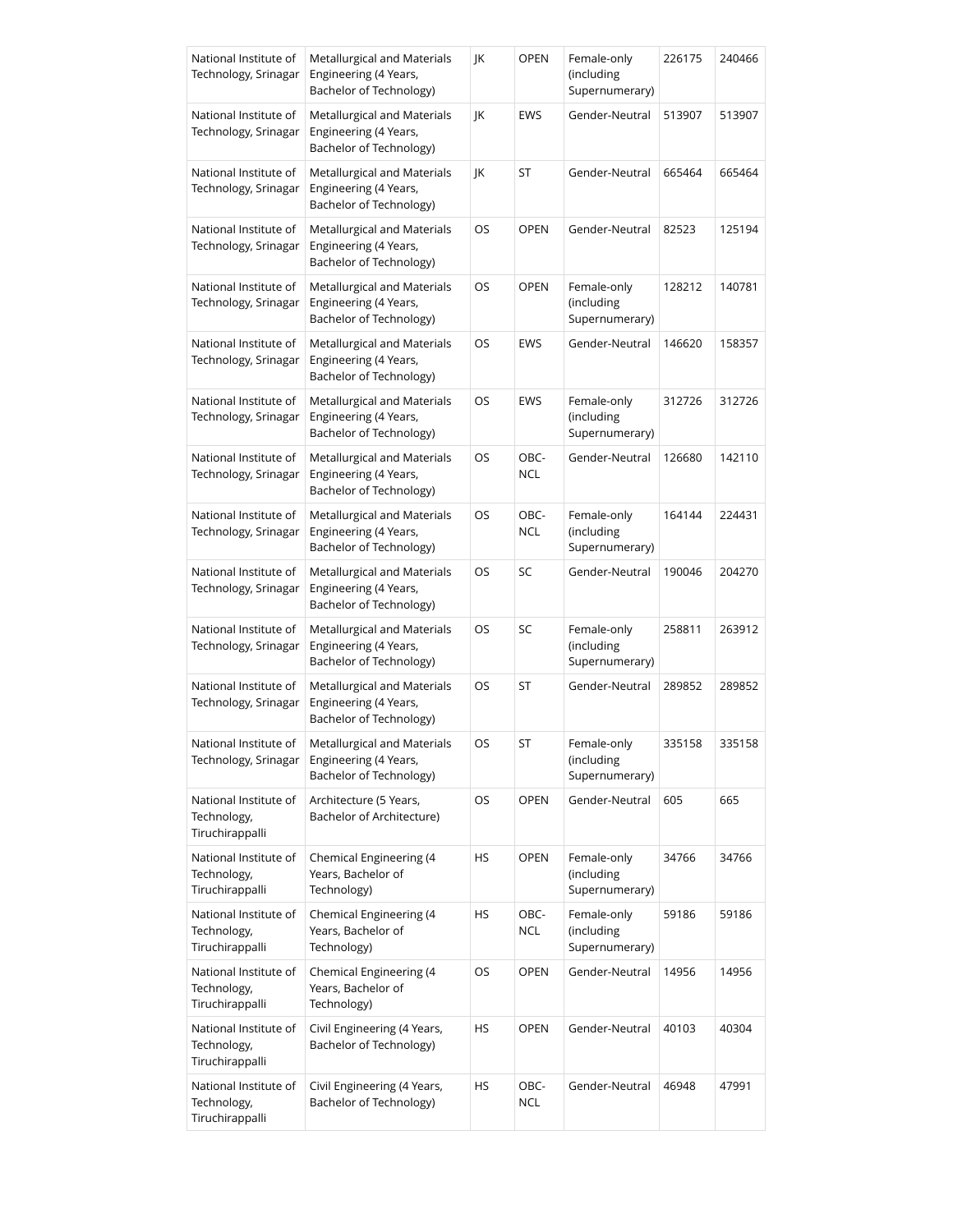| National Institute of<br>Technology,<br>Tiruchirappalli | Civil Engineering (4 Years,<br>Bachelor of Technology)                                | OS        | <b>OPEN</b>        | Gender-Neutral                              | 16920  | 17747  |
|---------------------------------------------------------|---------------------------------------------------------------------------------------|-----------|--------------------|---------------------------------------------|--------|--------|
| National Institute of<br>Technology,<br>Tiruchirappalli | Civil Engineering (4 Years,<br>Bachelor of Technology)                                | OS        | OBC-<br><b>NCL</b> | Gender-Neutral                              | 25241  | 26394  |
| National Institute of<br>Technology,<br>Tiruchirappalli | <b>Electrical and Electronics</b><br>Engineering (4 Years,<br>Bachelor of Technology) | OS        | <b>OPEN</b>        | Gender-Neutral                              | 7237   | 7414   |
| National Institute of<br>Technology,<br>Tiruchirappalli | <b>Electrical and Electronics</b><br>Engineering (4 Years,<br>Bachelor of Technology) | OS        | EWS                | Gender-Neutral                              | 10970  | 10970  |
| National Institute of<br>Technology,<br>Tiruchirappalli | Electronics and<br>Communication Engineering<br>(4 Years, Bachelor of<br>Technology)  | OS        | OBC-<br><b>NCL</b> | Female-only<br>(including<br>Supernumerary) | 14660  | 14660  |
| National Institute of<br>Technology,<br>Tiruchirappalli | Instrumentation and Control<br>Engineering (4 Years,<br>Bachelor of Technology)       | <b>HS</b> | SC                 | Gender-Neutral                              | 162080 | 162080 |
| National Institute of<br>Technology,<br>Tiruchirappalli | Instrumentation and Control<br>Engineering (4 Years,<br>Bachelor of Technology)       | <b>OS</b> | <b>OPEN</b>        | Gender-Neutral                              | 15005  | 15005  |
| National Institute of<br>Technology,<br>Tiruchirappalli | Instrumentation and Control<br>Engineering (4 Years,<br>Bachelor of Technology)       | OS        | OBC-<br><b>NCL</b> | Gender-Neutral                              | 22732  | 22732  |
| National Institute of<br>Technology,<br>Tiruchirappalli | Mechanical Engineering (4<br>Years, Bachelor of<br>Technology)                        | OS        | <b>OPEN</b>        | Female-only<br>(including<br>Supernumerary) | 22596  | 22596  |
| National Institute of<br>Technology,<br>Tiruchirappalli | Mechanical Engineering (4<br>Years, Bachelor of<br>Technology)                        | OS        | <b>EWS</b>         | Gender-Neutral                              | 14799  | 14799  |
| National Institute of<br>Technology,<br>Tiruchirappalli | Mechanical Engineering (4<br>Years, Bachelor of<br>Technology)                        | OS        | OBC-<br><b>NCL</b> | Gender-Neutral                              | 16814  | 16814  |
| National Institute of<br>Technology,<br>Tiruchirappalli | Mechanical Engineering (4<br>Years, Bachelor of<br>Technology)                        | OS        | SC                 | Gender-Neutral                              | 66026  | 66026  |
| National Institute of<br>Technology,<br>Tiruchirappalli | Metallurgical and Materials<br>Engineering (4 Years,<br>Bachelor of Technology)       | HS        | <b>OPEN</b>        | Gender-Neutral                              | 37278  | 38228  |
| National Institute of<br>Technology,<br>Tiruchirappalli | Metallurgical and Materials<br>Engineering (4 Years,<br>Bachelor of Technology)       | HS        | <b>OPEN</b>        | Female-only<br>(including<br>Supernumerary) | 50263  | 50263  |
| National Institute of<br>Technology,<br>Tiruchirappalli | Metallurgical and Materials<br>Engineering (4 Years,<br>Bachelor of Technology)       | HS        | OBC-<br><b>NCL</b> | Gender-Neutral                              | 44837  | 44907  |
| National Institute of<br>Technology,<br>Tiruchirappalli | Metallurgical and Materials<br>Engineering (4 Years,<br>Bachelor of Technology)       | HS        | OBC-<br><b>NCL</b> | Female-only<br>(including<br>Supernumerary) | 67983  | 67983  |
| National Institute of<br>Technology,<br>Tiruchirappalli | Metallurgical and Materials<br>Engineering (4 Years,<br>Bachelor of Technology)       | OS        | EWS                | Female-only<br>(including<br>Supernumerary) | 43317  | 43317  |
| National Institute of<br>Technology,<br>Tiruchirappalli | Production Engineering (4<br>Years, Bachelor of<br>Technology)                        | HS        | <b>OPEN</b>        | Gender-Neutral                              | 28353  | 29121  |
| National Institute of<br>Technology,<br>Tiruchirappalli | Production Engineering (4<br>Years, Bachelor of<br>Technology)                        | HS        | <b>OPEN</b>        | Female-only<br>(including<br>Supernumerary) | 52863  | 52863  |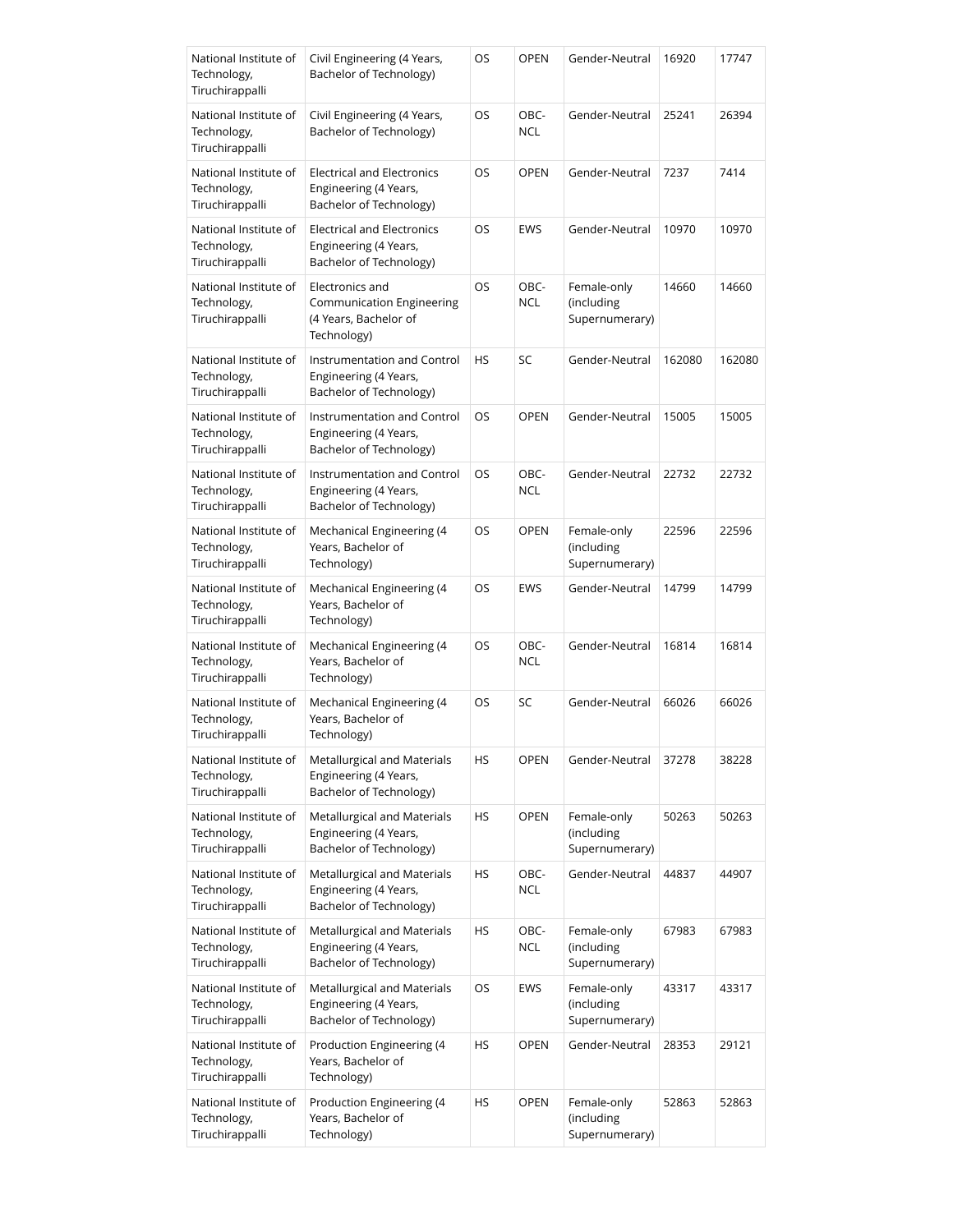| National Institute of<br>Technology,<br>Tiruchirappalli | Production Engineering (4<br>Years, Bachelor of<br>Technology) | HS | OBC-<br><b>NCL</b> | Gender-Neutral                              | 36397  | 36881  |
|---------------------------------------------------------|----------------------------------------------------------------|----|--------------------|---------------------------------------------|--------|--------|
| National Institute of<br>Technology,<br>Tiruchirappalli | Production Engineering (4<br>Years, Bachelor of<br>Technology) | HS | SC                 | Gender-Neutral                              | 190414 | 190414 |
| National Institute of<br>Technology,<br>Tiruchirappalli | Production Engineering (4<br>Years, Bachelor of<br>Technology) | OS | <b>OPEN</b>        | Gender-Neutral                              | 23895  | 24508  |
| National Institute of<br>Technology,<br>Tiruchirappalli | Production Engineering (4<br>Years, Bachelor of<br>Technology) | OS | <b>OPEN</b>        | Female-only<br>(including<br>Supernumerary) | 39273  | 40253  |
| National Institute of<br>Technology,<br>Tiruchirappalli | Production Engineering (4<br>Years, Bachelor of<br>Technology) | OS | <b>EWS</b>         | Female-only<br>(including<br>Supernumerary) | 55338  | 55338  |
| National Institute of<br>Technology,<br>Tiruchirappalli | Production Engineering (4<br>Years, Bachelor of<br>Technology) | OS | OBC-<br><b>NCL</b> | Gender-Neutral                              | 35279  | 35764  |
| National Institute of<br>Technology,<br>Tiruchirappalli | Production Engineering (4<br>Years, Bachelor of<br>Technology) | OS | SC                 | Gender-Neutral                              | 118448 | 118448 |
| National Institute of<br>Technology,<br>Uttarakhand     | Civil Engineering (4 Years,<br>Bachelor of Technology)         | Al | <b>OPEN</b>        | Female-only<br>(including<br>Supernumerary) | 75470  | 75470  |
| National Institute of<br>Technology,<br>Uttarakhand     | Civil Engineering (4 Years,<br>Bachelor of Technology)         | Al | SC                 | Female-only<br>(including<br>Supernumerary) | 173153 | 173153 |
| National Institute of<br>Technology,<br>Uttarakhand     | Civil Engineering (4 Years,<br>Bachelor of Technology)         | Al | ST                 | Gender-Neutral                              | 164446 | 164446 |
| National Institute of<br>Technology,<br>Uttarakhand     | Civil Engineering (4 Years,<br>Bachelor of Technology)         | HS | <b>OPEN</b>        | Gender-Neutral                              | 167314 | 329435 |
| National Institute of<br>Technology,<br>Uttarakhand     | Civil Engineering (4 Years,<br>Bachelor of Technology)         | HS | SC                 | Gender-Neutral                              | 381552 | 424632 |
| National Institute of<br>Technology,<br>Uttarakhand     | Civil Engineering (4 Years,<br>Bachelor of Technology)         | HS | <b>ST</b>          | Gender-Neutral                              | 434608 | 434608 |
| National Institute of<br>Technology,<br>Uttarakhand     | Civil Engineering (4 Years,<br>Bachelor of Technology)         | OS | <b>OPEN</b>        | Gender-Neutral                              | 57630  | 60727  |
| National Institute of<br>Technology,<br>Uttarakhand     | Civil Engineering (4 Years,<br>Bachelor of Technology)         | OS | <b>OPEN</b>        | Female-only<br>(including<br>Supernumerary) | 81912  | 81912  |
| National Institute of<br>Technology,<br>Uttarakhand     | Civil Engineering (4 Years,<br>Bachelor of Technology)         | OS | EWS                | Gender-Neutral                              | 61541  | 61541  |
| National Institute of<br>Technology,<br>Uttarakhand     | Civil Engineering (4 Years,<br>Bachelor of Technology)         | OS | OBC-<br><b>NCL</b> | Gender-Neutral                              | 64841  | 69467  |
| National Institute of<br>Technology,<br>Uttarakhand     | Civil Engineering (4 Years,<br>Bachelor of Technology)         | OS | OBC-<br><b>NCL</b> | Female-only<br>(including<br>Supernumerary) | 84463  | 94185  |
| National Institute of<br>Technology,<br>Uttarakhand     | Civil Engineering (4 Years,<br>Bachelor of Technology)         | OS | SC                 | Female-only<br>(including<br>Supernumerary) | 218138 | 218138 |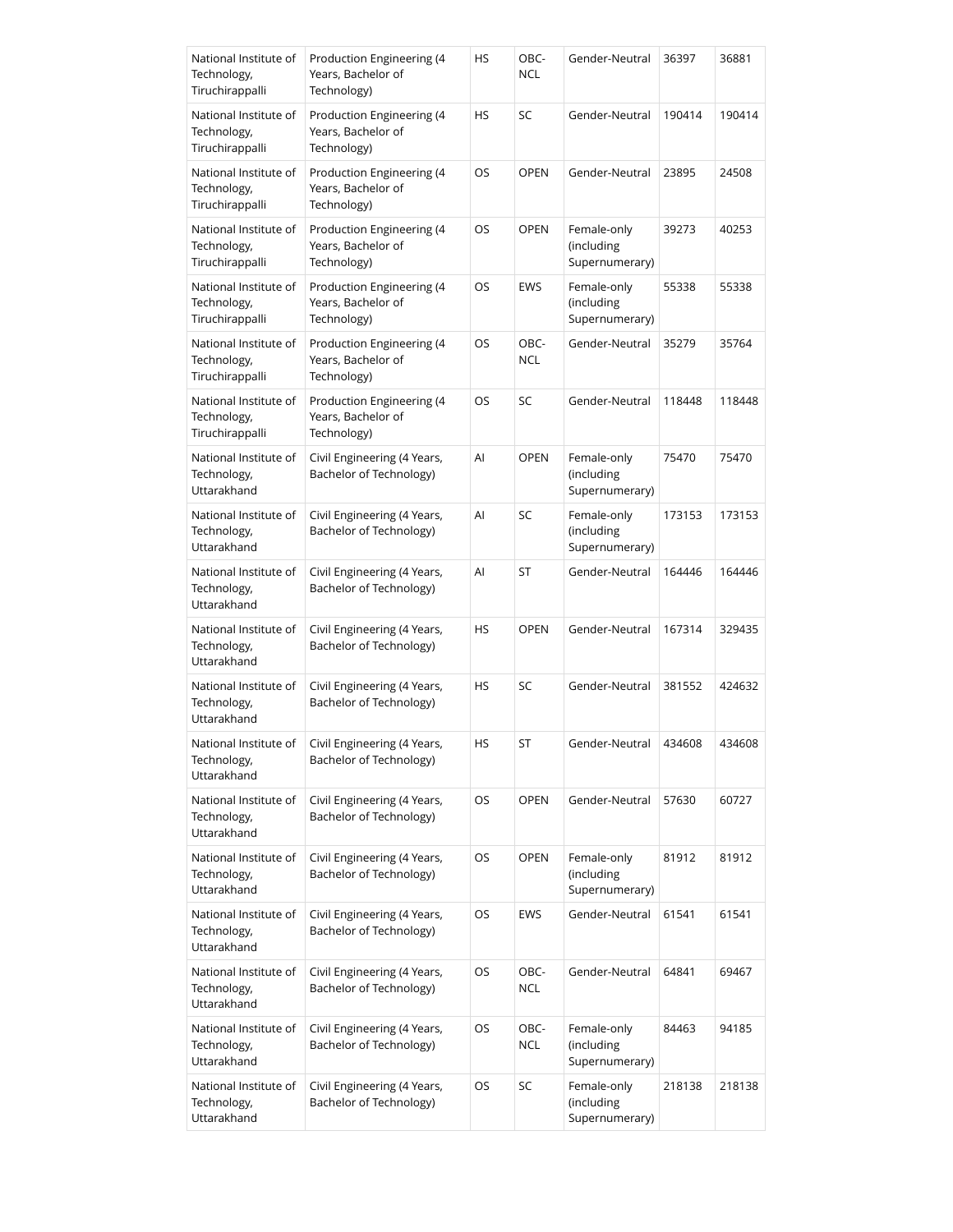| National Institute of<br>Technology,<br>Uttarakhand | Civil Engineering (4 Years,<br>Bachelor of Technology)                                      | OS        | ST                 | Gender-Neutral                              | 206068 | 206068 |
|-----------------------------------------------------|---------------------------------------------------------------------------------------------|-----------|--------------------|---------------------------------------------|--------|--------|
| National Institute of<br>Technology,<br>Uttarakhand | Computer Science and<br>Engineering (4 Years,<br>Bachelor of Technology)                    | HS        | <b>OPEN</b>        | Gender-Neutral                              | 35376  | 39091  |
| National Institute of<br>Technology,<br>Uttarakhand | Computer Science and<br>Engineering (4 Years,<br>Bachelor of Technology)                    | OS        | <b>OPEN</b>        | Gender-Neutral                              | 19448  | 20184  |
| National Institute of<br>Technology,<br>Uttarakhand | Computer Science and<br>Engineering (4 Years,<br>Bachelor of Technology)                    | OS        | EWS                | Gender-Neutral                              | 21439  | 23560  |
| National Institute of<br>Technology,<br>Uttarakhand | Computer Science and<br>Engineering (4 Years,<br>Bachelor of Technology)                    | OS        | OBC-<br><b>NCL</b> | Gender-Neutral                              | 25903  | 25903  |
| National Institute of<br>Technology,<br>Uttarakhand | Computer Science and<br>Engineering (4 Years,<br><b>Bachelor of Technology)</b>             | OS        | SC                 | Gender-Neutral                              | 96305  | 96305  |
| National Institute of<br>Technology,<br>Uttarakhand | <b>Electrical and Electronics</b><br>Engineering (4 Years,<br>Bachelor of Technology)       | <b>HS</b> | <b>OPEN</b>        | Gender-Neutral                              | 82605  | 109541 |
| National Institute of<br>Technology,<br>Uttarakhand | <b>Electrical and Electronics</b><br>Engineering (4 Years,<br>Bachelor of Technology)       | HS        | <b>OPEN</b>        | Female-only<br>(including<br>Supernumerary) | 391191 | 391191 |
| National Institute of<br>Technology,<br>Uttarakhand | <b>Electrical and Electronics</b><br>Engineering (4 Years,<br>Bachelor of Technology)       | HS        | OBC-<br><b>NCL</b> | Gender-Neutral                              | 119442 | 212289 |
| National Institute of<br>Technology,<br>Uttarakhand | <b>Electrical and Electronics</b><br>Engineering (4 Years,<br>Bachelor of Technology)       | HS        | ST                 | Gender-Neutral                              | 446591 | 446591 |
| National Institute of<br>Technology,<br>Uttarakhand | <b>Electrical and Electronics</b><br>Engineering (4 Years,<br>Bachelor of Technology)       | <b>OS</b> | <b>OPEN</b>        | Gender-Neutral                              | 38492  | 38492  |
| National Institute of<br>Technology,<br>Uttarakhand | <b>Electrical and Electronics</b><br>Engineering (4 Years,<br>Bachelor of Technology)       | OS        | <b>OPEN</b>        | Female-only<br>(including<br>Supernumerary) | 53199  | 53333  |
| National Institute of<br>Technology,<br>Uttarakhand | <b>Electrical and Electronics</b><br>Engineering (4 Years,<br>Bachelor of Technology)       | OS        | EWS                | Gender-Neutral                              | 38808  | 38808  |
| National Institute of<br>Technology,<br>Uttarakhand | <b>Electrical and Electronics</b><br>Engineering (4 Years,<br>Bachelor of Technology)       | OS        | OBC-<br><b>NCL</b> | Gender-Neutral                              | 50281  | 50281  |
| National Institute of<br>Technology,<br>Uttarakhand | <b>Electrical and Electronics</b><br>Engineering (4 Years,<br>Bachelor of Technology)       | OS        | SC                 | Gender-Neutral                              | 144133 | 144133 |
| National Institute of<br>Technology,<br>Uttarakhand | Electronics and<br><b>Communication Engineering</b><br>(4 Years, Bachelor of<br>Technology) | HS        | <b>OPEN</b>        | Gender-Neutral                              | 43768  | 43768  |
| National Institute of<br>Technology,<br>Uttarakhand | Electronics and<br>Communication Engineering<br>(4 Years, Bachelor of<br>Technology)        | HS        | EWS                | Gender-Neutral                              | 62379  | 62379  |
| National Institute of<br>Technology,<br>Uttarakhand | Electronics and<br>Communication Engineering<br>(4 Years, Bachelor of<br>Technology)        | OS        | <b>OPEN</b>        | Gender-Neutral                              | 30899  | 30899  |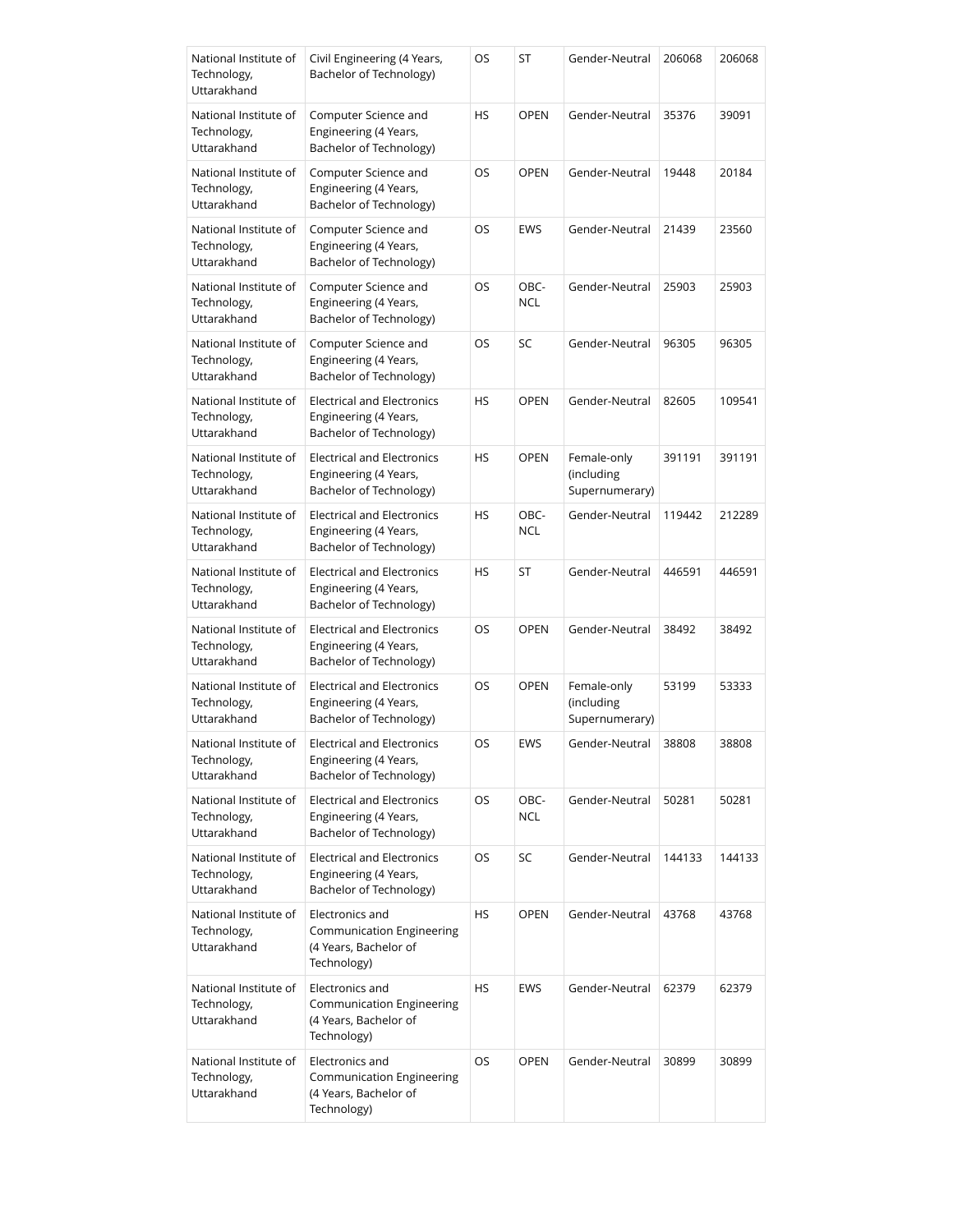| National Institute of<br>Technology,<br>Uttarakhand | Electronics and<br>Communication Engineering<br>(4 Years, Bachelor of<br>Technology) | OS        | EWS          | Gender-Neutral                              | 30984  | 30984  |
|-----------------------------------------------------|--------------------------------------------------------------------------------------|-----------|--------------|---------------------------------------------|--------|--------|
| National Institute of<br>Technology,<br>Uttarakhand | Electronics and<br>Communication Engineering<br>(4 Years, Bachelor of<br>Technology) | OS        | EWS          | Female-only<br>(including<br>Supernumerary) | 47998  | 47998  |
| National Institute of<br>Technology,<br>Uttarakhand | Electronics and<br>Communication Engineering<br>(4 Years, Bachelor of<br>Technology) | OS        | OBC-<br>NCL. | Gender-Neutral                              | 39212  | 39212  |
| National Institute of<br>Technology,<br>Uttarakhand | Mechanical Engineering (4<br>Years, Bachelor of<br>Technology)                       | Al        | <b>OPEN</b>  | Female-only<br>(including<br>Supernumerary) | 54238  | 54238  |
| National Institute of<br>Technology,<br>Uttarakhand | Mechanical Engineering (4<br>Years, Bachelor of<br>Technology)                       | Al        | SC           | Female-only<br>(including<br>Supernumerary) | 186066 | 186066 |
| National Institute of<br>Technology,<br>Uttarakhand | Mechanical Engineering (4<br>Years, Bachelor of<br>Technology)                       | Al        | ST           | Female-only<br>(including<br>Supernumerary) | 294654 | 294654 |
| National Institute of<br>Technology,<br>Uttarakhand | Mechanical Engineering (4<br>Years, Bachelor of<br>Technology)                       | <b>HS</b> | OPEN         | Gender-Neutral                              | 191351 | 230889 |
| National Institute of<br>Technology,<br>Uttarakhand | Mechanical Engineering (4<br>Years, Bachelor of<br>Technology)                       | HS        | SC           | Gender-Neutral                              | 241200 | 306023 |
| National Institute of<br>Technology,<br>Uttarakhand | Mechanical Engineering (4<br>Years, Bachelor of<br>Technology)                       | <b>HS</b> | ST           | Gender-Neutral                              | 560466 | 560466 |
| National Institute of<br>Technology,<br>Uttarakhand | Mechanical Engineering (4<br>Years, Bachelor of<br>Technology)                       | OS        | <b>OPEN</b>  | Gender-Neutral                              | 48512  | 53291  |
| National Institute of<br>Technology,<br>Uttarakhand | Mechanical Engineering (4<br>Years, Bachelor of<br>Technology)                       | OS        | <b>OPEN</b>  | Female-only<br>(including<br>Supernumerary) | 69090  | 72639  |
| National Institute of<br>Technology,<br>Uttarakhand | Mechanical Engineering (4<br>Years, Bachelor of<br>Technology)                       | OS        | EWS          | Gender-Neutral                              | 54854  | 55008  |
| National Institute of<br>Technology,<br>Uttarakhand | Mechanical Engineering (4<br>Years, Bachelor of<br>Technology)                       | OS        | OBC-<br>NCL  | Gender-Neutral                              | 54032  | 58132  |
| National Institute of<br>Technology,<br>Uttarakhand | Mechanical Engineering (4<br>Years, Bachelor of<br>Technology)                       | OS        | SC           | Gender-Neutral                              | 145147 | 145147 |
| National Institute of<br>Technology,<br>Uttarakhand | Mechanical Engineering (4<br>Years, Bachelor of<br>Technology)                       | OS        | ST           | Gender-Neutral                              | 213525 | 213525 |
| National Institute of<br>Technology,<br>Warangal    | Bio Technology (4 Years,<br>Bachelor of Technology)                                  | HS        | <b>OPEN</b>  | Gender-Neutral                              | 44041  | 45239  |
| National Institute of<br>Technology,<br>Warangal    | Bio Technology (4 Years,<br>Bachelor of Technology)                                  | HS        | EWS          | Gender-Neutral                              | 62639  | 62639  |
| National Institute of<br>Technology,<br>Warangal    | Bio Technology (4 Years,<br>Bachelor of Technology)                                  | HS        | OBC-<br>NCL  | Gender-Neutral                              | 68863  | 68863  |
| National Institute of<br>Technology,<br>Warangal    | Bio Technology (4 Years,<br>Bachelor of Technology)                                  | HS        | SC           | Gender-Neutral                              | 158243 | 158243 |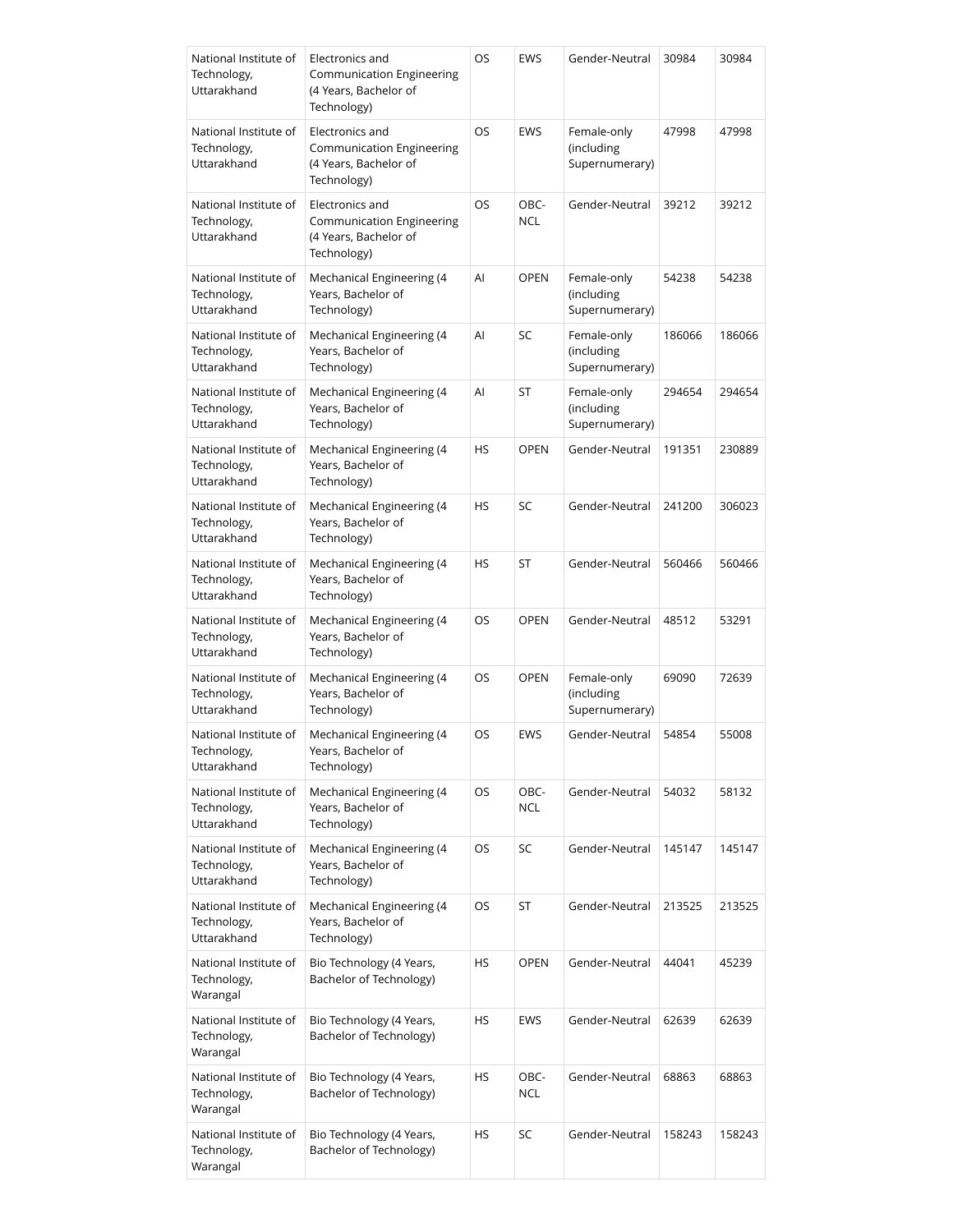| National Institute of<br>Technology,<br>Warangal | Bio Technology (4 Years,<br>Bachelor of Technology)          | HS        | ST                 | Gender-Neutral                              | 156045 | 156045 |
|--------------------------------------------------|--------------------------------------------------------------|-----------|--------------------|---------------------------------------------|--------|--------|
| National Institute of<br>Technology,<br>Warangal | Bio Technology (4 Years,<br>Bachelor of Technology)          | OS        | <b>OPEN</b>        | Female-only<br>(including<br>Supernumerary) | 28951  | 28951  |
| National Institute of<br>Technology,<br>Warangal | Bio Technology (4 Years,<br>Bachelor of Technology)          | OS        | EWS                | Gender-Neutral                              | 31351  | 31351  |
| National Institute of<br>Technology,<br>Warangal | Bio Technology (4 Years,<br>Bachelor of Technology)          | OS        | OBC-<br><b>NCL</b> | Gender-Neutral                              | 44266  | 46879  |
| National Institute of<br>Technology,<br>Warangal | Bio Technology (4 Years,<br>Bachelor of Technology)          | OS        | SC                 | Gender-Neutral                              | 128099 | 128099 |
| National Institute of<br>Technology,<br>Warangal | Chemical Engineering (4<br>Years, Bachelor of<br>Technology) | HS        | <b>OPEN</b>        | Gender-Neutral                              | 22853  | 22853  |
| National Institute of<br>Technology,<br>Warangal | Chemical Engineering (4<br>Years, Bachelor of<br>Technology) | <b>HS</b> | <b>OPEN</b>        | Female-only<br>(including<br>Supernumerary) | 22812  | 22812  |
| National Institute of<br>Technology,<br>Warangal | Chemical Engineering (4<br>Years, Bachelor of<br>Technology) | HS        | OBC-<br><b>NCL</b> | Gender-Neutral                              | 33279  | 34440  |
| National Institute of<br>Technology,<br>Warangal | Chemical Engineering (4<br>Years, Bachelor of<br>Technology) | HS        | ST                 | Gender-Neutral                              | 146365 | 146365 |
| National Institute of<br>Technology,<br>Warangal | Chemical Engineering (4<br>Years, Bachelor of<br>Technology) | OS        | <b>OPEN</b>        | Gender-Neutral                              | 18237  | 18237  |
| National Institute of<br>Technology,<br>Warangal | Chemical Engineering (4<br>Years, Bachelor of<br>Technology) | OS        | <b>EWS</b>         | Gender-Neutral                              | 22679  | 22679  |
| National Institute of<br>Technology,<br>Warangal | Chemistry (5 Years,<br>Integrated Master of Science)         | HS        | <b>OPEN</b>        | Gender-Neutral                              | 98581  | 105725 |
| National Institute of<br>Technology,<br>Warangal | Chemistry (5 Years,<br>Integrated Master of Science)         | <b>HS</b> | EWS                | Gender-Neutral                              | 106402 | 106402 |
| National Institute of<br>Technology,<br>Warangal | Chemistry (5 Years,<br>Integrated Master of Science)         | HS        | OBC-<br><b>NCL</b> | Gender-Neutral                              | 142710 | 142710 |
| National Institute of<br>Technology,<br>Warangal | Chemistry (5 Years,<br>Integrated Master of Science)         | OS        | <b>OPEN</b>        | Gender-Neutral                              | 54829  | 55062  |
| National Institute of<br>Technology,<br>Warangal | Chemistry (5 Years,<br>Integrated Master of Science)         | OS        | OBC-<br><b>NCL</b> | Gender-Neutral                              | 77687  | 77786  |
| National Institute of<br>Technology,<br>Warangal | Civil Engineering (4 Years,<br>Bachelor of Technology)       | HS        | <b>OPEN</b>        | Gender-Neutral                              | 28500  | 29571  |
| National Institute of<br>Technology,<br>Warangal | Civil Engineering (4 Years,<br>Bachelor of Technology)       | HS        | EWS                | Gender-Neutral                              | 39801  | 39801  |
| National Institute of<br>Technology,<br>Warangal | Civil Engineering (4 Years,<br>Bachelor of Technology)       | HS        | OBC-<br><b>NCL</b> | Gender-Neutral                              | 32773  | 32773  |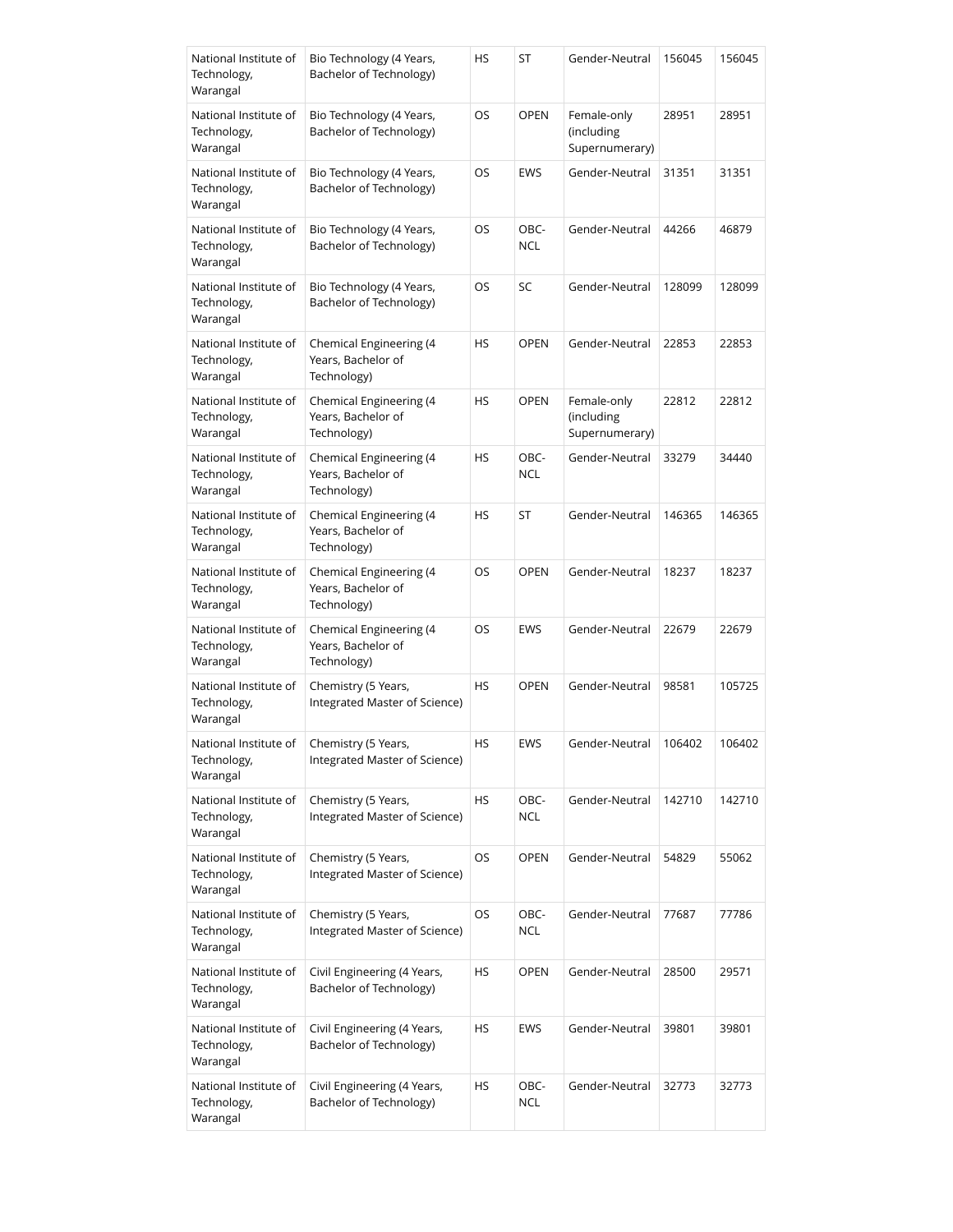| National Institute of<br>Technology,<br>Warangal | Civil Engineering (4 Years,<br>Bachelor of Technology)                                      | OS        | <b>OPEN</b>          | Gender-Neutral                              | 22304  | 23145  |
|--------------------------------------------------|---------------------------------------------------------------------------------------------|-----------|----------------------|---------------------------------------------|--------|--------|
| National Institute of<br>Technology,<br>Warangal | Civil Engineering (4 Years,<br>Bachelor of Technology)                                      | OS        | <b>OPEN</b>          | Female-only<br>(including<br>Supernumerary) | 34368  | 34368  |
| National Institute of<br>Technology,<br>Warangal | Civil Engineering (4 Years,<br>Bachelor of Technology)                                      | OS        | EWS                  | Gender-Neutral                              | 25460  | 27820  |
| National Institute of<br>Technology,<br>Warangal | Civil Engineering (4 Years,<br>Bachelor of Technology)                                      | OS        | EWS                  | Female-only<br>(including<br>Supernumerary) | 36470  | 36470  |
| National Institute of<br>Technology,<br>Warangal | Civil Engineering (4 Years,<br>Bachelor of Technology)                                      | OS        | OBC-<br><b>NCL</b>   | Gender-Neutral                              | 30679  | 30679  |
| National Institute of<br>Technology,<br>Warangal | Computer Science and<br>Engineering (4 Years,<br>Bachelor of Technology)                    | OS        | <b>OPEN</b>          | Gender-Neutral                              | 1628   | 1628   |
| National Institute of<br>Technology,<br>Warangal | Computer Science and<br>Engineering (4 Years,<br>Bachelor of Technology)                    | OS        | <b>EWS</b>           | Gender-Neutral                              | 2050   | 2050   |
| National Institute of<br>Technology,<br>Warangal | Computer Science and<br>Engineering (4 Years,<br>Bachelor of Technology)                    | OS        | OBC-<br><b>NCL</b>   | Female-only<br>(including<br>Supernumerary) | 7611   | 7611   |
| National Institute of<br>Technology,<br>Warangal | <b>Electrical and Electronics</b><br>Engineering (4 Years,<br>Bachelor of Technology)       | OS        | <b>OPEN</b>          | Gender-Neutral                              | 8995   | 9341   |
| National Institute of<br>Technology,<br>Warangal | <b>Electrical and Electronics</b><br>Engineering (4 Years,<br>Bachelor of Technology)       | OS        | EWS                  | Gender-Neutral                              | 11218  | 11218  |
| National Institute of<br>Technology,<br>Warangal | <b>Electrical and Electronics</b><br>Engineering (4 Years,<br>Bachelor of Technology)       | OS        | OBC-<br><b>NCL</b>   | Gender-Neutral                              | 15596  | 15596  |
| National Institute of<br>Technology,<br>Warangal | Electronics and<br>Communication Engineering<br>(4 Years, Bachelor of<br>Technology)        | OS        | <b>OPEN</b>          | Gender-Neutral                              | 5687   | 5759   |
| National Institute of<br>Technology,<br>Warangal | Electronics and<br><b>Communication Engineering</b><br>(4 Years, Bachelor of<br>Technology) | OS        | EWS                  | Gender-Neutral                              | 7039   | 7062   |
| National Institute of<br>Technology,<br>Warangal | Mathematics (5 Years,<br>Integrated Master of Science)                                      | HS        | <b>OPEN</b>          | Gender-Neutral                              | 55819  | 55819  |
| National Institute of<br>Technology,<br>Warangal | Mathematics (5 Years,<br>Integrated Master of Science)                                      | <b>HS</b> | OBC-<br>NCL          | Gender-Neutral                              | 87082  | 87082  |
| National Institute of<br>Technology,<br>Warangal | Mathematics (5 Years,<br>Integrated Master of Science)                                      | OS        | <b>OPEN</b>          | Gender-Neutral                              | 31168  | 31168  |
| National Institute of<br>Technology,<br>Warangal | Mathematics (5 Years,<br>Integrated Master of Science)                                      | OS        | OBC-<br><b>NCL</b>   | Gender-Neutral                              | 56287  | 56287  |
| National Institute of<br>Technology,<br>Warangal | Mechanical Engineering (4<br>Years, Bachelor of<br>Technology)                              | HS        | <b>OPEN</b><br>(PwD) | Female-only<br>(including<br>Supernumerary) | 412298 | 412298 |
| National Institute of<br>Technology,<br>Warangal | Mechanical Engineering (4<br>Years, Bachelor of<br>Technology)                              | <b>HS</b> | EWS                  | Gender-Neutral                              | 19660  | 19660  |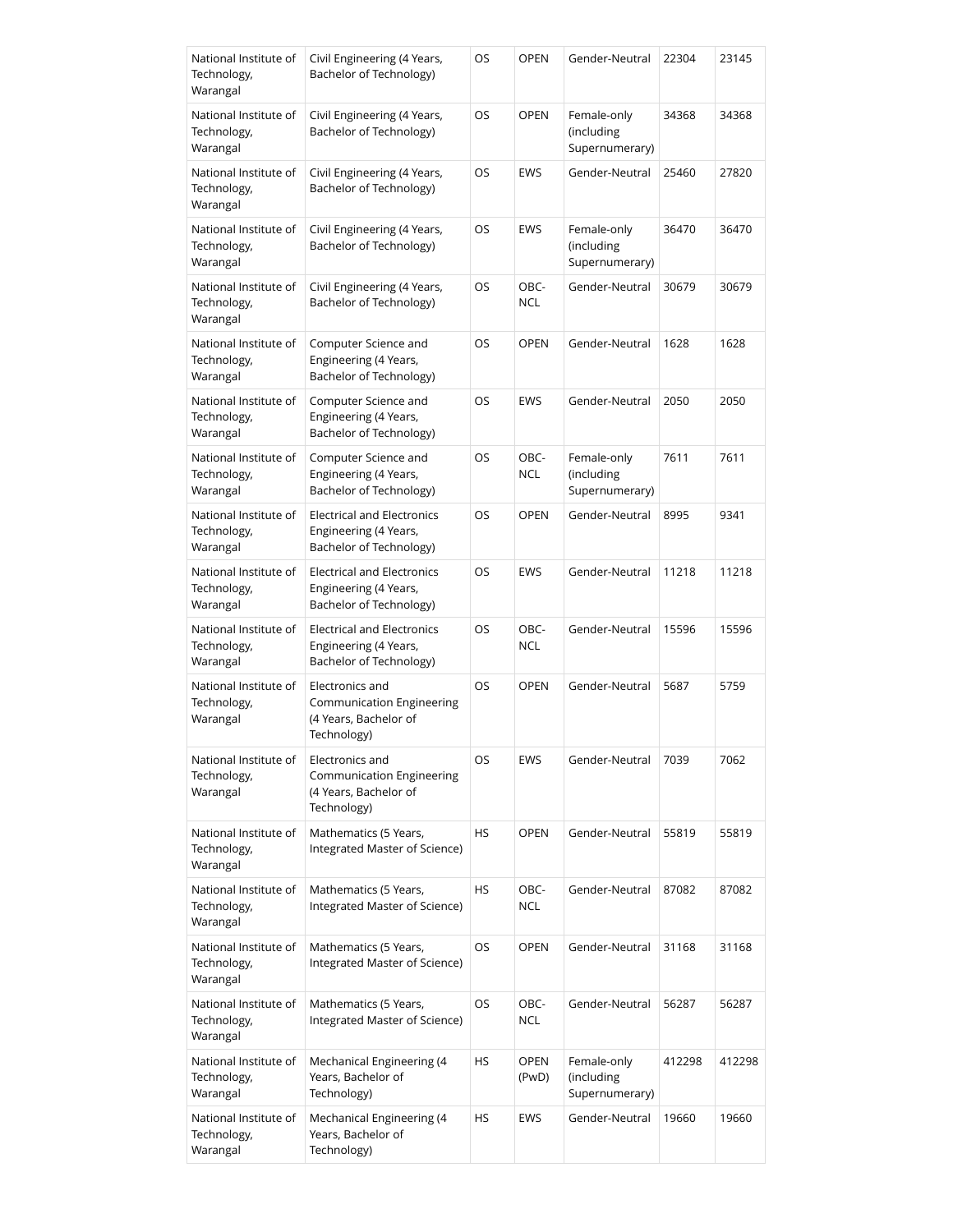| National Institute of<br>Technology,<br>Warangal                 | Mechanical Engineering (4<br>Years, Bachelor of<br>Technology)                  | HS        | OBC-<br><b>NCL</b> | Gender-Neutral                              | 26655  | 26655  |
|------------------------------------------------------------------|---------------------------------------------------------------------------------|-----------|--------------------|---------------------------------------------|--------|--------|
| National Institute of<br>Technology,<br>Warangal                 | Mechanical Engineering (4<br>Years, Bachelor of<br>Technology)                  | OS        | <b>OPEN</b>        | Gender-Neutral                              | 14490  | 14716  |
| National Institute of<br>Technology,<br>Warangal                 | Mechanical Engineering (4<br>Years, Bachelor of<br>Technology)                  | OS        | <b>OPEN</b>        | Female-only<br>(including<br>Supernumerary) | 25738  | 28196  |
| National Institute of<br>Technology,<br>Warangal                 | Mechanical Engineering (4<br>Years, Bachelor of<br>Technology)                  | OS        | EWS                | Gender-Neutral                              | 18333  | 18424  |
| National Institute of<br>Technology,<br>Warangal                 | Mechanical Engineering (4<br>Years, Bachelor of<br>Technology)                  | OS        | OBC-<br><b>NCL</b> | Gender-Neutral                              | 22933  | 23245  |
| National Institute of<br>Technology,<br>Warangal                 | Metallurgical and Materials<br>Engineering (4 Years,<br>Bachelor of Technology) | OS        | <b>OPEN</b>        | Gender-Neutral                              | 26209  | 26282  |
| National Institute of<br>Technology,<br>Warangal                 | Metallurgical and Materials<br>Engineering (4 Years,<br>Bachelor of Technology) | OS        | <b>OPEN</b>        | Female-only<br>(including<br>Supernumerary) | 37334  | 37334  |
| National Institute of<br>Technology,<br>Warangal                 | Metallurgical and Materials<br>Engineering (4 Years,<br>Bachelor of Technology) | OS        | EWS                | Gender-Neutral                              | 28002  | 28002  |
| National Institute of<br>Technology,<br>Warangal                 | Metallurgical and Materials<br>Engineering (4 Years,<br>Bachelor of Technology) | OS        | ST                 | Gender-Neutral                              | 175611 | 175611 |
| National Institute of<br>Technology,<br>Warangal                 | Physics (5 Years, Integrated<br>Master of Science)                              | HS        | EWS                | Gender-Neutral                              | 124910 | 124910 |
| National Institute of<br>Technology,<br>Warangal                 | Physics (5 Years, Integrated<br>Master of Science)                              | OS        | <b>OPEN</b>        | Gender-Neutral                              | 35596  | 36994  |
| National Institute of<br>Technology,<br>Warangal                 | Physics (5 Years, Integrated<br>Master of Science)                              | OS        | EWS                | Gender-Neutral                              | 53293  | 53293  |
| National Institute of<br>Technology,<br>Warangal                 | Physics (5 Years, Integrated<br>Master of Science)                              | OS        | OBC-<br><b>NCL</b> | Gender-Neutral                              | 73506  | 75131  |
| National Institute of<br>Technology,<br>Warangal                 | Physics (5 Years, Integrated<br>Master of Science)                              | OS        | ST                 | Gender-Neutral                              | 229319 | 229319 |
| Sardar Vallabhbhai<br>National Institute of<br>Technology, Surat | Chemical Engineering (4<br>Years, Bachelor of<br>Technology)                    | HS        | <b>OPEN</b>        | Gender-Neutral                              | 38465  | 38465  |
| Sardar Vallabhbhai<br>National Institute of<br>Technology, Surat | Chemical Engineering (4<br>Years, Bachelor of<br>Technology)                    | HS        | EWS                | Gender-Neutral                              | 51107  | 51107  |
| Sardar Vallabhbhai<br>National Institute of<br>Technology, Surat | Chemical Engineering (4<br>Years, Bachelor of<br>Technology)                    | HS        | OBC-<br><b>NCL</b> | Gender-Neutral                              | 114620 | 114620 |
| Sardar Vallabhbhai<br>National Institute of<br>Technology, Surat | Chemical Engineering (4<br>Years, Bachelor of<br>Technology)                    | <b>OS</b> | <b>OPEN</b>        | Gender-Neutral                              | 33673  | 34382  |
| Sardar Vallabhbhai<br>National Institute of<br>Technology, Surat | Chemical Engineering (4<br>Years, Bachelor of<br>Technology)                    | OS        | <b>OPEN</b>        | Female-only<br>(including<br>Supernumerary) | 42967  | 42967  |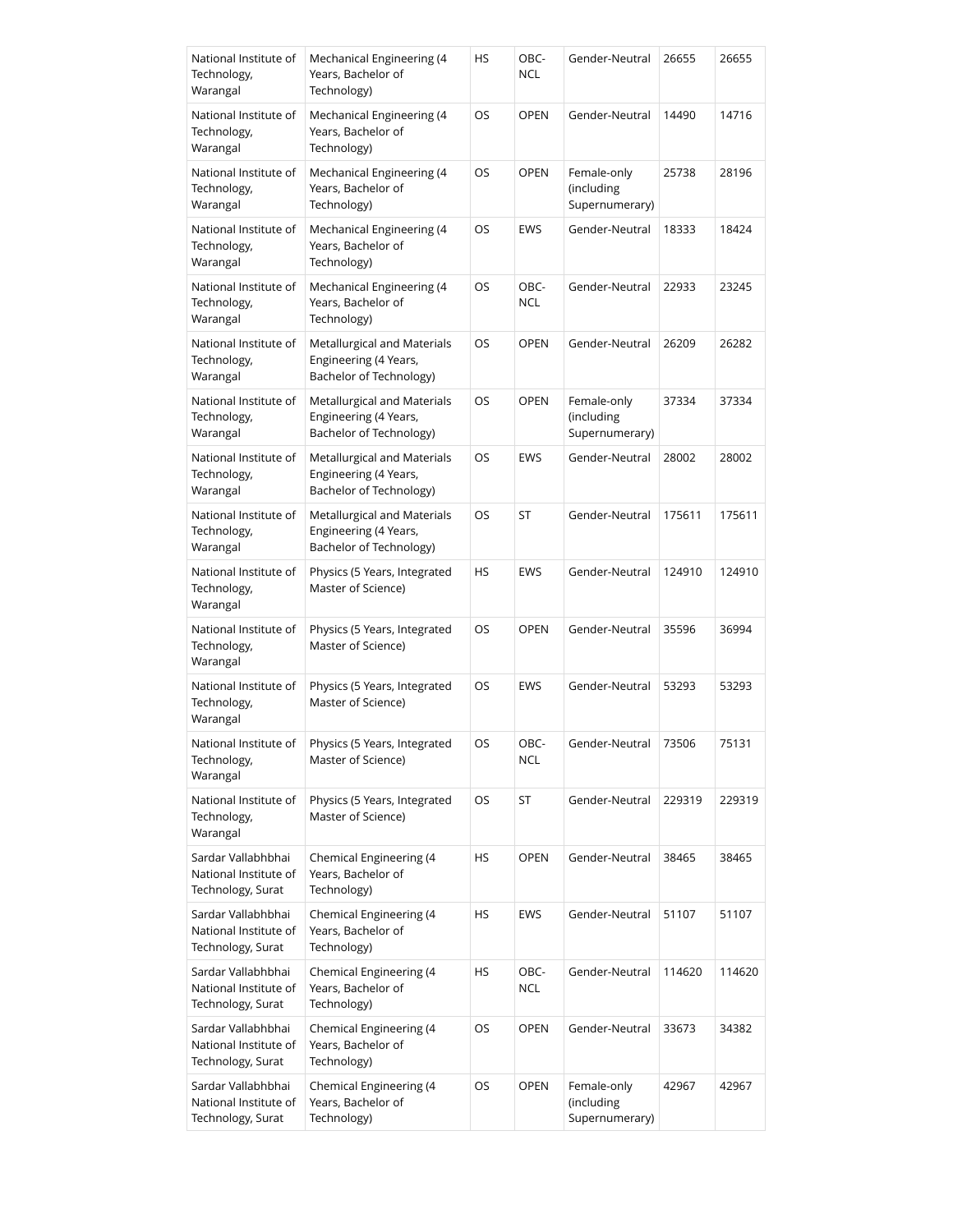| Sardar Vallabhbhai<br>National Institute of<br>Technology, Surat | Chemical Engineering (4<br>Years, Bachelor of<br>Technology)             | OS        | EWS                | Gender-Neutral                              | 39423  | 40069  |
|------------------------------------------------------------------|--------------------------------------------------------------------------|-----------|--------------------|---------------------------------------------|--------|--------|
| Sardar Vallabhbhai<br>National Institute of<br>Technology, Surat | Chemical Engineering (4<br>Years, Bachelor of<br>Technology)             | OS        | OBC-<br>NCL        | Gender-Neutral                              | 44143  | 46275  |
| Sardar Vallabhbhai<br>National Institute of<br>Technology, Surat | Chemistry (5 Years,<br>Integrated Master of Science)                     | AI        | <b>OPEN</b>        | Gender-Neutral                              | 60393  | 83870  |
| Sardar Vallabhbhai<br>National Institute of<br>Technology, Surat | Chemistry (5 Years,<br>Integrated Master of Science)                     | Al        | SC                 | Gender-Neutral                              | 216779 | 217205 |
| Sardar Vallabhbhai<br>National Institute of<br>Technology, Surat | Chemistry (5 Years,<br>Integrated Master of Science)                     | OS        | <b>OPEN</b>        | Gender-Neutral                              | 87588  | 120100 |
| Sardar Vallabhbhai<br>National Institute of<br>Technology, Surat | Chemistry (5 Years,<br>Integrated Master of Science)                     | OS        | EWS                | Gender-Neutral                              | 127056 | 133998 |
| Sardar Vallabhbhai<br>National Institute of<br>Technology, Surat | Chemistry (5 Years,<br>Integrated Master of Science)                     | OS        | OBC-<br>NCL        | Gender-Neutral                              | 120775 | 142490 |
| Sardar Vallabhbhai<br>National Institute of<br>Technology, Surat | Chemistry (5 Years,<br>Integrated Master of Science)                     | OS        | SC                 | Gender-Neutral                              | 231184 | 256631 |
| Sardar Vallabhbhai<br>National Institute of<br>Technology, Surat | Chemistry (5 Years,<br>Integrated Master of Science)                     | OS        | ST                 | Gender-Neutral                              | 325545 | 336660 |
| Sardar Vallabhbhai<br>National Institute of<br>Technology, Surat | Civil Engineering (4 Years,<br>Bachelor of Technology)                   | HS        | <b>OPEN</b>        | Gender-Neutral                              | 49768  | 50964  |
| Sardar Vallabhbhai<br>National Institute of<br>Technology, Surat | Civil Engineering (4 Years,<br>Bachelor of Technology)                   | HS        | OBC-<br><b>NCL</b> | Gender-Neutral                              | 109389 | 109389 |
| Sardar Vallabhbhai<br>National Institute of<br>Technology, Surat | Civil Engineering (4 Years,<br>Bachelor of Technology)                   | OS        | <b>OPEN</b>        | Gender-Neutral                              | 39684  | 40205  |
| Sardar Vallabhbhai<br>National Institute of<br>Technology, Surat | Civil Engineering (4 Years,<br>Bachelor of Technology)                   | OS        | OPEN               | Female-only<br>(including<br>Supernumerary) | 50492  | 50719  |
| Sardar Vallabhbhai<br>National Institute of<br>Technology, Surat | Civil Engineering (4 Years,<br>Bachelor of Technology)                   | OS        | EWS                | Gender-Neutral                              | 41873  | 42403  |
| Sardar Vallabhbhai<br>National Institute of<br>Technology, Surat | Civil Engineering (4 Years,<br>Bachelor of Technology)                   | OS        | EWS                | Female-only<br>(including<br>Supernumerary) | 73122  | 73122  |
| Sardar Vallabhbhai<br>National Institute of<br>Technology, Surat | Civil Engineering (4 Years,<br>Bachelor of Technology)                   | OS        | OBC-<br>NCL        | Gender-Neutral                              | 46092  | 48903  |
| Sardar Vallabhbhai<br>National Institute of<br>Technology, Surat | Civil Engineering (4 Years,<br>Bachelor of Technology)                   | OS        | OBC-<br><b>NCL</b> | Female-only<br>(including<br>Supernumerary) | 74362  | 74362  |
| Sardar Vallabhbhai<br>National Institute of<br>Technology, Surat | Computer Science and<br>Engineering (4 Years,<br>Bachelor of Technology) | OS        | <b>OPEN</b>        | Gender-Neutral                              | 5381   | 5381   |
| Sardar Vallabhbhai<br>National Institute of<br>Technology, Surat | Computer Science and<br>Engineering (4 Years,<br>Bachelor of Technology) | <b>OS</b> | OBC-<br><b>NCL</b> | Gender-Neutral                              | 11692  | 11692  |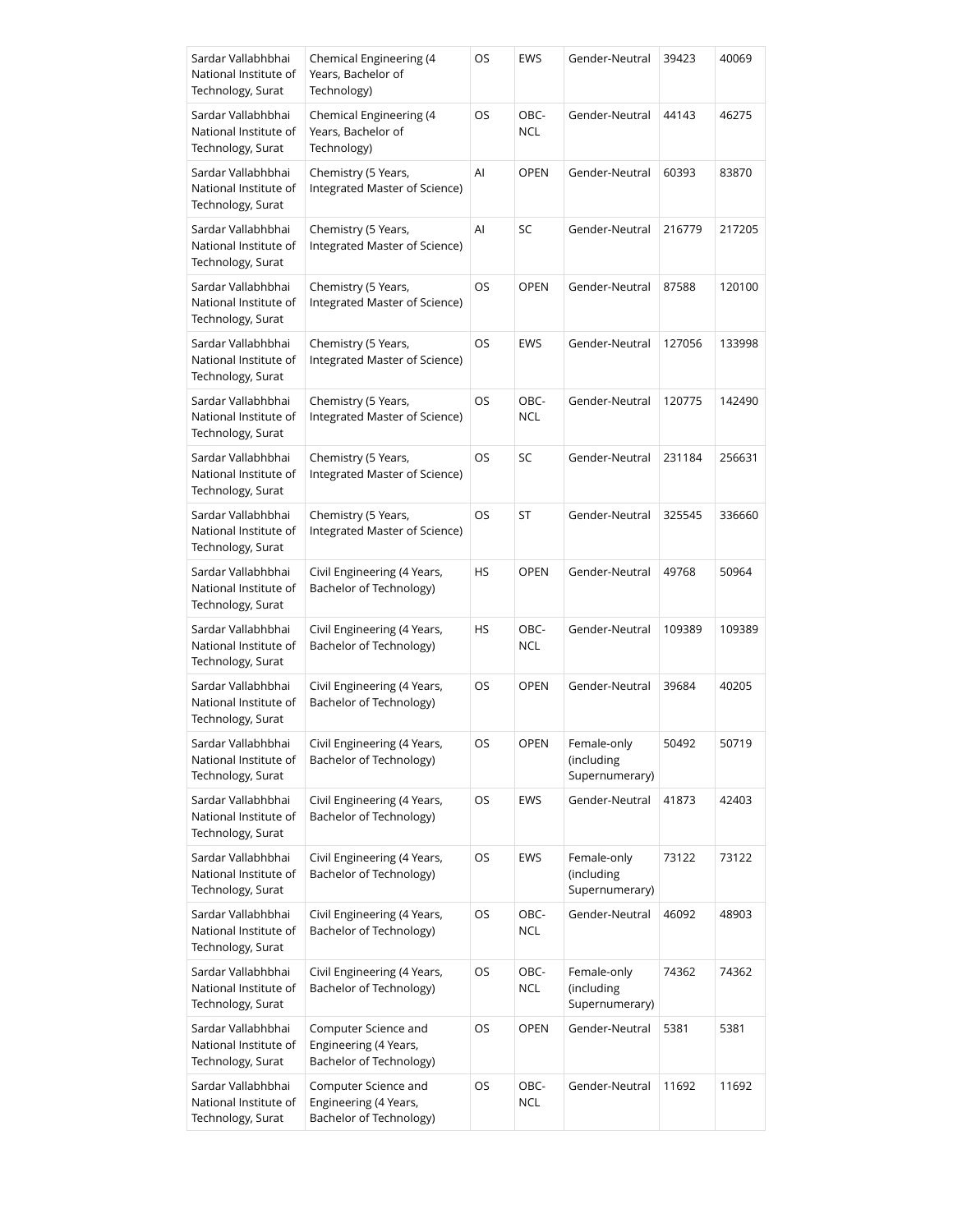| Sardar Vallabhbhai<br>National Institute of<br>Technology, Surat | Electrical Engineering (4<br>Years, Bachelor of<br>Technology)                              | HS | <b>OPEN</b>        | Gender-Neutral                              | 23864  | 23864  |
|------------------------------------------------------------------|---------------------------------------------------------------------------------------------|----|--------------------|---------------------------------------------|--------|--------|
| Sardar Vallabhbhai<br>National Institute of<br>Technology, Surat | Electrical Engineering (4<br>Years, Bachelor of<br>Technology)                              | HS | <b>OPEN</b>        | Female-only<br>(including<br>Supernumerary) | 38109  | 38109  |
| Sardar Vallabhbhai<br>National Institute of<br>Technology, Surat | Electrical Engineering (4<br>Years, Bachelor of<br>Technology)                              | HS | EWS                | Gender-Neutral                              | 28479  | 28479  |
| Sardar Vallabhbhai<br>National Institute of<br>Technology, Surat | Electrical Engineering (4<br>Years, Bachelor of<br>Technology)                              | HS | OBC-<br><b>NCL</b> | Gender-Neutral                              | 50394  | 50394  |
| Sardar Vallabhbhai<br>National Institute of<br>Technology, Surat | Electrical Engineering (4<br>Years, Bachelor of<br>Technology)                              | OS | <b>OPEN</b>        | Gender-Neutral                              | 20595  | 21666  |
| Sardar Vallabhbhai<br>National Institute of<br>Technology, Surat | Electrical Engineering (4<br>Years, Bachelor of<br>Technology)                              | OS | <b>OPEN</b>        | Female-only<br>(including<br>Supernumerary) | 28585  | 28585  |
| Sardar Vallabhbhai<br>National Institute of<br>Technology, Surat | Electrical Engineering (4<br>Years, Bachelor of<br>Technology)                              | OS | <b>EWS</b>         | Gender-Neutral                              | 22082  | 22423  |
| Sardar Vallabhbhai<br>National Institute of<br>Technology, Surat | Electrical Engineering (4<br>Years, Bachelor of<br>Technology)                              | OS | OBC-<br><b>NCL</b> | Gender-Neutral                              | 29512  | 29934  |
| Sardar Vallabhbhai<br>National Institute of<br>Technology, Surat | Electrical Engineering (4<br>Years, Bachelor of<br>Technology)                              | OS | ST                 | Gender-Neutral                              | 161716 | 161716 |
| Sardar Vallabhbhai<br>National Institute of<br>Technology, Surat | Electronics and<br>Communication Engineering<br>(4 Years, Bachelor of<br>Technology)        | HS | <b>EWS</b>         | Gender-Neutral                              | 19877  | 19877  |
| Sardar Vallabhbhai<br>National Institute of<br>Technology, Surat | Electronics and<br>Communication Engineering<br>(4 Years, Bachelor of<br>Technology)        | OS | <b>OPEN</b>        | Gender-Neutral                              | 13490  | 13890  |
| Sardar Vallabhbhai<br>National Institute of<br>Technology, Surat | Electronics and<br>Communication Engineering<br>(4 Years, Bachelor of<br>Technology)        | OS | <b>OPEN</b>        | Female-only<br>(including<br>Supernumerary) | 21006  | 21006  |
| Sardar Vallabhbhai<br>National Institute of<br>Technology, Surat | Electronics and<br>Communication Engineering<br>(4 Years, Bachelor of<br>Technology)        | OS | EWS                | Gender-Neutral                              | 14260  | 14679  |
| Sardar Vallabhbhai<br>National Institute of<br>Technology, Surat | Electronics and<br><b>Communication Engineering</b><br>(4 Years, Bachelor of<br>Technology) | OS | OBC-<br><b>NCL</b> | Gender-Neutral                              | 21738  | 21799  |
| Sardar Vallabhbhai<br>National Institute of<br>Technology, Surat | Mathematics (5 Years,<br>Integrated Master of Science)                                      | Al | SC                 | Gender-Neutral                              | 174394 | 179782 |
| Sardar Vallabhbhai<br>National Institute of<br>Technology, Surat | Mathematics (5 Years,<br>Integrated Master of Science)                                      | Al | ST                 | Gender-Neutral                              | 223711 | 223711 |
| Sardar Vallabhbhai<br>National Institute of<br>Technology, Surat | Mathematics (5 Years,<br>Integrated Master of Science)                                      | HS | <b>OPEN</b>        | Gender-Neutral                              | 210760 | 291691 |
| Sardar Vallabhbhai<br>National Institute of<br>Technology, Surat | Mathematics (5 Years,<br>Integrated Master of Science)                                      | OS | <b>OPEN</b>        | Gender-Neutral                              | 62185  | 69763  |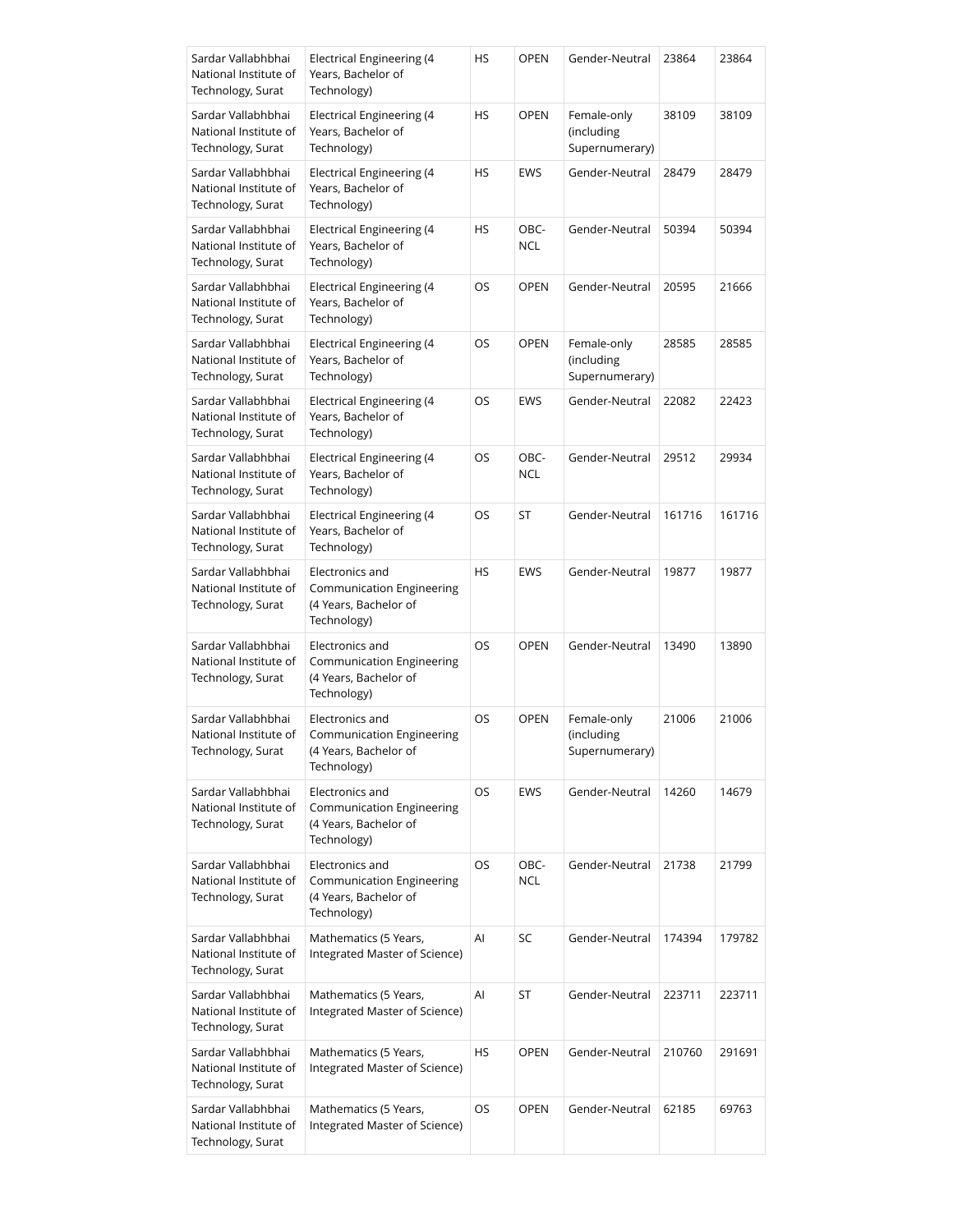| Sardar Vallabhbhai<br>National Institute of<br>Technology, Surat | Mathematics (5 Years,<br>Integrated Master of Science)         | OS  | <b>EWS</b>         | Gender-Neutral                              | 97224  | 97224  |
|------------------------------------------------------------------|----------------------------------------------------------------|-----|--------------------|---------------------------------------------|--------|--------|
| Sardar Vallabhbhai<br>National Institute of<br>Technology, Surat | Mathematics (5 Years,<br>Integrated Master of Science)         | OS  | OBC-<br><b>NCL</b> | Gender-Neutral                              | 86385  | 113484 |
| Sardar Vallabhbhai<br>National Institute of<br>Technology, Surat | Mathematics (5 Years,<br>Integrated Master of Science)         | OS  | SC                 | Gender-Neutral                              | 232013 | 248279 |
| Sardar Vallabhbhai<br>National Institute of<br>Technology, Surat | Mathematics (5 Years,<br>Integrated Master of Science)         | OS  | ST                 | Gender-Neutral                              | 320794 | 331353 |
| Sardar Vallabhbhai<br>National Institute of<br>Technology, Surat | Mechanical Engineering (4<br>Years, Bachelor of<br>Technology) | HS. | <b>OPEN</b>        | Gender-Neutral                              | 32369  | 35750  |
| Sardar Vallabhbhai<br>National Institute of<br>Technology, Surat | Mechanical Engineering (4<br>Years, Bachelor of<br>Technology) | НS  | <b>OPEN</b>        | Female-only<br>(including<br>Supernumerary) | 55136  | 60562  |
| Sardar Vallabhbhai<br>National Institute of<br>Technology, Surat | Mechanical Engineering (4<br>Years, Bachelor of<br>Technology) | HS  | OBC-<br><b>NCL</b> | Gender-Neutral                              | 68753  | 68753  |
| Sardar Vallabhbhai<br>National Institute of<br>Technology, Surat | Mechanical Engineering (4<br>Years, Bachelor of<br>Technology) | НS  | OBC-<br><b>NCL</b> | Female-only<br>(including<br>Supernumerary) | 177622 | 177622 |
| Sardar Vallabhbhai<br>National Institute of<br>Technology, Surat | Mechanical Engineering (4<br>Years, Bachelor of<br>Technology) | HS  | SC                 | Gender-Neutral                              | 187157 | 187157 |
| Sardar Vallabhbhai<br>National Institute of<br>Technology, Surat | Mechanical Engineering (4<br>Years, Bachelor of<br>Technology) | HS  | SC                 | Female-only<br>(including<br>Supernumerary) | 291493 | 291493 |
| Sardar Vallabhbhai<br>National Institute of<br>Technology, Surat | Mechanical Engineering (4<br>Years, Bachelor of<br>Technology) | OS  | <b>OPEN</b>        | Gender-Neutral                              | 27522  | 29582  |
| Sardar Vallabhbhai<br>National Institute of<br>Technology, Surat | Mechanical Engineering (4<br>Years, Bachelor of<br>Technology) | OS  | <b>OPEN</b>        | Female-only<br>(including<br>Supernumerary) | 43918  | 45360  |
| Sardar Vallabhbhai<br>National Institute of<br>Technology, Surat | Mechanical Engineering (4<br>Years, Bachelor of<br>Technology) | OS  | EWS                | Gender-Neutral                              | 32114  | 34304  |
| Sardar Vallabhbhai<br>National Institute of<br>Technology, Surat | Mechanical Engineering (4<br>Years, Bachelor of<br>Technology) | OS  | EWS                | Female-only<br>(including<br>Supernumerary) | 59332  | 59332  |
| Sardar Vallabhbhai<br>National Institute of<br>Technology, Surat | Mechanical Engineering (4<br>Years, Bachelor of<br>Technology) | OS  | OBC-<br>NCL        | Gender-Neutral                              | 37621  | 38173  |
| Sardar Vallabhbhai<br>National Institute of<br>Technology, Surat | Mechanical Engineering (4<br>Years, Bachelor of<br>Technology) | OS  | OBC-<br>NCL        | Female-only<br>(including<br>Supernumerary) | 65976  | 65976  |
| Sardar Vallabhbhai<br>National Institute of<br>Technology, Surat | Mechanical Engineering (4<br>Years, Bachelor of<br>Technology) | OS  | ST                 | Female-only<br>(including<br>Supernumerary) | 209481 | 209481 |
| Sardar Vallabhbhai<br>National Institute of<br>Technology, Surat | Physics (5 Years, Integrated<br>Master of Science)             | Al  | <b>OPEN</b>        | Gender-Neutral                              | 22014  | 42512  |
| Sardar Vallabhbhai<br>National Institute of<br>Technology, Surat | Physics (5 Years, Integrated<br>Master of Science)             | Al  | SC                 | Gender-Neutral                              | 199192 | 229264 |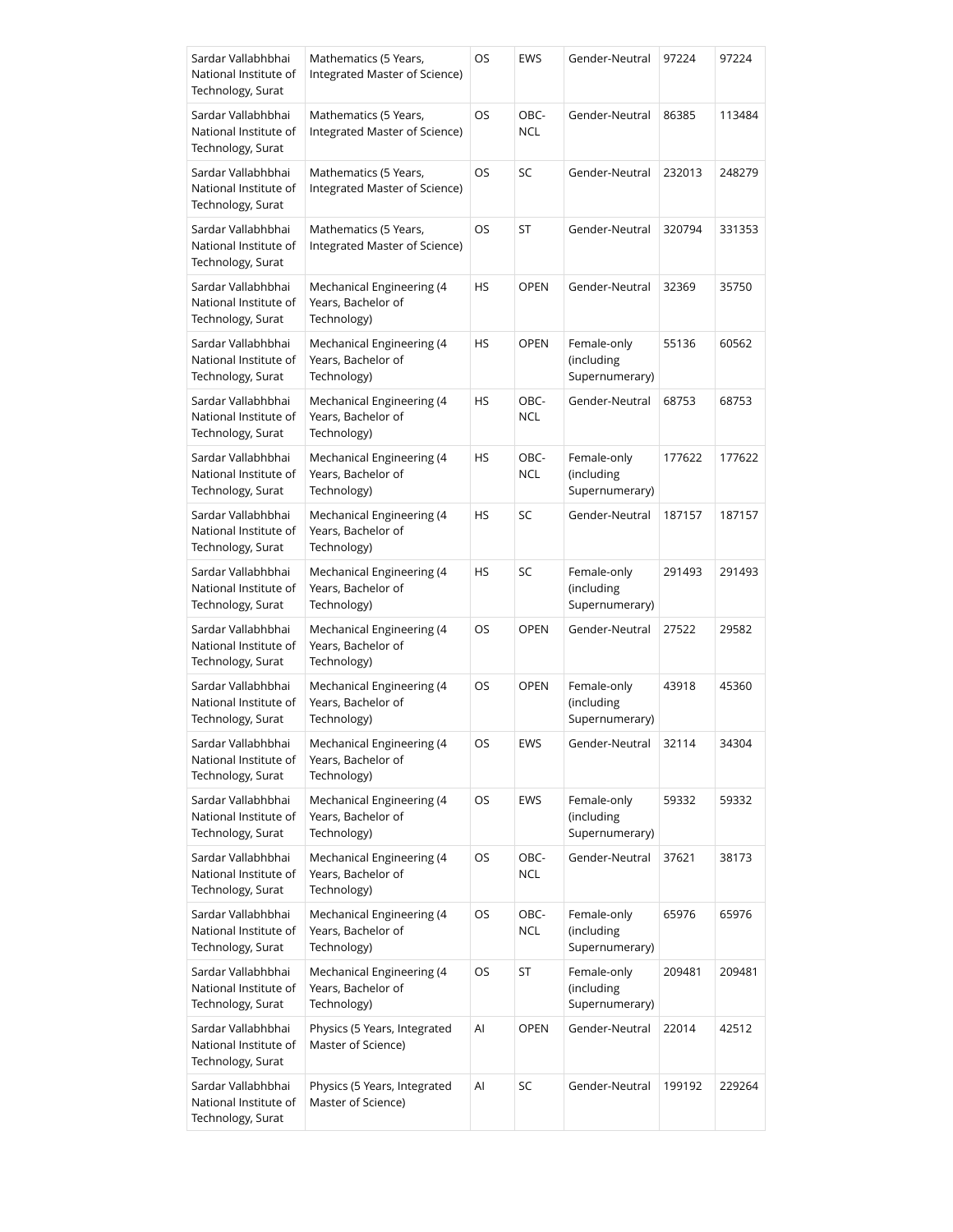| Sardar Vallabhbhai<br>National Institute of<br>Technology, Surat | Physics (5 Years, Integrated<br>Master of Science)           | Al        | ST                 | Gender-Neutral                              | 284755 | 284755 |
|------------------------------------------------------------------|--------------------------------------------------------------|-----------|--------------------|---------------------------------------------|--------|--------|
| Sardar Vallabhbhai<br>National Institute of<br>Technology, Surat | Physics (5 Years, Integrated<br>Master of Science)           | HS        | <b>OPEN</b>        | Gender-Neutral                              | 495403 | 599107 |
| Sardar Vallabhbhai<br>National Institute of<br>Technology, Surat | Physics (5 Years, Integrated<br>Master of Science)           | OS        | <b>OPEN</b>        | Gender-Neutral                              | 66727  | 79519  |
| Sardar Vallabhbhai<br>National Institute of<br>Technology, Surat | Physics (5 Years, Integrated<br>Master of Science)           | OS        | EWS                | Gender-Neutral                              | 107912 | 116958 |
| Sardar Vallabhbhai<br>National Institute of<br>Technology, Surat | Physics (5 Years, Integrated<br>Master of Science)           | OS        | OBC-<br><b>NCL</b> | Gender-Neutral                              | 94264  | 109846 |
| Sardar Vallabhbhai<br>National Institute of<br>Technology, Surat | Physics (5 Years, Integrated<br>Master of Science)           | OS        | SC                 | Gender-Neutral                              | 239776 | 258814 |
| Sardar Vallabhbhai<br>National Institute of<br>Technology, Surat | Physics (5 Years, Integrated<br>Master of Science)           | OS        | ST                 | Gender-Neutral                              | 306246 | 306246 |
| Visvesvaraya<br>National Institute of<br>Technology, Nagpur      | Architecture (5 Years,<br>Bachelor of Architecture)          | HS        | <b>OPEN</b>        | Gender-Neutral                              | 750    | 750    |
| Visvesvaraya<br>National Institute of<br>Technology, Nagpur      | Architecture (5 Years,<br>Bachelor of Architecture)          | <b>HS</b> | OBC-<br><b>NCL</b> | Gender-Neutral                              | 1743   | 1743   |
| Visvesvaraya<br>National Institute of<br>Technology, Nagpur      | Architecture (5 Years,<br>Bachelor of Architecture)          | OS        | <b>OPEN</b>        | Gender-Neutral                              | 1174   | 1189   |
| Visvesvaraya<br>National Institute of<br>Technology, Nagpur      | Chemical Engineering (4<br>Years, Bachelor of<br>Technology) | HS        | <b>OPEN</b>        | Gender-Neutral                              | 28558  | 30450  |
| Visvesvaraya<br>National Institute of<br>Technology, Nagpur      | Chemical Engineering (4<br>Years, Bachelor of<br>Technology) | HS        | <b>EWS</b>         | Gender-Neutral                              | 46028  | 46028  |
| Visvesvaraya<br>National Institute of<br>Technology, Nagpur      | Chemical Engineering (4<br>Years, Bachelor of<br>Technology) | HS        | OBC-<br><b>NCL</b> | Gender-Neutral                              | 42450  | 46195  |
| Visvesvaraya<br>National Institute of<br>Technology, Nagpur      | Chemical Engineering (4<br>Years, Bachelor of<br>Technology) | OS        | <b>OPEN</b>        | Gender-Neutral                              | 31803  | 33104  |
| Visvesvaraya<br>National Institute of<br>Technology, Nagpur      | Chemical Engineering (4<br>Years, Bachelor of<br>Technology) | OS        | <b>OPEN</b>        | Female-only<br>(including<br>Supernumerary) | 41377  | 41377  |
| Visvesvaraya<br>National Institute of<br>Technology, Nagpur      | Chemical Engineering (4<br>Years, Bachelor of<br>Technology) | OS        | EWS                | Gender-Neutral                              | 34801  | 36566  |
| Visvesvaraya<br>National Institute of<br>Technology, Nagpur      | Chemical Engineering (4<br>Years, Bachelor of<br>Technology) | OS        | EWS                | Female-only<br>(including<br>Supernumerary) | 51047  | 51047  |
| Visvesvaraya<br>National Institute of<br>Technology, Nagpur      | Chemical Engineering (4<br>Years, Bachelor of<br>Technology) | OS        | OBC-<br><b>NCL</b> | Gender-Neutral                              | 42722  | 44742  |
| Visvesvaraya<br>National Institute of<br>Technology, Nagpur      | Civil Engineering (4 Years,<br>Bachelor of Technology)       | HS        | <b>OPEN</b>        | Gender-Neutral                              | 40506  | 46256  |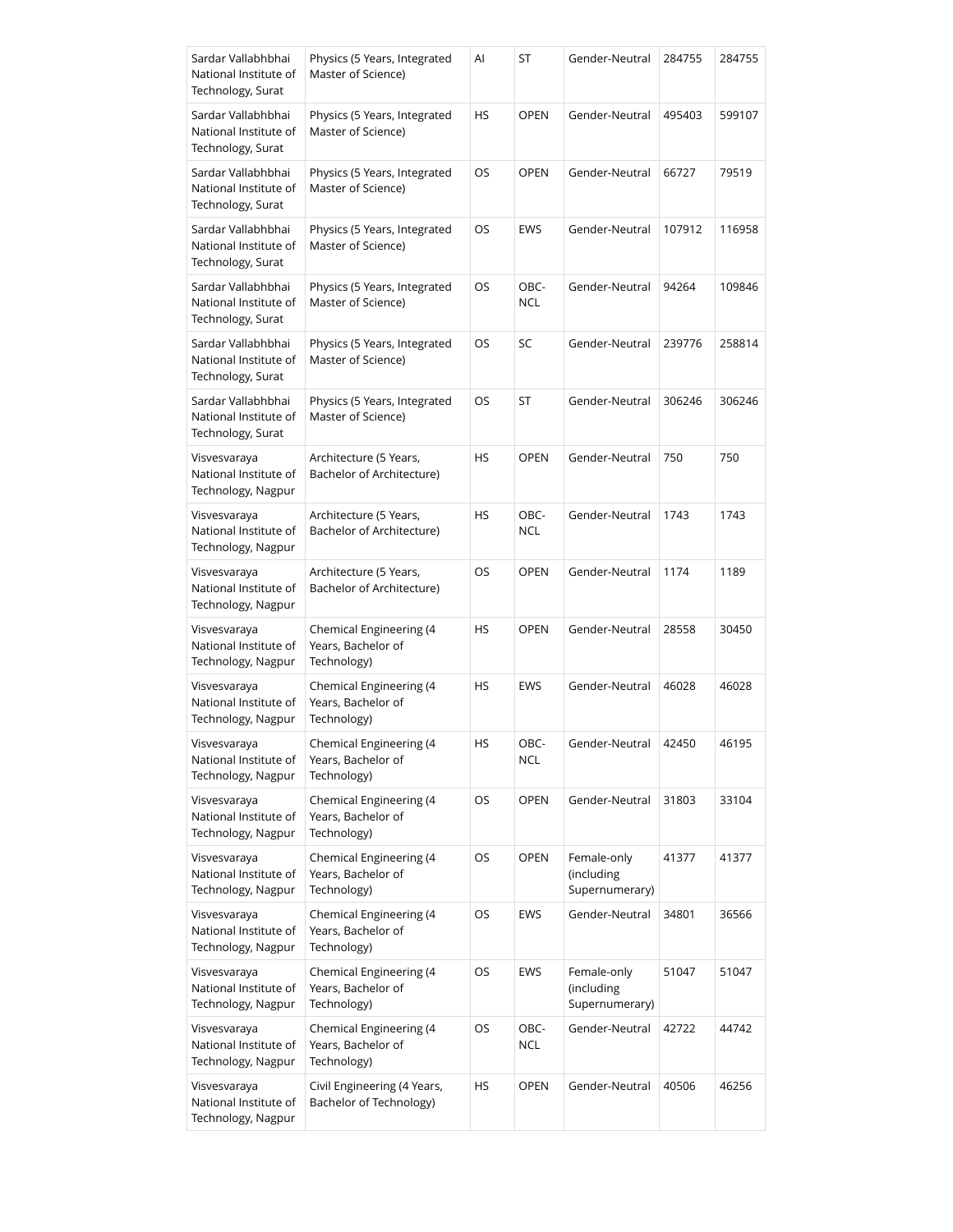| Visvesvaraya<br>National Institute of<br>Technology, Nagpur | Civil Engineering (4 Years,<br>Bachelor of Technology)                                | HS        | <b>OPEN</b>                 | Female-only<br>(including<br>Supernumerary) | 37699  | 37699  |
|-------------------------------------------------------------|---------------------------------------------------------------------------------------|-----------|-----------------------------|---------------------------------------------|--------|--------|
| Visvesvaraya<br>National Institute of<br>Technology, Nagpur | Civil Engineering (4 Years,<br>Bachelor of Technology)                                | HS        | EWS                         | Gender-Neutral                              | 49936  | 50654  |
| Visvesvaraya<br>National Institute of<br>Technology, Nagpur | Civil Engineering (4 Years,<br>Bachelor of Technology)                                | HS        | OBC-<br><b>NCL</b>          | Gender-Neutral                              | 49948  | 57488  |
| Visvesvaraya<br>National Institute of<br>Technology, Nagpur | Civil Engineering (4 Years,<br>Bachelor of Technology)                                | HS        | ST                          | Gender-Neutral                              | 221474 | 221474 |
| Visvesvaraya<br>National Institute of<br>Technology, Nagpur | Civil Engineering (4 Years,<br>Bachelor of Technology)                                | OS        | <b>OPEN</b>                 | Gender-Neutral                              | 35585  | 37261  |
| Visvesvaraya<br>National Institute of<br>Technology, Nagpur | Civil Engineering (4 Years,<br>Bachelor of Technology)                                | OS        | <b>OPEN</b>                 | Female-only<br>(including<br>Supernumerary) | 50282  | 50282  |
| Visvesvaraya<br>National Institute of<br>Technology, Nagpur | Civil Engineering (4 Years,<br>Bachelor of Technology)                                | OS        | EWS                         | Gender-Neutral                              | 37821  | 41160  |
| Visvesvaraya<br>National Institute of<br>Technology, Nagpur | Civil Engineering (4 Years,<br>Bachelor of Technology)                                | OS        | OBC-<br><b>NCL</b>          | Gender-Neutral                              | 42782  | 45114  |
| Visvesvaraya<br>National Institute of<br>Technology, Nagpur | Civil Engineering (4 Years,<br>Bachelor of Technology)                                | OS        | OBC-<br>NCL                 | Female-only<br>(including<br>Supernumerary) | 68701  | 68701  |
| Visvesvaraya<br>National Institute of<br>Technology, Nagpur | Civil Engineering (4 Years,<br>Bachelor of Technology)                                | OS        | OBC-<br><b>NCL</b><br>(PwD) | Gender-Neutral                              | 642566 | 642566 |
| Visvesvaraya<br>National Institute of<br>Technology, Nagpur | Computer Science and<br>Engineering (4 Years,<br>Bachelor of Technology)              | HS        | <b>OPEN</b>                 | Gender-Neutral                              | 6778   | 6952   |
| Visvesvaraya<br>National Institute of<br>Technology, Nagpur | Computer Science and<br>Engineering (4 Years,<br>Bachelor of Technology)              | HS        | <b>OPEN</b>                 | Female-only<br>(including<br>Supernumerary) | 10828  | 10828  |
| Visvesvaraya<br>National Institute of<br>Technology, Nagpur | Computer Science and<br>Engineering (4 Years,<br>Bachelor of Technology)              | HS        | EWS                         | Gender-Neutral                              | 10055  | 10055  |
| Visvesvaraya<br>National Institute of<br>Technology, Nagpur | Computer Science and<br>Engineering (4 Years,<br>Bachelor of Technology)              | <b>HS</b> | OBC-<br><b>NCL</b>          | Gender-Neutral                              | 12553  | 12553  |
| Visvesvaraya<br>National Institute of<br>Technology, Nagpur | Computer Science and<br>Engineering (4 Years,<br>Bachelor of Technology)              | OS        | OBC-<br><b>NCL</b>          | Gender-Neutral                              | 10159  | 10492  |
| Visvesvaraya<br>National Institute of<br>Technology, Nagpur | <b>Electrical and Electronics</b><br>Engineering (4 Years,<br>Bachelor of Technology) | HS        | <b>OPEN</b>                 | Gender-Neutral                              | 17181  | 17688  |
| Visvesvaraya<br>National Institute of<br>Technology, Nagpur | <b>Electrical and Electronics</b><br>Engineering (4 Years,<br>Bachelor of Technology) | HS        | <b>OPEN</b>                 | Female-only<br>(including<br>Supernumerary) | 21692  | 21692  |
| Visvesvaraya<br>National Institute of<br>Technology, Nagpur | <b>Electrical and Electronics</b><br>Engineering (4 Years,<br>Bachelor of Technology) | HS        | EWS                         | Gender-Neutral                              | 18561  | 19099  |
| Visvesvaraya<br>National Institute of<br>Technology, Nagpur | <b>Electrical and Electronics</b><br>Engineering (4 Years,<br>Bachelor of Technology) | HS        | EWS                         | Female-only<br>(including<br>Supernumerary) | 40914  | 40914  |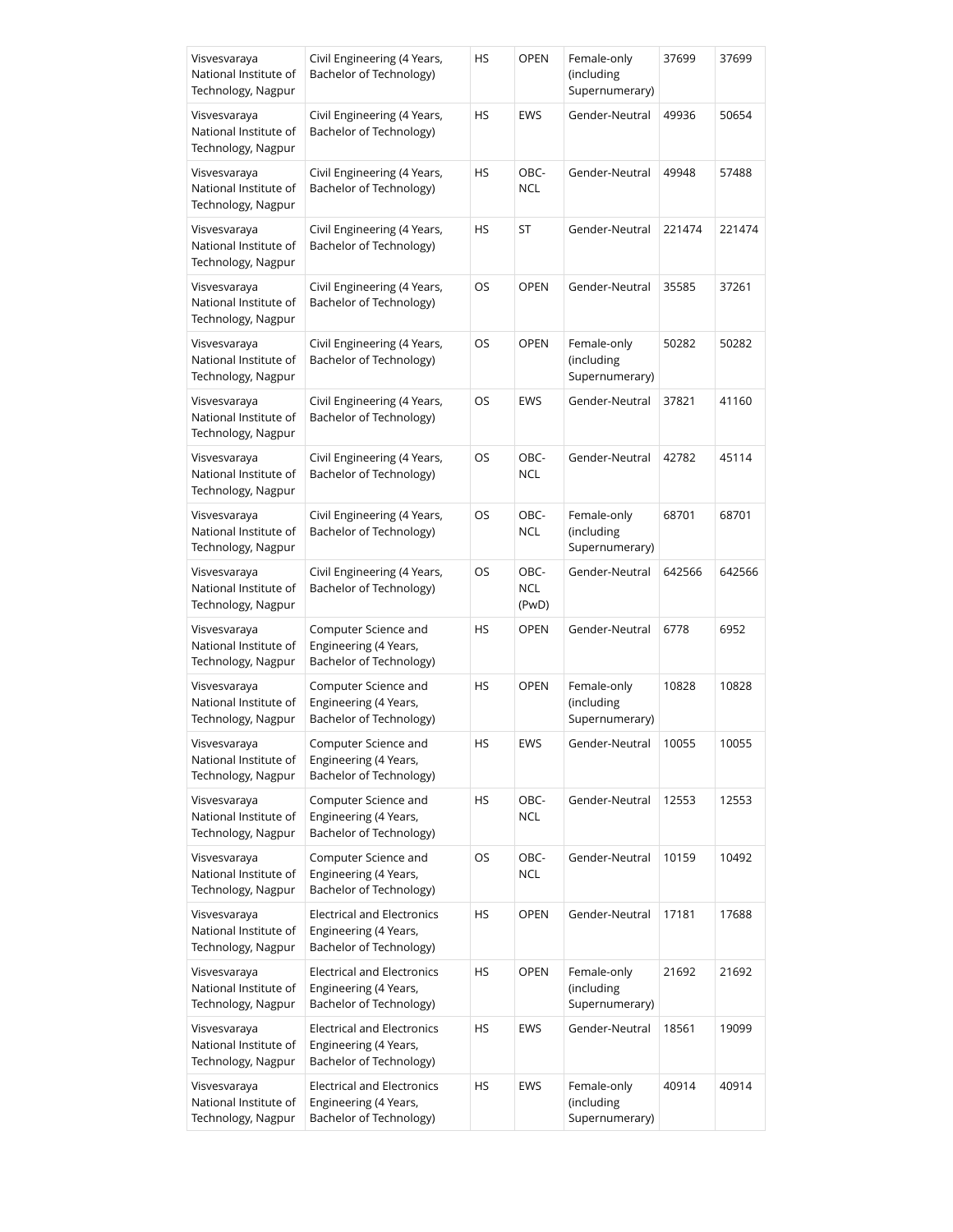| Visvesvaraya<br>National Institute of<br>Technology, Nagpur | <b>Electrical and Electronics</b><br>Engineering (4 Years,<br>Bachelor of Technology)       | HS        | OBC-<br><b>NCL</b> | Gender-Neutral                              | 26035 | 27986 |
|-------------------------------------------------------------|---------------------------------------------------------------------------------------------|-----------|--------------------|---------------------------------------------|-------|-------|
| Visvesvaraya<br>National Institute of<br>Technology, Nagpur | <b>Electrical and Electronics</b><br>Engineering (4 Years,<br>Bachelor of Technology)       | OS        | <b>OPEN</b>        | Gender-Neutral                              | 16178 | 17572 |
| Visvesvaraya<br>National Institute of<br>Technology, Nagpur | <b>Electrical and Electronics</b><br>Engineering (4 Years,<br>Bachelor of Technology)       | OS        | <b>OPEN</b>        | Female-only<br>(including<br>Supernumerary) | 26274 | 26274 |
| Visvesvaraya<br>National Institute of<br>Technology, Nagpur | <b>Electrical and Electronics</b><br>Engineering (4 Years,<br>Bachelor of Technology)       | OS        | <b>EWS</b>         | Gender-Neutral                              | 18077 | 18135 |
| Visvesvaraya<br>National Institute of<br>Technology, Nagpur | <b>Electrical and Electronics</b><br>Engineering (4 Years,<br>Bachelor of Technology)       | OS        | OBC-<br><b>NCL</b> | Gender-Neutral                              | 24813 | 25191 |
| Visvesvaraya<br>National Institute of<br>Technology, Nagpur | <b>Electrical and Electronics</b><br>Engineering (4 Years,<br>Bachelor of Technology)       | OS        | OBC-<br><b>NCL</b> | Female-only<br>(including<br>Supernumerary) | 40760 | 40760 |
| Visvesvaraya<br>National Institute of<br>Technology, Nagpur | Electronics and<br>Communication Engineering<br>(4 Years, Bachelor of<br>Technology)        | <b>HS</b> | <b>OPEN</b>        | Gender-Neutral                              | 11504 | 12273 |
| Visvesvaraya<br>National Institute of<br>Technology, Nagpur | Electronics and<br>Communication Engineering<br>(4 Years, Bachelor of<br>Technology)        | HS        | <b>OPEN</b>        | Female-only<br>(including<br>Supernumerary) | 16260 | 16260 |
| Visvesvaraya<br>National Institute of<br>Technology, Nagpur | Electronics and<br>Communication Engineering<br>(4 Years, Bachelor of<br>Technology)        | <b>HS</b> | <b>EWS</b>         | Gender-Neutral                              | 16716 | 16716 |
| Visvesvaraya<br>National Institute of<br>Technology, Nagpur | Electronics and<br>Communication Engineering<br>(4 Years, Bachelor of<br>Technology)        | HS        | OBC-<br><b>NCL</b> | Gender-Neutral                              | 22533 | 24949 |
| Visvesvaraya<br>National Institute of<br>Technology, Nagpur | Electronics and<br><b>Communication Engineering</b><br>(4 Years, Bachelor of<br>Technology) | <b>OS</b> | <b>OPEN</b>        | Gender-Neutral                              | 11114 | 11320 |
| Visvesvaraya<br>National Institute of<br>Technology, Nagpur | Electronics and<br>Communication Engineering<br>(4 Years, Bachelor of<br>Technology)        | OS        | EWS                | Gender-Neutral                              | 11963 | 12670 |
| Visvesvaraya<br>National Institute of<br>Technology, Nagpur | Electronics and<br><b>Communication Engineering</b><br>(4 Years, Bachelor of<br>Technology) | OS        | OBC-<br><b>NCL</b> | Gender-Neutral                              | 17266 | 17453 |
| Visvesvaraya<br>National Institute of<br>Technology, Nagpur | Mechanical Engineering (4<br>Years, Bachelor of<br>Technology)                              | HS        | <b>OPEN</b>        | Gender-Neutral                              | 23305 | 24171 |
| Visvesvaraya<br>National Institute of<br>Technology, Nagpur | Mechanical Engineering (4<br>Years, Bachelor of<br>Technology)                              | HS        | <b>OPEN</b>        | Female-only<br>(including<br>Supernumerary) | 37653 | 38051 |
| Visvesvaraya<br>National Institute of<br>Technology, Nagpur | Mechanical Engineering (4<br>Years, Bachelor of<br>Technology)                              | HS        | <b>EWS</b>         | Gender-Neutral                              | 30508 | 30978 |
| Visvesvaraya<br>National Institute of<br>Technology, Nagpur | Mechanical Engineering (4<br>Years, Bachelor of<br>Technology)                              | HS        | OBC-<br><b>NCL</b> | Gender-Neutral                              | 30901 | 35600 |
| Visvesvaraya<br>National Institute of<br>Technology, Nagpur | Mechanical Engineering (4<br>Years, Bachelor of<br>Technology)                              | OS        | <b>OPEN</b>        | Gender-Neutral                              | 24507 | 25451 |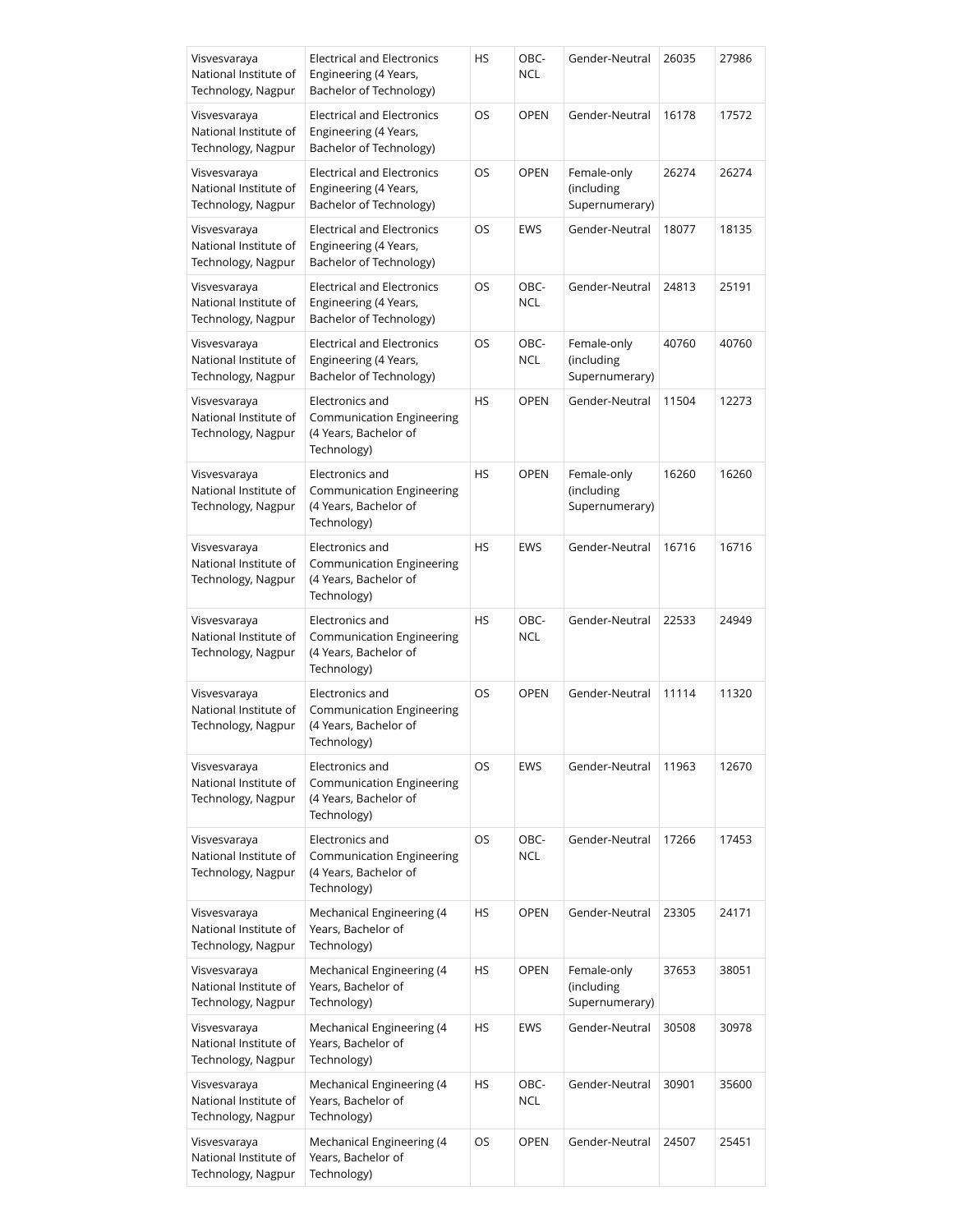| Visvesvaraya<br>National Institute of<br>Technology, Nagpur | Mechanical Engineering (4<br>Years, Bachelor of<br>Technology)                  | OS | OPEN               | Female-only<br>(including<br>Supernumerary) | 40337  | 41302  |
|-------------------------------------------------------------|---------------------------------------------------------------------------------|----|--------------------|---------------------------------------------|--------|--------|
| Visvesvaraya<br>National Institute of<br>Technology, Nagpur | Mechanical Engineering (4<br>Years, Bachelor of<br>Technology)                  | OS | EWS                | Gender-Neutral                              | 27175  | 28497  |
| Visvesvaraya<br>National Institute of<br>Technology, Nagpur | Mechanical Engineering (4<br>Years, Bachelor of<br>Technology)                  | OS | EWS                | Female-only<br>(including<br>Supernumerary) | 44262  | 44262  |
| Visvesvaraya<br>National Institute of<br>Technology, Nagpur | Mechanical Engineering (4<br>Years, Bachelor of<br>Technology)                  | OS | OBC-<br><b>NCL</b> | Gender-Neutral                              | 30606  | 34546  |
| Visvesvaraya<br>National Institute of<br>Technology, Nagpur | Mechanical Engineering (4<br>Years, Bachelor of<br>Technology)                  | OS | OBC-<br><b>NCL</b> | Female-only<br>(including<br>Supernumerary) | 56089  | 56089  |
| Visvesvaraya<br>National Institute of<br>Technology, Nagpur | Mechanical Engineering (4<br>Years, Bachelor of<br>Technology)                  | OS | SC                 | Gender-Neutral                              | 115751 | 115751 |
| Visvesvaraya<br>National Institute of<br>Technology, Nagpur | Mechanical Engineering (4<br>Years, Bachelor of<br>Technology)                  | OS | SC                 | Female-only<br>(including<br>Supernumerary) | 159086 | 159086 |
| Visvesvaraya<br>National Institute of<br>Technology, Nagpur | Metallurgical and Materials<br>Engineering (4 Years,<br>Bachelor of Technology) | НS | <b>OPEN</b>        | Gender-Neutral                              | 46482  | 48840  |
| Visvesvaraya<br>National Institute of<br>Technology, Nagpur | Metallurgical and Materials<br>Engineering (4 Years,<br>Bachelor of Technology) | HS | <b>EWS</b>         | Gender-Neutral                              | 54051  | 55899  |
| Visvesvaraya<br>National Institute of<br>Technology, Nagpur | Metallurgical and Materials<br>Engineering (4 Years,<br>Bachelor of Technology) | HS | OBC-<br><b>NCL</b> | Gender-Neutral                              | 55238  | 75173  |
| Visvesvaraya<br>National Institute of<br>Technology, Nagpur | Metallurgical and Materials<br>Engineering (4 Years,<br>Bachelor of Technology) | HS | OBC-<br><b>NCL</b> | Female-only<br>(including<br>Supernumerary) | 104257 | 104257 |
| Visvesvaraya<br>National Institute of<br>Technology, Nagpur | Metallurgical and Materials<br>Engineering (4 Years,<br>Bachelor of Technology) | OS | <b>OPEN</b>        | Gender-Neutral                              | 42935  | 46595  |
| Visvesvaraya<br>National Institute of<br>Technology, Nagpur | Metallurgical and Materials<br>Engineering (4 Years,<br>Bachelor of Technology) | OS | OPEN               | Female-only<br>(including<br>Supernumerary) | 54643  | 56534  |
| Visvesvaraya<br>National Institute of<br>Technology, Nagpur | Metallurgical and Materials<br>Engineering (4 Years,<br>Bachelor of Technology) | OS | <b>EWS</b>         | Gender-Neutral                              | 50046  | 50435  |
| Visvesvaraya<br>National Institute of<br>Technology, Nagpur | Metallurgical and Materials<br>Engineering (4 Years,<br>Bachelor of Technology) | OS | EWS                | Female-only<br>(including<br>Supernumerary) | 67459  | 67459  |
| Visvesvaraya<br>National Institute of<br>Technology, Nagpur | Metallurgical and Materials<br>Engineering (4 Years,<br>Bachelor of Technology) | OS | OBC-<br>NCL        | Gender-Neutral                              | 56061  | 57457  |
| Visvesvaraya<br>National Institute of<br>Technology, Nagpur | Metallurgical and Materials<br>Engineering (4 Years,<br>Bachelor of Technology) | OS | OBC-<br><b>NCL</b> | Female-only<br>(including<br>Supernumerary) | 83899  | 83899  |
| Visvesvaraya<br>National Institute of<br>Technology, Nagpur | Metallurgical and Materials<br>Engineering (4 Years,<br>Bachelor of Technology) | OS | SC                 | Female-only<br>(including<br>Supernumerary) | 191180 | 191180 |
| Visvesvaraya<br>National Institute of<br>Technology, Nagpur | Mining Engineering (4 Years,<br>Bachelor of Technology)                         | HS | <b>OPEN</b>        | Gender-Neutral                              | 54093  | 67526  |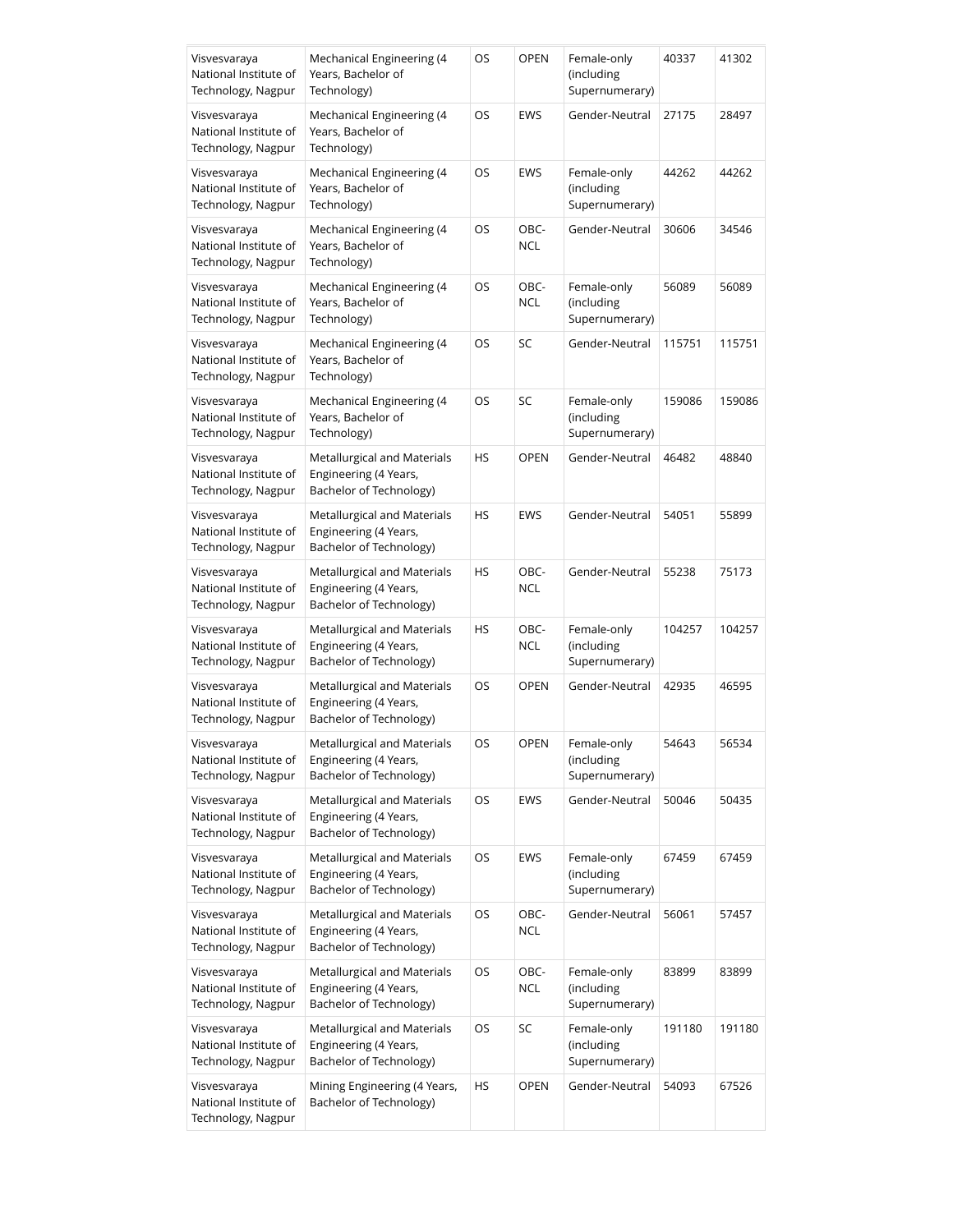| Visvesvaraya<br>National Institute of<br>Technology, Nagpur | Mining Engineering (4 Years,<br>Bachelor of Technology)      | HS | EWS                | Gender-Neutral                              | 71978  | 103643 |
|-------------------------------------------------------------|--------------------------------------------------------------|----|--------------------|---------------------------------------------|--------|--------|
| Visvesvaraya<br>National Institute of<br>Technology, Nagpur | Mining Engineering (4 Years,<br>Bachelor of Technology)      | HS | OBC-<br>NCL        | Gender-Neutral                              | 69072  | 81926  |
| Visvesvaraya<br>National Institute of<br>Technology, Nagpur | Mining Engineering (4 Years,<br>Bachelor of Technology)      | HS | OBC-<br>NCL        | Female-only<br>(including<br>Supernumerary) | 156338 | 156338 |
| Visvesvaraya<br>National Institute of<br>Technology, Nagpur | Mining Engineering (4 Years,<br>Bachelor of Technology)      | OS | <b>OPEN</b>        | Gender-Neutral                              | 50033  | 52399  |
| Visvesvaraya<br>National Institute of<br>Technology, Nagpur | Mining Engineering (4 Years,<br>Bachelor of Technology)      | OS | <b>OPEN</b>        | Female-only<br>(including<br>Supernumerary) | 69133  | 69133  |
| Visvesvaraya<br>National Institute of<br>Technology, Nagpur | Mining Engineering (4 Years,<br>Bachelor of Technology)      | OS | EWS                | Gender-Neutral                              | 57490  | 57490  |
| Visvesvaraya<br>National Institute of<br>Technology, Nagpur | Mining Engineering (4 Years,<br>Bachelor of Technology)      | OS | OBC-<br>NCL        | Gender-Neutral                              | 62608  | 65207  |
| Visvesvaraya<br>National Institute of<br>Technology, Nagpur | Mining Engineering (4 Years,<br>Bachelor of Technology)      | OS | OBC-<br><b>NCL</b> | Female-only<br>(including<br>Supernumerary) | 98838  | 98838  |
| National Institute of<br>Technology, Andhra<br>Pradesh      | Bio Technology (4 Years,<br>Bachelor of Technology)          | HS | <b>OPEN</b>        | Gender-Neutral                              | 78704  | 90691  |
| National Institute of<br>Technology, Andhra<br>Pradesh      | Bio Technology (4 Years,<br>Bachelor of Technology)          | HS | <b>EWS</b>         | Gender-Neutral                              | 126008 | 126008 |
| National Institute of<br>Technology, Andhra<br>Pradesh      | Bio Technology (4 Years,<br>Bachelor of Technology)          | HS | EWS                | Female-only<br>(including<br>Supernumerary) | 156704 | 156704 |
| National Institute of<br>Technology, Andhra<br>Pradesh      | Bio Technology (4 Years,<br>Bachelor of Technology)          | HS | OBC-<br><b>NCL</b> | Gender-Neutral                              | 102823 | 115149 |
| National Institute of<br>Technology, Andhra<br>Pradesh      | Bio Technology (4 Years,<br>Bachelor of Technology)          | HS | OBC-<br>NCL        | Female-only<br>(including<br>Supernumerary) | 92227  | 92227  |
| National Institute of<br>Technology, Andhra<br>Pradesh      | Bio Technology (4 Years,<br>Bachelor of Technology)          | OS | <b>OPEN</b>        | Gender-Neutral                              | 71913  | 75580  |
| National Institute of<br>Technology, Andhra<br>Pradesh      | Bio Technology (4 Years,<br>Bachelor of Technology)          | OS | <b>OPEN</b>        | Female-only<br>(including<br>Supernumerary) | 82391  | 82391  |
| National Institute of<br>Technology, Andhra<br>Pradesh      | Bio Technology (4 Years,<br>Bachelor of Technology)          | OS | EWS                | Gender-Neutral                              | 83722  | 83722  |
| National Institute of<br>Technology, Andhra<br>Pradesh      | Bio Technology (4 Years,<br>Bachelor of Technology)          | OS | OBC-<br>NCL        | Gender-Neutral                              | 82704  | 94757  |
| National Institute of<br>Technology, Andhra<br>Pradesh      | Bio Technology (4 Years,<br>Bachelor of Technology)          | OS | OBC-<br><b>NCL</b> | Female-only<br>(including<br>Supernumerary) | 117473 | 117473 |
| National Institute of<br>Technology, Andhra<br>Pradesh      | Chemical Engineering (4<br>Years, Bachelor of<br>Technology) | HS | <b>OPEN</b>        | Gender-Neutral                              | 54916  | 58100  |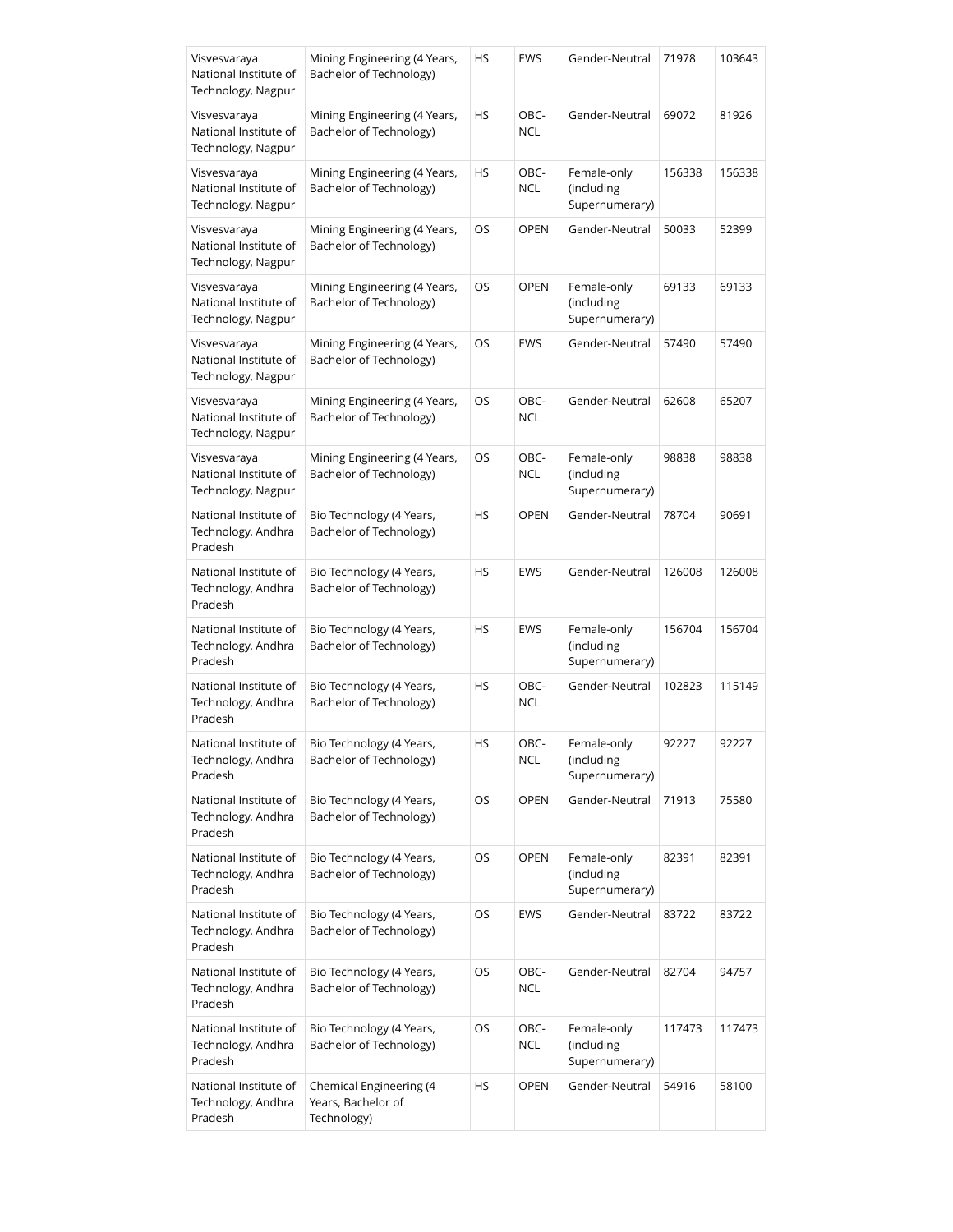| National Institute of<br>Technology, Andhra<br>Pradesh | Chemical Engineering (4<br>Years, Bachelor of<br>Technology) | HS | EWS                | Gender-Neutral                              | 72255  | 72255  |
|--------------------------------------------------------|--------------------------------------------------------------|----|--------------------|---------------------------------------------|--------|--------|
| National Institute of<br>Technology, Andhra<br>Pradesh | Chemical Engineering (4<br>Years, Bachelor of<br>Technology) | HS | OBC-<br>NCL        | Gender-Neutral                              | 77139  | 83886  |
| National Institute of<br>Technology, Andhra<br>Pradesh | Chemical Engineering (4<br>Years, Bachelor of<br>Technology) | HS | SC                 | Gender-Neutral                              | 159126 | 159126 |
| National Institute of<br>Technology, Andhra<br>Pradesh | Chemical Engineering (4<br>Years, Bachelor of<br>Technology) | HS | ST                 | Gender-Neutral                              | 230666 | 230666 |
| National Institute of<br>Technology, Andhra<br>Pradesh | Chemical Engineering (4<br>Years, Bachelor of<br>Technology) | OS | <b>OPEN</b>        | Gender-Neutral                              | 54897  | 58479  |
| National Institute of<br>Technology, Andhra<br>Pradesh | Chemical Engineering (4<br>Years, Bachelor of<br>Technology) | OS | EWS                | Gender-Neutral                              | 65740  | 65740  |
| National Institute of<br>Technology, Andhra<br>Pradesh | Chemical Engineering (4<br>Years, Bachelor of<br>Technology) | OS | EWS                | Female-only<br>(including<br>Supernumerary) | 91530  | 91530  |
| National Institute of<br>Technology, Andhra<br>Pradesh | Chemical Engineering (4<br>Years, Bachelor of<br>Technology) | OS | OBC-<br>NCL        | Gender-Neutral                              | 69499  | 71979  |
| National Institute of<br>Technology, Andhra<br>Pradesh | Chemical Engineering (4<br>Years, Bachelor of<br>Technology) | OS | SC                 | Gender-Neutral                              | 168019 | 169515 |
| National Institute of<br>Technology, Andhra<br>Pradesh | Civil Engineering (4 Years,<br>Bachelor of Technology)       | HS | <b>OPEN</b>        | Gender-Neutral                              | 50853  | 52111  |
| National Institute of<br>Technology, Andhra<br>Pradesh | Civil Engineering (4 Years,<br>Bachelor of Technology)       | HS | <b>OPEN</b>        | Female-only<br>(including<br>Supernumerary) | 44551  | 44551  |
| National Institute of<br>Technology, Andhra<br>Pradesh | Civil Engineering (4 Years,<br>Bachelor of Technology)       | HS | EWS                | Gender-Neutral                              | 61980  | 71982  |
| National Institute of<br>Technology, Andhra<br>Pradesh | Civil Engineering (4 Years,<br>Bachelor of Technology)       | HS | OBC-<br><b>NCL</b> | Gender-Neutral                              | 63626  | 71015  |
| National Institute of<br>Technology, Andhra<br>Pradesh | Civil Engineering (4 Years,<br>Bachelor of Technology)       | HS | ST                 | Female-only<br>(including<br>Supernumerary) | 219601 | 219601 |
| National Institute of<br>Technology, Andhra<br>Pradesh | Civil Engineering (4 Years,<br>Bachelor of Technology)       | OS | <b>OPEN</b>        | Gender-Neutral                              | 60953  | 68617  |
| National Institute of<br>Technology, Andhra<br>Pradesh | Civil Engineering (4 Years,<br>Bachelor of Technology)       | OS | <b>OPEN</b>        | Female-only<br>(including<br>Supernumerary) | 73189  | 85780  |
| National Institute of<br>Technology, Andhra<br>Pradesh | Civil Engineering (4 Years,<br>Bachelor of Technology)       | OS | EWS                | Gender-Neutral                              | 71049  | 77012  |
| National Institute of<br>Technology, Andhra<br>Pradesh | Civil Engineering (4 Years,<br>Bachelor of Technology)       | OS | EWS                | Female-only<br>(including<br>Supernumerary) | 93373  | 93373  |
| National Institute of<br>Technology, Andhra<br>Pradesh | Civil Engineering (4 Years,<br>Bachelor of Technology)       | OS | OBC-<br><b>NCL</b> | Gender-Neutral                              | 68662  | 77847  |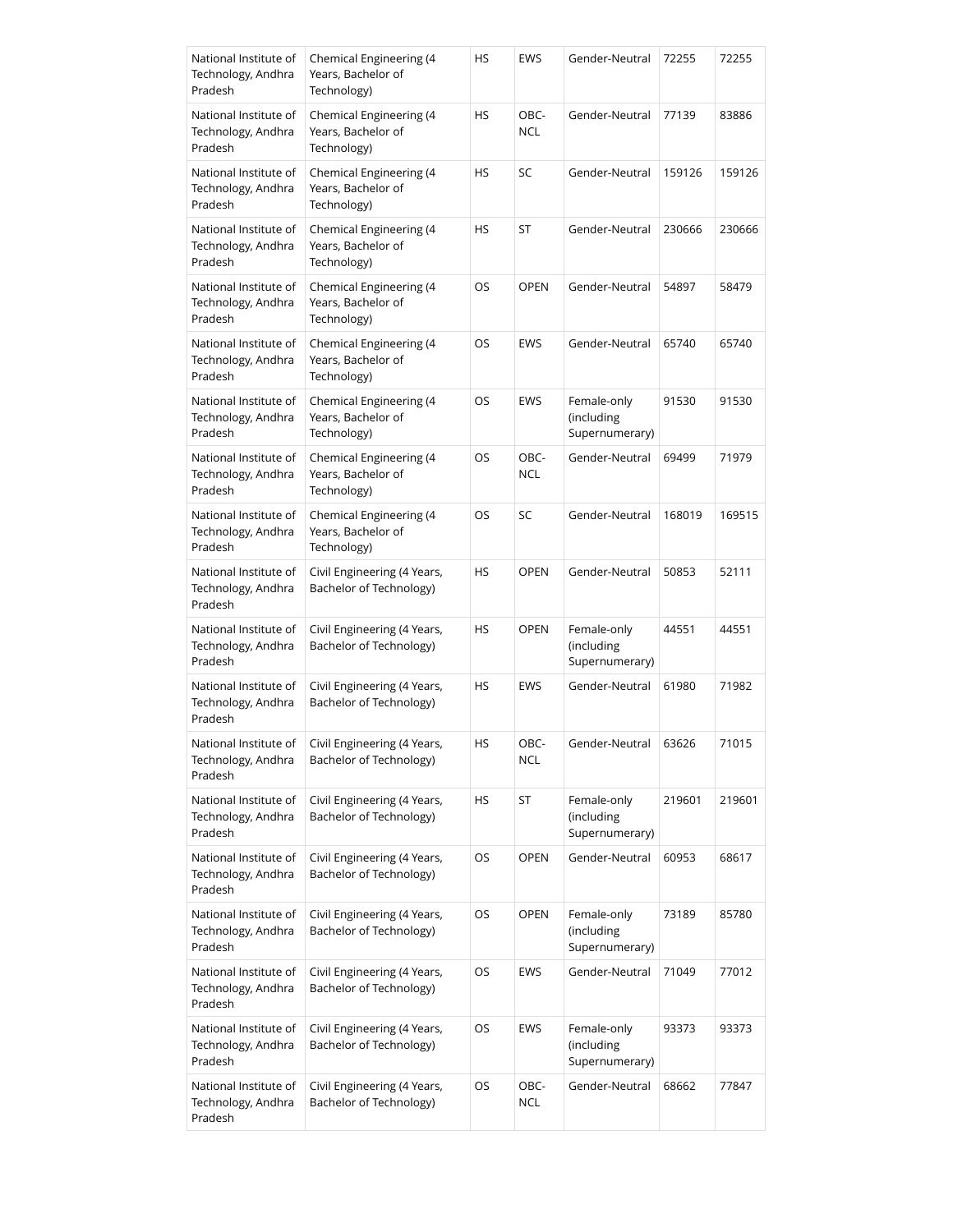| National Institute of<br>Technology, Andhra<br>Pradesh | Civil Engineering (4 Years,<br>Bachelor of Technology)                                | OS        | OBC-<br>NCL        | Female-only<br>(including<br>Supernumerary) | 89331  | 110908 |
|--------------------------------------------------------|---------------------------------------------------------------------------------------|-----------|--------------------|---------------------------------------------|--------|--------|
| National Institute of<br>Technology, Andhra<br>Pradesh | Civil Engineering (4 Years,<br>Bachelor of Technology)                                | OS        | SC                 | Gender-Neutral                              | 167920 | 167920 |
| National Institute of<br>Technology, Andhra<br>Pradesh | Civil Engineering (4 Years,<br>Bachelor of Technology)                                | OS        | SC                 | Female-only<br>(including<br>Supernumerary) | 183039 | 183039 |
| National Institute of<br>Technology, Andhra<br>Pradesh | Computer Science and<br>Engineering (4 Years,<br>Bachelor of Technology)              | <b>HS</b> | <b>OPEN</b>        | Gender-Neutral                              | 15250  | 15267  |
| National Institute of<br>Technology, Andhra<br>Pradesh | Computer Science and<br>Engineering (4 Years,<br>Bachelor of Technology)              | HS        | <b>OPEN</b>        | Female-only<br>(including<br>Supernumerary) | 12464  | 12464  |
| National Institute of<br>Technology, Andhra<br>Pradesh | Computer Science and<br>Engineering (4 Years,<br>Bachelor of Technology)              | HS        | <b>EWS</b>         | Gender-Neutral                              | 16429  | 18288  |
| National Institute of<br>Technology, Andhra<br>Pradesh | Computer Science and<br>Engineering (4 Years,<br>Bachelor of Technology)              | OS        | <b>OPEN</b>        | Gender-Neutral                              | 18912  | 19363  |
| National Institute of<br>Technology, Andhra<br>Pradesh | Computer Science and<br>Engineering (4 Years,<br>Bachelor of Technology)              | OS        | <b>OPEN</b>        | Female-only<br>(including<br>Supernumerary) | 25157  | 25157  |
| National Institute of<br>Technology, Andhra<br>Pradesh | Computer Science and<br>Engineering (4 Years,<br>Bachelor of Technology)              | OS        | EWS                | Gender-Neutral                              | 20671  | 20671  |
| National Institute of<br>Technology, Andhra<br>Pradesh | Computer Science and<br>Engineering (4 Years,<br>Bachelor of Technology)              | OS        | EWS                | Female-only<br>(including<br>Supernumerary) | 27775  | 27775  |
| National Institute of<br>Technology, Andhra<br>Pradesh | Computer Science and<br>Engineering (4 Years,<br>Bachelor of Technology)              | OS        | OBC-<br><b>NCL</b> | Gender-Neutral                              | 24848  | 25259  |
| National Institute of<br>Technology, Andhra<br>Pradesh | Computer Science and<br>Engineering (4 Years,<br>Bachelor of Technology)              | OS        | SC                 | Gender-Neutral                              | 97139  | 97139  |
| National Institute of<br>Technology, Andhra<br>Pradesh | <b>Electrical and Electronics</b><br>Engineering (4 Years,<br>Bachelor of Technology) | <b>OS</b> | <b>OPEN</b>        | Gender-Neutral                              | 40533  | 43160  |
| National Institute of<br>Technology, Andhra<br>Pradesh | <b>Electrical and Electronics</b><br>Engineering (4 Years,<br>Bachelor of Technology) | OS        | <b>OPEN</b>        | Female-only<br>(including<br>Supernumerary) | 49296  | 52692  |
| National Institute of<br>Technology, Andhra<br>Pradesh | <b>Electrical and Electronics</b><br>Engineering (4 Years,<br>Bachelor of Technology) | OS        | EWS                | Gender-Neutral                              | 48321  | 48321  |
| National Institute of<br>Technology, Andhra<br>Pradesh | <b>Electrical and Electronics</b><br>Engineering (4 Years,<br>Bachelor of Technology) | OS        | OBC-<br><b>NCL</b> | Gender-Neutral                              | 47411  | 50521  |
| National Institute of<br>Technology, Andhra<br>Pradesh | <b>Electrical and Electronics</b><br>Engineering (4 Years,<br>Bachelor of Technology) | OS        | OBC-<br><b>NCL</b> | Female-only<br>(including<br>Supernumerary) | 65878  | 75729  |
| National Institute of<br>Technology, Andhra<br>Pradesh | <b>Electrical and Electronics</b><br>Engineering (4 Years,<br>Bachelor of Technology) | OS        | SC                 | Gender-Neutral                              | 147865 | 147865 |
| National Institute of<br>Technology, Andhra<br>Pradesh | Electronics and<br>Communication Engineering<br>(4 Years, Bachelor of<br>Technology)  | OS        | <b>OPEN</b>        | Gender-Neutral                              | 29113  | 30101  |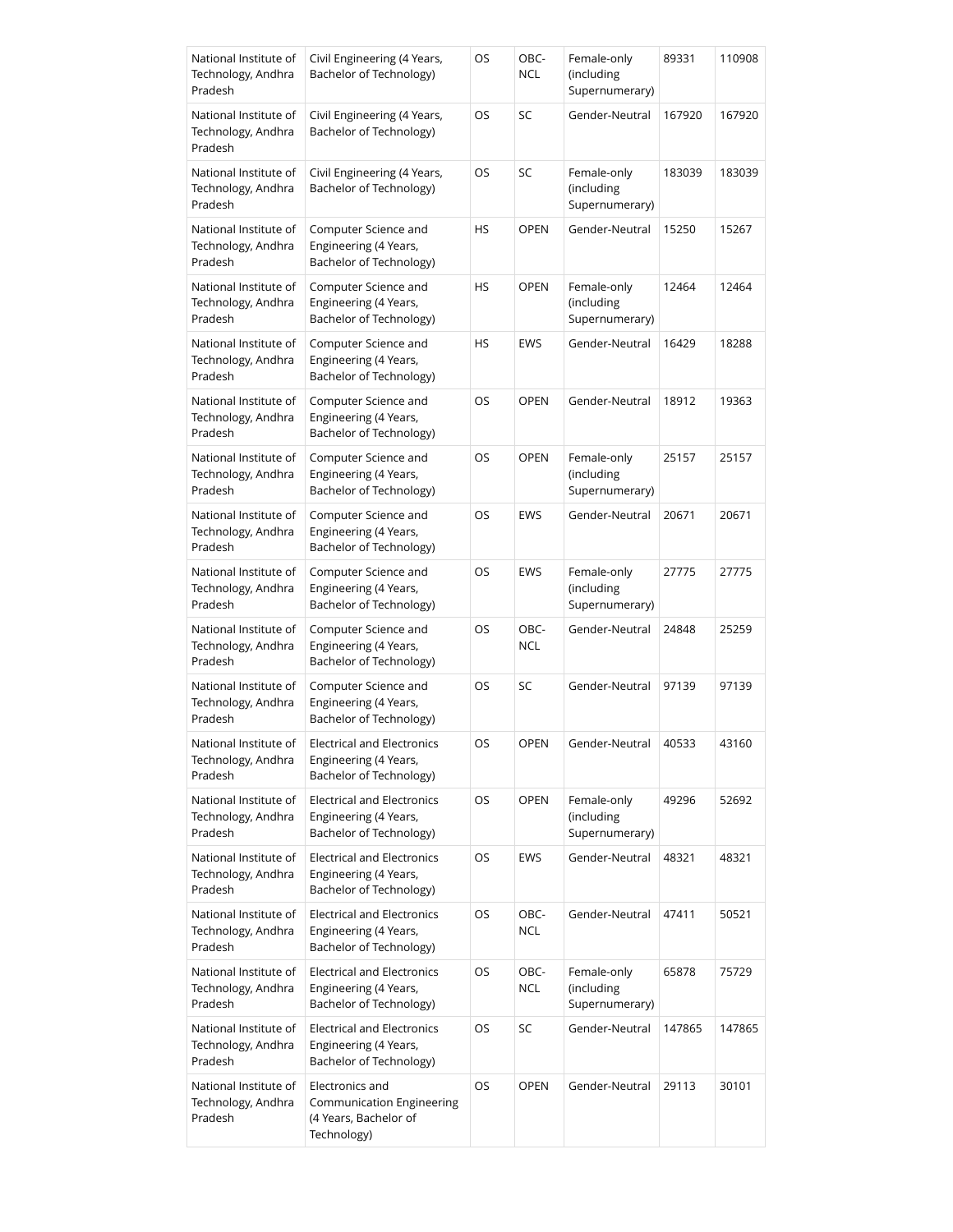| National Institute of<br>Technology, Andhra<br>Pradesh | Electronics and<br><b>Communication Engineering</b><br>(4 Years, Bachelor of<br>Technology) | OS        | <b>OPEN</b>        | Female-only<br>(including<br>Supernumerary) | 34759  | 34913  |
|--------------------------------------------------------|---------------------------------------------------------------------------------------------|-----------|--------------------|---------------------------------------------|--------|--------|
| National Institute of<br>Technology, Andhra<br>Pradesh | Electronics and<br>Communication Engineering<br>(4 Years, Bachelor of<br>Technology)        | OS        | EWS                | Gender-Neutral                              | 35440  | 36052  |
| National Institute of<br>Technology, Andhra<br>Pradesh | Electronics and<br>Communication Engineering<br>(4 Years, Bachelor of<br>Technology)        | OS        | EWS                | Female-only<br>(including<br>Supernumerary) | 47645  | 47645  |
| National Institute of<br>Technology, Andhra<br>Pradesh | Electronics and<br>Communication Engineering<br>(4 Years, Bachelor of<br>Technology)        | OS        | OBC-<br>NCL        | Gender-Neutral                              | 38272  | 38272  |
| National Institute of<br>Technology, Andhra<br>Pradesh | Electronics and<br>Communication Engineering<br>(4 Years, Bachelor of<br>Technology)        | OS        | OBC-<br><b>NCL</b> | Female-only<br>(including<br>Supernumerary) | 53892  | 53892  |
| National Institute of<br>Technology, Andhra<br>Pradesh | Electronics and<br>Communication Engineering<br>(4 Years, Bachelor of<br>Technology)        | <b>OS</b> | SC                 | Gender-Neutral                              | 127618 | 127618 |
| National Institute of<br>Technology, Andhra<br>Pradesh | Mechanical Engineering (4<br>Years, Bachelor of<br>Technology)                              | HS        | <b>OPEN</b>        | Gender-Neutral                              | 40218  | 41798  |
| National Institute of<br>Technology, Andhra<br>Pradesh | Mechanical Engineering (4<br>Years, Bachelor of<br>Technology)                              | <b>HS</b> | <b>EWS</b>         | Gender-Neutral                              | 46622  | 46622  |
| National Institute of<br>Technology, Andhra<br>Pradesh | Mechanical Engineering (4<br>Years, Bachelor of<br>Technology)                              | HS        | EWS                | Female-only<br>(including<br>Supernumerary) | 72889  | 72889  |
| National Institute of<br>Technology, Andhra<br>Pradesh | Mechanical Engineering (4<br>Years, Bachelor of<br>Technology)                              | HS        | OBC-<br><b>NCL</b> | Gender-Neutral                              | 47606  | 50061  |
| National Institute of<br>Technology, Andhra<br>Pradesh | Mechanical Engineering (4<br>Years, Bachelor of<br>Technology)                              | HS        | ST                 | Female-only<br>(including<br>Supernumerary) | 296201 | 296201 |
| National Institute of<br>Technology, Andhra<br>Pradesh | Mechanical Engineering (4<br>Years, Bachelor of<br>Technology)                              | OS        | <b>OPEN</b>        | Gender-Neutral                              | 49773  | 54298  |
| National Institute of<br>Technology, Andhra<br>Pradesh | Mechanical Engineering (4<br>Years, Bachelor of<br>Technology)                              | OS        | <b>OPEN</b>        | Female-only<br>(including<br>Supernumerary) | 70389  | 75237  |
| National Institute of<br>Technology, Andhra<br>Pradesh | Mechanical Engineering (4<br>Years, Bachelor of<br>Technology)                              | OS        | EWS                | Gender-Neutral                              | 57212  | 61555  |
| National Institute of<br>Technology, Andhra<br>Pradesh | Mechanical Engineering (4<br>Years, Bachelor of<br>Technology)                              | OS        | EWS                | Female-only<br>(including<br>Supernumerary) | 88023  | 88023  |
| National Institute of<br>Technology, Andhra<br>Pradesh | Mechanical Engineering (4<br>Years, Bachelor of<br>Technology)                              | OS        | OBC-<br><b>NCL</b> | Gender-Neutral                              | 56405  | 65966  |
| National Institute of<br>Technology, Andhra<br>Pradesh | Mechanical Engineering (4<br>Years, Bachelor of<br>Technology)                              | OS        | OBC-<br><b>NCL</b> | Female-only<br>(including<br>Supernumerary) | 85642  | 85642  |
| National Institute of<br>Technology, Andhra<br>Pradesh | Mechanical Engineering (4<br>Years, Bachelor of<br>Technology)                              | OS        | SC                 | Gender-Neutral                              | 158595 | 158595 |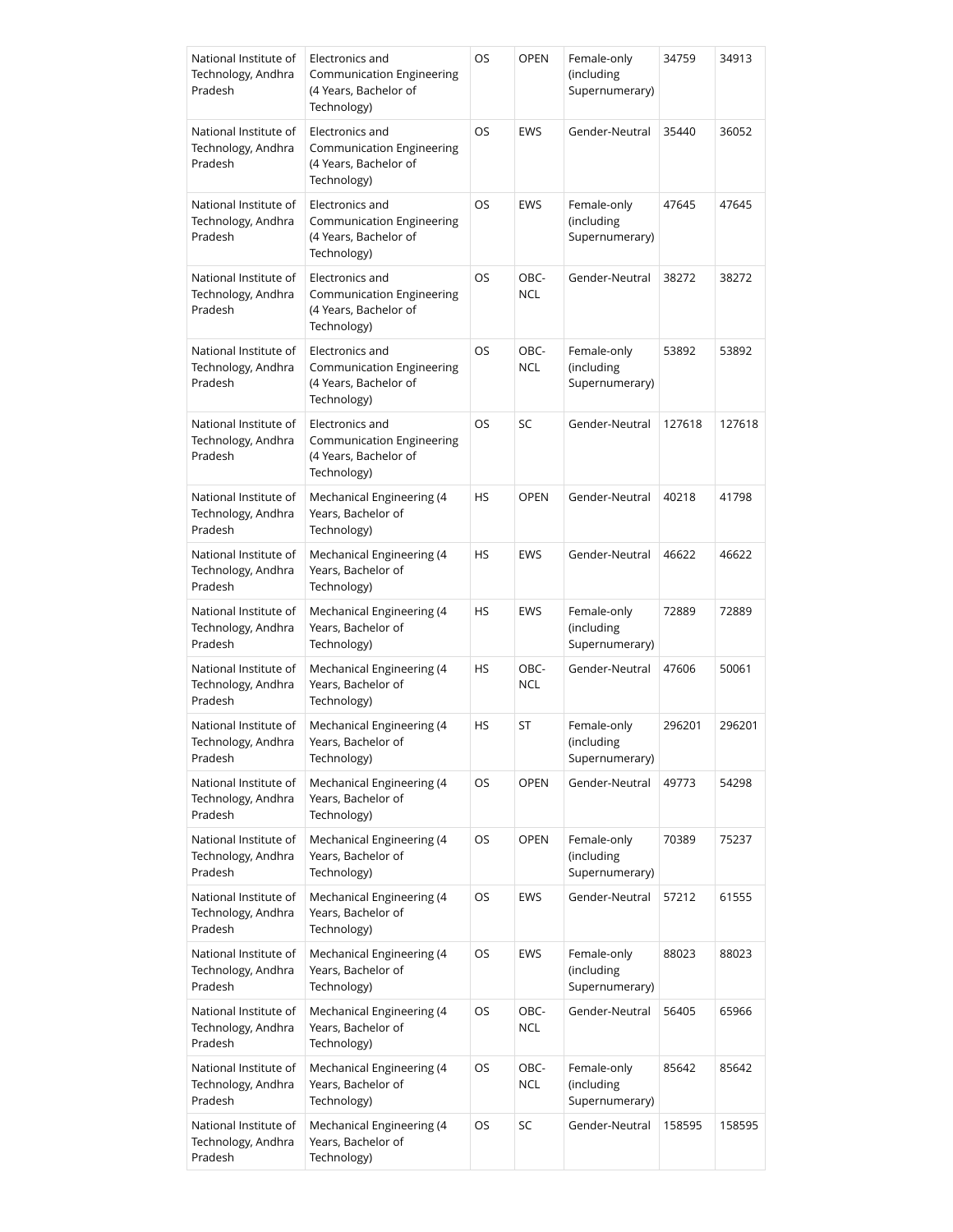| National Institute of<br>Technology, Andhra<br>Pradesh                          | Mechanical Engineering (4<br>Years, Bachelor of<br>Technology)                  | OS | SC                 | Female-only<br>(including<br>Supernumerary) | 178660 | 178660 |
|---------------------------------------------------------------------------------|---------------------------------------------------------------------------------|----|--------------------|---------------------------------------------|--------|--------|
| National Institute of<br>Technology, Andhra<br>Pradesh                          | Metallurgical and Materials<br>Engineering (4 Years,<br>Bachelor of Technology) | HS | <b>OPEN</b>        | Gender-Neutral                              | 70820  | 73369  |
| National Institute of<br>Technology, Andhra<br>Pradesh                          | Metallurgical and Materials<br>Engineering (4 Years,<br>Bachelor of Technology) | HS | <b>OPEN</b>        | Female-only<br>(including<br>Supernumerary) | 66169  | 66169  |
| National Institute of<br>Technology, Andhra<br>Pradesh                          | Metallurgical and Materials<br>Engineering (4 Years,<br>Bachelor of Technology) | HS | EWS                | Gender-Neutral                              | 82118  | 82118  |
| National Institute of<br>Technology, Andhra<br>Pradesh                          | Metallurgical and Materials<br>Engineering (4 Years,<br>Bachelor of Technology) | HS | OBC-<br>NCL        | Gender-Neutral                              | 90617  | 108219 |
| National Institute of<br>Technology, Andhra<br>Pradesh                          | Metallurgical and Materials<br>Engineering (4 Years,<br>Bachelor of Technology) | HS | ST                 | Gender-Neutral                              | 283555 | 283555 |
| National Institute of<br>Technology, Andhra<br>Pradesh                          | Metallurgical and Materials<br>Engineering (4 Years,<br>Bachelor of Technology) | OS | <b>OPEN</b>        | Gender-Neutral                              | 65339  | 73240  |
| National Institute of<br>Technology, Andhra<br>Pradesh                          | Metallurgical and Materials<br>Engineering (4 Years,<br>Bachelor of Technology) | OS | <b>OPEN</b>        | Female-only<br>(including<br>Supernumerary) | 84529  | 96582  |
| National Institute of<br>Technology, Andhra<br>Pradesh                          | Metallurgical and Materials<br>Engineering (4 Years,<br>Bachelor of Technology) | OS | EWS                | Gender-Neutral                              | 76586  | 76586  |
| National Institute of<br>Technology, Andhra<br>Pradesh                          | Metallurgical and Materials<br>Engineering (4 Years,<br>Bachelor of Technology) | OS | EWS                | Female-only<br>(including<br>Supernumerary) | 115194 | 115194 |
| National Institute of<br>Technology, Andhra<br>Pradesh                          | Metallurgical and Materials<br>Engineering (4 Years,<br>Bachelor of Technology) | OS | OBC-<br><b>NCL</b> | Gender-Neutral                              | 75346  | 82723  |
| National Institute of<br>Technology, Andhra<br>Pradesh                          | Metallurgical and Materials<br>Engineering (4 Years,<br>Bachelor of Technology) | OS | OBC-<br><b>NCL</b> | Female-only<br>(including<br>Supernumerary) | 120447 | 120447 |
| National Institute of<br>Technology, Andhra<br>Pradesh                          | Metallurgical and Materials<br>Engineering (4 Years,<br>Bachelor of Technology) | OS | SC                 | Gender-Neutral                              | 175795 | 175795 |
| Indian Institute of<br><b>Engineering Science</b><br>and Technology,<br>Shibpur | Aerospace Engineering (4<br>Years, Bachelor of<br>Technology)                   | HS | <b>OPEN</b>        | Gender-Neutral                              | 38469  | 38469  |
| Indian Institute of<br><b>Engineering Science</b><br>and Technology,<br>Shibpur | Aerospace Engineering (4<br>Years, Bachelor of<br>Technology)                   | HS | EWS                | Gender-Neutral                              | 70424  | 70424  |
| Indian Institute of<br><b>Engineering Science</b><br>and Technology,<br>Shibpur | Aerospace Engineering (4<br>Years, Bachelor of<br>Technology)                   | OS | <b>OPEN</b>        | Female-only<br>(including<br>Supernumerary) | 42402  | 44997  |
| Indian Institute of<br><b>Engineering Science</b><br>and Technology,<br>Shibpur | Aerospace Engineering (4<br>Years, Bachelor of<br>Technology)                   | OS | EWS                | Gender-Neutral                              | 38431  | 38431  |
| Indian Institute of<br><b>Engineering Science</b><br>and Technology,<br>Shibpur | Aerospace Engineering (4<br>Years, Bachelor of<br>Technology)                   | OS | EWS                | Female-only<br>(including<br>Supernumerary) | 67445  | 67445  |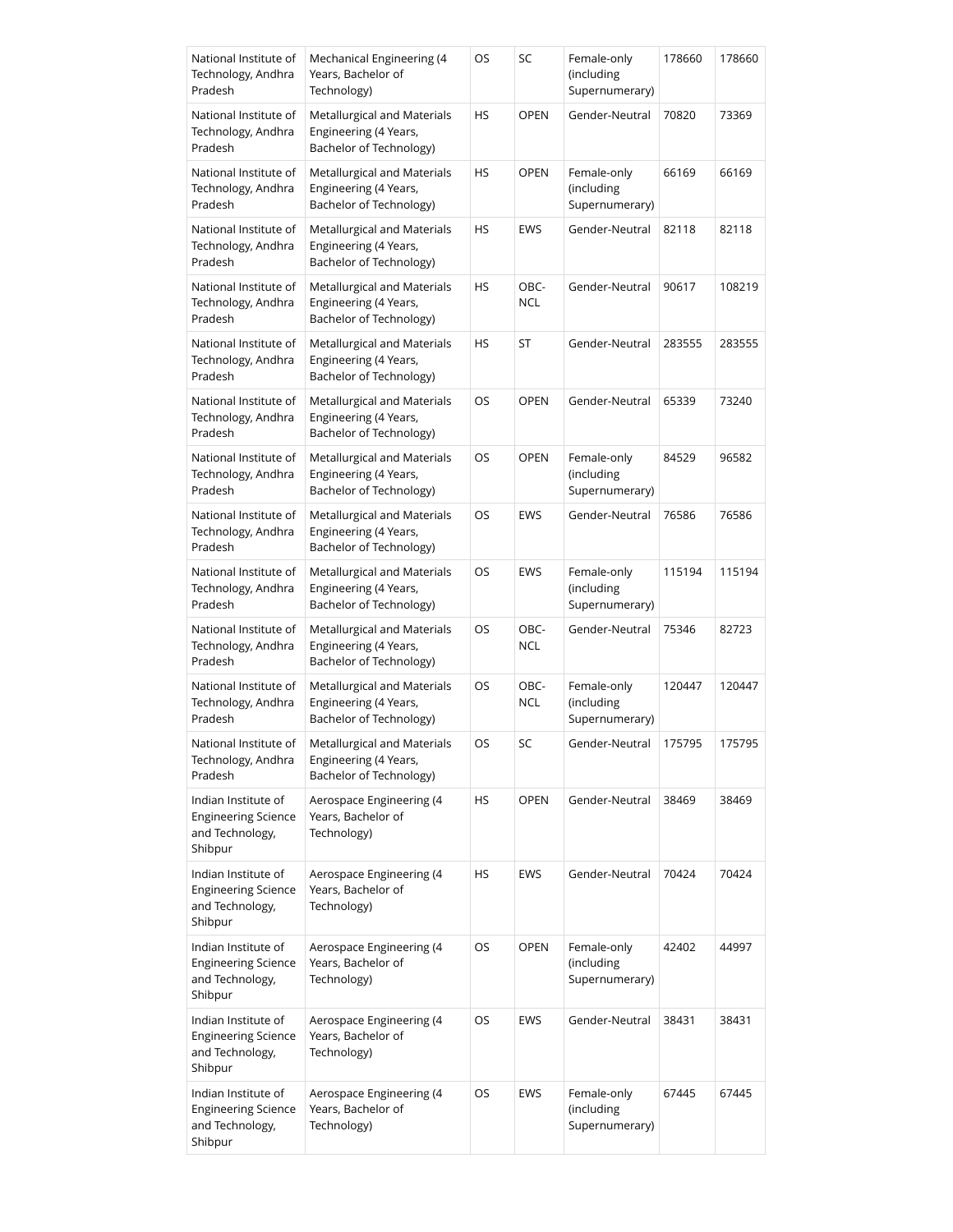| Indian Institute of<br><b>Engineering Science</b><br>and Technology,<br>Shibpur | Architecture (5 Years,<br>Bachelor of Architecture)                      | OS        | <b>OPEN</b>        | Gender-Neutral                              | 1131   | 1131   |
|---------------------------------------------------------------------------------|--------------------------------------------------------------------------|-----------|--------------------|---------------------------------------------|--------|--------|
| Indian Institute of<br><b>Engineering Science</b><br>and Technology,<br>Shibpur | Architecture (5 Years,<br>Bachelor of Architecture)                      | OS        | <b>OPEN</b>        | Female-only<br>(including<br>Supernumerary) | 869    | 869    |
| Indian Institute of<br><b>Engineering Science</b><br>and Technology,<br>Shibpur | Architecture (5 Years,<br>Bachelor of Architecture)                      | OS        | OBC-<br><b>NCL</b> | Gender-Neutral                              | 2698   | 2698   |
| Indian Institute of<br><b>Engineering Science</b><br>and Technology,<br>Shibpur | Civil Engineering (4 Years,<br>Bachelor of Technology)                   | <b>HS</b> | <b>OPEN</b>        | Gender-Neutral                              | 43464  | 44922  |
| Indian Institute of<br><b>Engineering Science</b><br>and Technology,<br>Shibpur | Civil Engineering (4 Years,<br>Bachelor of Technology)                   | OS        | <b>OPEN</b>        | Gender-Neutral                              | 47294  | 49228  |
| Indian Institute of<br><b>Engineering Science</b><br>and Technology,<br>Shibpur | Civil Engineering (4 Years,<br>Bachelor of Technology)                   | OS        | <b>OPEN</b>        | Female-only<br>(including<br>Supernumerary) | 63780  | 63780  |
| Indian Institute of<br><b>Engineering Science</b><br>and Technology,<br>Shibpur | Civil Engineering (4 Years,<br>Bachelor of Technology)                   | OS        | <b>EWS</b>         | Gender-Neutral                              | 55701  | 58434  |
| Indian Institute of<br><b>Engineering Science</b><br>and Technology,<br>Shibpur | Civil Engineering (4 Years,<br>Bachelor of Technology)                   | OS        | EWS                | Female-only<br>(including<br>Supernumerary) | 96372  | 96372  |
| Indian Institute of<br><b>Engineering Science</b><br>and Technology,<br>Shibpur | Civil Engineering (4 Years,<br>Bachelor of Technology)                   | OS        | OBC-<br><b>NCL</b> | Gender-Neutral                              | 53551  | 59835  |
| Indian Institute of<br><b>Engineering Science</b><br>and Technology,<br>Shibpur | Civil Engineering (4 Years,<br>Bachelor of Technology)                   | OS        | OBC-<br><b>NCL</b> | Female-only<br>(including<br>Supernumerary) | 89045  | 91904  |
| Indian Institute of<br><b>Engineering Science</b><br>and Technology,<br>Shibpur | Civil Engineering (4 Years,<br>Bachelor of Technology)                   | OS        | SC                 | Gender-Neutral                              | 146901 | 147114 |
| Indian Institute of<br><b>Engineering Science</b><br>and Technology,<br>Shibpur | Computer Science and<br>Engineering (4 Years,<br>Bachelor of Technology) | HS        | <b>OPEN</b>        | Gender-Neutral                              | 11530  | 11530  |
| Indian Institute of<br><b>Engineering Science</b><br>and Technology,<br>Shibpur | Computer Science and<br>Engineering (4 Years,<br>Bachelor of Technology) | OS        | <b>OPEN</b>        | Gender-Neutral                              | 12956  | 12956  |
| Indian Institute of<br><b>Engineering Science</b><br>and Technology,<br>Shibpur | Computer Science and<br>Engineering (4 Years,<br>Bachelor of Technology) | OS        | OBC-<br><b>NCL</b> | Gender-Neutral                              | 19843  | 19843  |
| Indian Institute of<br><b>Engineering Science</b><br>and Technology,<br>Shibpur | Computer Science and<br>Engineering (4 Years,<br>Bachelor of Technology) | OS        | SC                 | Gender-Neutral                              | 86298  | 86298  |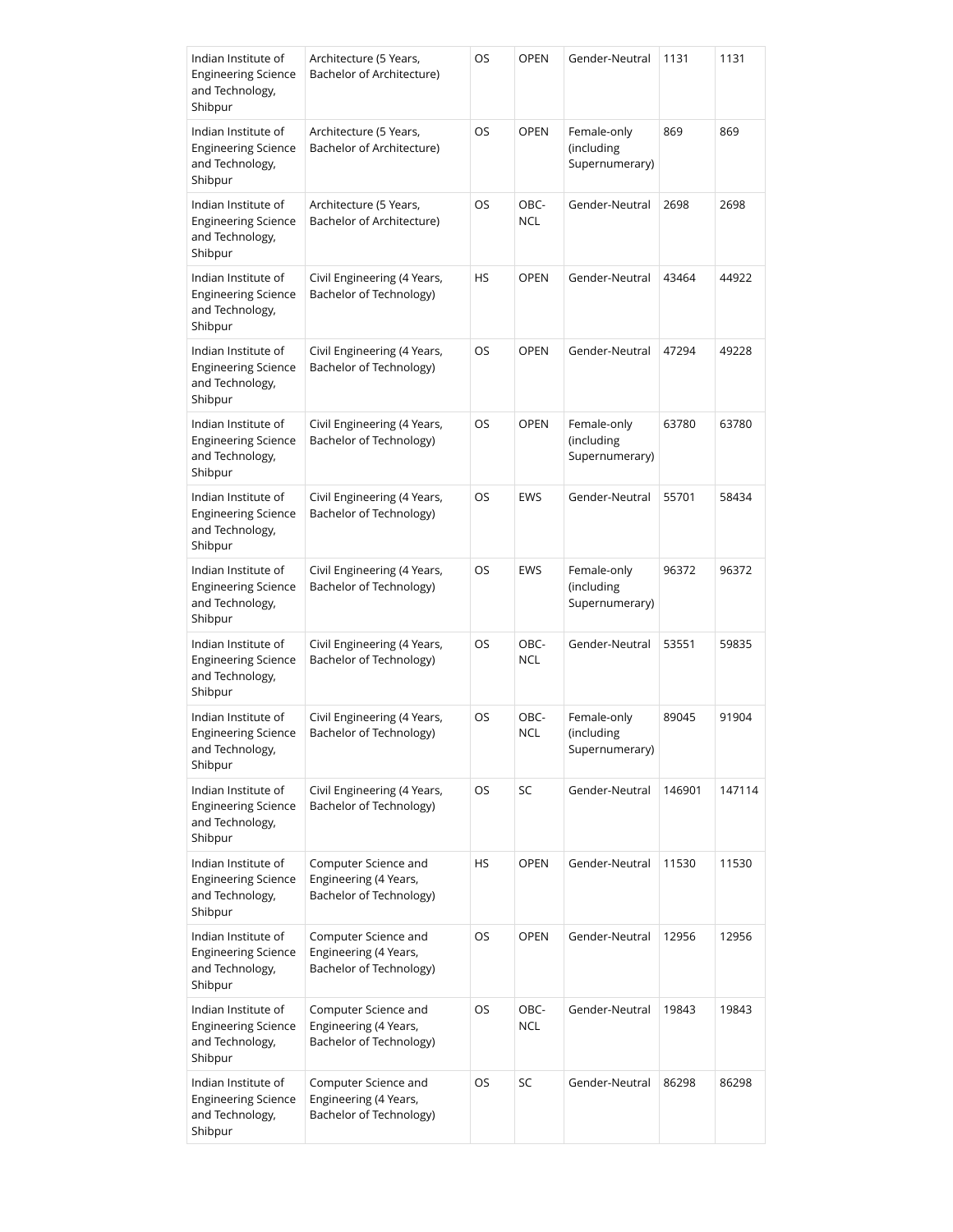| Indian Institute of<br><b>Engineering Science</b><br>and Technology,<br>Shibpur | <b>Electrical Engineering (4</b><br>Years, Bachelor of<br>Technology)                    | HS        | <b>OPEN</b>        | Gender-Neutral                              | 23746  | 23798  |
|---------------------------------------------------------------------------------|------------------------------------------------------------------------------------------|-----------|--------------------|---------------------------------------------|--------|--------|
| Indian Institute of<br><b>Engineering Science</b><br>and Technology,<br>Shibpur | Electrical Engineering (4<br>Years, Bachelor of<br>Technology)                           | <b>HS</b> | OBC-<br><b>NCL</b> | Gender-Neutral                              | 71747  | 71747  |
| Indian Institute of<br><b>Engineering Science</b><br>and Technology,<br>Shibpur | Electrical Engineering (4<br>Years, Bachelor of<br>Technology)                           | OS        | <b>OPEN</b>        | Gender-Neutral                              | 26635  | 28524  |
| Indian Institute of<br><b>Engineering Science</b><br>and Technology,<br>Shibpur | <b>Electrical Engineering (4</b><br>Years, Bachelor of<br>Technology)                    | OS        | <b>OPEN</b>        | Female-only<br>(including<br>Supernumerary) | 47957  | 50217  |
| Indian Institute of<br><b>Engineering Science</b><br>and Technology,<br>Shibpur | Electrical Engineering (4<br>Years, Bachelor of<br>Technology)                           | OS        | <b>EWS</b>         | Gender-Neutral                              | 33467  | 33467  |
| Indian Institute of<br><b>Engineering Science</b><br>and Technology,<br>Shibpur | <b>Electrical Engineering (4</b><br>Years, Bachelor of<br>Technology)                    | OS        | EWS                | Female-only<br>(including<br>Supernumerary) | 50669  | 50669  |
| Indian Institute of<br><b>Engineering Science</b><br>and Technology,<br>Shibpur | Electrical Engineering (4<br>Years, Bachelor of<br>Technology)                           | OS        | OBC-<br><b>NCL</b> | Gender-Neutral                              | 35266  | 35979  |
| Indian Institute of<br><b>Engineering Science</b><br>and Technology,<br>Shibpur | Electrical Engineering (4<br>Years, Bachelor of<br>Technology)                           | OS        | OBC-<br><b>NCL</b> | Female-only<br>(including<br>Supernumerary) | 51135  | 51135  |
| Indian Institute of<br><b>Engineering Science</b><br>and Technology,<br>Shibpur | <b>Electrical Engineering (4</b><br>Years, Bachelor of<br>Technology)                    | OS        | SC                 | Gender-Neutral                              | 137184 | 137184 |
| Indian Institute of<br><b>Engineering Science</b><br>and Technology,<br>Shibpur | Electronics and<br>Telecommunication<br>Engineering (4 Years,<br>Bachelor of Technology) | <b>HS</b> | <b>OPEN</b>        | Gender-Neutral                              | 16647  | 16686  |
| Indian Institute of<br><b>Engineering Science</b><br>and Technology,<br>Shibpur | Electronics and<br>Telecommunication<br>Engineering (4 Years,<br>Bachelor of Technology) | OS        | <b>OPEN</b>        | Gender-Neutral                              | 22334  | 22334  |
| Indian Institute of<br><b>Engineering Science</b><br>and Technology,<br>Shibpur | Electronics and<br>Telecommunication<br>Engineering (4 Years,<br>Bachelor of Technology) | OS        | EWS                | Female-only<br>(including<br>Supernumerary) | 50636  | 50636  |
| Indian Institute of<br><b>Engineering Science</b><br>and Technology,<br>Shibpur | Electronics and<br>Telecommunication<br>Engineering (4 Years,<br>Bachelor of Technology) | OS        | OBC-<br><b>NCL</b> | Female-only<br>(including<br>Supernumerary) | 40093  | 40093  |
| Indian Institute of<br><b>Engineering Science</b><br>and Technology,<br>Shibpur | Information Technology (4<br>Years, Bachelor of<br>Technology)                           | <b>HS</b> | <b>OPEN</b>        | Gender-Neutral                              | 16355  | 16355  |
| Indian Institute of<br><b>Engineering Science</b><br>and Technology,<br>Shibpur | Information Technology (4<br>Years, Bachelor of<br>Technology)                           | OS.       | <b>OPEN</b>        | Gender-Neutral                              | 16825  | 16957  |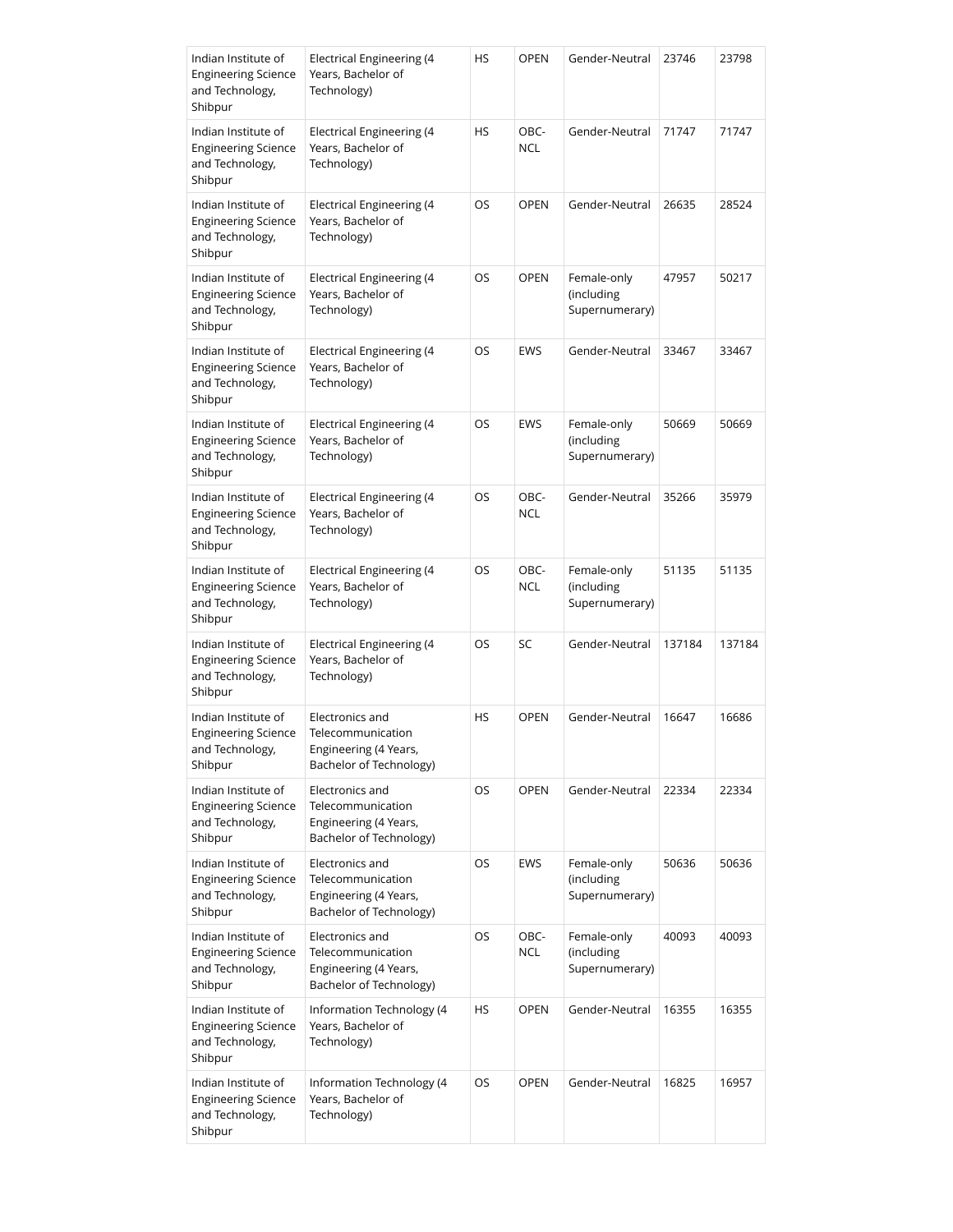| Indian Institute of<br><b>Engineering Science</b><br>and Technology,<br>Shibpur | Information Technology (4<br>Years, Bachelor of<br>Technology)               | OS        | <b>EWS</b>         | Gender-Neutral                              | 18108  | 18671  |
|---------------------------------------------------------------------------------|------------------------------------------------------------------------------|-----------|--------------------|---------------------------------------------|--------|--------|
| Indian Institute of<br><b>Engineering Science</b><br>and Technology,<br>Shibpur | Information Technology (4<br>Years, Bachelor of<br>Technology)               | OS        | EWS                | Female-only<br>(including<br>Supernumerary) | 43075  | 43075  |
| Indian Institute of<br><b>Engineering Science</b><br>and Technology,<br>Shibpur | Information Technology (4<br>Years, Bachelor of<br>Technology)               | OS        | OBC-<br><b>NCL</b> | Gender-Neutral                              | 21411  | 22195  |
| Indian Institute of<br><b>Engineering Science</b><br>and Technology,<br>Shibpur | Information Technology (4<br>Years, Bachelor of<br>Technology)               | OS        | SC                 | Gender-Neutral                              | 94983  | 94983  |
| Indian Institute of<br><b>Engineering Science</b><br>and Technology,<br>Shibpur | Information Technology (4<br>Years, Bachelor of<br>Technology)               | OS        | ST                 | Gender-Neutral                              | 150474 | 150474 |
| Indian Institute of<br><b>Engineering Science</b><br>and Technology,<br>Shibpur | Mechanical Engineering (4<br>Years, Bachelor of<br>Technology)               | <b>HS</b> | <b>OPEN</b>        | Gender-Neutral                              | 29775  | 30258  |
| Indian Institute of<br><b>Engineering Science</b><br>and Technology,<br>Shibpur | Mechanical Engineering (4<br>Years, Bachelor of<br>Technology)               | HS        | SC                 | Female-only<br>(including<br>Supernumerary) | 185025 | 185025 |
| Indian Institute of<br><b>Engineering Science</b><br>and Technology,<br>Shibpur | Mechanical Engineering (4<br>Years, Bachelor of<br>Technology)               | <b>HS</b> | ST                 | Gender-Neutral                              | 271581 | 271581 |
| Indian Institute of<br><b>Engineering Science</b><br>and Technology,<br>Shibpur | Mechanical Engineering (4<br>Years, Bachelor of<br>Technology)               | OS        | <b>OPEN</b>        | Gender-Neutral                              | 34033  | 35901  |
| Indian Institute of<br><b>Engineering Science</b><br>and Technology,<br>Shibpur | Mechanical Engineering (4<br>Years, Bachelor of<br>Technology)               | OS        | <b>OPEN</b>        | Female-only<br>(including<br>Supernumerary) | 54211  | 54211  |
| Indian Institute of<br><b>Engineering Science</b><br>and Technology,<br>Shibpur | Mechanical Engineering (4<br>Years, Bachelor of<br>Technology)               | OS        | EWS                | Gender-Neutral                              | 37927  | 39410  |
| Indian Institute of<br><b>Engineering Science</b><br>and Technology,<br>Shibpur | Mechanical Engineering (4<br>Years, Bachelor of<br>Technology)               | OS        | OBC-<br><b>NCL</b> | Gender-Neutral                              | 45918  | 48634  |
| Indian Institute of<br><b>Engineering Science</b><br>and Technology,<br>Shibpur | Mechanical Engineering (4<br>Years, Bachelor of<br>Technology)               | OS        | SC                 | Gender-Neutral                              | 137439 | 137439 |
| Indian Institute of<br><b>Engineering Science</b><br>and Technology,<br>Shibpur | Metallurgy and Materials<br>Engineering (4 Years,<br>Bachelor of Technology) | HS        | <b>OPEN</b>        | Gender-Neutral                              | 44193  | 44193  |
| Indian Institute of<br><b>Engineering Science</b><br>and Technology,<br>Shibpur | Metallurgy and Materials<br>Engineering (4 Years,<br>Bachelor of Technology) | HS        | SC                 | Gender-Neutral                              | 165314 | 165314 |